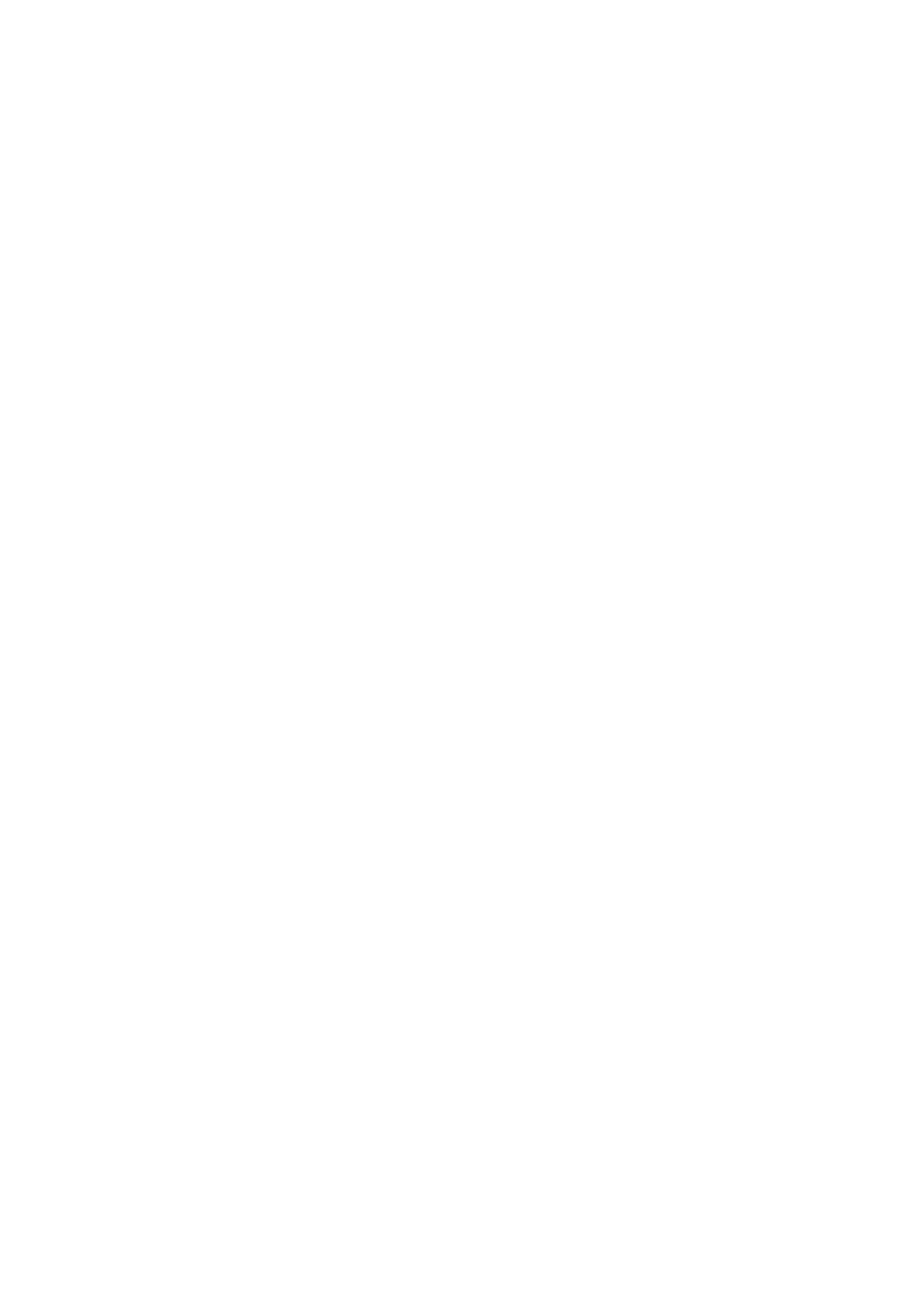### STOCHASTIC MODELING OF ELECTRICITY MARKETS

## A THESIS SUBMITTED TO THE GRADUATE SCHOOL OF APPLIED MATHEMATICS OF MIDDLE EAST TECHNICAL UNIVERSITY

BY

˙IREM TALASLI

IN PARTIAL FULFILLMENT OF THE REQUIREMENTS FOR THE DEGREE OF PHILOSOPHY OF DOCTORATE IN FINANCIAL MATHEMATICS

JANUARY 2012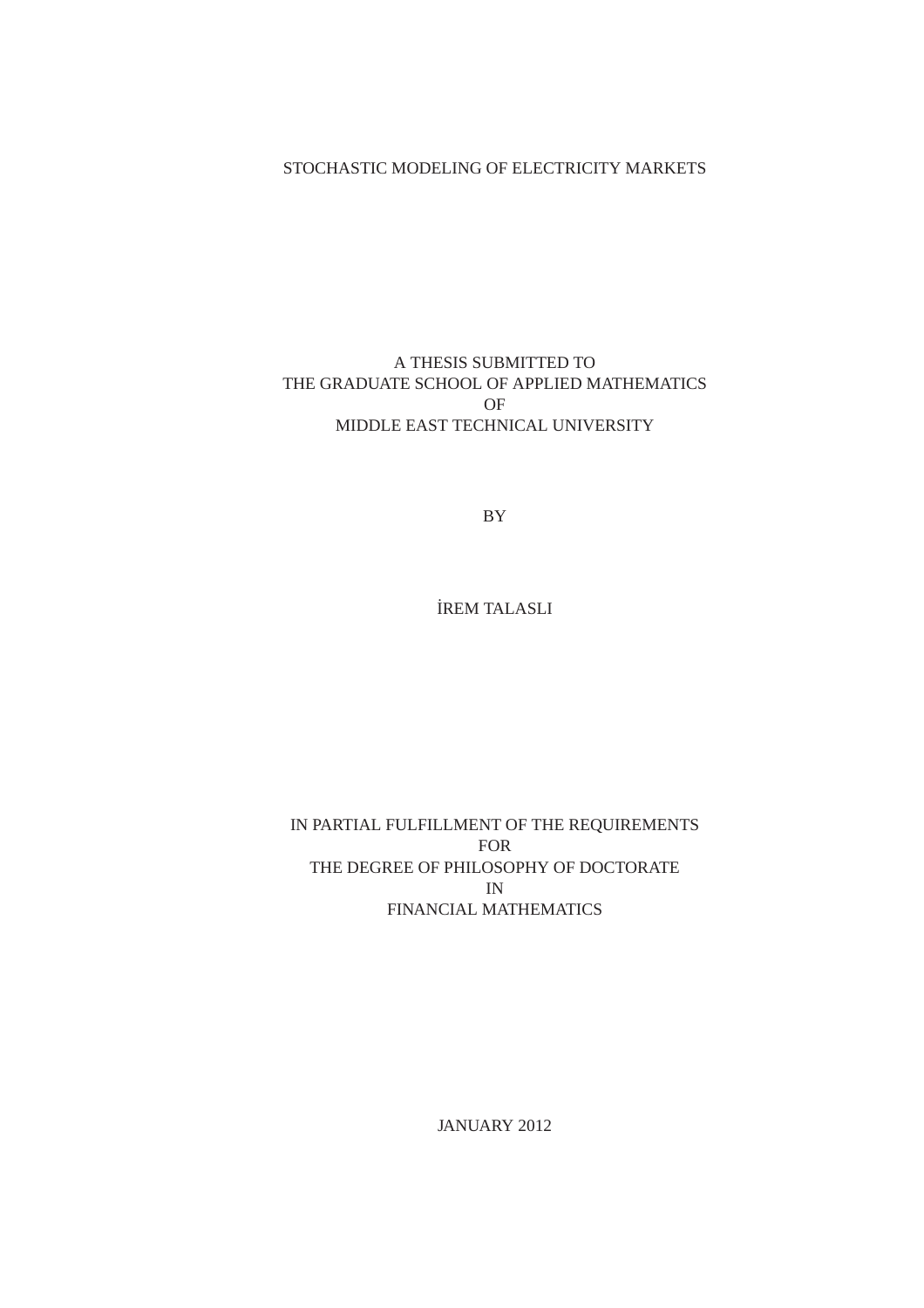Approval of the thesis:

#### **STOCHASTIC MODELING OF ELECTRICITY MARKETS**

submitted by **˙IREM TALASLI** in partial fulfillment of the requirements for the degree of **Philosophy of Doctorate in Department of Financial Mathematics, Middle East Technical University** by,

| Prof. Dr. Ersan Akyıldız<br>Director, Graduate School of Applied Mathematics             |  |
|------------------------------------------------------------------------------------------|--|
| Assoc. Prof. Dr. Ömür Uğur<br>Head of Department, Financial Mathematics                  |  |
| Assoc. Prof. Dr. Azize Hayfavi<br><b>Supervisor, Department of Financial Mathematics</b> |  |
|                                                                                          |  |
| <b>Examining Committee Members:</b>                                                      |  |
| Prof. Dr. Gerhard Wilhelm Weber<br>Institute of Applied Mathematics, METU                |  |
| Prof. Dr. Gül Ergün<br>Department of Statistics, Hacettepe University                    |  |
| Assoc. Prof. Dr. Azize Hayfavi<br>Institute of Applied Mathematics, METU                 |  |
| Assoc. Prof. Dr. Ömür Uğur<br>Institute of Applied Mathematics, METU                     |  |
| Assist. Prof. Dr. Yeliz Yolcu Okur<br>Institute of Applied Mathematics, METU             |  |
|                                                                                          |  |

## **Date:**

∗ Write the country name for the foreign committee member.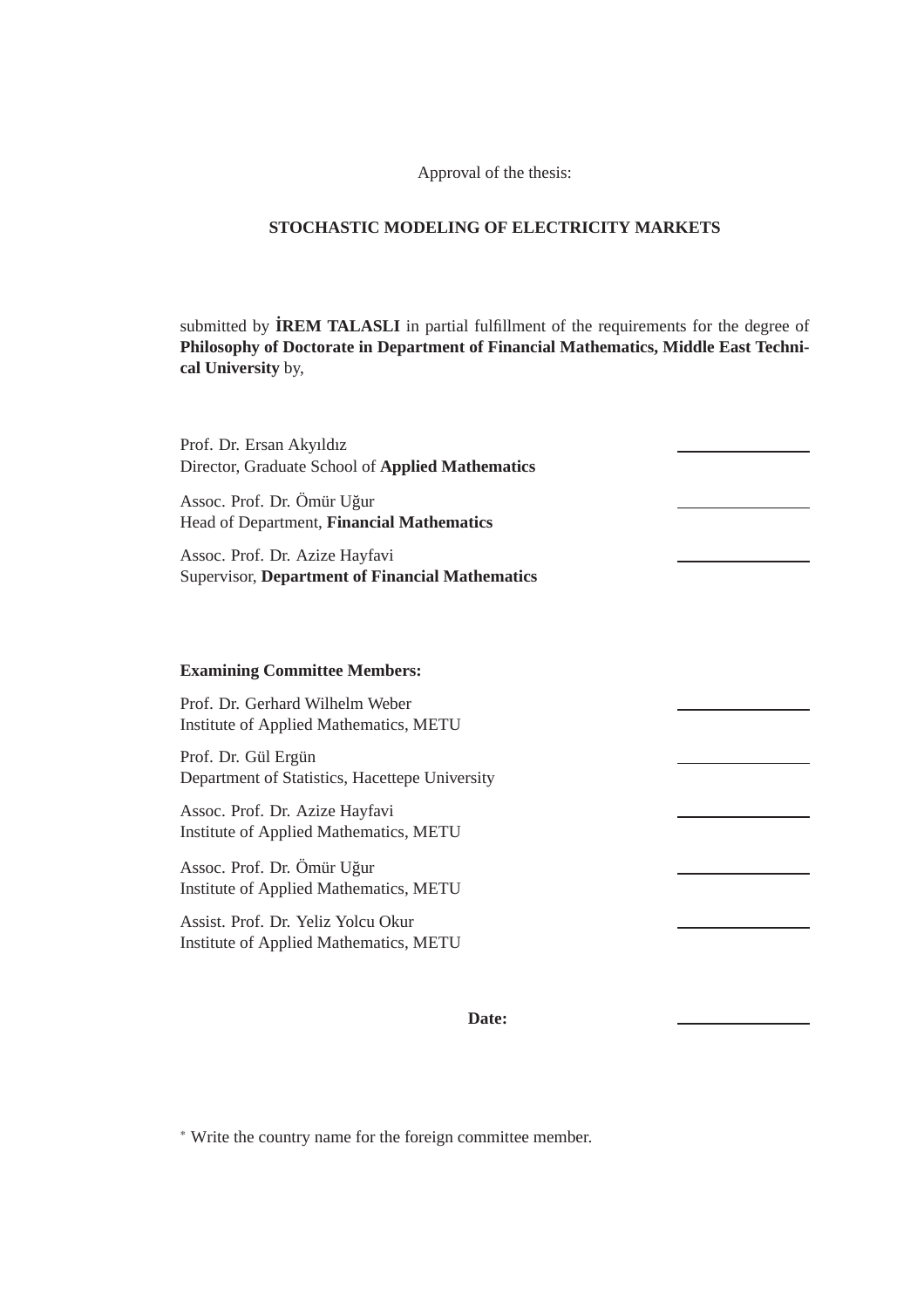**I hereby declare that all information in this document has been obtained and presented in accordance with academic rules and ethical conduct. I also declare that, as required by these rules and conduct, I have fully cited and referenced all material and results that are not original to this work.**

Name, Last Name: ˙IREM TALASLI

Signature :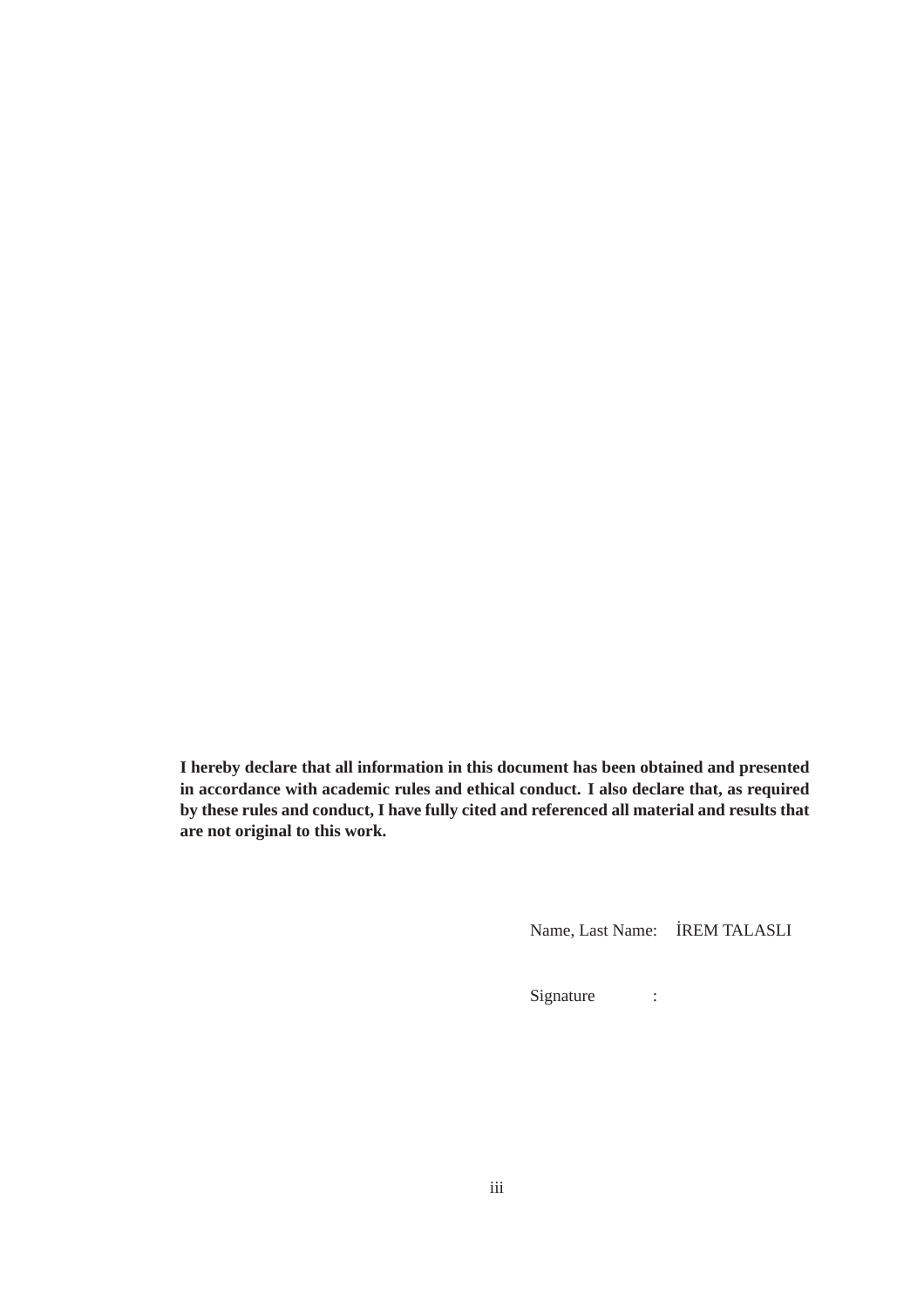# **ABSTRACT**

#### STOCHASTIC MODELING OF ELECTRICITY MARKETS

Talaslı, İrem Ph.D., Department of Financial Mathematics Supervisor : Assoc. Prof. Dr. Azize Hayfavi

January 2012, 88 pages

Day-ahead spot electricity markets are the most transparent spot markets where one can find integrated supply and demand curves of the market players for each settlement period. Since it is an indicator for the market players and regulators, in this thesis we model the spot electricity prices. Logarithmic daily average spot electricity prices are modeled as a summation of a deterministic function and multi-factor stochastic process. Randomness in the spot prices is assumed to be governed by three jump processes and a Brownian motion where two of the jump processes are mean reverting. While the Brownian motion captures daily regular price movements, the pure jump process models price shocks which have long term effects and two Ornstein Uhlenbeck type jump processes with different mean reversion speeds capturing the price shocks that affect the price level for relatively shorter time periods. After removing the seasonality which is modeled as a deterministic function from price observations, an iterative threshold function is used to filter the jumps. The threshold function is constructed on volatility estimation generated by a  $GARCH(1,1)$  model. Not only the jumps but also the mean reverting returns following the jumps are filtered. Both of the filtered jump processes and residual Brownian components are estimated separately. The model is applied to Austrian, Italian, Spanish and Turkish electricity markets data and it is found that the weekly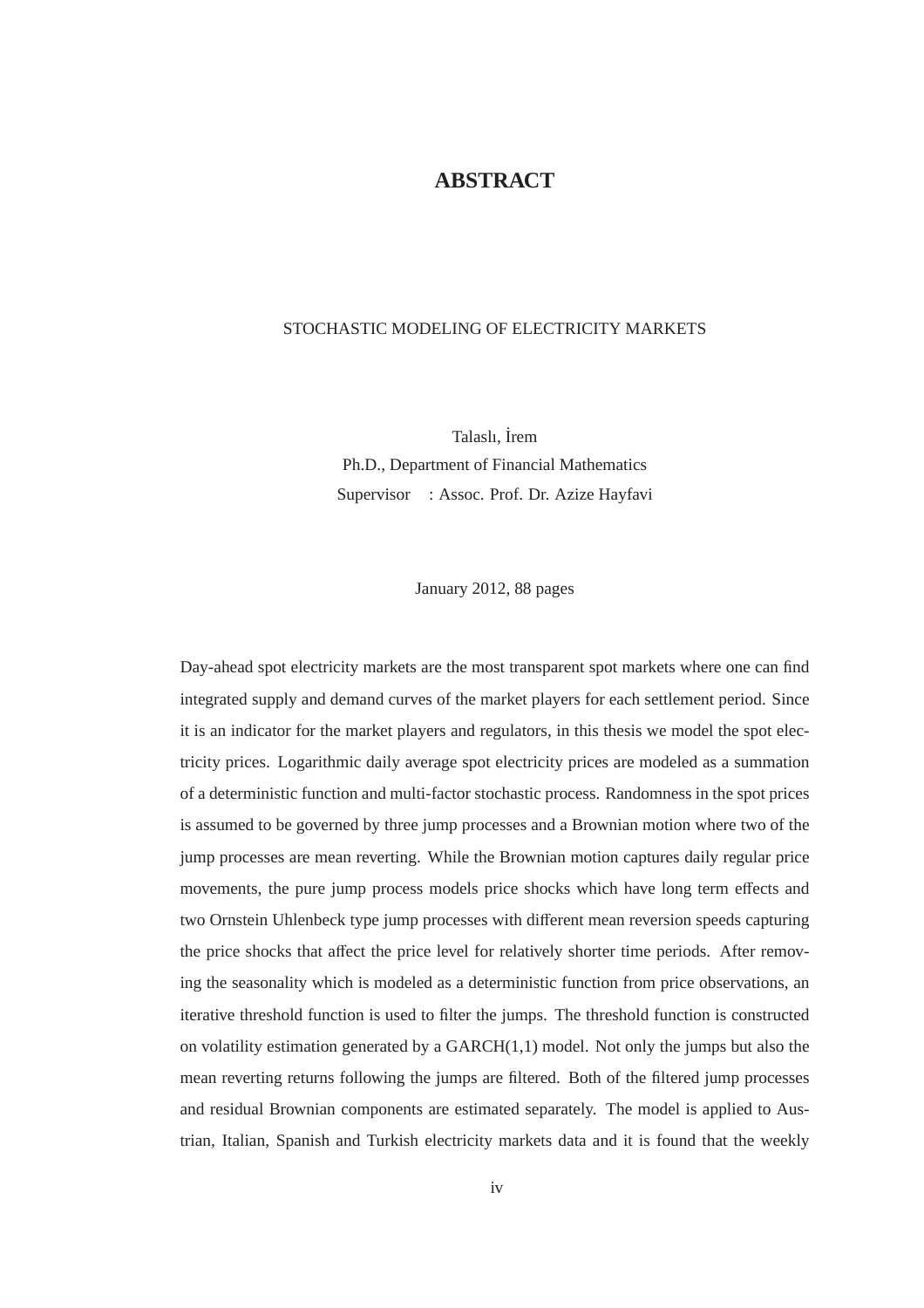forecasts, which are generated by the estimated parameters, turn out to be able to capture the characteristics of the observations.

After examining the future contracts written on electricity, we also suggest a decision technique which is built on risk premium theory. With the help of this methodology derivative market players can decide on taking whether a long or a short position for a given contract. After testing our technique, we conclude that the decision rule is promising but needs more empirical research.

Keywords: Electricity spot price, stochastic multi-factor model, jump process, GARCH (1,1), risk premium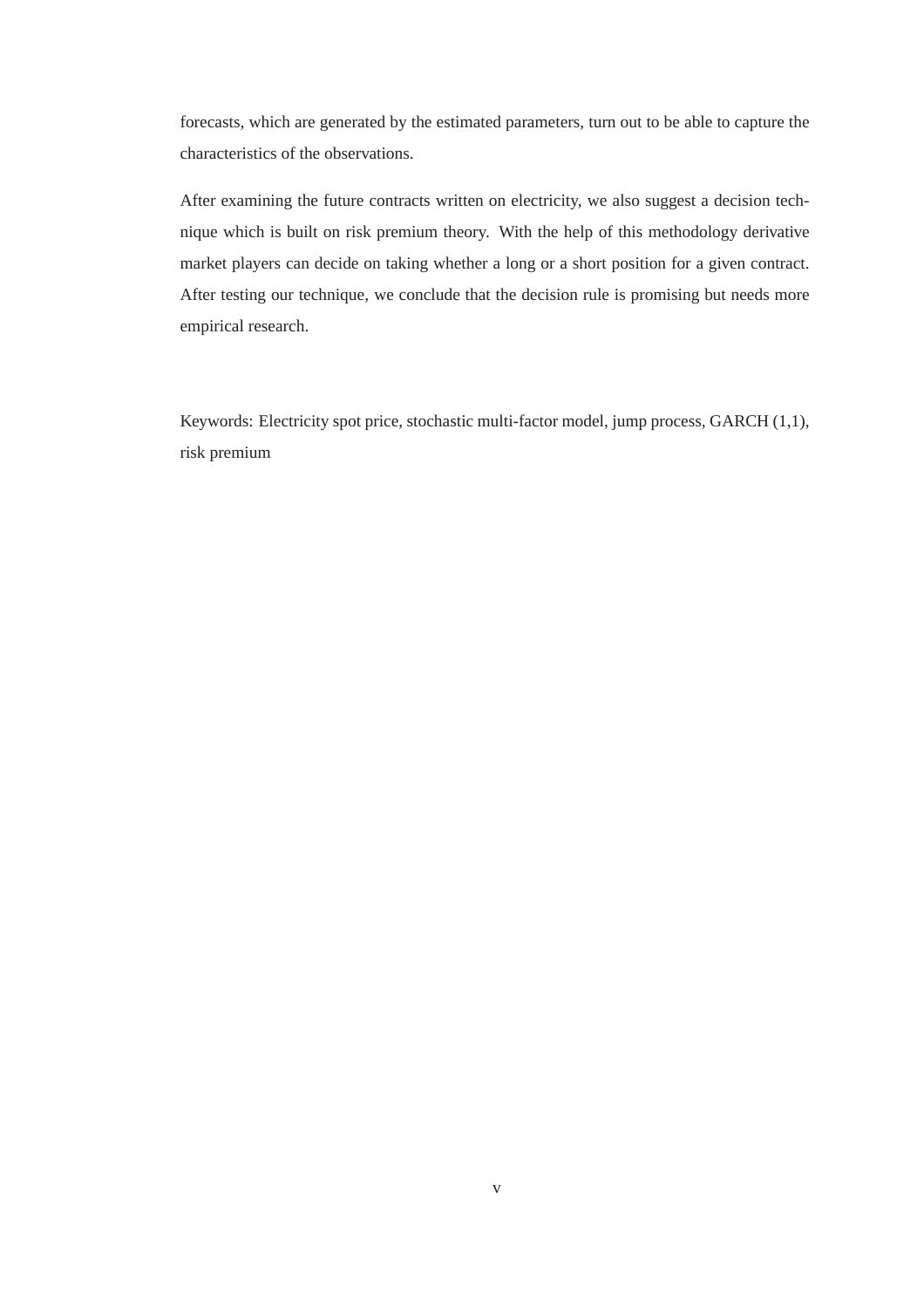#### ELEKTRİK PİYASALARININ STOKASTİK MODELLEMESİ

Talaslı, İrem Doktora, Finansal Matematik Bölümü Tez Yöneticisi : Doç. Dr. Azize Hayfavi

Ocak 2012, 88 sayfa

Gün öncesi elektrik piyasaları, piyasa oyuncularının her uzlaşma dönemine ait toplam arz ve talep eğrilerini içeren en şeffaf spot elektrik piyasasıdır. Bu tezde hem piyasa oyuncuları hem de düzenleme kurumları açısından gösterge niteliği taşıyan gün öncesi elektrik fiyatları modellenmektedir. Logaritması alınan günlük ortalama spot elektrik fiyatları deterministik bir fonsiyon ve çok faktörlü stokastik süreçler ile modellenmiştir. Spot fiyalardaki rassallık iki tanesi ortalamaya dönen olmak üzere üç adet sıçrama süreci ve bir Brown hareketi tarafından yönetilmektedir. Brown hareketi günlük olağan fiyat hareketlerini yakalarken, sıçrama süreçlerinden ilki uzun dönemde etkili olan fiyat şoklarının, farklı ortalamaya dönüş hızlarına sahip olan iki tane Ornstein Uhlenbeck tipi sıçrama süreci ise fiyat seviyesi üzerinde görece daha kısa süre etkili olan fiyat şoklarının açıklanmasında kullanılmaktadır. Deterministik bir fonksiyon ile modellenen mevsimsellik etkisinin gözlenen fiyatlardan ayrıştırlmasından sonra, iteratif eşik fonksiyonu kullanılarak fiyatlardaki sıçramalar filtrelenmektedir. Söz konusu esik fonksiyonunda  $GARCH(1,1)$  kullanılarak heasplanan oynaklık tahminleri kullanılmaktadır. Sadece sıçramalar değil, onları takip eden ortalamaya dönüş getirileri de filtre yardımı ile ayrılmaktadır. Filtrelenen sıcrama sürecleri ve bu sürecten geriye kalan Brown hareketine ait parametreler ayrı ayrı hesaplanmaktadır. Model Avusturya, ˙Italya, ˙Ispanya ve Turkiye'deki ¨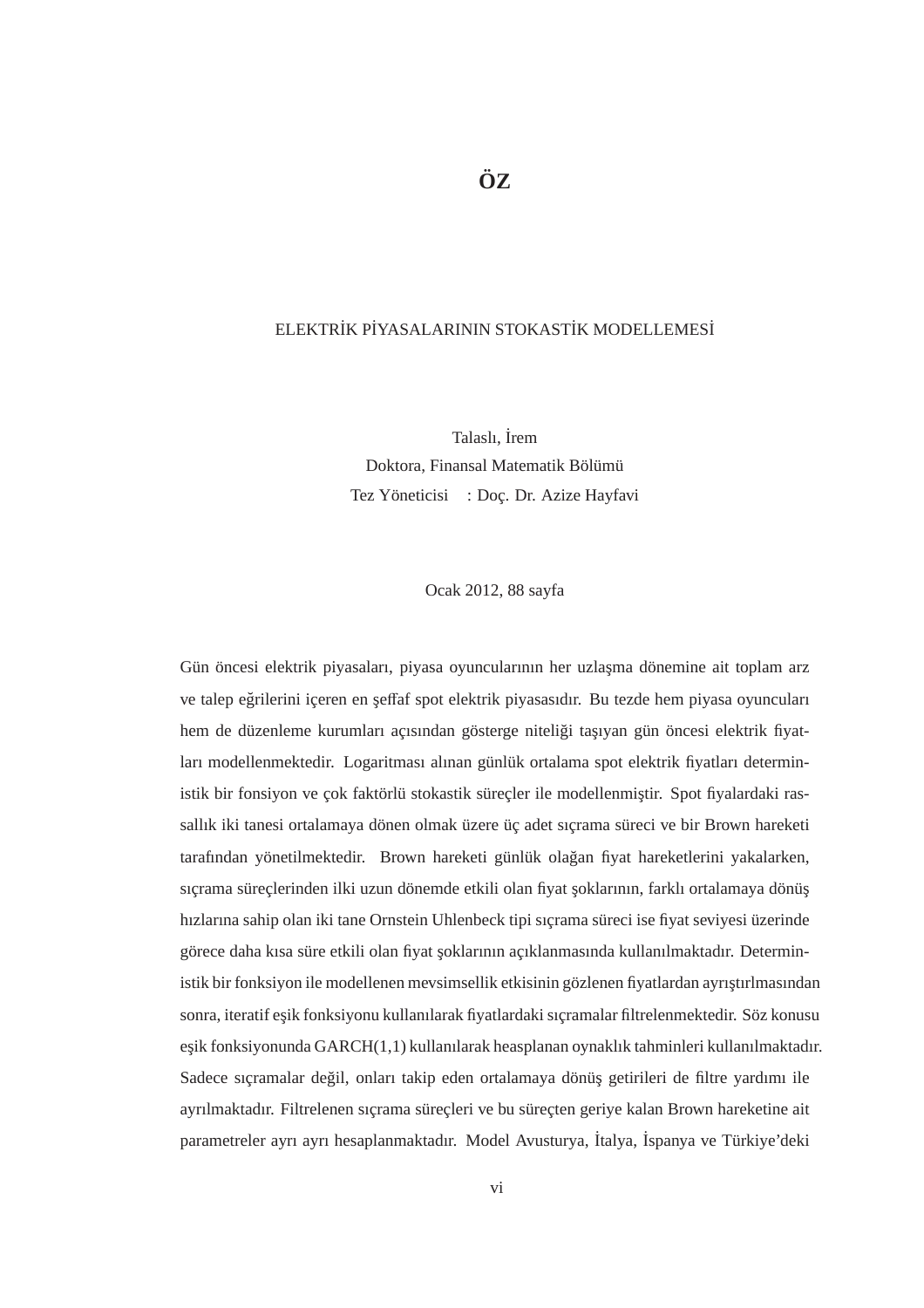elektrik piyasa verilerine uygulanmış ve elde edilen parametereler kullanılarak yapılan haftalık fiyat tahminlerinin fiyat gözlemlerine yakınsadığı görülmüştür.

Elektrik üzerine yazılan vadeli sözleşmeler incelenerek, risk primi teorisine dayalı bir yöntem önerilmiştir. Bu yöntem piyasa oyuncularına, herhangi bir vadeli elektirk sözleşmesinde kısa ya da uzun pozisyon alınması doğrultusunda bilgi vermektedir. Yapılan testler sonucunda söz konusu yöntemin uygulabilir olduğu ancak daha fazla ampirik çalışmayla desteklenmesi gerektiği sonucuna varılmıştır.

Anahtar Kelimeler: Spot elektrik fiyatı, stokastik faktör modelleri, sıçrama süreçleri, GARCH  $(1,1)$ , risk primi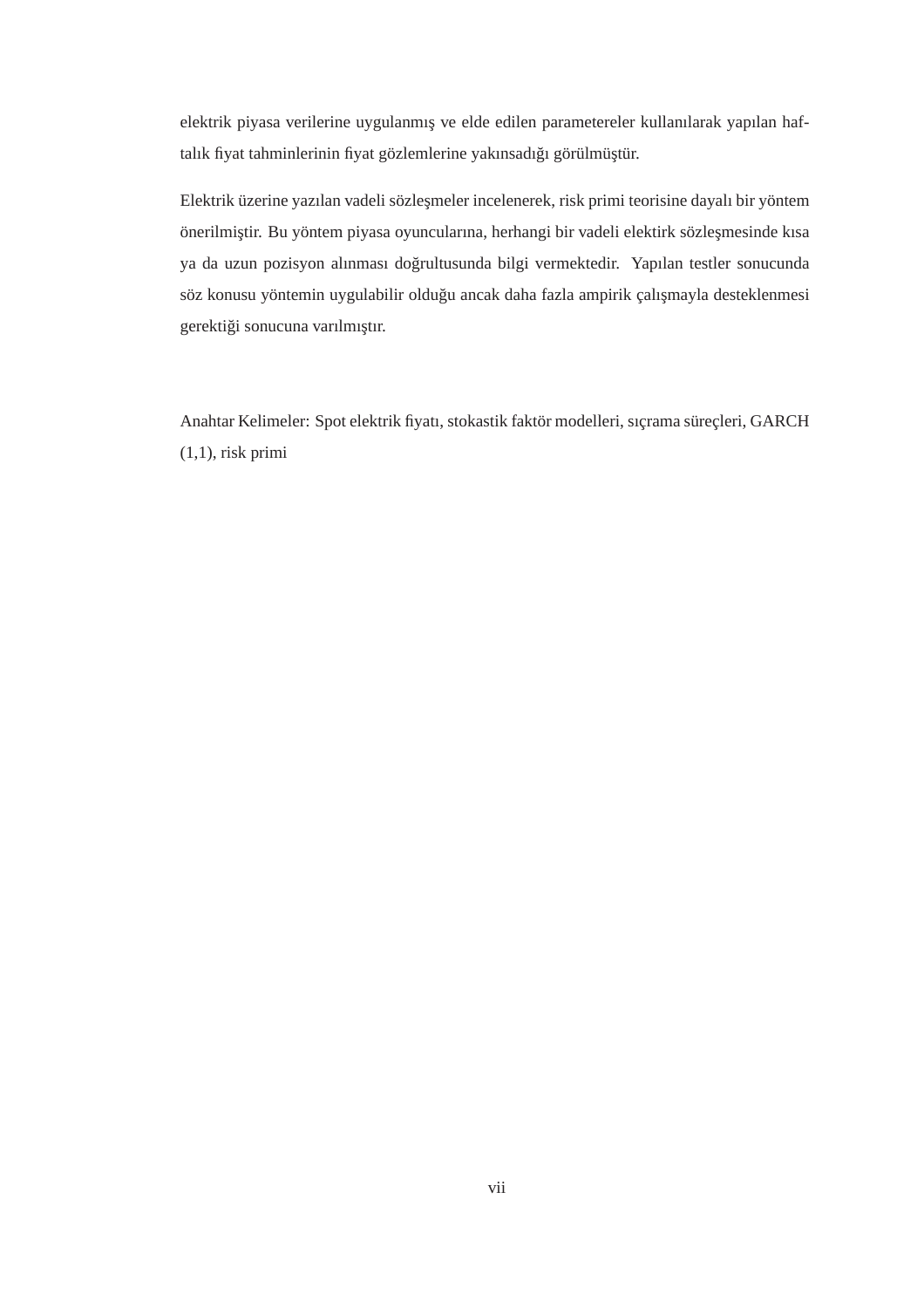In the memory of Prof. Dr. Hayri Körezlioğlu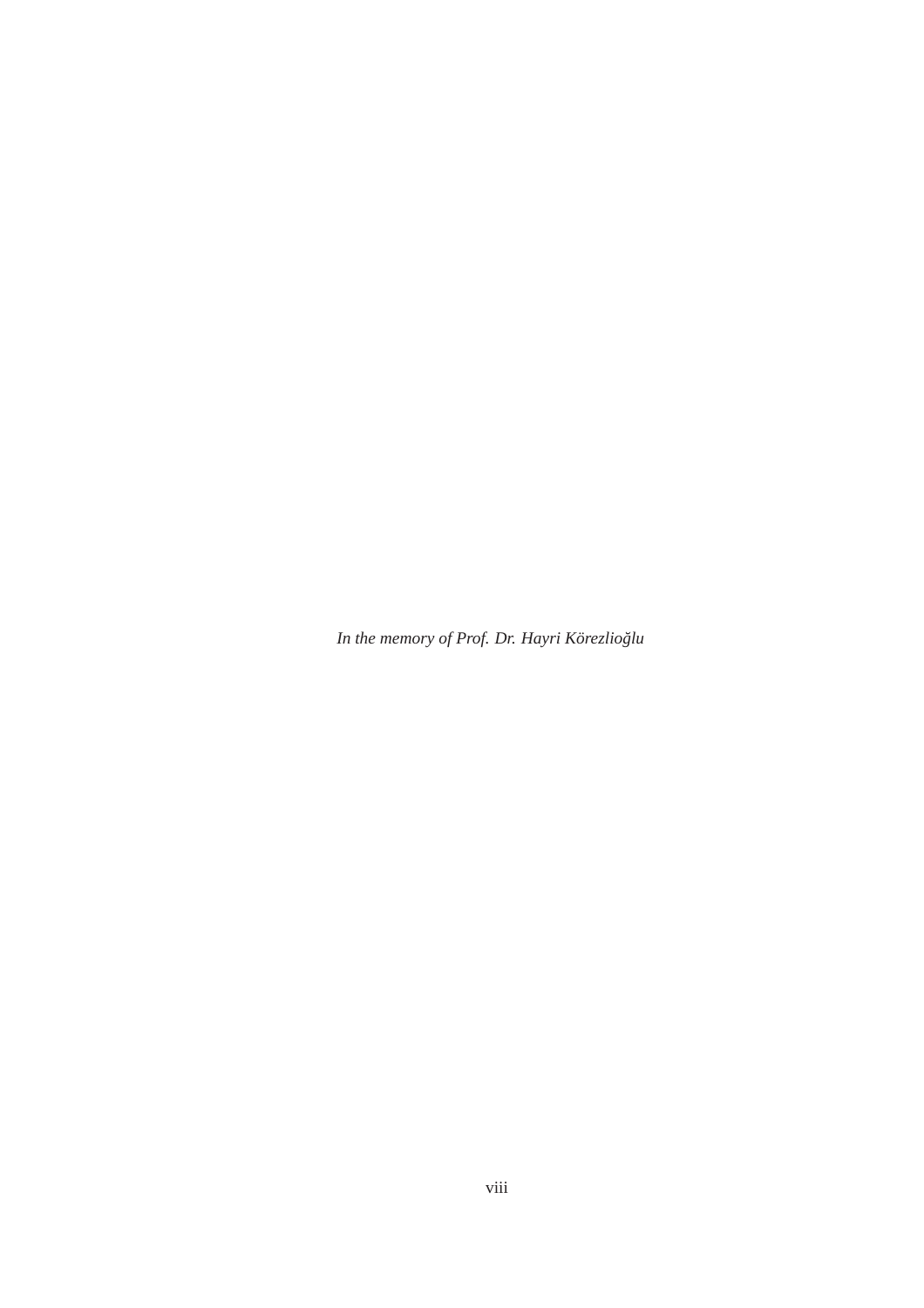## **ACKNOWLEDGMENTS**

I would like to express my sincere thanks to everyone who contributed to my research and have helped me in the formation of this thesis.

I would like to express my gratitude to my advisor Assoc. Prof. Dr. Azize Hayfavi for her guidance and encouragement throughout the whole process.

I am grateful to Assoc. Prof. Dr. Ömür Uğur, Assist. Prof. Dr. Yeliz Yolcu Okur, Prof. Dr. Gerhard Wilhelm Weber and Assist. Prof. Dr. Kasırga Yıldırak for their guidance.

I would like to express my special thanks to my parents, Azra and Aykut Yıldırım and to my husband Anıl Talaslı for their endless support and patience.

I am thankful to Zehra Eksi Altay, Aslı Kunt and all of my friends in IAM for their valuable help.

Finally I would like to thank all of my colleagues in the Central Bank of Turkey, for the patience and tolerance they have shown to me. I would like to express my speacial thanks to Dr. Emrah Eksi, Dr. Esref Mehmet Göksu, Bengi Deliorman, Özlem Kumbaracı, Metin Kavut, Özgür Ergül, Kevser Öztürk, Nihan Güvendik, Füsun Esen, Arzu Ağcaer, Bülent Yaman, Bülent Usta and Suat Aydın.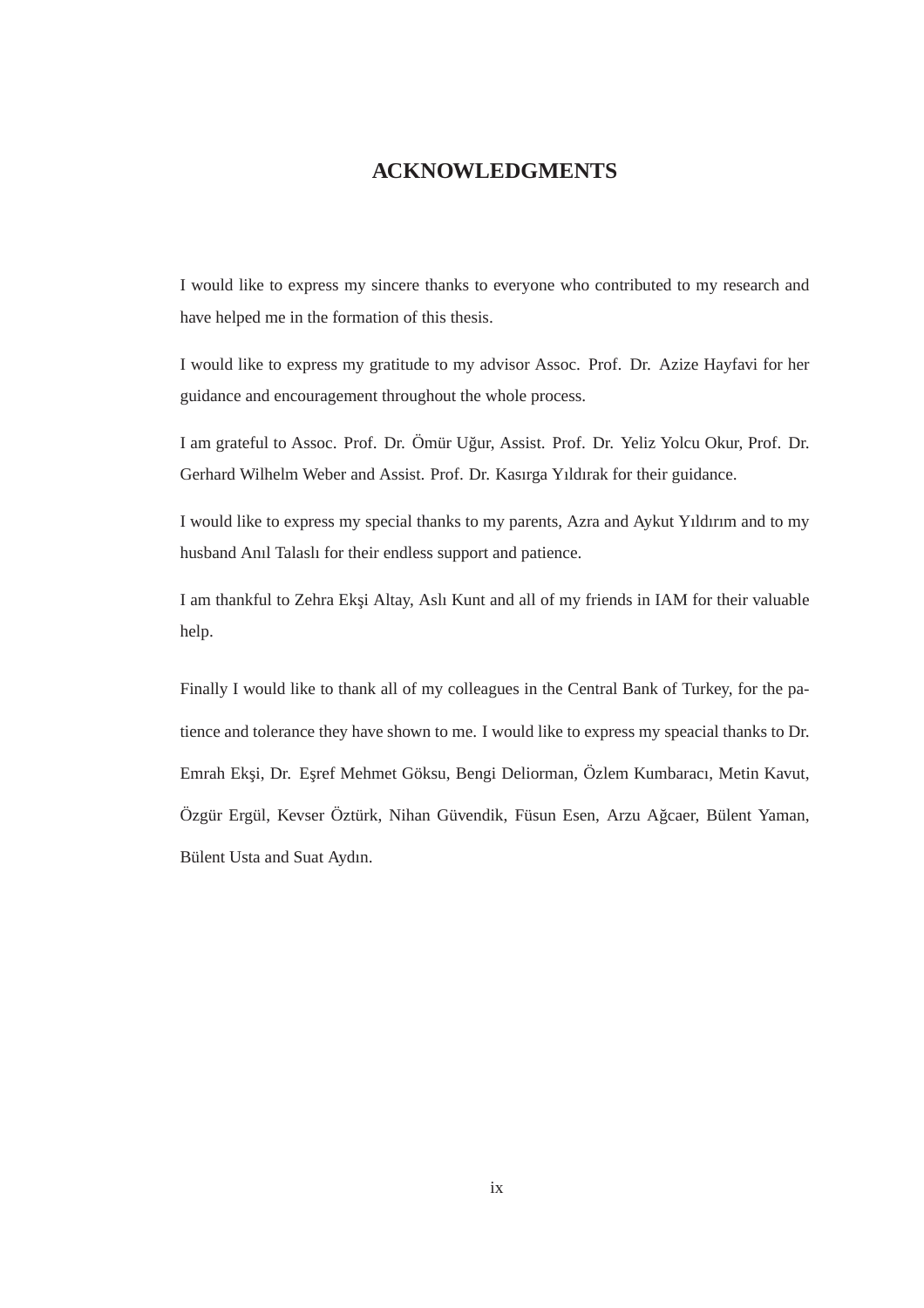# **TABLE OF CONTENTS**

|                 |                 |     |                                                        | iv             |
|-----------------|-----------------|-----|--------------------------------------------------------|----------------|
|                 |                 |     |                                                        |                |
|                 |                 |     |                                                        | viii           |
| ACKNOWLEDGMENTS |                 |     |                                                        |                |
|                 |                 |     |                                                        | X              |
|                 |                 |     |                                                        | xii            |
|                 |                 |     |                                                        |                |
|                 |                 |     |                                                        | xiii           |
|                 | <b>CHAPTERS</b> |     |                                                        |                |
|                 | $\mathbf{1}$    |     |                                                        | -1             |
|                 | $\overline{2}$  |     |                                                        | $\overline{4}$ |
|                 |                 | 2.1 | Characteristics of Electricity as a Commodity          | 6              |
|                 |                 | 2.2 | The Motivation in Modeling Spot Electricity Prices     | 8              |
|                 |                 | 2.3 |                                                        | 10             |
|                 | 3               |     |                                                        | 20             |
|                 |                 | 3.1 |                                                        | 22             |
|                 |                 | 3.2 | Jump Detection with Threshold Method                   | 23             |
|                 |                 | 3.3 |                                                        | 27             |
|                 |                 | 3.4 | Decomposition of the Stochastic Processes              | 31             |
|                 | $\overline{4}$  |     | ESTIMATION OF SPOT ELECTRICITY PRICE PROCESS AND FORE- | 37             |
|                 |                 | 4.1 |                                                        | 38             |
|                 |                 | 4.2 |                                                        | 45             |
| 5               |                 |     |                                                        |                |
|                 |                 | 5.1 | Stochastic Futures Pricing Models in Literature        | 50             |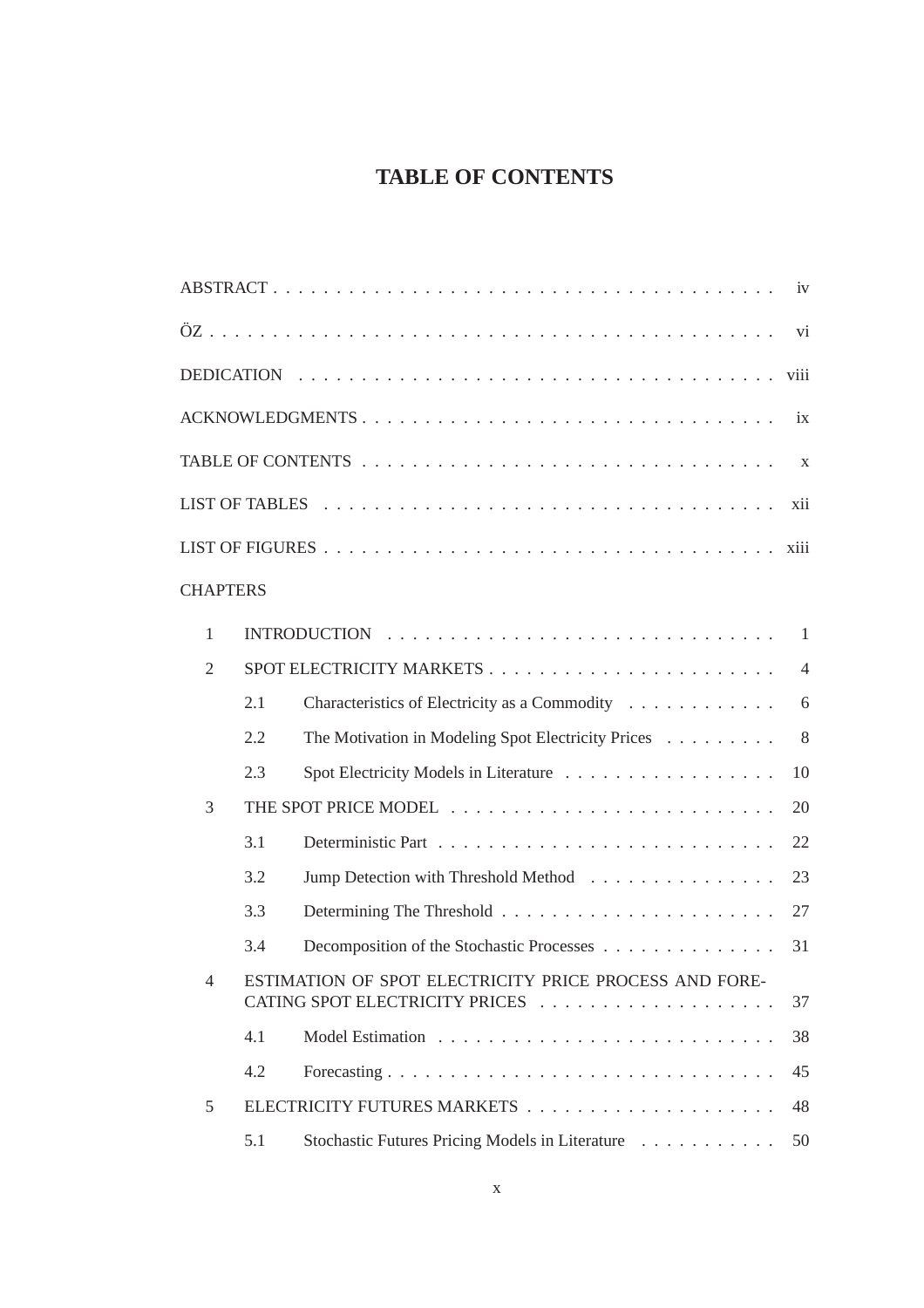|              |                   | 5.1.1 |                                                                  |    |
|--------------|-------------------|-------|------------------------------------------------------------------|----|
|              |                   | 5.1.2 | Instantaneous delivery models 53                                 |    |
|              |                   | 5.1.3 | Direct modeling of the observed future contracts 56              |    |
|              | 5.2               |       |                                                                  |    |
| 6            |                   |       |                                                                  |    |
|              | <b>APPENDICES</b> |       |                                                                  |    |
| $\mathsf{A}$ |                   |       |                                                                  |    |
|              | A.1               |       |                                                                  |    |
|              | A.2               |       | Heath Jarrow Merton Framework for the Stochastic Modeling of In- | 66 |
|              | A.3               |       |                                                                  | 68 |
| B            |                   |       |                                                                  |    |
|              |                   |       |                                                                  |    |
|              |                   |       |                                                                  |    |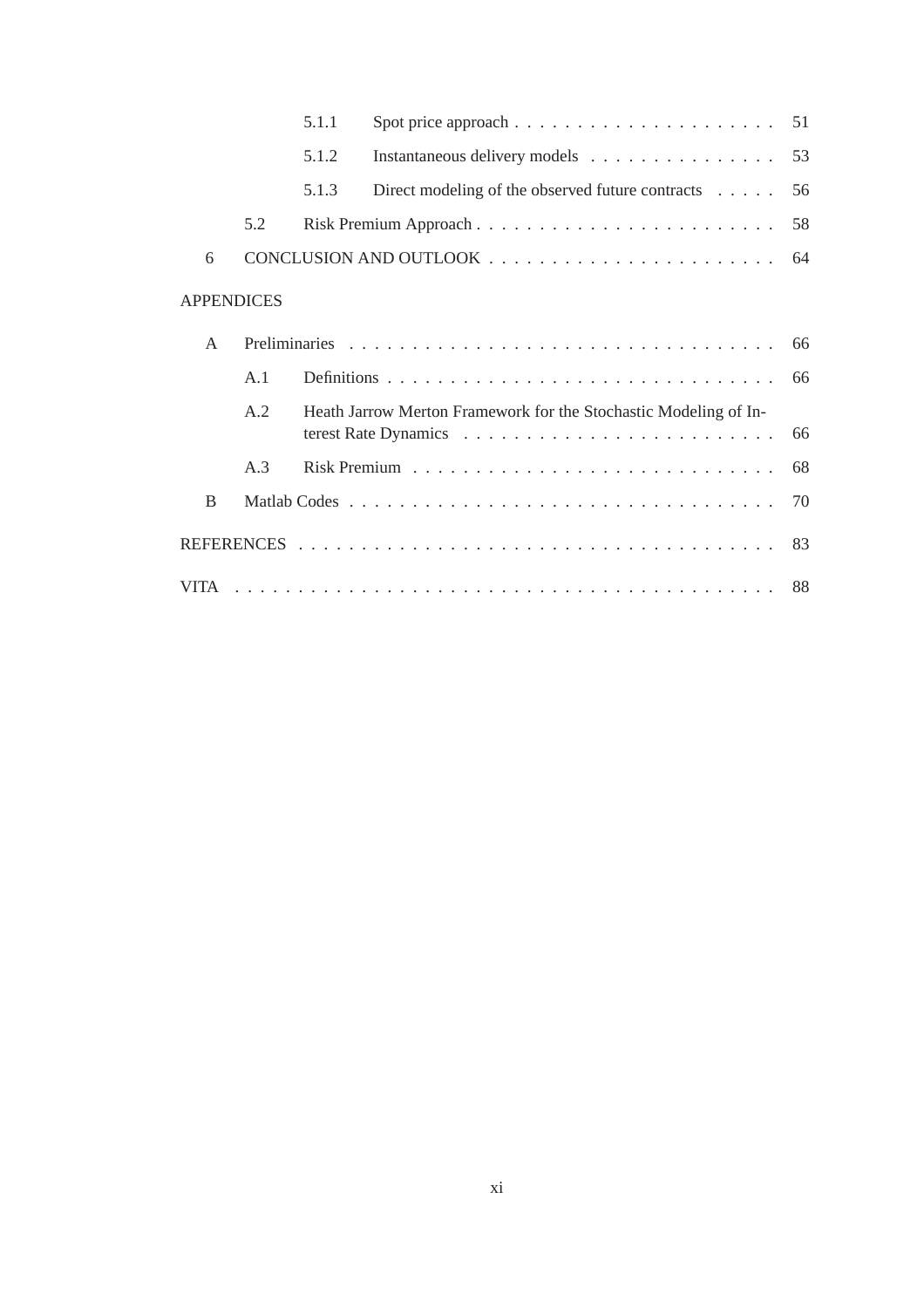# **LIST OF TABLES**

# TABLES

| Table 4.3 Number of jumps filtered by the iterative $GARCH(1,1)$ volatility threshold       |  |
|---------------------------------------------------------------------------------------------|--|
|                                                                                             |  |
| Table 4.4 Jump intensities = number of filtered jumps/total number of returns $\dots$ . 43  |  |
|                                                                                             |  |
|                                                                                             |  |
|                                                                                             |  |
| Table 5.1 Suggested future contract position according to the risk premium $\dots \dots$ 63 |  |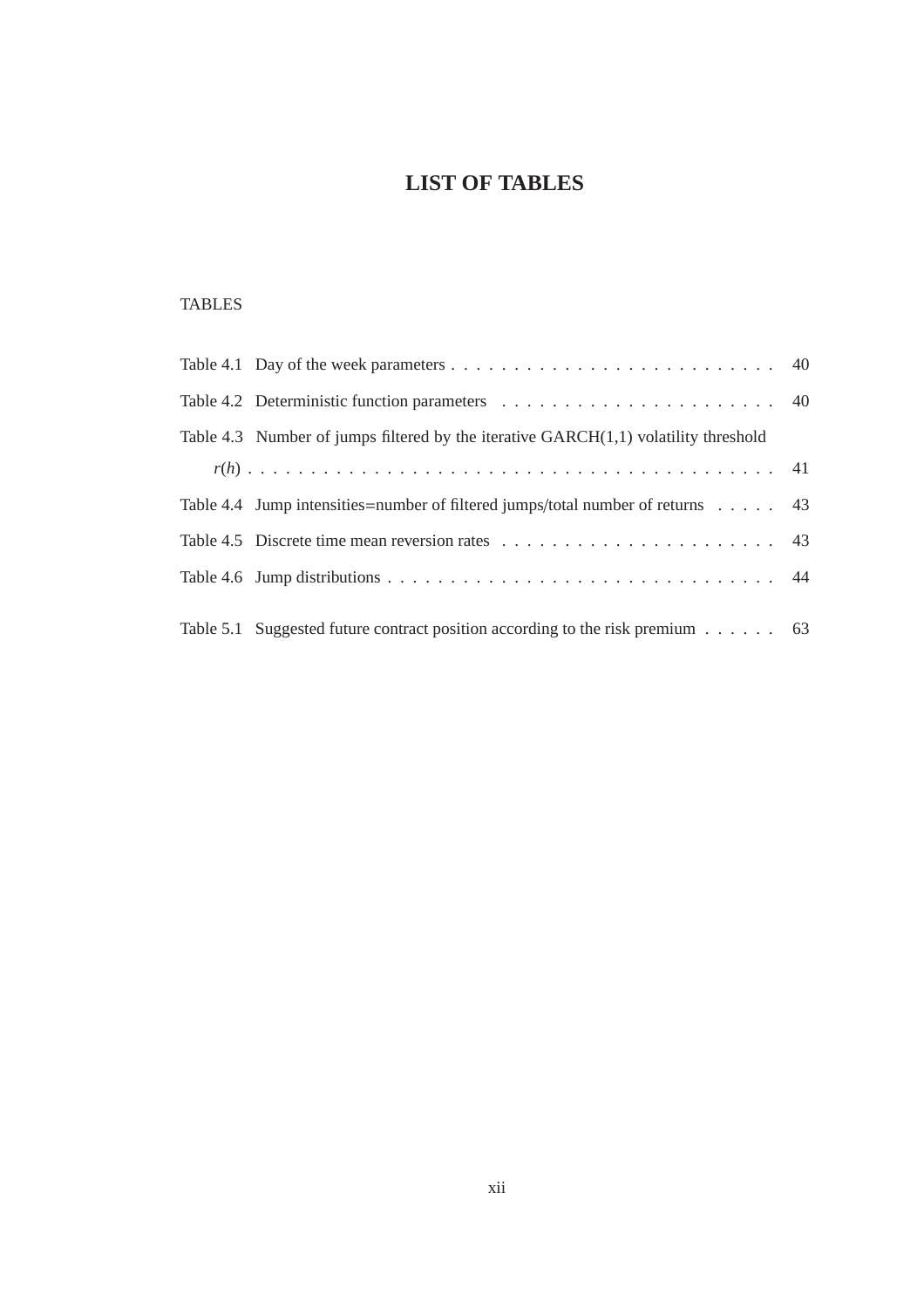# **LIST OF FIGURES**

## FIGURES

| Figure 2.1 Demand and supply curves from Italian spot electricity market                          | $7\phantom{.0}$ |
|---------------------------------------------------------------------------------------------------|-----------------|
| Figure 2.2 Optional caption for list of figures $\dots \dots \dots \dots \dots \dots \dots \dots$ | $7\phantom{.0}$ |
|                                                                                                   | 38              |
| Figure 4.2 Estimated weekly cycle for Italian electricity market                                  | 39              |
| Figure 4.3 Decomposition of deterministic and stochastic components                               | 41              |
|                                                                                                   | 42              |
| Figure 4.5 Autocorrelation functions of the original return series and the filtered re-           |                 |
|                                                                                                   | 44              |
| Figure 4.6 QQ-plots of the original return series and the filtered returns $\dots \dots$          | 45              |
| Figure 4.7 Observed and forecasted price series starting from 2011                                | 46              |
| Figure 4.8 Observed and forecasted price series through the forecast period                       | 46              |
| Figure 4.9 MWE of each week in the forecast period and their average $\dots \dots$                | 47              |
|                                                                                                   |                 |
|                                                                                                   | 62              |
|                                                                                                   |                 |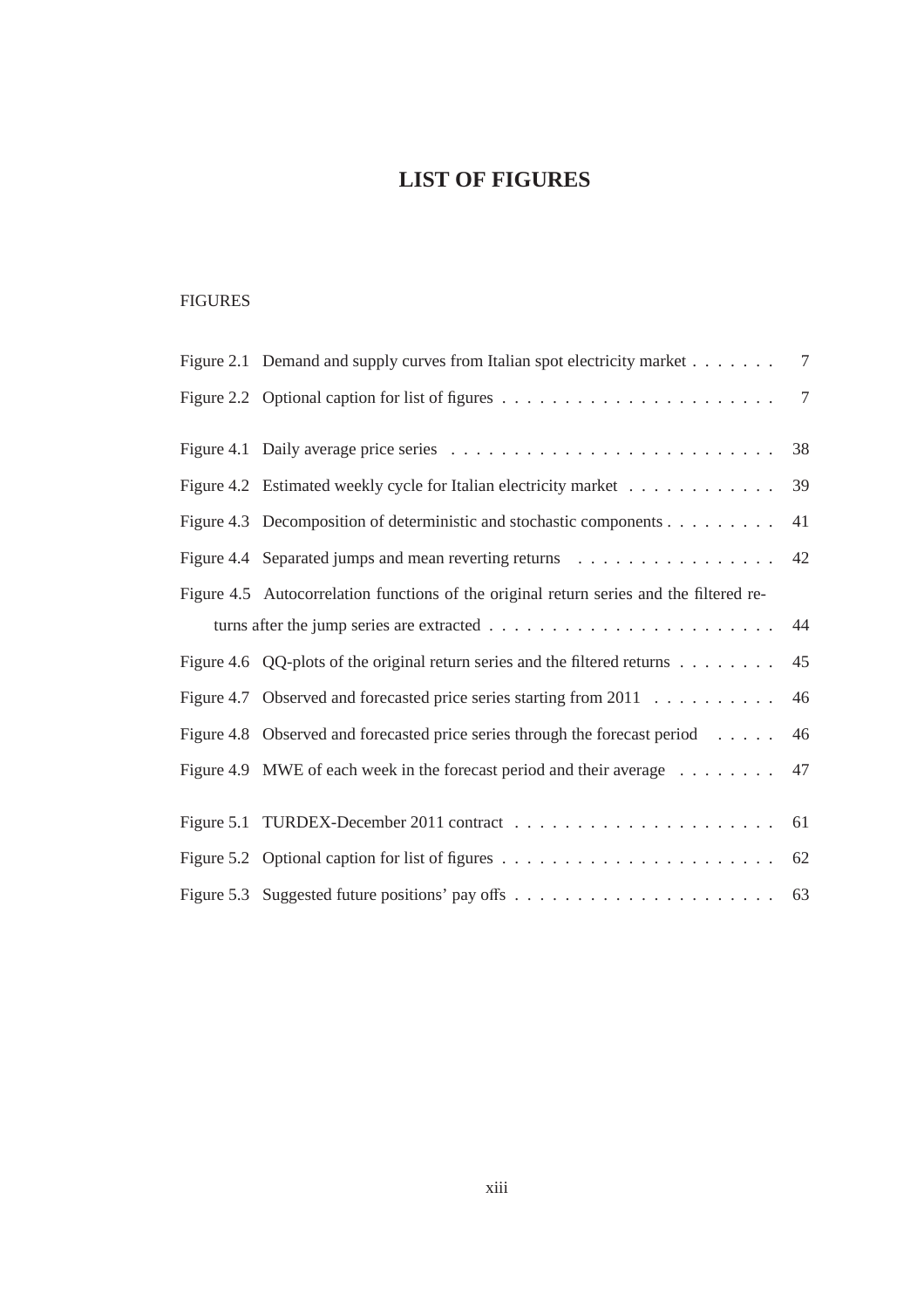# **CHAPTER 1**

## **INTRODUCTION**

In the past two decades, electricity industries in many countries which were initially designed as vertically integrated national or state dominated monopolies have been experiencing a deregulation process. Throughout this process, generation, transmission, distribution and marketing activities have been seperated and opened to competition wherever it is possible and profitable. The rise in the number of market players together with the competition and development of relatively more liberal electricity markets caused spot prices to be determined by supply and demand. This development increased the importance of accurate electricity price forecasting and therefore electricity price modeling. As a commodity, electricity has different characteristics than other commodities as well as financial assets due to its non-storability, its demand inelasticity and significant seasonality of its consumption and production. Electricity consumption is mainly influenced by industrial production, business activities and weather conditions, therefore electricity prices show intra daily, weekly and annual seasonal behaviour. Electricity prices are also mean reverting processes with high volatility and sharp price spikes. Non-storability of electrical energy and necessity of continuous supply and demand balance in the transmission mechanism cause direct reflection of supply and demand shocks on electricity prices. As soon as these extreme conditions disappear, their effects on price levels also fade away. Additional to bilateral electricity trade contracts, whose conditions are predetermined, a significant amount of electricity trade takes place in the spot markets. The spot electricity markets are completed with electricity derivatives trading taking place both in over the counter markets and derivative exchanges. Because of the non-storability of electricity, it is not possible to use main stream derivatives valuation models based on no arbitrage theory. However, due to their high informative content about market players' expectations or hedging behaviour of the agents, derivative accurate modeling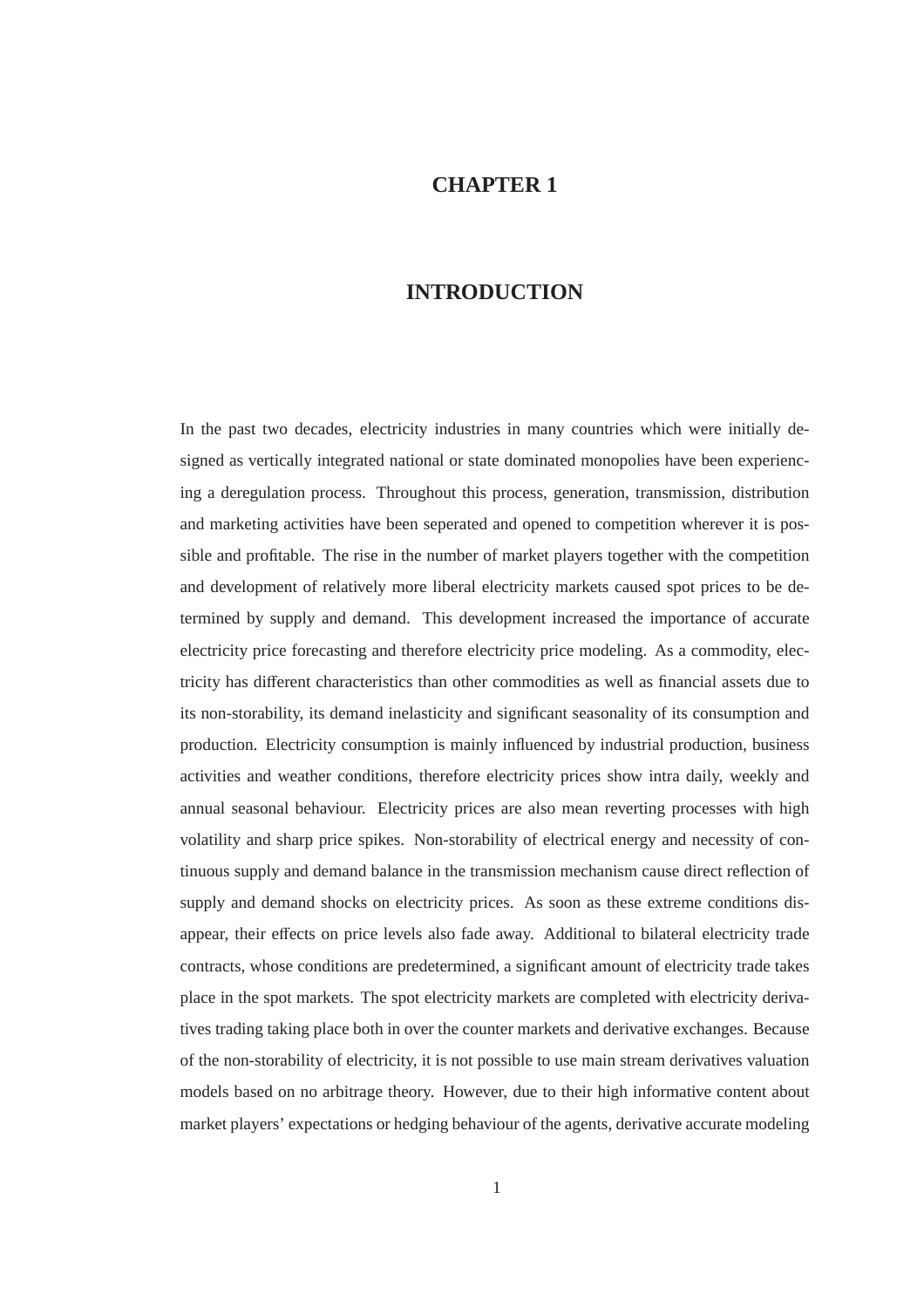of electricity derivatives is a necessity.

We model the daily series of equally weighted average of system marginal prices for each day's balancing intervals (hour / half an hour) formed in the day-ahead markets. Due to mean reversion property of electricity prices, modeling with Ornstein Uhlenbeck type processes are very common in literature. The need for a better fit of model forecasts with observations leads to more complicated models with latent variables and multiple regimes. However, with the increasing number of parameters, the estimation process also gets complicated. Filtering techniques are one of the widely used methods in parameter estimation of the jump processes. In our spot electricity price model, three jump processes without predetermined jump size distributions and a Brownian motion are combined with a deterministic seasonality term. While the Brownian motion captures the daily regular price movements, the pure jump process models the price shocks which have long term effects and two Ornstein Uhlenbeck type processes with different mean reversion speeds that capture the price shocks that have short term effects. One of the mean reverting processes is assumed to model price shocks that revert back in the next observation (price spikes) and the other is assumed to model price shocks that take a few days to fade away (semi-spikes). An iterative threshold derived by using estimated volatility with  $GARCH(1,1)$  is used to filter the price jumps. We construct an algorithm for step by step parameter estimation of a multi-factor price model.

One of the main goals of this thesis is to propose spot and future contract price models which can be used in recently established liberal Turkish electricity spot market and electricity future contracts that are traded in national derivatives exchange. However, since we do not prefer to be restrained by the small sample size, we test our model with relatively more mature markets' spot electricity data. We apply our spot price model to four different countries; Austria, Italy, Spain and Turkey all of which heavily depend on thermal sources for electricity generation. The hydro sources in these countries generally follow thermal sources in terms of electricity generation. In all of the four countries, a higher proportion of the generated electricity is consumed by the industry. Austria, Spain and Italy have mature markets relative to Turkish day-ahead spot electricity market which has been taken into full operation in December 2009 and is still evolving through its final market design. For all of the examined countries, the separation results are found to be in accordance with our initial expectations.

In the analysis of the electricity futures pricing, we summarize three main approaches used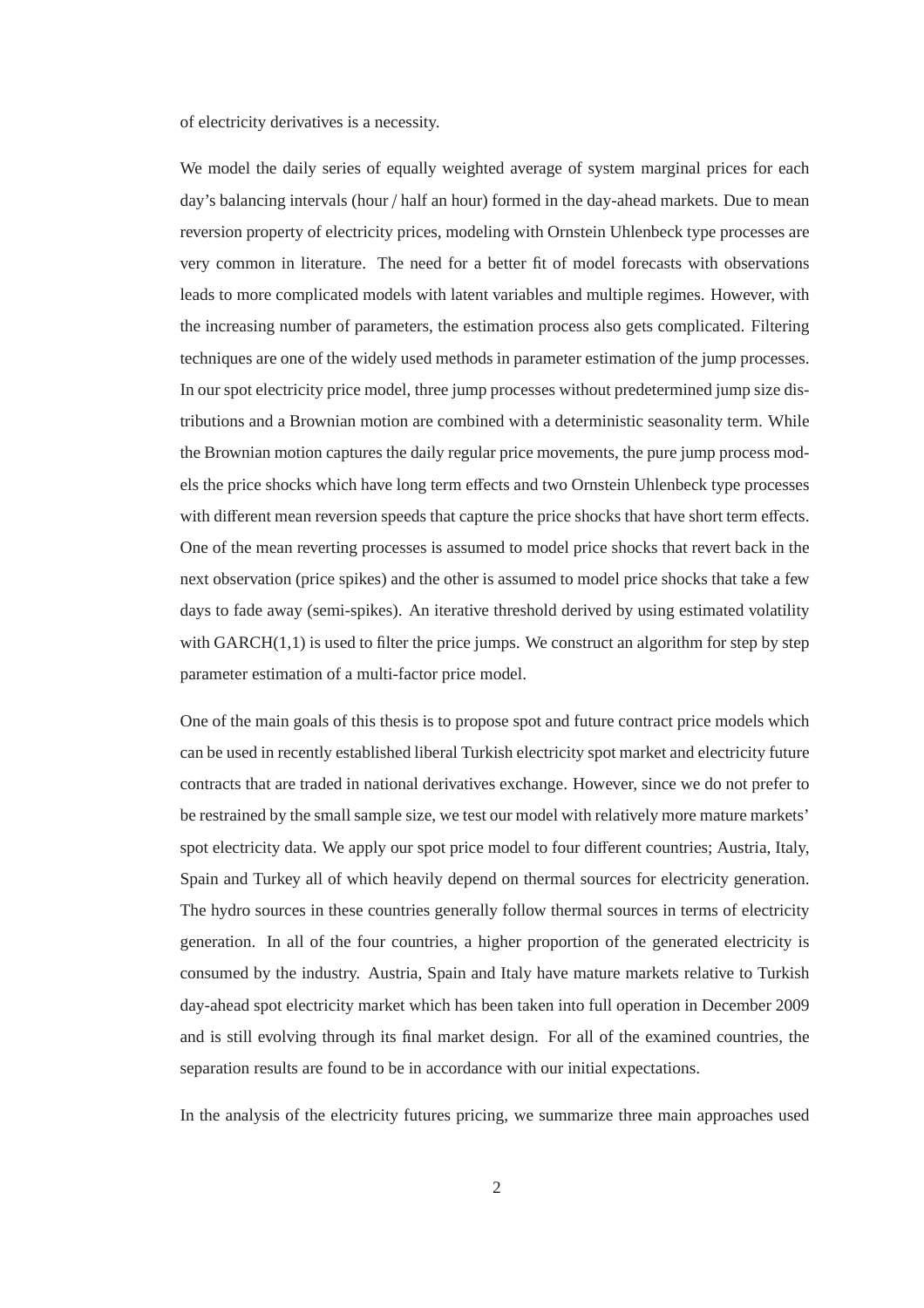for electricity forward and future contracts modeling in the literature. We cannot propose a contract price model due to data shortage. Instead of proposing a future contracts price model, we offer a decision technique where the given contract prices are used. With this technique which is built on the risk premium theory, derivative market players can decide taking whether a long or a short position. After testing our technique, we conclude that the decision rule is promising but needs more empirical research.

In this context, spot electricity price processes are discussed in detail in Chapter 2. Our multi-factor spot electricity price model is summarized in Chapter 3. Chapter is devoted to the estimation of model parameters and Monte Carlo simulations. Chapter 5 is dedicated to electricity futures.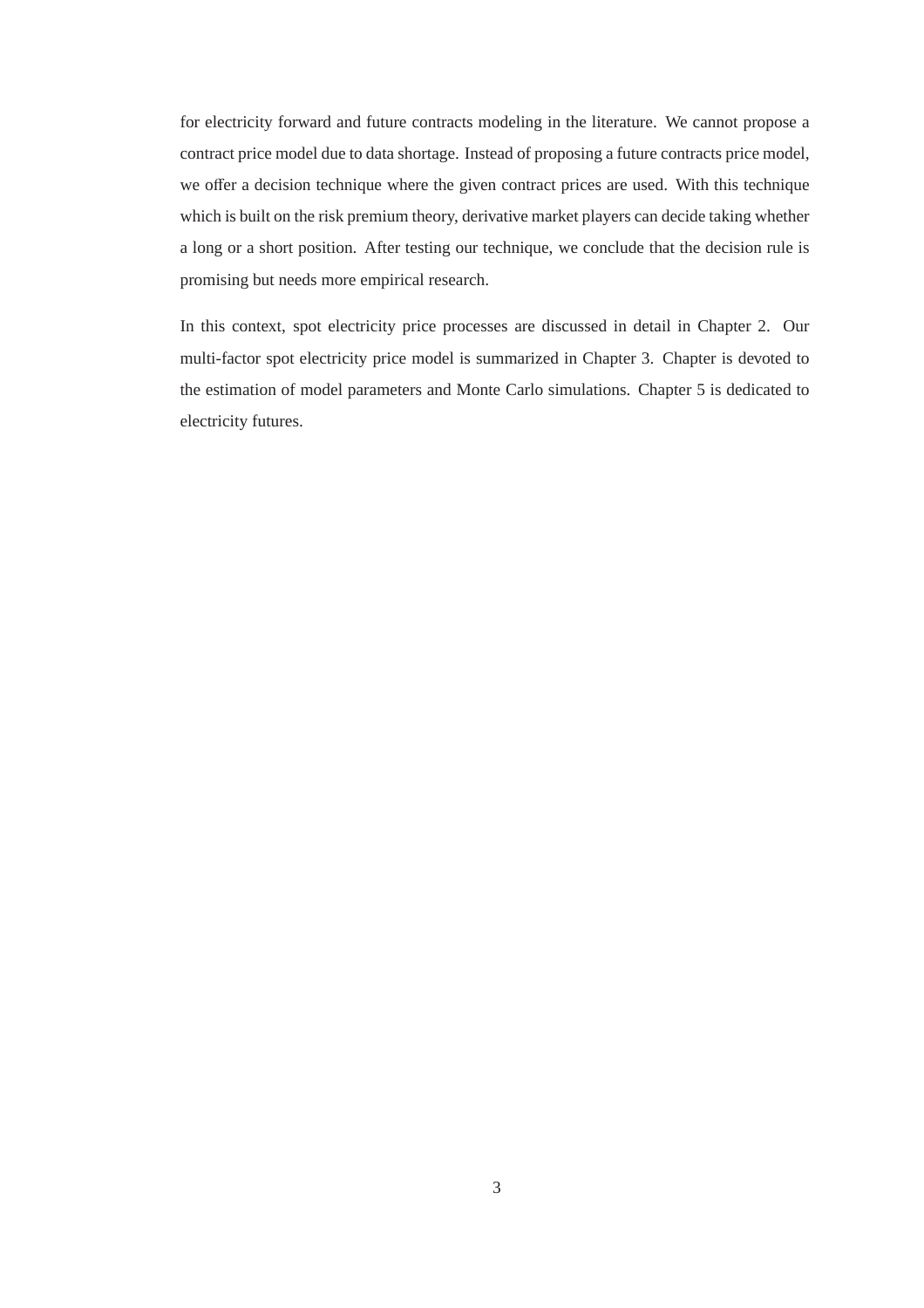## **CHAPTER 2**

## **SPOT ELECTRICITY MARKETS**

Spot electricity, referring to electrical power produced for current consumption, is provided by a transformation industry which can be split into three processes.

- Electricity is produced by generators, who burn fuels such as coal, natural gas or nuclear fuel in power plants or use the gravitational energy of water or the wind force. Generated energy is then injected into a high voltage network.
- Network operator (an independent system operator) is responsible for the transmission of electricity and protection of the global balance between electricity given into and taken out of the transmission system in order to prevent a possible collapse. It operates a software system that allows the agents to exchange electricity on the high voltage network, which is the natural place for wholesale trading.
- Marketing companies and distributors get the electricity from the high voltage network, cascade it down to network distributions with lower voltage and sell it to industrial or residential consumers and handle the metering and billing.

A few decades ago, in most of the countries worldwide, electricity sector was a vertically integrated industry, where generation transmission and distribution is done by a single entity. In this setting, prices were determined by regulators to reflect the cost of generation, transmission and distribution and these prices were used to change in a deterministic manner. However, over the last twenty years, electricity markets in many countries are experiencing a deregulation process, aiming to introduce competition in generation, supply activities and distribution. The first step in this deregulation process is unboundling the activities conducted by the national monopolies. Unboundling the vertically integrated utilities means identifying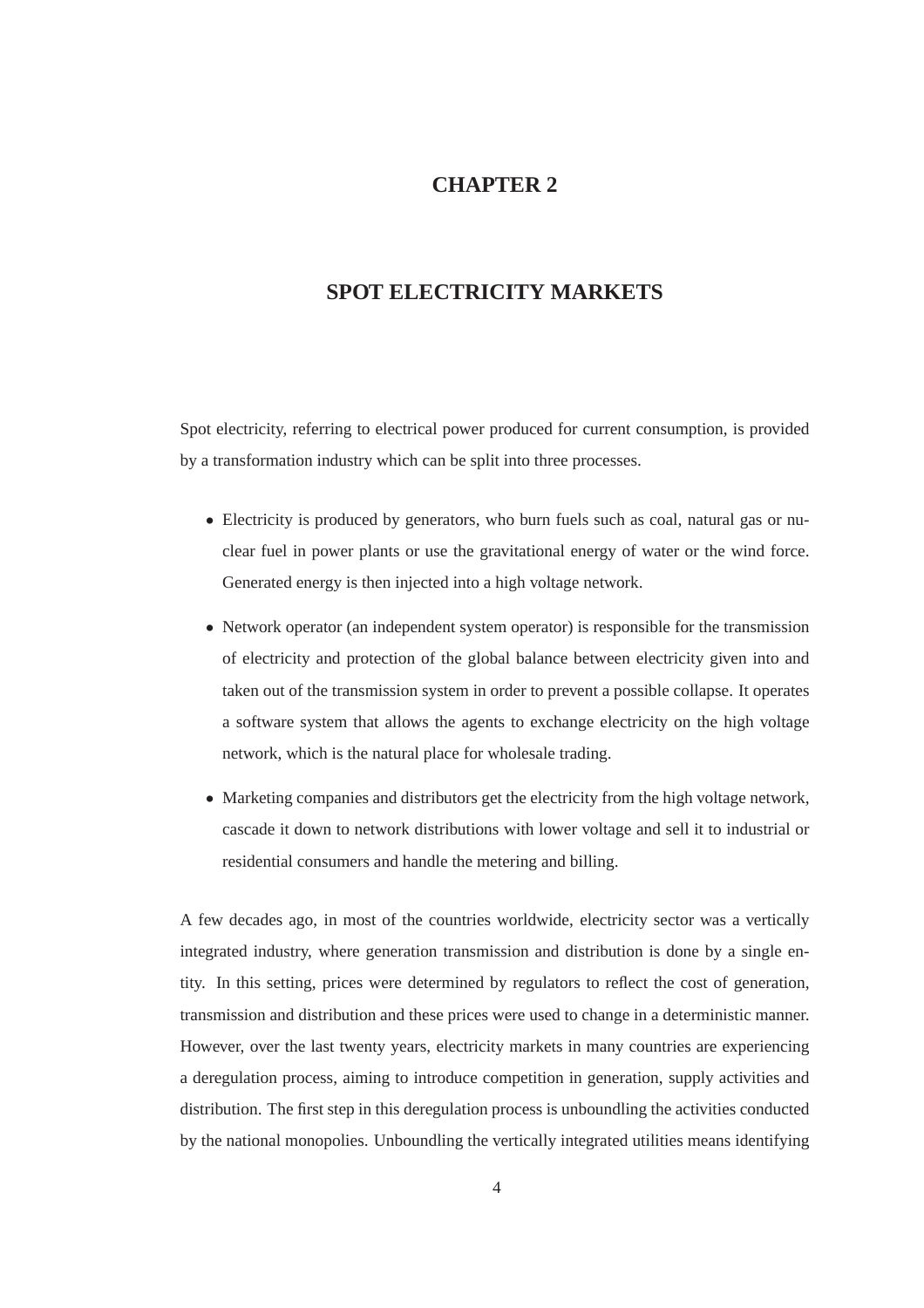and separating the different tasks attached to a single entity in the traditional organization. Then these tasks are opened to competition wherever it is possible and profitable. Contrary to generation and distribution, which are appropriate to adapt a competitive market structure, transmission is generally classified as a natural monopoly that should be operated by a single system operator. Managing the grid system requires continuously keeping the entire transmission system at equilibrium. Since it is easier to manage the whole system from a single control point, transmission has generally left out from the liberalization and privatization processes.

The upsurge in the number of market players together with the competition and development of relatively more liberal electricity markets caused electricity to become a commodity whose price is determined by supply and demand. In this market design, long-term bilateral contracts between generators and wholesales (and retailers) dominate the most of the electricity trading. However, if approximately 80% of the trade takes place according to the predetermined conditions of these bilateral contracts, the remaining 20% takes place in the spot electricity markets. The spot electricity market refers to the electricity trading that takes place in a day-ahead market, which is managed by the system operator. For their residual generation capacity that is not bounded by bilateral agreements or for their extra electricity demand, market players send their bids to the system operator in terms of prices and quantities for each settlement period (generally settlement periods are hours or half hours) of the following day. The system operator collect these bids, ranks them by merit order from the least expensive to the next least expensive and so forth, then builds the supply and demand functions. Two of the possible designs that the system operator can manage are given below.

- It is only the suppliers that make bids and the system operator is responsible for computing the expected demand for each settlement period of the following day; intersecting this demand with the supply function provides the system marginal price.
- It is both buyers and sellers who make bids to the pool and then the system operator has to build an analogous demand function, which is a quasivertical line since electricity demand is fairly inelastic to price changes. The marginal price is again defined by the intersection of the curves.

Contrary to bilateral contracts whose conditions are not publicly announced, system clearing prices published every day by the operator. The latter is assumed to be a good indicator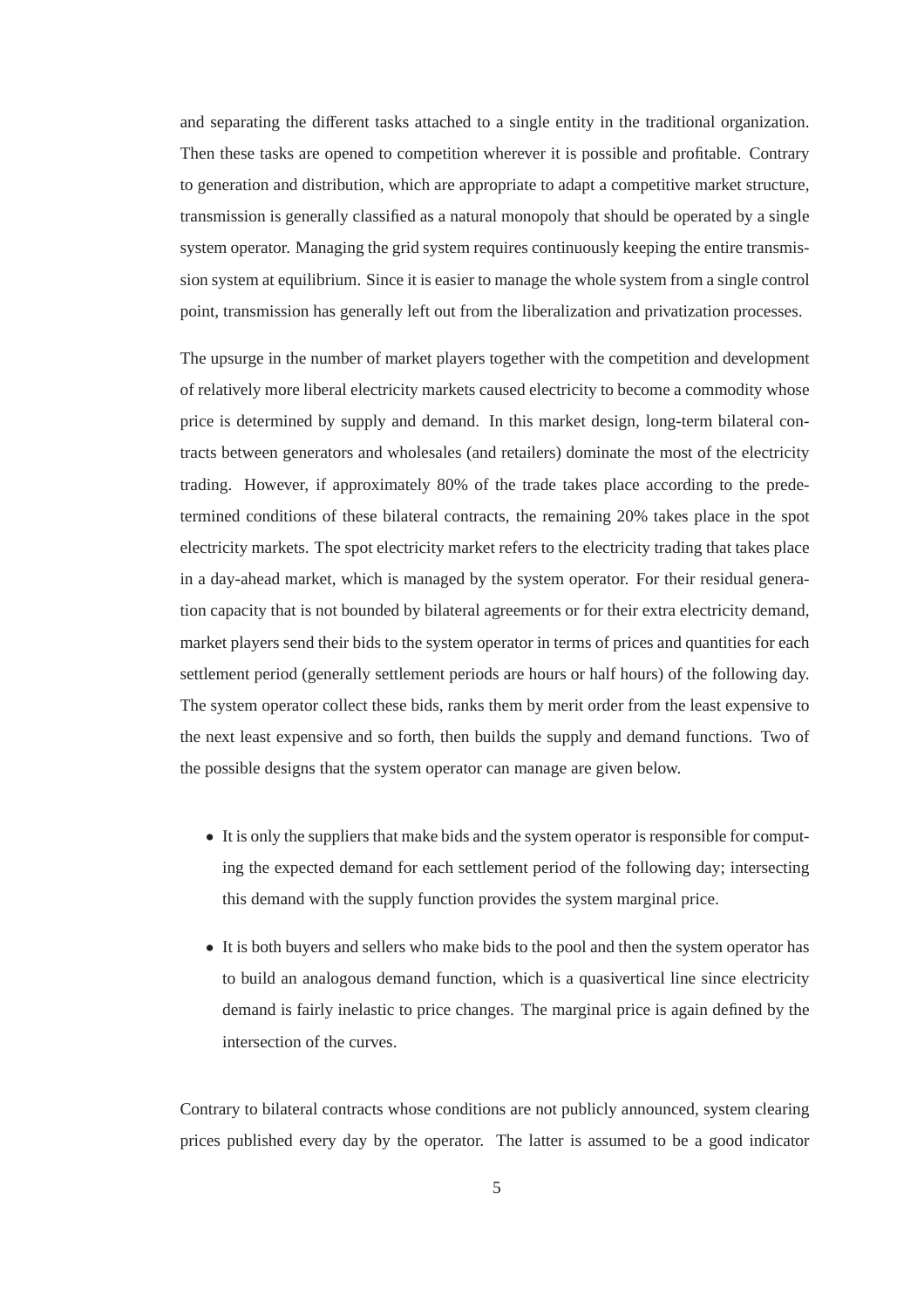for the spot electricity markets. On the other hand, the ultimate role of a spot market is to ensure that total generation meets total demand. Although most of the energy trading is scheduled in advance (from years to day ahead), some imbalances unavoidably occur in real time because of various generation, load, and transmission factors. Generation factors include plant outages, generators not following their schedules accurately, the use of some generation to provide ancillary services, and the intermittent nature of some generation sources (like wind). Load factors include sudden changes in weather forecasting errors, and intrahour load changes. Transmission factors include local and regional congestion, unscheduled flows, and forced outages. All these factors, separetly and in combination, require the system operator to have access to generation output so that it can move up or down from interval to interval. This real time balancing is provided by the reserve capacity mechanism where market players are obliged to hold a reserve capacity, which can be taken into operation in a few minutes if the system operator needs it.

#### **2.1 Characteristics of Electricity as a Commodity**

As a commodity, electricity has different characteristics than other commodities and financial assets due to its non-storability, its demand inelasticity and significant seasonality effect in its consumption and production. Unlike the financial assets traded for investment purposes, electricity is traded in order to be consumed. This close link with the real economy and daily life causes electricity price to exhibit a different behaviour than those of the financial assets.

As a secondary energy source, created by the conversion of the other energy resources, electricity is difficult and expensive to store or transmit between different regions. Therefore, the spot price of the electricity is set by the short term supply demand equilibrium, and as already stressed, this equilibrium should be maintained at all times for the safety and the continuity of the whole regional transmission system. Theoretical supply and demand curves of an hour, in a day-ahead market is given in Figure 2.1. This figure is taken from the Italian system operator GME's web site [46] and it shows the supply and demand curves of 12th hour of 30 June 2011, which are constructed according to market players' bids. In Figure 2.2(a) the hourly equilibrium prices for a random week are illustrated. And a longer series of daily prices, computed from the daily averages of hourly prices, are shown in Figure 2.2(b).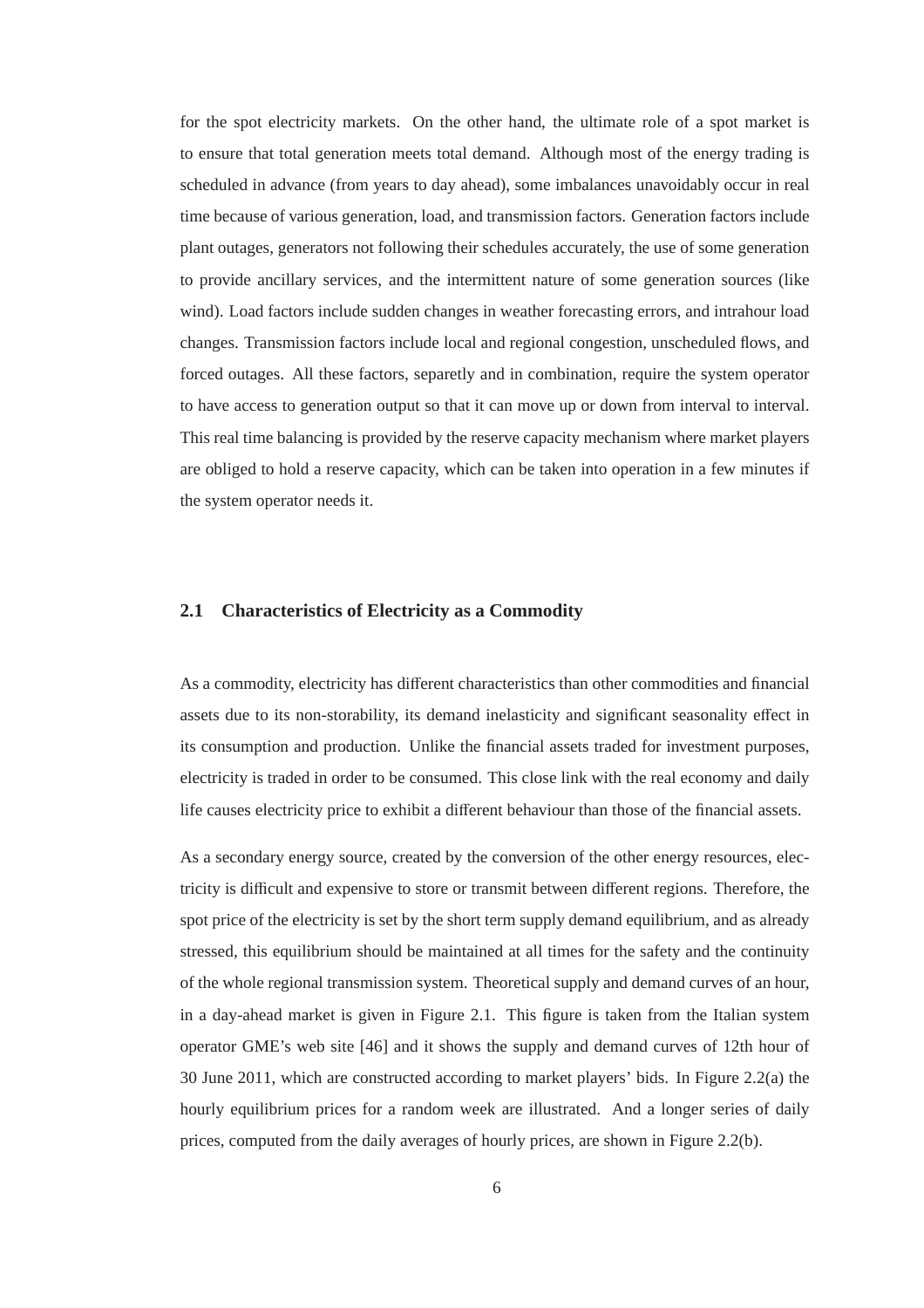

Figure 2.1: Demand and supply curves from Italian spot electricity market

These representative series can help us identify some of the outstanding features of spot prices for electricity.



(a) Hourly electricity prices in Turkish spot electricity (b) Daily electricity prices in Turkish spot electricity market between 1-15 March 2010 market between 1 Dec 09 - 30 Sep 2010

Figure 2.2: Spot electricity prices

1. **Seasonal Behavior:** Electricity consumption is mainly influenced by economic cycles, industrial production, business activities and weather conditions. Therefore electricity prices show intra daily, weekly and annual seasonal behaviour. In accordance with the literature, we assume that seasonal behaviour is governed by a deterministic function. Since we will work with daily average prices, only weekly and yearly seasonality will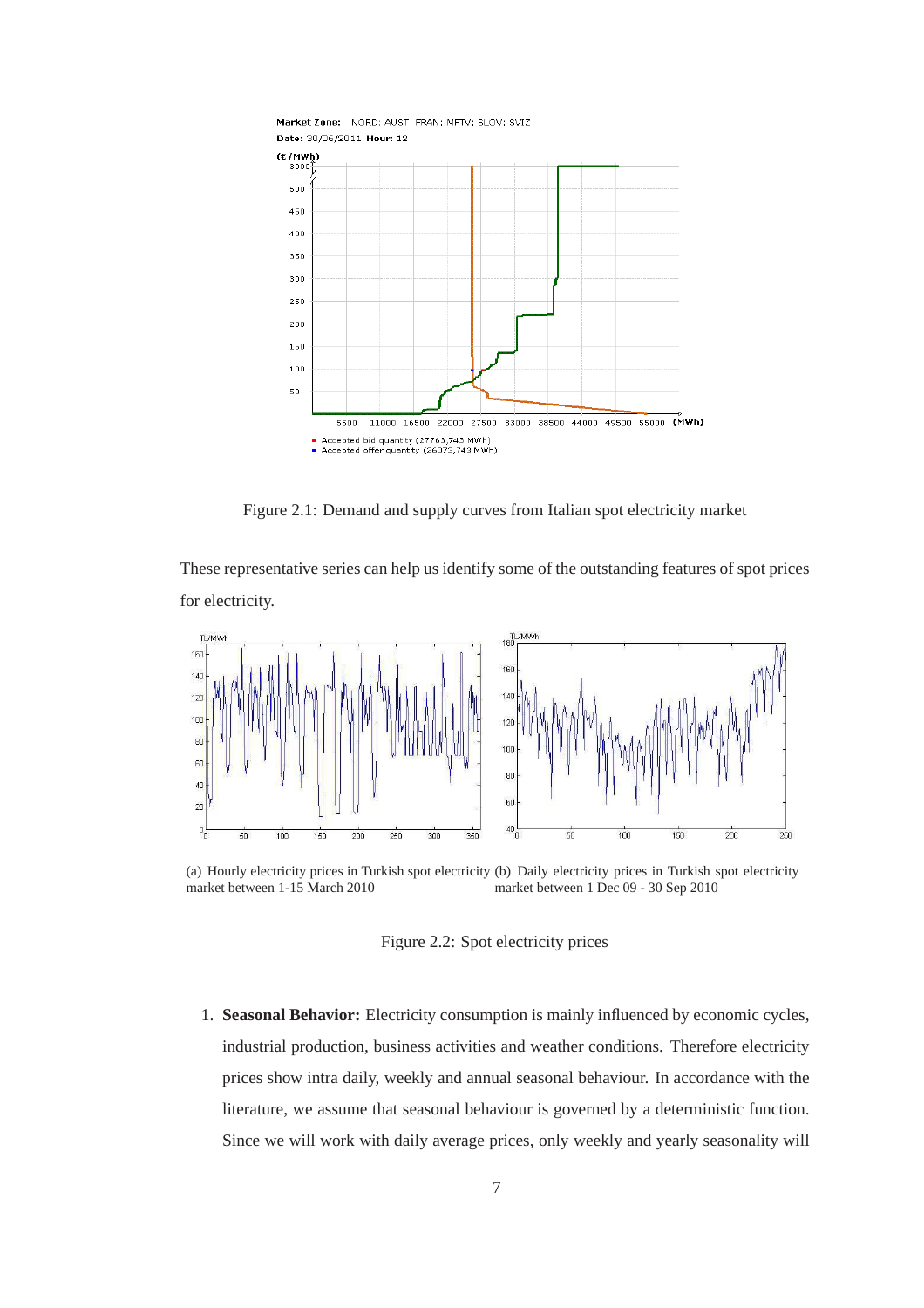be considered.

- 2. **Mean Reversion:** Contrary to stock prices which can be evolved freely in any direction, electricity prices are known for their anti-persistent nature against supply and demand shocks. Electricity prices generally gravitate around the cost of production. Abnormal market conditions may lead to price spreads in the short run, but in the long run supply will be adjusted and prices will return to the level dictated by the cost of production. Moreover, one of the main factors determining electricity consumption is the temperature which is also a mean reverting process. As a result, spot electricity prices show strong mean reverting behaviour.
- 3. **High Volatility and Sharp Spikes:** Non-storability of electrical energy and necessity of continuous supply and demand balance in the transmission mechanism cause direct reflection of supply and demand shocks on electricity prices. As it can be seen from Figure 2.1 electricity demand is highly inelastic. The characteristic of the supply stack can also contribute to the price volatility. For low levels of demand, generators supply electricity by using base load units with low marginal costs; as higher quantities needed, generation plants with high marginal costs enter into the system. Therefore higher demand levels may lead to jumps in the prices observed. Moreover, in case of a plant failure, high cost generation plants have to supply energy to the system. However, when the conditions causing the price shocks disappear, prices revert back to their long term equilibrium levels.

#### **2.2 The Motivation in Modeling Spot Electricity Prices**

Market agents usually incorporate three instruments for electricity trading: the pool (spot market operated by the system operator), bilateral contracts and the derivative securities. In the pool, agents submit bids, consisting of a set of quantities at certain prices for the following day. And the system operator clears the market and announces the set of clearing prices for the next day. These daily bids should include the price forecasts as well as production and consumption plans of the agents. Successful forecasts of the following day's price can help producers develop revenue maximizing strategies, or maximization of consumers' utility as it is also stated in Contreras et al. (2003) [30].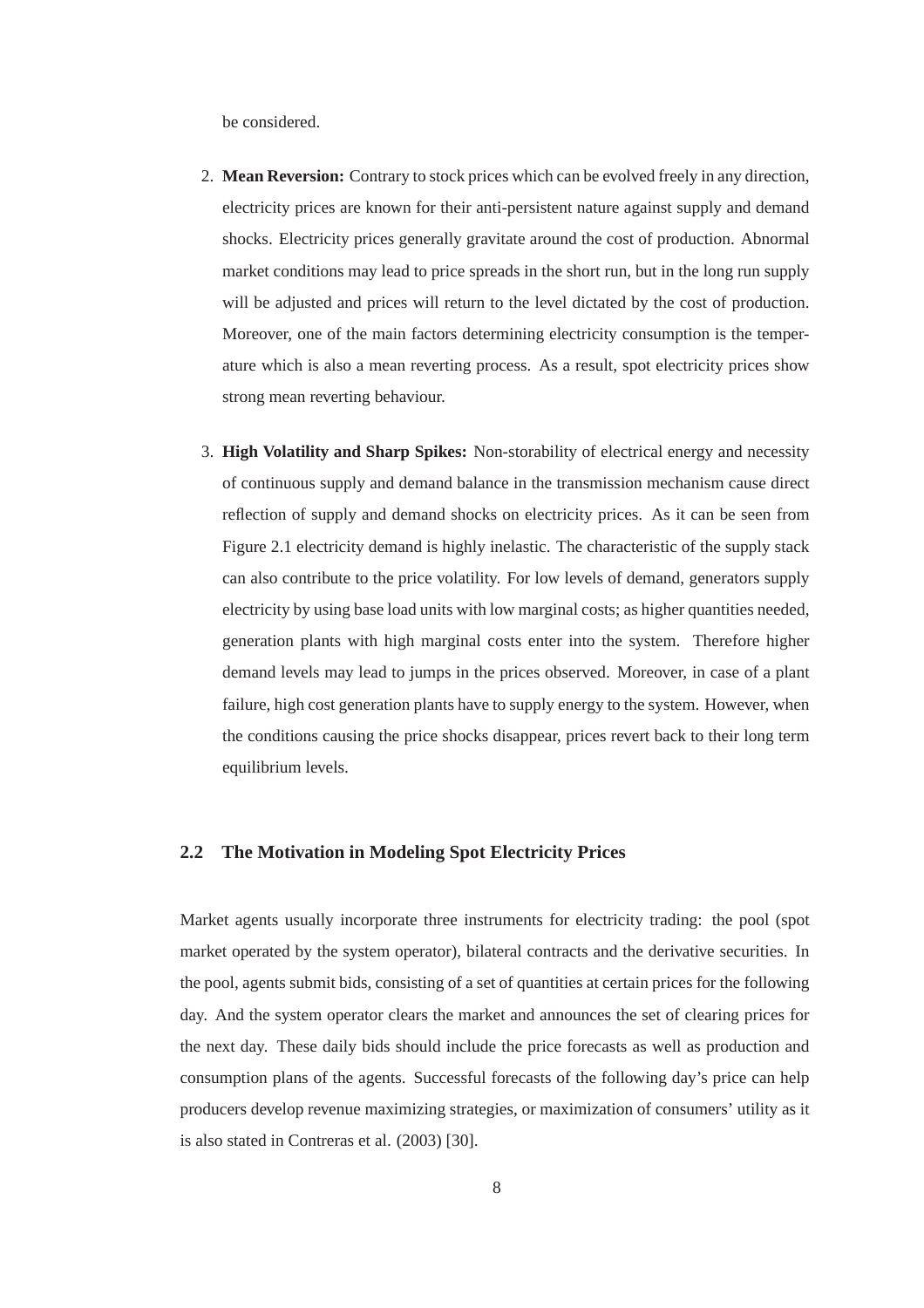Moreover, agents need medium term quantity and price projections in order to determine bilateral contract terms. With the help of reliable daily price forecasts, producers or consumers can price these bilateral contracts more efficiently. Also for market players who want to be hedged against the price volatility, expected future spot prices are essential in valuation of derivative instruments.

We will model the daily spot prices (equally weighted average of the hourly equilibrium prices of each day), instead of the hourly system balancing prices. Mainstay of our approach is the observation done by Meyer-Brandis et al. (2007) in [57], which states that hourly / half hourly quoted electricity prices cannot be seen as a time series, since in most of the electricity markets, the delivery prices for all 24 hours of a given day are pre-determined by the system operator simultaneously on the previous day (day-ahead prices). After this determination, day-ahead market closes and a limited number of transactions take place randomly in real time balancing market. Thus, there is no causality relationship between different hourly prices on the same day, and hourly electricity data should rather be seen as 24 dependent daily series than a single series of hourly prices. With this line of reasoning, Meyer-Brandis et al. (2007) [57] suggest the following model for hourly electricity prices:

$$
X_t^h = X_t^h f(t, h) + \epsilon_t^h \tag{2.1}
$$

where

- $X_t^h$ ,  $h \in 1, \ldots, 24$  is the electricity price on day *t* and hour *h*
- $X_t^h$  is the common factor for day  $t$
- $f(t, h)$  is a slowly varying intradaily pattern depending both on the day  $t$  and the hour  $h$
- $\epsilon_t^h$  is a white noise process

In this setting, most of the variability observed in electricity price, as well as all interesting statistical features, e.g. mean reversion, are assumed to be contained in the average daily price series.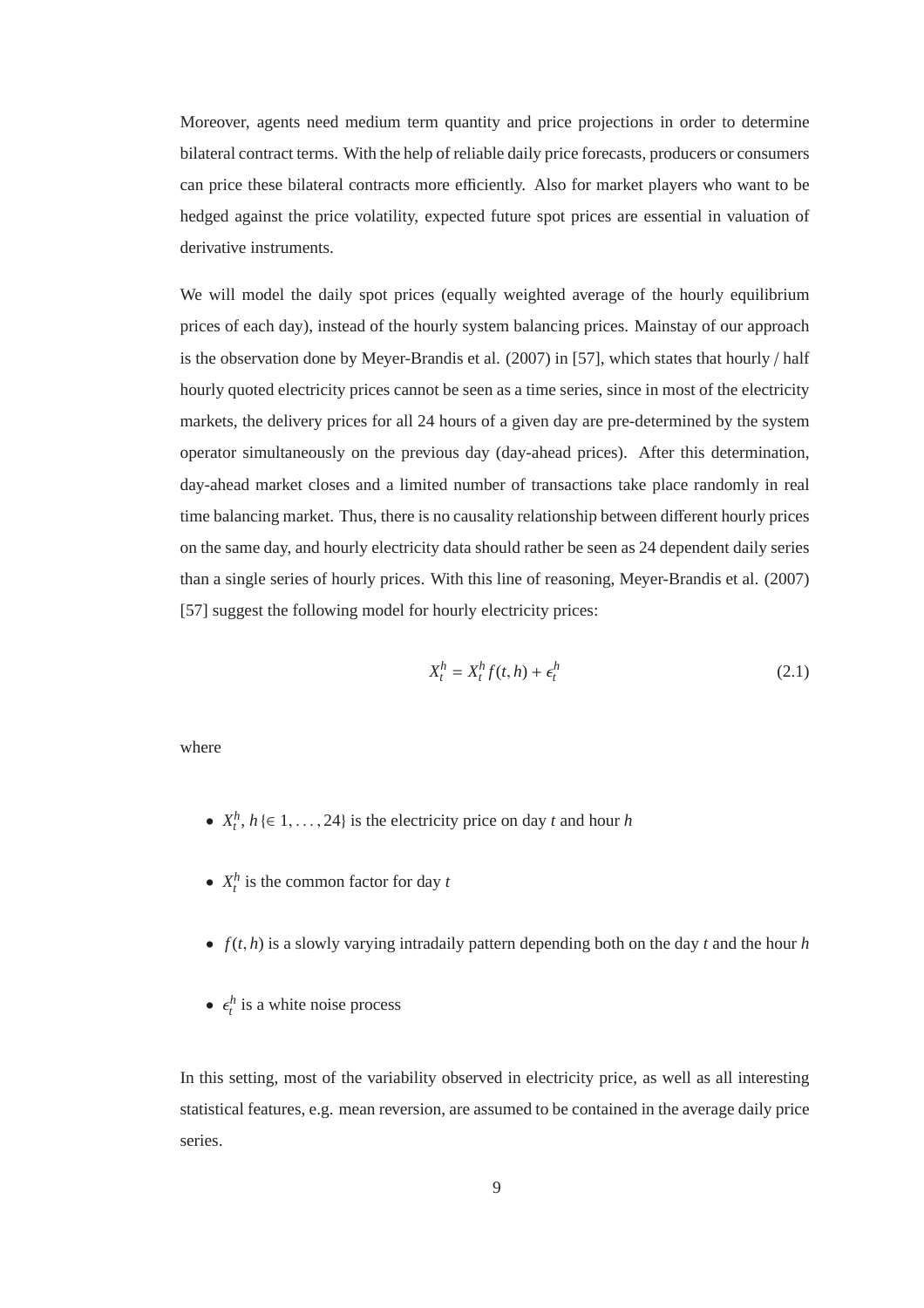#### **2.3 Spot Electricity Models in Literature**

In general, electricity price models can be grouped under three general topics. The first approach is based on econometric time series models. Apart from the basic autoregressive (AR) and autoregressive moving average (ARMA) specifications, a wide range of alternative models have been proposed. This long list of models includes: autoregressive integrated moving average (ARIMA) and seasonal ARIMA models (Zhou et al. (2004) [80]), autoregressions with heteroscedasticity (Garcia et al. (2005) [41]) or with heavy tailed (Weron (2005) [77]) innovations, AR models with exogenous variables (ARX models), AR and ARX models with thresholds (Misiorek et al. (2006) [58]), regime switching regressions with fundamental variables (Weron (2006) [78]) and mean reverting jump diffusions (Knittel et al. (2005)[50]).

The second group of models consists of fundamental / forward based models, the futures prices and their relation with the spot electricity prices are the main focus of the study, and the dynamics of the whole futures price curve is modeled by using Heath-Jarrow-Morton (HJM) framework. See for instance, [3], [17], [27], [51]. A general discussion of HJM-type models in the context of power future is given in Benth et al. (2008) [10]. They dedicate a substantial part of their analysis to the relation of spot, forward and swap price dynamics. However, since non-storability of the electricity causes the break up of no arbitrage condition between spot and future markets, futures prices do not reveal any information about price dynamics on a daily timescale, but they can provide only a poor approximation to the complex structure of spot market prices.

The classical starting point for the commodity price modeling is the Schwartz one-factor model [70] , which is an extension of geometric Brownian motion allowing for mean reversion:

$$
S_t = S_0 \exp(X_t), \tag{2.2}
$$

$$
dX(t) = \alpha(\mu - X(t))dt + \sigma dB(t),
$$
\n(2.3)

where  $B_t$  is a standard Brownian motion,  $\sigma$  is the volatility of the process and  $\alpha$  is the speed of the process reverting to its long term mean  $\mu$ . Many electricity price models use this process or its variants as building blocks. For instance, spot price models proposed in Lucia et al.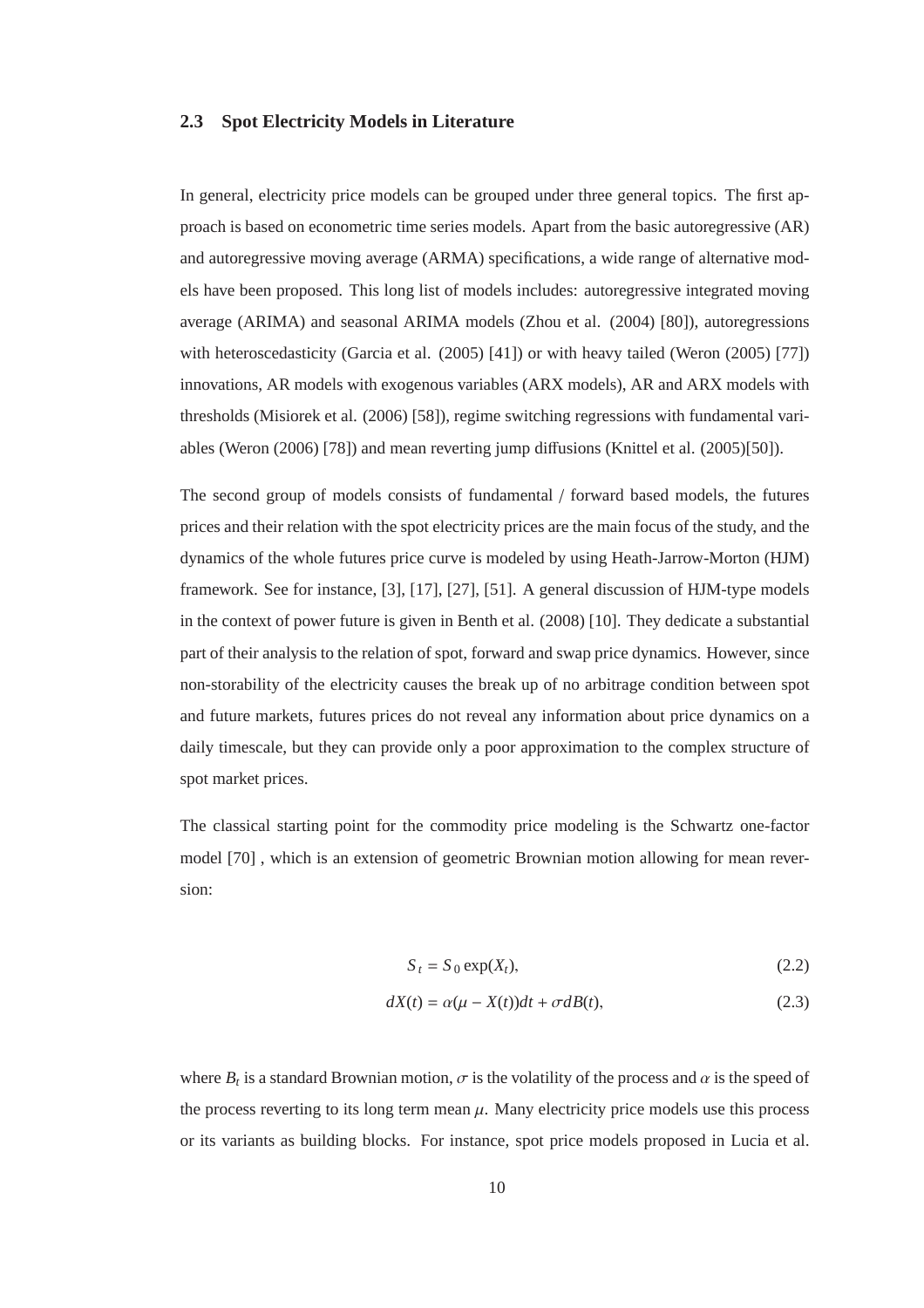(2002) [53] are given (2.4) and (2.5) by

$$
S_t = h(t) + X_t,\tag{2.4}
$$

$$
S_t = \exp(h(t) + X_t),\tag{2.5}
$$

where  $S_t$  is the spot price,  $X_t$  is an Ornstein-Uhlenbeck process and  $h(t)$  is a deterministic component, which is used to account for the seasonal effects. Weekly seasonality due to higher weekday prices than weekend prices, and spot prices' cyclical behaviour throughout the year are all included in spot price dynamics by the term  $h(t)$ . Benth et al. (2008) [10] defined (2.4) type models as arithmetic models and models with the form given in (2.5) as geometric models in which logarithmic prices can be characterized by an Ornstein-Uhlenbeck process.

Spot price models can be examined under two subgroups: single factor and multi-factor models. In a single factor model the spot price itself is a Markov process while in a multi-factor model the spot price  $S_t = g(X_1^t, ..., X_k^t)$  is a function of a multi-dimensional Markov process. Here  $g : \mathbb{R}^k \to \mathbb{R}^+$  and since g is not one-to-one, these models have both unknown and hidden components. Not only Lucia and Schwartz (2002) [53], but also Cartea et al. (2005) [26], Barlow (2002) [4], Geman et al.(2005) [42] proposed single factor models. Many of these models, unlike Lucia and Schwartz's, take price spikes into account too. With an additional jump term included in an Ornstein-Uhlenbeck process, Cartea et al. (2005) [26], improved their models to cover also the price spikes:

$$
\log S_t = h(t) + Y_t,\tag{2.6}
$$

$$
dY(t) = -\alpha Y_t dt + \sigma dB_t + J_t dN_t, \qquad (2.7)
$$

where  $B_t$  is a Brownian motion,  $h(t)$  is assumed to capture the seasonal patterns of the spot price and the term  $J_t dN_t$  enables the process to have discrete random spikes which are combination of a Poisson process  $N_t$  and a jump size distribution  $J_t$ . In (2.7) the process  $dN_t$ is approximated by a Bernoulli process with parameter *ldt* and *J<sup>t</sup>* is assumed to be lognormally distributed. Cartea et al. (2005) [26] apply this one factor jump diffusion model spot electricity markets in England and Wales. Unfortunately, unless the price data series is not long enough, few price spike observations lead to difficulties in estimation of the parameters. Moreover, one factor models including a jump process are expected to have a high speed of mean reversion. Otherwise, jumps can have permanent effects on the price levels.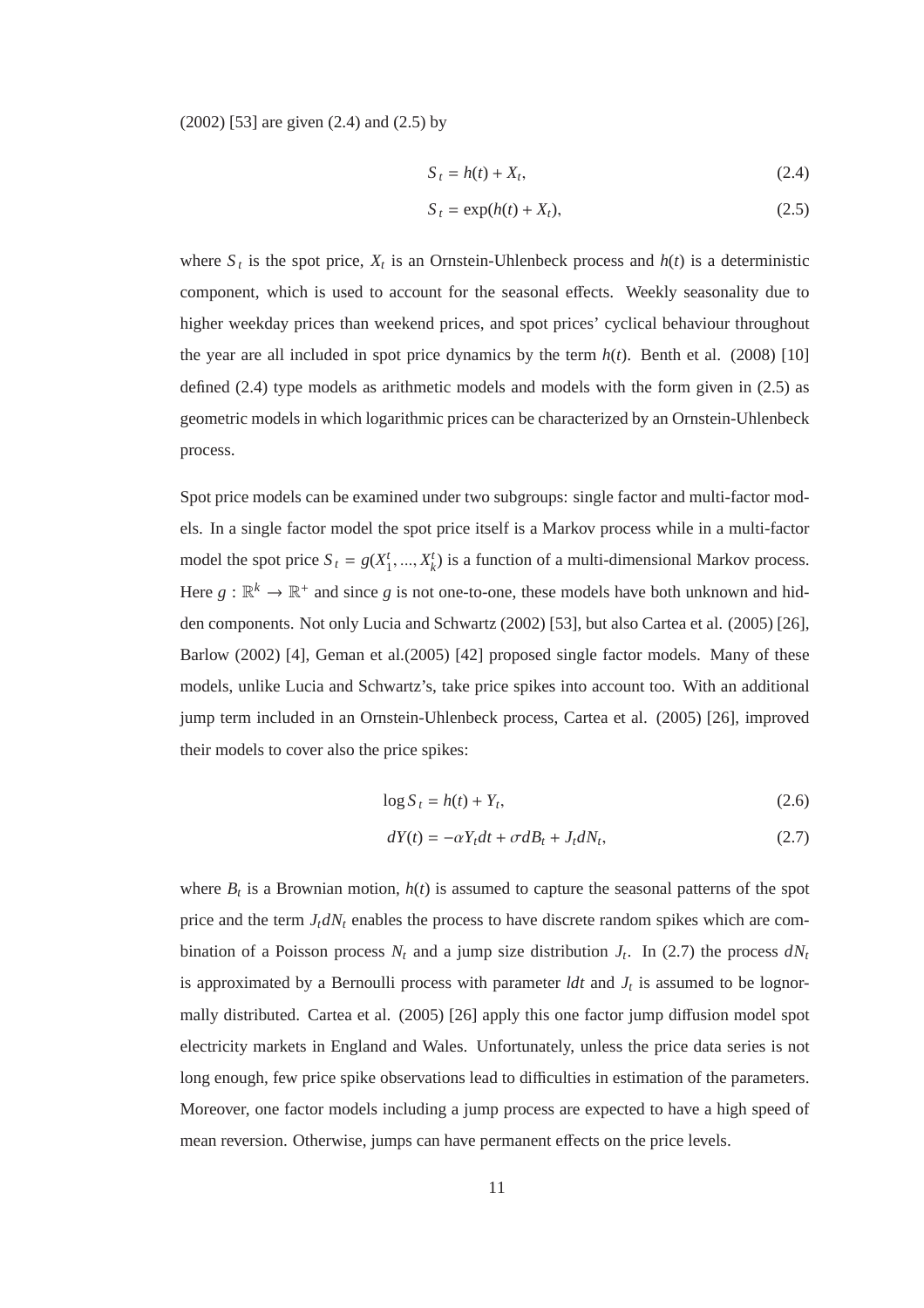Barlow (2002) [4] introduced a nonlinear Ornstein-Uhlenbeck model for spot power prices. In this model, the price is obtained by equalization of the demand level with a deterministic non-linear supply function to take price spikes into account. He used the inverse function of the Box-Cox transformation:

$$
S_t = \begin{cases} f_{\alpha}(X_t), & \text{if } 1 + \alpha X_t > \epsilon_0, \\ \epsilon_0^{1/\alpha}, & \text{if } + \alpha X_t \le \epsilon_0, \end{cases}
$$

$$
dX_t = -\lambda (X_t - \alpha)dt + \sigma dB(t),
$$
\n(2.8)

where  $f_{\alpha}(x) = (1 + \alpha x)^{1/\alpha}, \alpha \neq 0, \epsilon_0^{1/\alpha}$  $\int_0^{1/\alpha}$  is assumed to be the maximum price level taken as a constant and  $f_0(x) = e^x$ .

When  $\alpha = 0$ , an exponential Ornstein-Uhlenbeck process is retrieved for  $S_t$ . The case  $\alpha = 1$ yields a regular Ornstein-Uhlenbeck process. The model is fitted to Alberta and California markets using the maximum likelihood estimation.

Geman et al. (2006) [43] also proposed a mean reverting jump process, where the long term mean level is assumed to represents the marginal cost of electricity production, which can be a constant, a periodic function or a periodic function with a trend. Random moves around the average trend represent the temporary supply demand imbalances in the network. The model assumes that the natural logarithm of electricity price is described by a stochastic differential equation of the form

$$
dE(t) = [h(t) + \Theta(\mu(t) - E(t^{-}))]dt + \sigma dW(t) + f(E(t^{-}))dJ(t); \qquad (2.9)
$$

where  $h(t)$  is a deterministic seasonality function,  $\Theta$  is a positive parameter representing the average variation of the price per unit of shift away from the trend, mean reversion level. The process reverts back to a deterministic mean level rather than the stochastic pre-spike value.  $\sigma$ is the volatility attached to the Brownian shocks. The last term in the equation represents the discontinuous part of the model featuring price spikes. This effect is characterized by three quantities: occurrence, direction and size of jumps. The function  $f$  assumes  $\pm 1$  depending on the level of the spot prices:

$$
f(E(t^-)) = \begin{cases} +1, & \text{if } E(t) < \tau(t), \\ -1, & \text{if } E(t) \ge \tau(t). \end{cases}
$$

Steps followed by the authors in the estimation of model (2.9) are summarized below.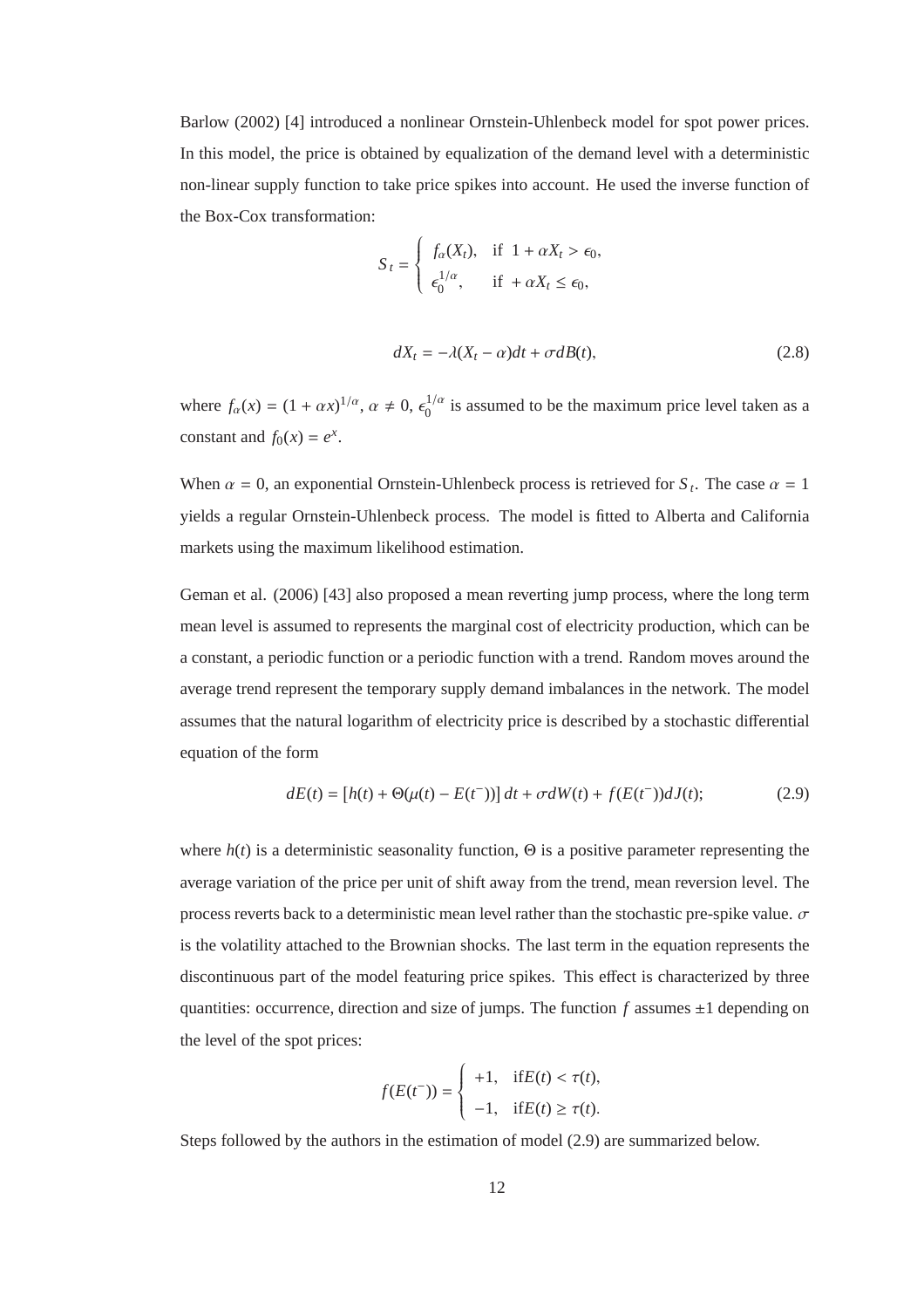- 1. The first step is the detection of jumps in the raw market data. Authors observed that log returns tend to cluster close to either their average mean or to the largest observed values. In other words, data suggest that either there is a jump, in which case variation due to the continuous part is negligible; or there is no jump and variations in the price level are due to the continuous part of the process. It is concluded that by using a price change threshold *T*, main driver of the changes observed in price levels can be identified.
- 2. An affine function and two cosine functions with 12 and 6 month periods are used to estimate the deterministic dynamics of the jump free price series:

$$
\mu(t; \alpha, \beta, \gamma, \epsilon, \delta, \zeta) = \alpha + \beta t + \gamma \cos(\epsilon + 2\pi t) + \delta \cos(\zeta + 4\pi t). \tag{2.10}
$$

The first term represents the fixed cost linked to the production of power while second one drives the long run linear trend in the total production cost. The overall effect of the third and the fourth terms is a periodic path displaying two maxima per year.

3. The third step is the determination of the jump intensity function  $\lambda$ : Let

$$
\lambda(t) = \left(\frac{2}{1 + |\sin\left[\pi(t - \tau)/k\right]\right]} - 1\right)^{d}.
$$
\n(2.11)

With this model, jump occurrence exhibits peaking levels at multiples of *k* years beginning at time  $\tau$ . The power *d* allows us to adjust the dispersion of jumps around peaking times and it is included among parameters to be estimated.

4. The probability distribution of the jump sizes is assumed to be a truncated version of the exponential distribution with parameter  $\theta$ :

$$
p(x; \theta, \varphi) = \frac{\theta \exp(-\theta x)}{1 - \exp(-\theta \varphi)}.
$$
 (2.12)

The model parameter  $\theta$  and  $\varphi$  is estimated by using the log likelihood function.

5. The estimation of the constant Brownian volatility over observation dates is as follows;

$$
\sigma = \sqrt{\sum_{i=0}^{n-1} (\Delta \bar{E}(t_i))^2},\tag{2.13}
$$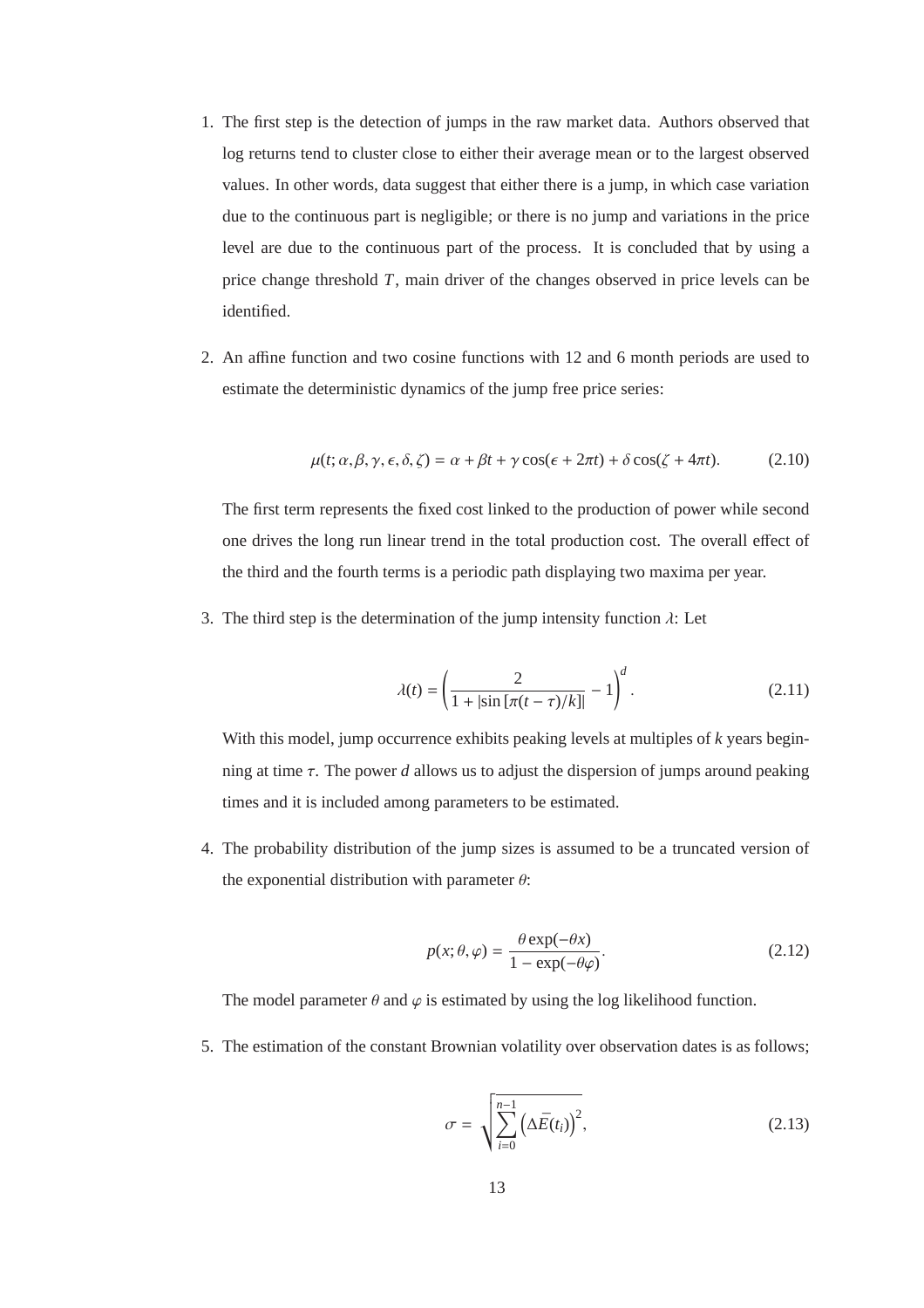where  $(\Delta \bar{E}(t_i))^2$  represents the square of the continuous parts of observed logarithmic price variations between consecutive days.

The last two models neither include the convenience yield as a factor, nor considers the valuation of the futures contracts (or any other kind of derivative). The single factor models are quite tractable and their parameters are relatively easy to estimate. However, they have a serious constraints: they cannot explain the relation between the spot and the futures prices well enough. Spot price models depending on more than one factor help to develop the relation between spot and future commodity prices.

For instance, Brennan et al. (1985) [19] assumed that the spot copper price follows a geometric Brownian motion and incorporated a convenience yield to their model that is proportional to the spot price:

$$
dS_t = \mu S_t dt + \sigma S_t dz, \qquad (2.14)
$$

$$
C(S,t) = cS.
$$
\n
$$
(2.15)
$$

The idea of a constant convenience yield holds only under restrictive assumptions, since the theory of storage is rooted in an inverse relationship between the convenience yield and level of inventories. Gibson et al. (1990) [44] took an important step to a more realistic model of economy by introducing a stochastic convenience yield rate. The spot price  $S_t$  of the commodity is described by a geometrical Brownian motion and the convenience yield rate δ*<sup>t</sup>* is described by an Ornstein-Uhlenbeck process with equilibrium level  $\alpha$  and the rate of mean reversion κ:

$$
dS_t = (\mu - \delta_t)S_t dt + \sigma_1 S_t dz_1, \qquad (2.16)
$$

$$
d\delta_t = \kappa(\alpha - \delta_t)dt + \sigma_2 dz_2, \qquad (2.17)
$$

$$
dz_1 dz_2 = \rho dt. \tag{2.18}
$$

Significant contributions to this kind of models have been made by Schwartz (1997) [70]. He reviewed one and two factor models and developed a three factor model under stochastic convenience yield and interest rates. Inclusion of the interest rate as a third factor makes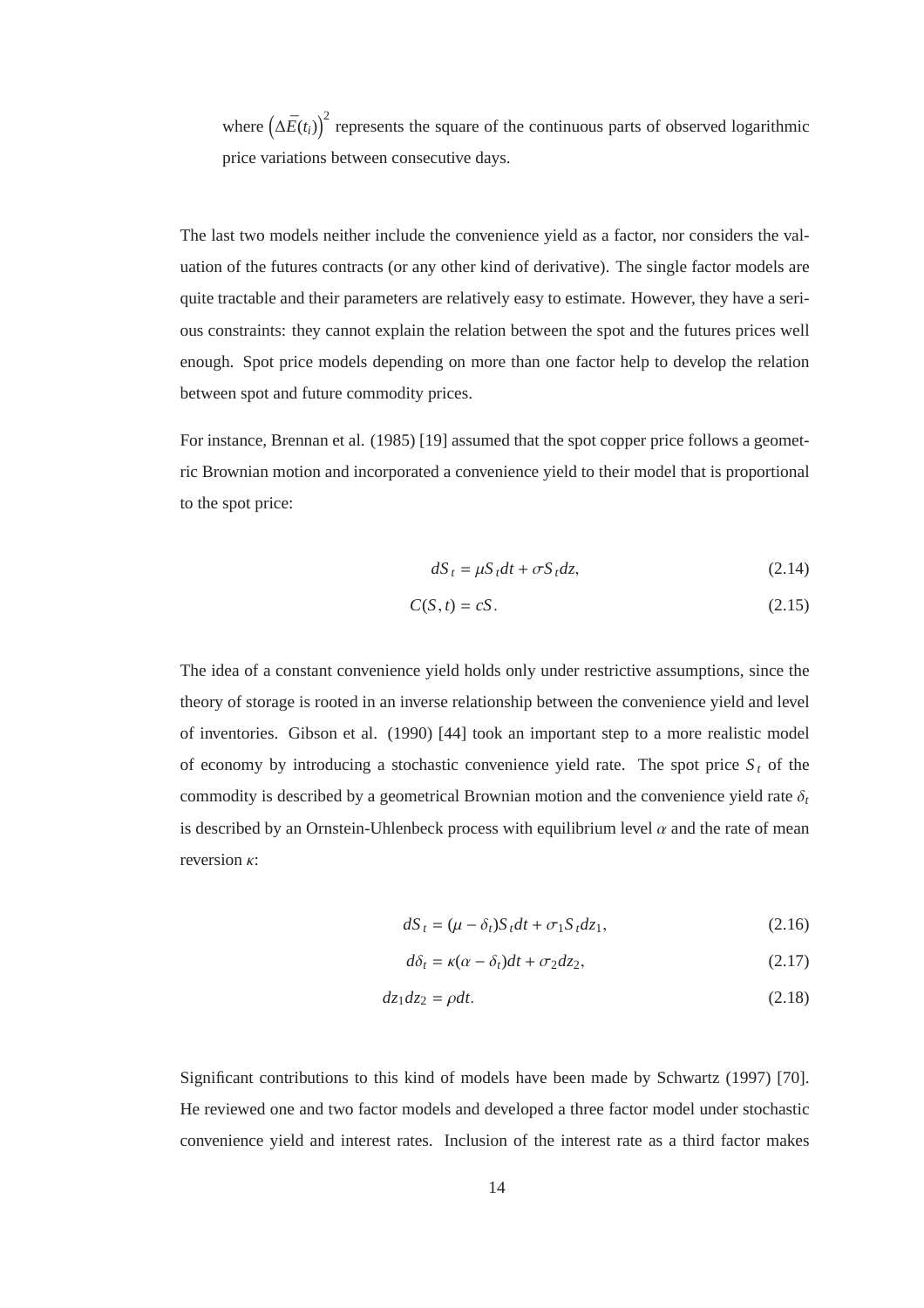forward and futures prices different:

$$
dS_t = (r_t - \delta_t)S_t dt + \sigma_1 S_t dz_1, \qquad (2.19)
$$

$$
d\delta_t = \kappa(\alpha - \delta_t)dt + \sigma_2 dz_2, \qquad (2.20)
$$

$$
dr_t = a(m - r_t)dt + \sigma_3 dz_3, \qquad (2.21)
$$

$$
dz_1 dz_2 = \rho_1 dt, \ dz_2 dz_3 = \rho_2 dt, \ dz_1 dz_3 = \rho_3 dt. \tag{2.22}
$$

This model was originally developed for copper and oil market. Kalman filter algorithm was used to estimate the parameters in the models.

In [53], Lucia and Schwartz (2002) analyzed the Nordic power market and model the spot price as

$$
S_t = h(t) + X_t + Y_t,
$$
\n(2.23)

$$
dX_t = -\lambda X_t dt + \sigma_X dW_X, \qquad (2.24)
$$

$$
dY_t = -\mu_t dt + \sigma_Y dW_Y, \qquad (2.25)
$$

$$
dW_X dW_Y = \rho dt. \tag{2.26}
$$

The function  $h(t)$  is deterministic, and it is intended to capture the predictable component in the spot price, i.e, seasonal effects. This function distinguishes between weekdays and includes a monthly seasonal component employing dummy variables. The idea of this model is to have a non-stationary process for the long term equilibrium price level *Y* and short term mean reverting component *X*. They estimated all the parameters simultaneously by nonlinear least squares method.

The multi-factor models described so far do not capture one of the most characteristic features of the electricity prices, jumps or spikes. Several authors, such as Deng (2000) [33] and Villaplana (2004) [76] extend these models with both diffusion and jumps. In the work of Villaplana, power prices are modeled according to non-observable state variables that account for the short term movements and long term trends in electricity prices:

$$
\ln S_t = h(t) + X_t + Y_t,
$$
\n(2.27)

$$
dX_t = -\kappa_X X_t dt + \sigma_X dW_1 + J_u dN(\lambda_u) + J_d dN(\lambda_d),\tag{2.28}
$$

$$
dY_t = -\kappa_Y(\mu - Y_t)dt + \sigma_Y dW_2, \qquad (2.29)
$$

$$
dW_1 dW_2 = \rho dt. \tag{2.30}
$$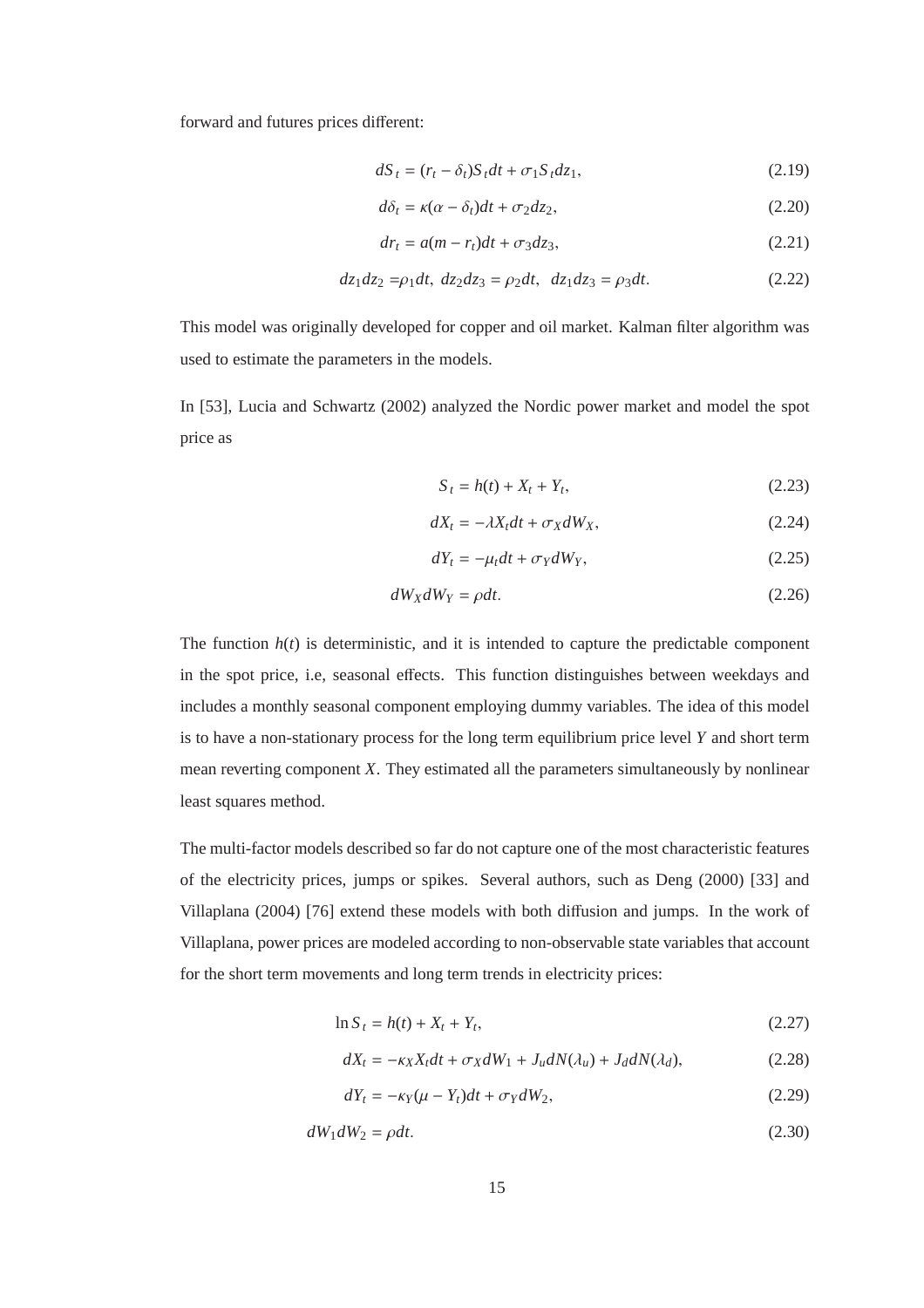The jump components are characterized by  $N(\lambda_u)$  and  $N(\lambda_d)$ :, Poisson processes with intensities  $\lambda_u$  and  $\lambda_d$  respectively and by random jumps of sizes  $J_u$  and  $J_d$  with a specified distribution like Gaussian or exponential.

Deng (2000) [33] and Villaplana (2004) [76] set their models in affine jump diffusion framework which enabled them to use transformed results of Duffie et al. (2000) [37] to derive tractable closed form solutions for a variety of contracts. Deng proposed more sophisticated mean reverting jump diffusion models with deterministic / stochastic volatility and regime switching. This seems a good way of dealing with the dramatic changes in the electricity prices. However, both of the authors concluded that the trajectories produced by their models are fairly different from the ones observed in the market.

Cartea et al. (2005) [26] built a model for wholesale power prices defined by two state variables (demand and capacity) and calculate the forward premium:  $D_t$  and  $C_t$  representing demand and capacity:

$$
D_t = f_D(t) + X_t^D,
$$
\n(2.31)

$$
C_t = f_C(t) + X_t^C,\tag{2.32}
$$

where  $f_D$ ,  $f_C$  are deterministic functions and  $X_t^D$ ,  $X_t^C$  are independent Ornstein-Uhlenbeck processes. They constructed the spot price process as

$$
S_t = \beta \exp(\alpha) D_t + \gamma C_t. \tag{2.33}
$$

Models discussed in Benth et al. (2008) [11] constitute the starting point of this thesis. A brief summary of their theoretical framework is given below.

• The spot markets of electricity quote prices on an hourly or half hourly basis. Thus, it will not make sense to talk about spot price of electricity at any time t. On the other hand, if there exists an electricity futures market, electricity contracts (settled according to the hourly prices) are traded in a continuous market in the sense that the actors can buy or sell at any time as long as they find a counterpart in the market. Hence, contrary to most other commodity markets where there is a liquid trading in both spot and future / forwards, we face the situation of a discrete spot and a continuous time futures market.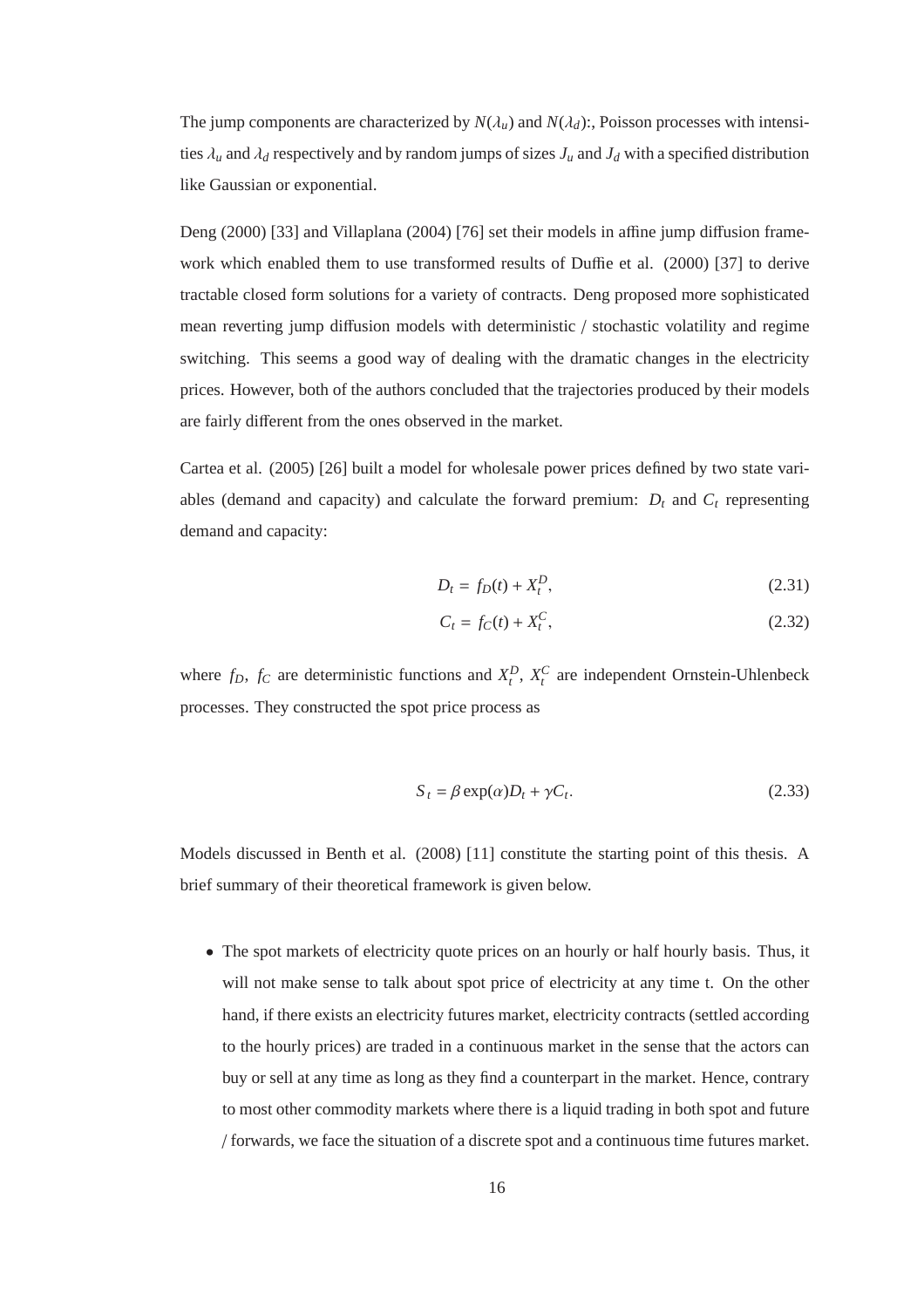• A continuous time stochastic process  $\widetilde{S}(t)$ , represents the unobserved instantaneous spot price of electricity at time *t* with delivery time  $[t, t + dt)$ . The process  $\widetilde{S}(t)$  can be regarded as the price market participants would pay if they could buy electricity at time *t* with infinitesimal delivery time. In the market, we observe the price of electricity with delivery over a specified hour. Following some simple calculations, authors reached the conclusion that:

$$
S_i^d = \widetilde{S}(t_i^d),\tag{2.34}
$$

where  $S_i^d$  is the price of electricity for the *i*th hour of day *d* and  $\widetilde{S}(t_i^d)$  is the instantaneous price at the beginning of the *i*th hour of day *d*. Since we have the spot price at time moments  $t_i^d$ , we have the observations of an underlying continuous time spot price process of electricity.

- Representing the logarithmic prices or the prices itself by a series of Ornstein-Uhlenbeck processes allows us to model different speeds of mean reversion and to incorporate a mixture of jump and diffusional behavior of the prices. Price spikes can be modeled by an Ornstein-Uhlenbeck process having a low frequency of big jumps with fast mean reversion, while more normal price variations are represented by a slower mean-reverting process driven by a Brownian motion.
- Seasonality in jumps is captured by using an independent increment process in the jump model.

Geometric models are formalized as:

$$
\ln S(t) = \ln \Delta(t) + \sum_{i=1}^{m} X_i(t) + \sum_{j=1}^{n} Y_i(t),
$$
\n(2.35)

$$
dX_i(t) = (\mu_i(t) - \alpha_i(t)X_i(t))dt + \sum_{k=1}^p \sigma_{ik}(t)dB_k(t),
$$
\n(2.36)

$$
dY_j(t) = (\delta_j(t) - \beta_j(t)Y_j(t))dt + v_j(t)dl_j(t),
$$
\n(2.37)

where the deterministic seasonal price level is modeled by the function ∆(*t*), which is assumed to be continuously differentiable. An additional drift term can be imposed by the jump components, since they are not assumed to be martingales. For instance, the occurrence of price spikes should add an amount to the overall expected spot price in excess of the seasonal function.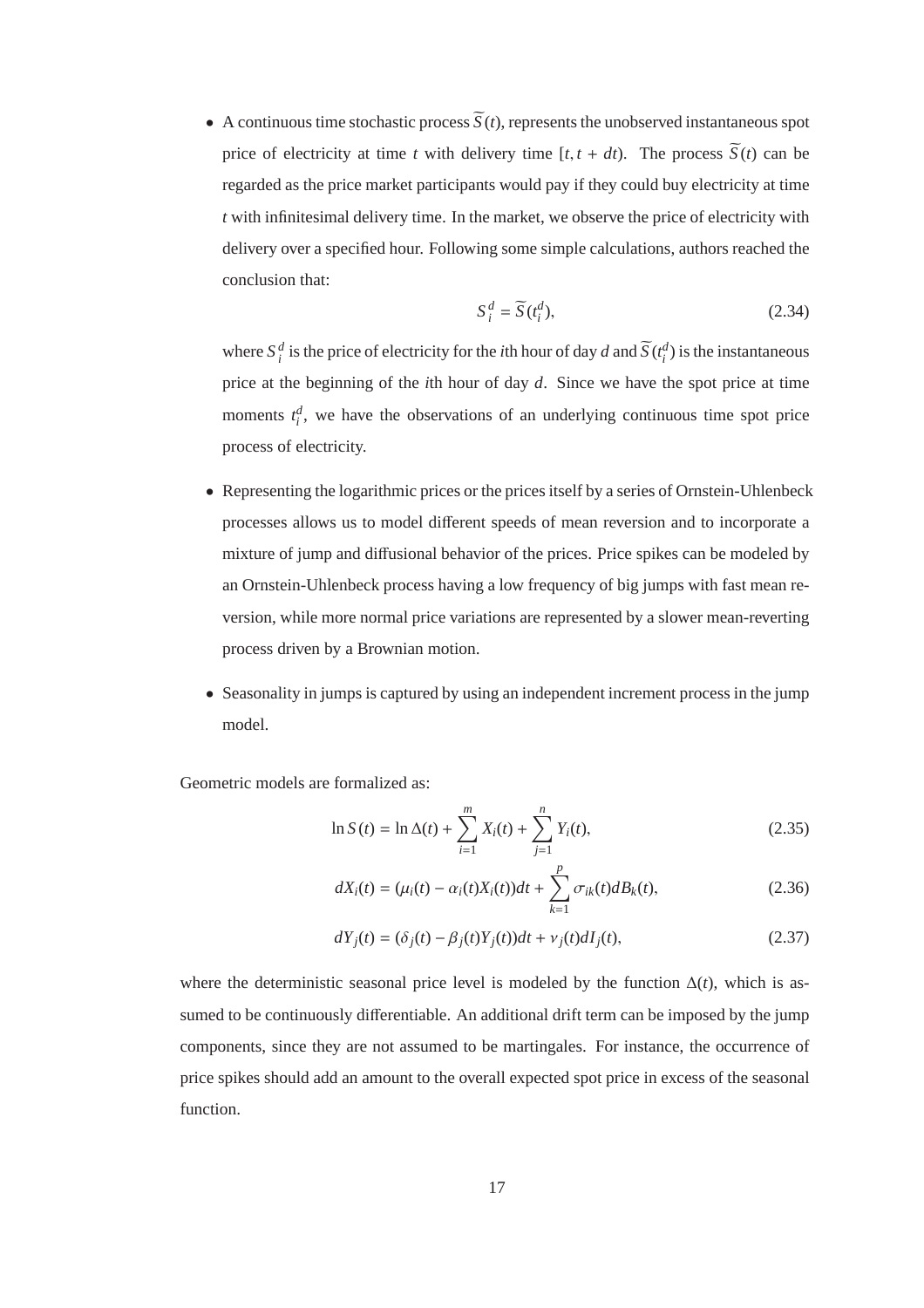Arithmetic models are given as

$$
S(t) = \Delta(t) + \sum_{i=1}^{m} X_i(t) + \sum_{j=1}^{n} Y_i(t).
$$
 (2.38)

Independent increment processes are also assumed to be independent. The arithmetic models can lead to negative prices, although this kind of price movements can be observed: they are rare events. A class of arithmetic models having zero probability of negative prices can be constructed by supposing  $m = 0$  and the seasonality function  $\Delta(t)$  is a floor towards which the processes  $Y_j$  revert. Moreover, it is assumed that the probability of negative jumps is zero. Then, under the assumption that  $\Delta(t)$  is positive, the spot price model produces only positive prices. Hence, there are negative and positive price fluctuations arising from a combination of downward mean reversion and upward jumps. If the sum of the jumps over the increment is stronger than total contribution by mean reversion, we observe a random price increase. A price decay is observed otherwise.

Authors provide closed form solutions for forwards and options on forwards. This model coupled with a good description of seasonality provides a precise characterization of electricity spot price behavior. Although the model seems to capture the stylized facts of the spot price market such as mean reversion, seasonality and price spikes, there are no precise statistical analysis about the quality of the model. However, they suggested the particle filter as a possible solution for estimation of the parameters in the model. As a result, parameter estimation for the model appears to be a significant challenge.

The need for a better fit of model forecasts with observations leads to more complicated models with hidden variables and multiple regimes. However, with an increasing number of parameters, the estimation process also gets complicated. Filtering techniques are one of the widely used methods in parameter estimation of the jump processes. Pirino et al. (2010) [65] used an iterative threshold filtering in identification of spikes in their univariate jump model and use the seperated processes for parameter estimation. Their model is nonparametric in the sense that it is free from parametric model assumptions and flexible in capturing the dynamics of the data. The estimation is performed in two steps. In the first step, spikes are identified by means of an iterative filtering technique. Then, series of spikes are used to estimate a seasonal jump intensity function.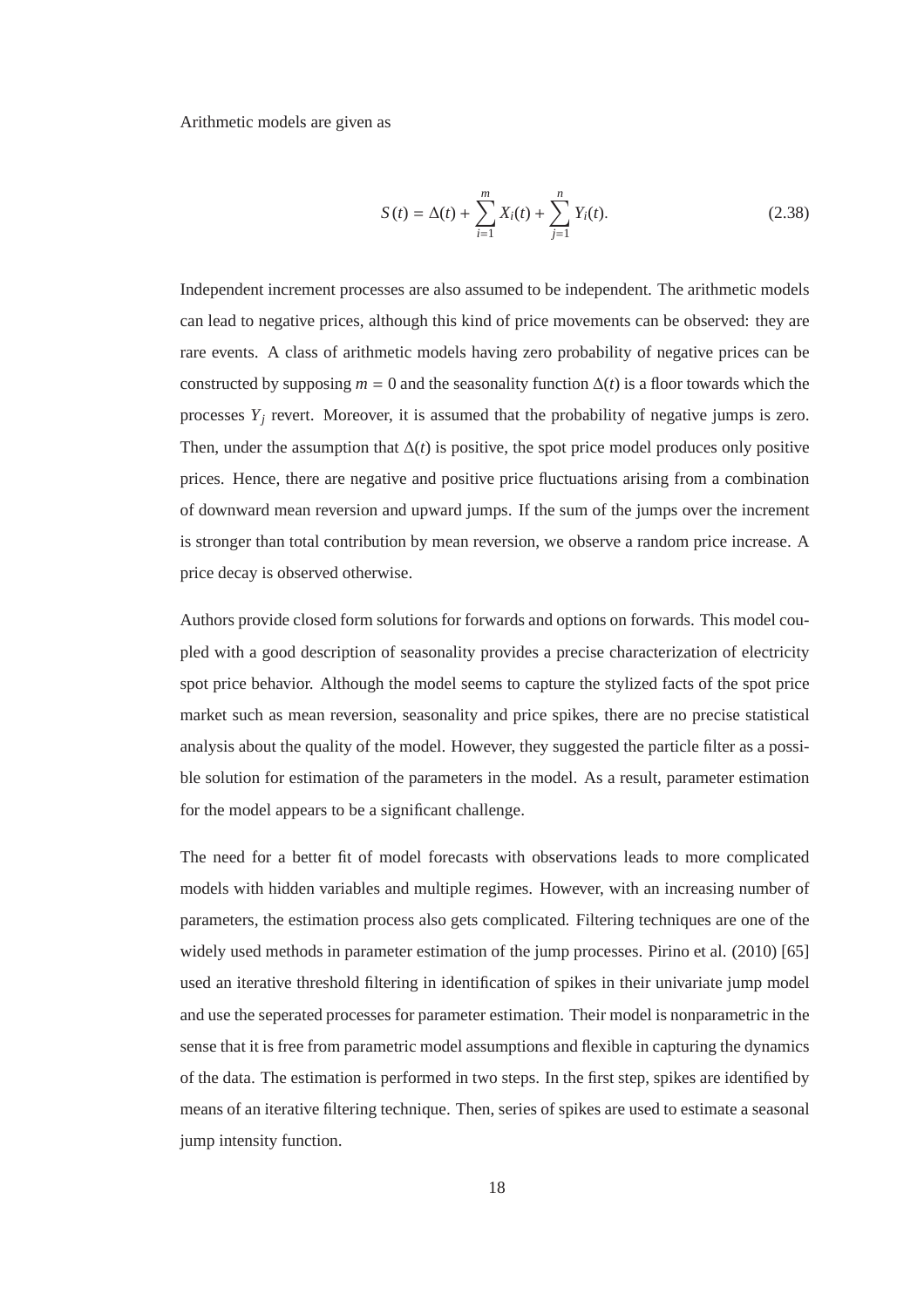This work proposes a combination of Benth et al. (2008) [11] multi-factor models and Pirino et al. (2010) [65] threshold spike detection idea. In our model, three jump processes without predetermined jump size distributions and a Brownian motion are combined with a deterministic seasonality term where two of the jump processes are mean reverting. While the Brownian motion captures the daily regular price movements, pure jump process models price shocks which have long term effect, and further the two Ornstein-Uhlenbeck type processes with different mean reversion speeds capture price shocks that have short term effects. One of the mean reverting processes is assumed to model price shocks that revert back in the next observation (price spikes) and the other is assumed to model price shocks that take a few days to fade away (semi-spikes). An iterative threshold derived by using estimated volatility with  $GARCH(1,1)$  is used to filter the price jumps. Although in Mancini (2009) [54], a threshold in order to separate jumps form Brownian motion is proposed and in Mancini et al. (2010) [55] GARCH(1,1) volatility estimation is suggested to be used in calculation of threshold, none of the models investigated in these researches include as many factors as our model have. On the other hand, instead of Pirino et al. (2010) [65] which use a kernel based estimator for threshold, we use GARCH(1,1).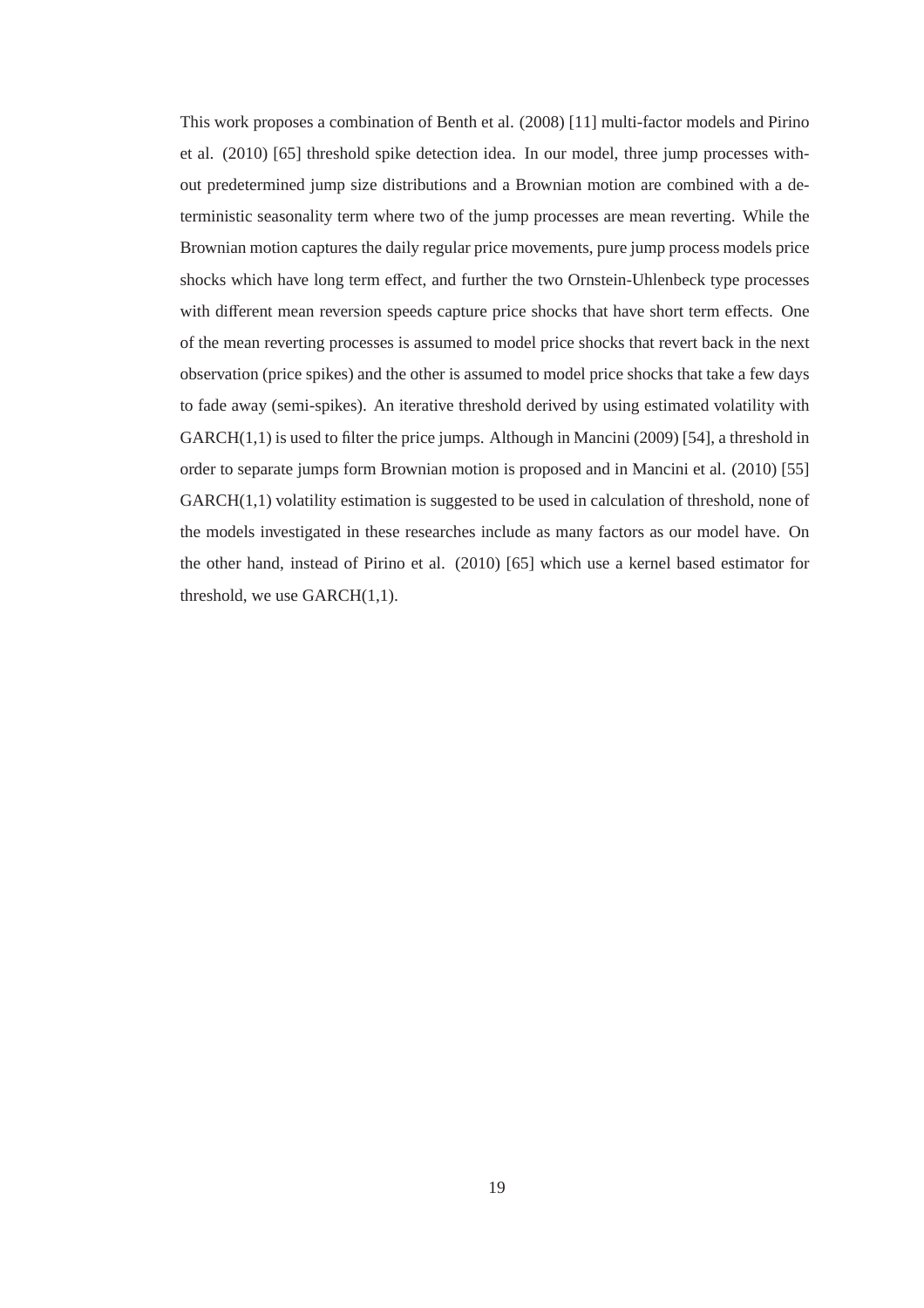# **CHAPTER 3**

## **THE SPOT PRICE MODEL**

Given the filtered probability space  $(\Omega, F, \{F_t\}_{t \in [0,T]}, \mathbb{P})$  where the filtration  $\{F_t\}_{t \in [0,T]}$  satisfies the usual conditions i.e., the filtration  ${F_t}$  is right continuous and  $F_0$  contains all *P*-null sets. Moreover,  $W_t$  is a standard Brownian motion and  $J_t^{(1)}$  $t^{(1)}$ ,  $J_t^{(2)}$  $I_t^{(2)}$  and  $J_t^{(3)}$  $t_t^{(3)}$  are finite activity pure jump processes. A process is said to have finite activity if almost all paths of the process have only a finite number of jumps along finite time intervals. For the formal definition of the finite activity jump processes, see Appendix A.1. The simplest examples include the are Poisson and compound Poisson processes. Lévy measure  $\kappa^{(i)}$  for  $i = 1, 2, 3$  satisfies  $\kappa^{(i)}(dt, dx) = \lambda^{(i)}dt F^{(i)}(dx)$ , where  $\lambda^{(i)}$  represents the expected number of jumps in the unit time interval,  $F(dx)$  represents the jump size distribution. Following Benth et al. (2008) [11], we assume that there exits a continuous electricity price process,  $S_t$  governed by the exponential price equation given in (3.1).

$$
S_t = e^{\Lambda_t + P_t},\tag{3.1}
$$

where  $\Lambda_t$  is the deterministic seasonality function and  $P_t$ , governs deseasonalized logarithmic prices process. Although observing negative prices is possible in spot electricity markets, we rule out this possibility by using an exponential price model, since it is a rare event. There will be three jump factors and a diffusion term in the model. The dynamics of  $P_t$  is:

$$
dP_t = \sigma_t dW_t + dJ_t^{(1)} + dY_t + dZ_t,
$$
\n(3.2)

$$
dY_t = -\nu Y_t dt + dJ_t^{(2)},
$$
\t(3.3)

$$
dZ_t = -\beta Z_t dt + dJ_t^{(3)},\tag{3.4}
$$

where  $J_t^{(1)}$  $J_t^{(1)}, J_t^{(2)}$  $I_t^{(2)}$  and  $J_t^{(3)}$  $t_t$ <sup>(3)</sup> are compound Poisson processes with the corresponding jump intensities  $\lambda_t^{(1)}$  $\lambda_t^{(1)}, \lambda_t^{(2)}$  $\lambda_t^{(2)}$  and  $\lambda_t^{(3)}$  $t^{(3)}$ ,  $N_t^{(1)}$  $t^{(1)}$ ,  $N_t^{(2)}$  $t_t^{(2)}$  and  $N_t^{(3)}$  $t_t^{(3)}$  are the respective jump counting Poisson processes.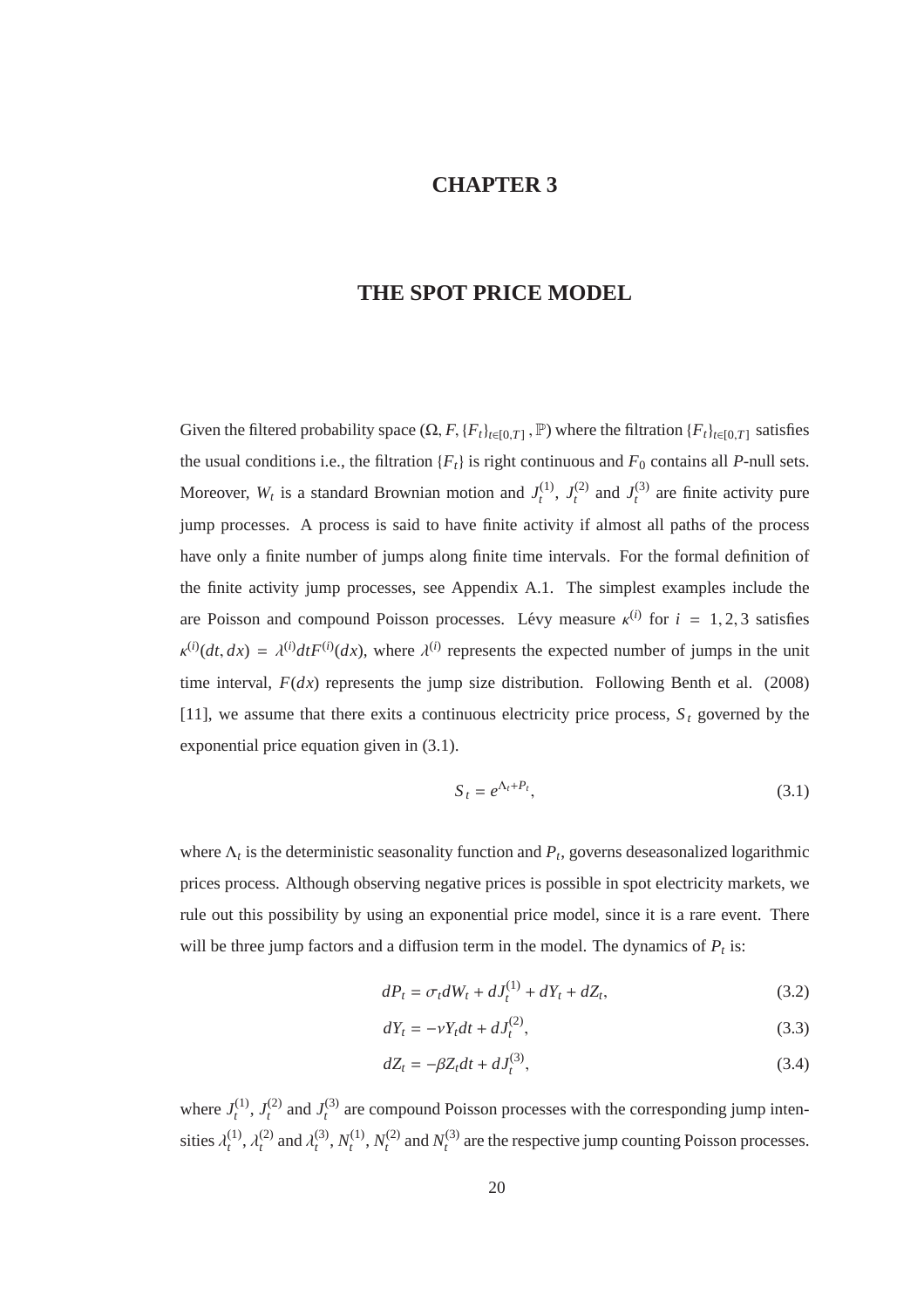We do not make any initial assumptions about the distribution of the jump processes. However, it is assumed that  $W_t$ ,  $J_t^{(1)}$  $t^{(1)},$   $J_t^{(2)}$  $I_t^{(2)}$  and  $J_t^{(3)}$  $t_t^{(3)}$  are mutually independent with  $J_0^{(i)}$  $_{0}^{(l)} = 0$  for  $i = 1, 2, 3$  and stochastic volatility  $\sigma_t$  is a progressively measurable processes.

Therefore, stochastic process  $P_t$  is composed of a stochastic volatility Brownian motion, assumed to capture regular daily movements of spot prices. A pure jump process  $J_t^{(1)}$  $t^{(1)}$  representing structural changes that have long term effects on electricity prices like privatization, technological advances etc. the two non-Gaussian Ornstein-Uhlenbeck processes with jump processes  $J_t^{(2)}$  $I_t^{(2)}$  and  $J_t^{(3)}$  $t_t^{(3)}$  have different dissipation rates for price shocks created by the jumps. In this setting *Y<sup>t</sup>* , spike process, represents any abrupt change in price level which is reversed quickly, like a price shock affecting the price levels only a couple of hours rather than the whole day. On the other hand, *Z<sup>t</sup>* , semi-spike process, having a lower mean reversion period, assumed to capture factors affecting price level in spot market longer than spike process, like extreme weather conditions which can be effective for a few days; or supply chain problems, system failures that take a few days to resolve.

Solving (3.2) yields

$$
P_t = \int_0^t \sigma_s dW_s + \int_0^t dJ_s^{(1)} + Y_0 e^{-\nu t} + \int_0^t e^{-\nu (t-s)} dJ_s^{(2)} + Z_0 e^{-\beta t} + \int_0^t e^{-\beta (t-s)} dJ_s^{(3)},
$$
\n(3.5)

where we assume  $P_0 = Y_0 + Z_0$ . If we express jump components by summation:

$$
P_{t} = \int_{0}^{t} \sigma_{s} dW_{s} + \sum_{k=1}^{N_{t}^{(1)}} \Delta_{k} J^{(1)} + Y_{0} e^{-\nu t} + \sum_{k=1}^{N_{t}^{(2)}} e^{-\nu (t - \tau_{k}^{(2)})} \Delta_{k} J^{(2)} + Z_{0} e^{-\beta t} + \sum_{k=1}^{N_{t}^{(3)}} e^{-\beta (t - \tau_{k}^{(3)})} \Delta_{k} J^{(3)},
$$
\n(3.6)

where  $\tau_{k}^{(i)}$  $k$ <sup>(*i*)</sup> is the random time of the *k*th jump of the *i*th jump process. Here  $\Delta_k J^{(i)} := J^{(i)}(\tau_k^{(i)})$ *k* )−  $J^{(i)}(\tau_{k}^{-})$ (*i*) ) becomes the amount of the *k*th jump of the *i*th jump process. On the other hand,  $\Delta J^{(i)}_{t_n}$  $t_n^{(i)} := J_{t_n}^{(i)}$  $J_{t_n}^{(i)} - J_{t_{n-1}}^{(i)}$  $t_{n-1}^{(i)}$ . The latter difference formula holds for all of the processes in (3.2), (3.3) and (3.4). Moreover, for simplification, it is assumed that there can only be one jump in each observation interval.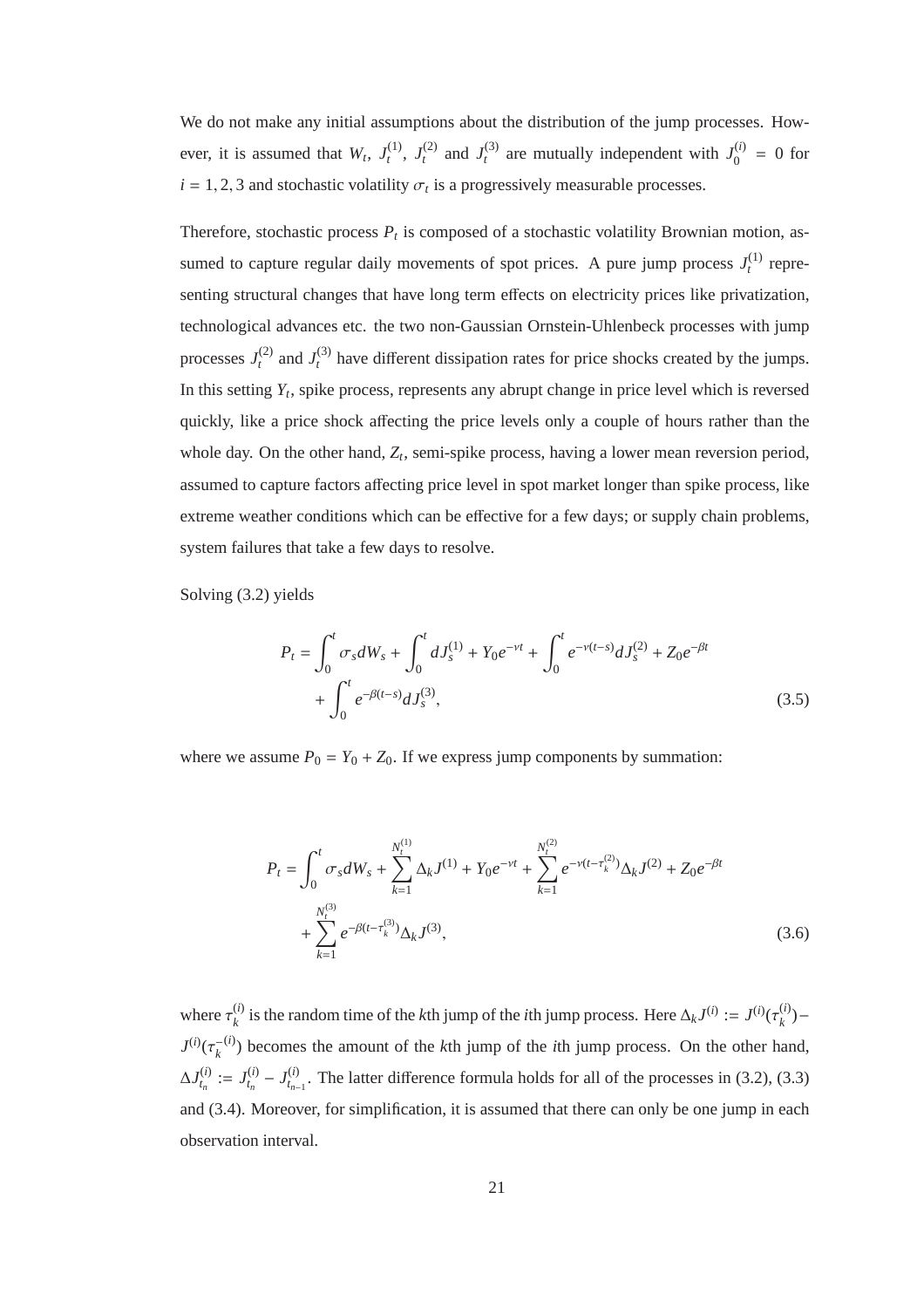Returning back to the process ln *S <sup>t</sup>*

$$
\ln S_t = \Lambda_t + \int_0^t \sigma_s dW_s + \sum_{k=1}^{N_t^{(1)}} \Delta_k J^{(1)} + Y_0 e^{-\nu t} + \sum_{k=1}^{N_t^{(2)}} e^{-\nu (t - \tau_k^{(2)})} \Delta_k J^{(2)} + Z_0 e^{-\beta t} + \sum_{k=1}^{N_t^{(3)}} e^{-\beta (t - \tau_k^{(3)})} \Delta_k J^{(3)}.
$$
\n(3.7)

It is well known that both Brownian motion and the Lévy processes are semimartingales. Moreover according to Protter (2004) [66] (Chapter 5, Theorem 19) the stochastic integral process  $\int_0^t H_s dX_s$  is a semi-martingale if *H* is a left continuous right limited (cáglád) process and *X* is a semi-martingale. Then assuming that  $\sigma_t$  is a cáglád process each of the terms in  $P_t$  are semi-martingales. Again referring to Protter (2004) [66](Chapter 2, Theorem 1); the set of semi-martingales is a vector space for the given probability space. Therefore  $P_t$  is also a semi-martingale. In the following sections we discuss the modules of the estimation procedure and our spot price model.

### **3.1 Deterministic Part**

It is assumed that logarithmic spot prices are sum of two independent components, a predictable deterministic component  $\Lambda_t$  and a stochastic component  $P_t$ . As already discussed, electricity prices, heavily affected by weather conditions, exhibit a cyclical behavior through the year. Not only the demand side but also the supply side may show seasonal variations, like the hydro units heavily dependent on precipitation and snow melting. Besides the annual seasonality, like it is shown in Figure 2.2 there is a significant day of the week effect in the spot prices, due to varying electricity demand.

Typically we do not observe  $S_t$  continuous in time  $t$ , but in the form of discrete observations. Working with discrete observation series, total observation period [0, *T*] is divided into *N* equal intervals with length  $h = T/N$ . Thus,  $S_{t_n} = S_{nh}$  for  $n = 1, ..., N$ .

Although our intention at the beginning was modeling  $\Lambda_t$ , the deterministic function as a summation of a constant, a linear trend (aiming to capture the inflationary pressures on the electricity prices), and sinusoidal weekly and annual functions, but it is observed that weekly sinusoidal cycles are insufficient in the elimination of weekly autocorrelation pattern, therefore we divide the procedure into two: inspired by Weron (2006) [78] and Mayer et al. (2011)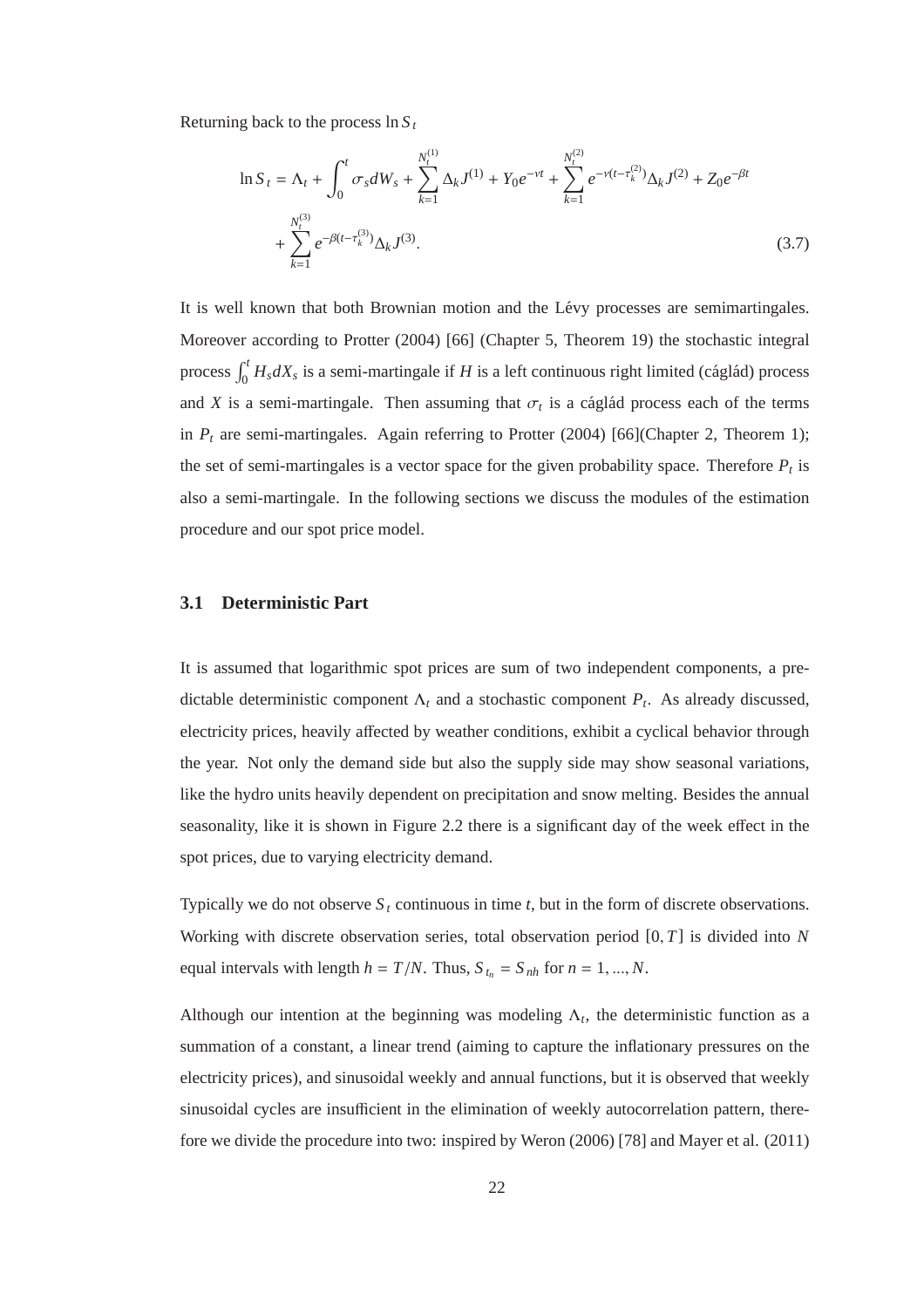[56], with the procedure summarized below, persistent weekly autocorrelation in the logarithmic price series is eliminated.

Procedure for elimination of persistent weekly autocorrelation

1. Data is smoothed using a moving average filter:

$$
m(t_n) = \frac{1}{7} (\ln S_{t_{n-3}} + \ldots + \ln S_{t_{n+3}}).
$$

2. Each days deviation from the corresponding moving average is calculated. Then for each day of the week average of that days deviation is computed. For instance, if the first day of your observation series is Monday the deviation is calculated as follows:

$$
w(monday) = \frac{1}{k} \sum_{j=0}^{k-1} [\ln(S_{(7j+1)h}) - m((7j+1)h)],
$$

which is the corresponding weekly seasonality term, where *k* is the number of Mondays in the observation set.

3. Summation of daily seasonalities is normalized to ensure that they add up to zero for each week.

After subtracting the estimated daily effects from logarithmic price series, coefficients of annual seasonality function with linear trend  $\alpha_0 + \alpha_1 t_n + \alpha_2 \cos((2\pi (t_n - \alpha_3))/365)$  are estimated, where  $n = 1, ..., N$ . Therefore, the deterministic seasonality function becomes:

$$
\Lambda_{t_n} = w(t_n) + \alpha_0 + \alpha_1 t_n + \alpha_2 \cos\left(\frac{2\pi (t_n - \alpha_3)}{365}\right). \tag{3.8}
$$

## **3.2 Jump Detection with Threshold Method**

From now on, we are assuming that deterministic seasonal part is removed and we are working with deseasonalized logarithmic price process  $P_t$ . In the related literature it is not possible to find a common definition for a price spike. In a broader sense, it is widely accepted that price jumps are movements in the price level that surpass a threshold and price spikes are composed of price observations that exceeded threshold level for a short period of time. The key variable that should be found is the level of this threshold. The existing literature provides some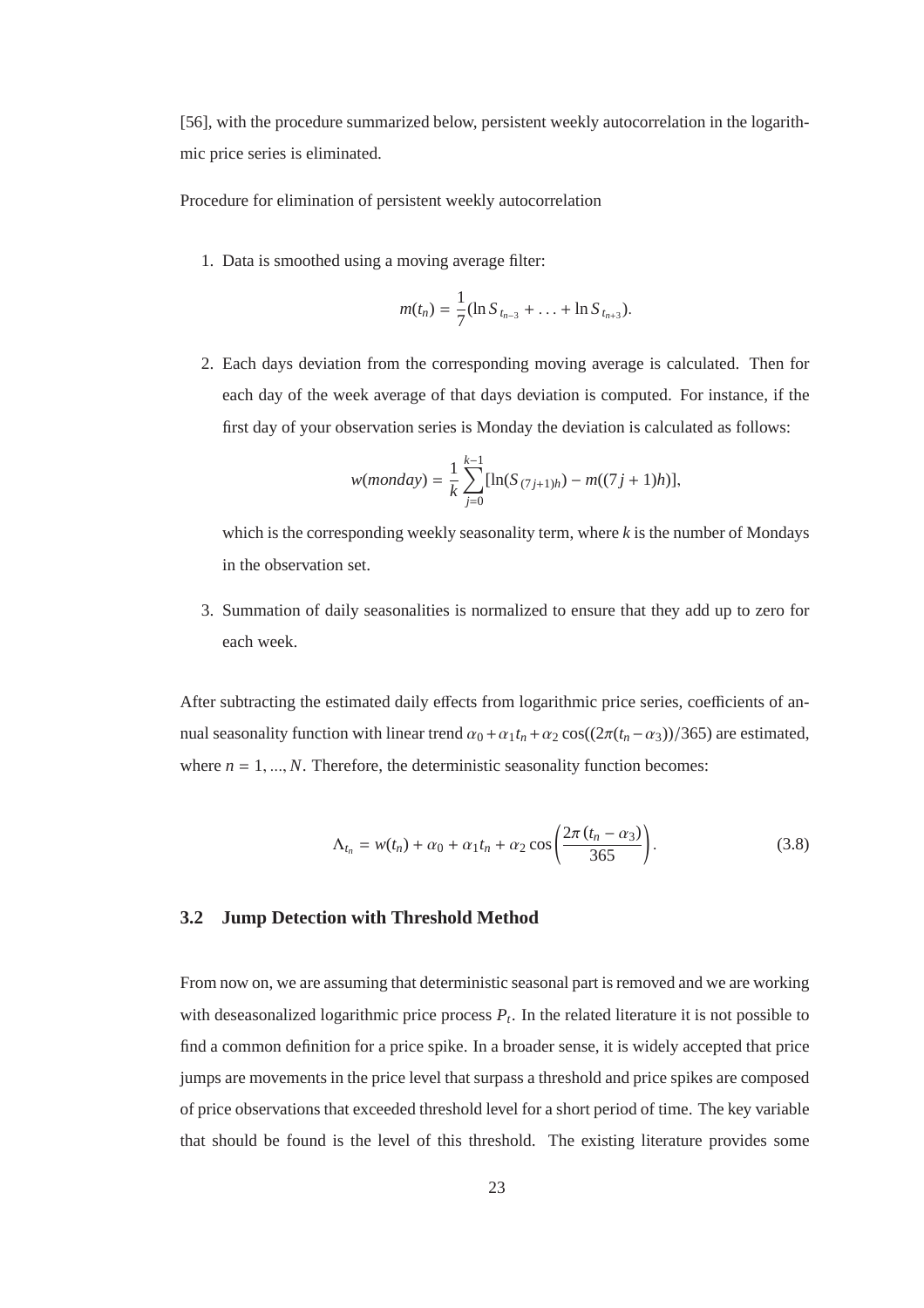answers to this question like detecting jumps using boundaries implied by normal distribution (Borovkova et al., 2004 [16]), filtering raw data using different deterministic thresholds and selecting the threshold level which gives the best calibrated model in terms of approaching to the kurtosis of the original daily price variations (Geman, 2006 [43]), or using wavelet techniques (Stevenson, 2001 [71]). Our filtering technique which is based mainly on the work of Mancini (2009) [54] is summarized below.

In a continuous time setting, considering the asymptotic theory, for sufficiently small intervals, jumps can be detected as the increments of the process which are numerically too large to come from a continuous variation. In order to test this statement, it is necessary to determine how much a continuous process can move on a specified time interval or to determine the distribution of the largest increments generated by continuous component of the process. The stochastic continuous component in our price process is the stochastic volatility Brownian motion. The first step is to find an upper limit on these continuous movements, in other words how much a Brownian motion can move on a given time interval *h*. Paul Levy's law for the modulus of continuity of Brownian motion paths implies that

$$
\lim_{h \to 0} \sup_{n \in (1, \dots, N)} \frac{|\Delta W_{t_n}|}{\sqrt{2h \log \frac{1}{h}}} \le 1 \text{ almost surely } (a.s.)
$$

When we adopt Theorem 1 of Mancini (2009) [54] to our stochastic process  $P_t$ , we get the following result.

**Theorem 3.2.1** *Identification of the intervals where no jumps occurred: Consider the system given in (3.2), (3.3) and (3.4) where all the jump processes,*  $J^{(1)}$ *,*  $J^{(2)}$  *and*  $J^{(3)}$  *are mutually independent, finite activity jump processes such that for all*  $t_n \in [0, T]$ *,*  $P\left(\sum_{i=1}^3 \Delta N_{t_n}^{(i)}\right)$  $t_n^{(i)} \neq 0,$  $\sum_{i=1}^3 \Delta J_{t_n}^{(i)}$  $t_{n}^{(t)} = 0 = 0$ . Suppose also that

- *1*.  $\limsup_{h\to 0} \frac{\sup_{n\in(1,\ldots,N)} |\int_{t_n}^{t_n}}{h}$  $\int_{t_{n-1}}^{t_n} \sigma_s^2 ds$  $\frac{d_{n-1}}{d_n} \leq M(\omega) < \infty$  *a.s.*,
- *2. The threshold level r*(*h*) *is a deterministic function of lag h between the observations, such that*  $\lim_{h\to 0} r(h) = 0$  *and*  $\lim_{h\to 0} \frac{h \log \frac{1}{h}}{r(h)} = 0$ .

*Then for P* – *almost all*  $\omega$ , *there is*  $\tilde{h}(\omega) > 0$  *such that for every h*  $\leq \tilde{h}(\omega)$  *n* = 1, ..., *N*:

$$
I_{\{(\Delta P_{t_n})^2 \le r(h)\}}(\omega) = I_{\{\sum_{i=1}^3 \Delta N_{t_n}^{(i)} = 0\}}(\omega).
$$
\n(3.9)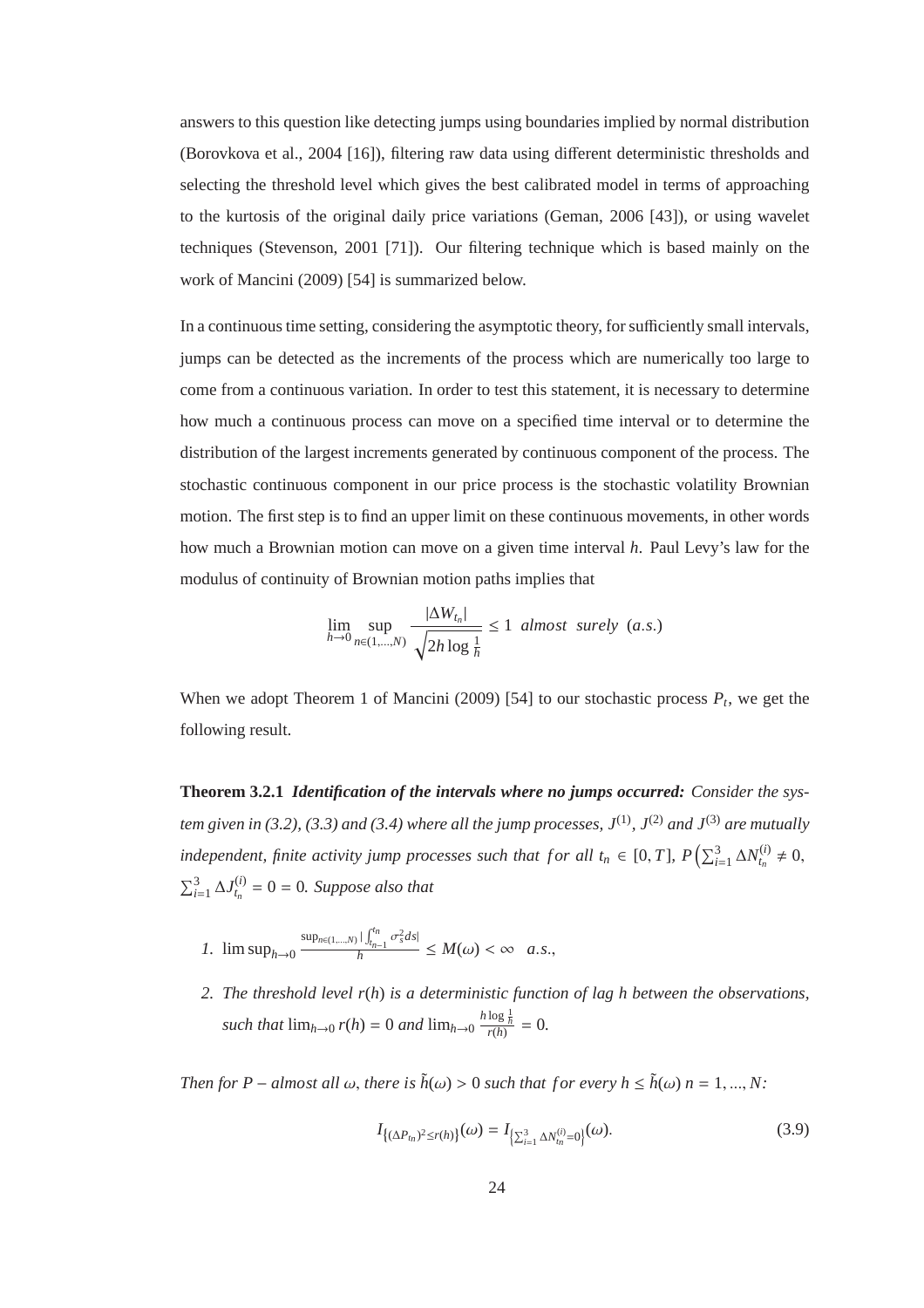*Proof:* Like Mancini (2009) [54], the proof of the theorem is divided in two steps. Firstly, we show that ,  $I_{\left\{\sum_{i=1}^{3} \Delta N_{t_n}^{(i)}=0\right\}}(\omega) \leq I_{\left\{\left(\Delta P_{t_n}\right)^2 \leq r(h)\right\}}(\omega)$  *a.s.* for small *h*. In the second step we prove that  $I_{\left\{\sum_{i=1}^{3} \Delta N_{t_{n}}^{(i)}=0\right\}}(\omega) \geq I_{\left\{\left(\Delta P_{t_{n}}\right)^{2} \leq r(h)\right\}}(\omega) \text{ a.s. for small } h.$ 

Before starting; we prove that stochastic integral  $\int_0^t \sigma_s dW_s$  is a bounded process. Assuming that  $\sigma_t$  is a continuous process;  $\int_0^t \sigma_s dW_s$  is a time changed Brownian motion. Dambis (1965) [32] and Dubins and Schwartz (1965) [36] showed that "any continuous martingale is a time changed Brownian motion". In 1978, Monroe [59] extended this result to a more general setting that "any semi-martingale is a time changed Brownian motion". More precisely there is a Brownian motion *W* with respect to the filtration  ${F_t}_{t\ge0}$  such that for each  $t \ge 0$ ,  $\omega(t_0)[X]_t(\omega)$ is stopping time and  $X_t = W_{[X]_t}$ , where  $X_t$  is a local martingale. In particular, if *W* is a Brownian motion, and  $\sigma$  is square integrable then we let  $X_t = \int_0^t \sigma_s dW_s$ . Since  $[X]_t = \int_0^t \sigma_s^2 ds$  we have  $\int_0^t \sigma_s dW_s = \int_0^t W_{\int_0^t \sigma_s^2 ds}$ . Considering

$$
\sup_{n\in(1,\ldots,N)} \frac{\left|\int_{t_{n-1}}^{t_n} \sigma_s dW_s\right|}{\sqrt{2h\log\frac{1}{h}}} \leq \sup_{n\in(1,\ldots,N)} \frac{\left|W_{\int_0^t \sigma_s^2 ds} - W_{\int_0^{t_{n-1}} \sigma_s^2 ds}\right|}{\sqrt{2\int_{t_{n-1}}^t \sigma_s^2 ds \log\frac{1}{\int_{t_{n-1}}^t \sigma_s^2 ds}}}\sup_{n\in(1,\ldots,N)} \frac{\sqrt{2Mh\log\frac{1}{Mh}}}{\sqrt{2h\log\frac{1}{h}}}
$$
\n
$$
\sup_{n\in(1,\ldots,N)} \frac{\sqrt{2\int_{t_{n-1}}^t \sigma_s^2 ds \log\frac{1}{\int_{t_{n-1}}^t \sigma_s^2 ds}}}{\sqrt{2Mh\log\frac{1}{Mh}}}.
$$
\n(3.10)

When we take the limit of the above process as  $h \to 0$  the first argument is smaller than or equal to 1 due to modulus of continuity as the time index is the stochastic integral instead of *h*. Due to assumption 1 and monotonicity of the function  $x \log(1/x)$  in the neighborhood of 0 second argument is also bounded and therefore (3.10) is bounded as  $h \to 0$ 

Now we may carry out the steps to prove the theorem:

1. For each  $\omega$ ,  $J_{0,h} = \left\{ n \in \{1, ..., N\} : \sum_{i=1}^{3} \Delta N_{t_n}^{(i)} \right\}$  $t_n^{(i)} = 0$ . To show that for small *h*,  $I_{\left\{\sum_{i=1}^{3} \Delta N_{t_n}^{(i)}=0\right\}}(\omega) \leq I_{\left\{\left(\Delta P_{t_n}\right)^2 \leq r(h)\right\}}(\omega)$ , it is sufficient to prove that for small *h*,  $\sup_{J_{0,h}} (\Delta P_{t_n})^2 \le r(h)$  holds *a.s.*. On the set  $J_{0,h}$  for  $i = 1, 2, 3$ , we have  $N_{t_n}^{(i)}$  $t_n^{(i)} = N_{t_{n-1}}^{(i)}$  $t_{n-1}$ <sup>,</sup>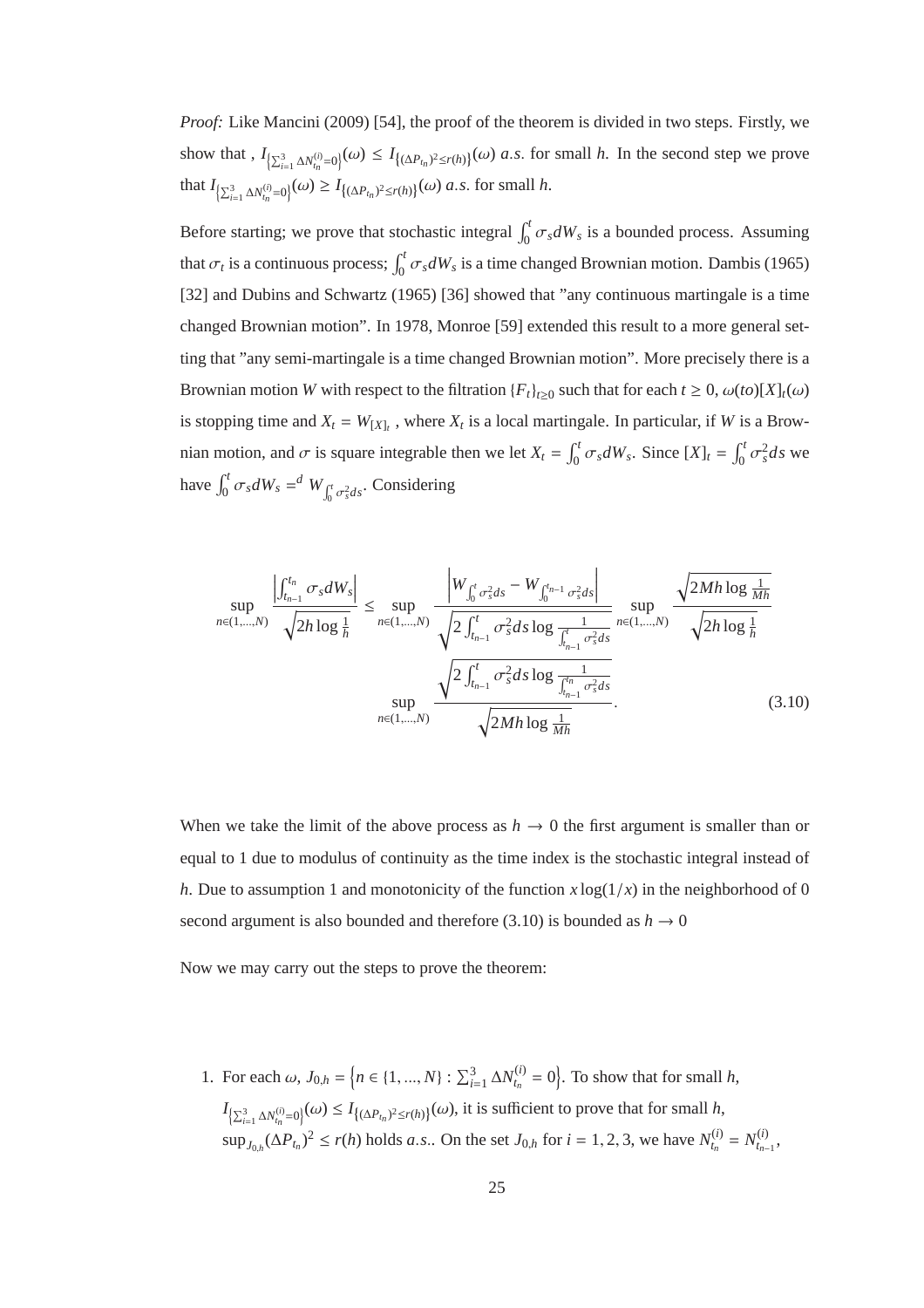$$
\Delta P_{t_n} = \underbrace{\int_{t_{n-1}}^{t_n} \sigma_s dW_s + Y_0 e^{-\nu t} (1 - e^{\nu h}) + \sum_{k=1}^{N_{t_{n-1}}^{(2)}} e^{-\nu (t_n - \tau_k^{(2)})} (1 - e^{\nu h}) \Delta_k J^{(2)}}_{A_n} + Z_0 e^{-\beta t} (1 - e^{\beta h}) + \sum_{k=1}^{N_{t_{n-1}}^{(3)}} e^{-\beta (t_n - \tau_k^{(3)})} (1 - e^{\beta h}) \Delta_k J^{(3)}.
$$
\n(3.11)

The square of  $\Delta P_{t_n}$  is summation of six arguments. Now we check each of these arguments relative to the threshold function  $r(h)$  as  $h \to 0$ :

$$
\sup_{t_n \in J_{0,h}} (\Delta P_{t_n})^2 \leq \sup_{t_n \in J_{0,h}} |A_n|^2 + \sup_{t_n \in J_{0,h}} |B_n|^2 + \sup_{t_n \in J_{0,h}} |C_n|^2 + \sup_{t_n \in J_{0,h}} (2|A_n||B_n|).
$$
  
+ 
$$
\sup_{t_n \in J_{0,h}} (2|A_n||C_n|) + \sup_{t_n \in J_{0,h}} (2|B_n||C_n|)
$$

Considering  $|B_n||C_n|$  we obtain that

$$
\lim_{h \to 0} \sup_{J_{0,h}} \frac{|Y_0 e^{-\nu t} (1 - e^{\nu h}) + \sum_{k=1}^{N^{(2)}(t_{n-1})} e^{-\nu (t_n - \tau_k^{(2)})} (1 - e^{\nu h}) \Delta_k J^{(2)}|}{\sqrt{h \log \frac{1}{h}}}
$$
\n
$$
\frac{|Z_0 e^{-\beta t} (1 - e^{\beta h}) + \sum_{k=1}^{N^{(3)}(t_{n-1})} e^{-\beta (t_n - \tau_k^{(3)})} (1 - e^{\beta h}) \Delta_k J^{(3)}|}{\sqrt{h \log \frac{1}{h}} \frac{h \log \frac{1}{h}}{r(h)}}
$$

is equal to 0.  $|B_n|^2$  and  $|C_n|^2$  follow the same line of reasoning and goes to 0 as  $h \to 0$ . On the other hand we have already showed that  $\sup_{t_n \in J_{0,h}} |A_n| / \sqrt{2h \log \frac{1}{h}}$  as  $h \to 0$  is bounded. Therefore  $\sup_{t_n \in J_{0,h}} |A_n^2| / \sqrt{2h \log \frac{1}{h}}$  is also bounded. The  $|A_n||B_n|$  yields;

$$
\lim_{h \to 0} \sup_{J_{0,h}} \frac{|\int_{t_{n-1}}^{t_n} \sigma_s dW_s|}{\sqrt{2h \log \frac{1}{h}}} \times \frac{|Y_0 e^{-\nu t} (1 - e^{\nu h}) + \sum_{k=1}^{N^{(2)}(t_{n-1})} e^{-\nu (t_n - \tau_k^{(2)})} (1 - e^{\nu h}) \Delta_k J^{(2)}|}{\sqrt{2h \log \frac{1}{h}}} \times \frac{2h \log \frac{1}{h}}{r(h)}.
$$
\n(3.12)

We know that the first factor is bounded and the third factor goes to 0. Second factor also goes to 0 by L'Hospital rule. Therefore, cross terms  $|A_n||B_n|$  and  $|A_n||C_n|$  relative to the threshold, go to zero in the limit. As a result, we conclude that if  $n \in J_{0,h}$  as  $h \to 0$ sup<sub>*J*<sub>0,*h*</sub></sub>(∆*P*<sub>*t<sub>n</sub>*</sub>)<sup>2</sup> ≤ *r*(*h*).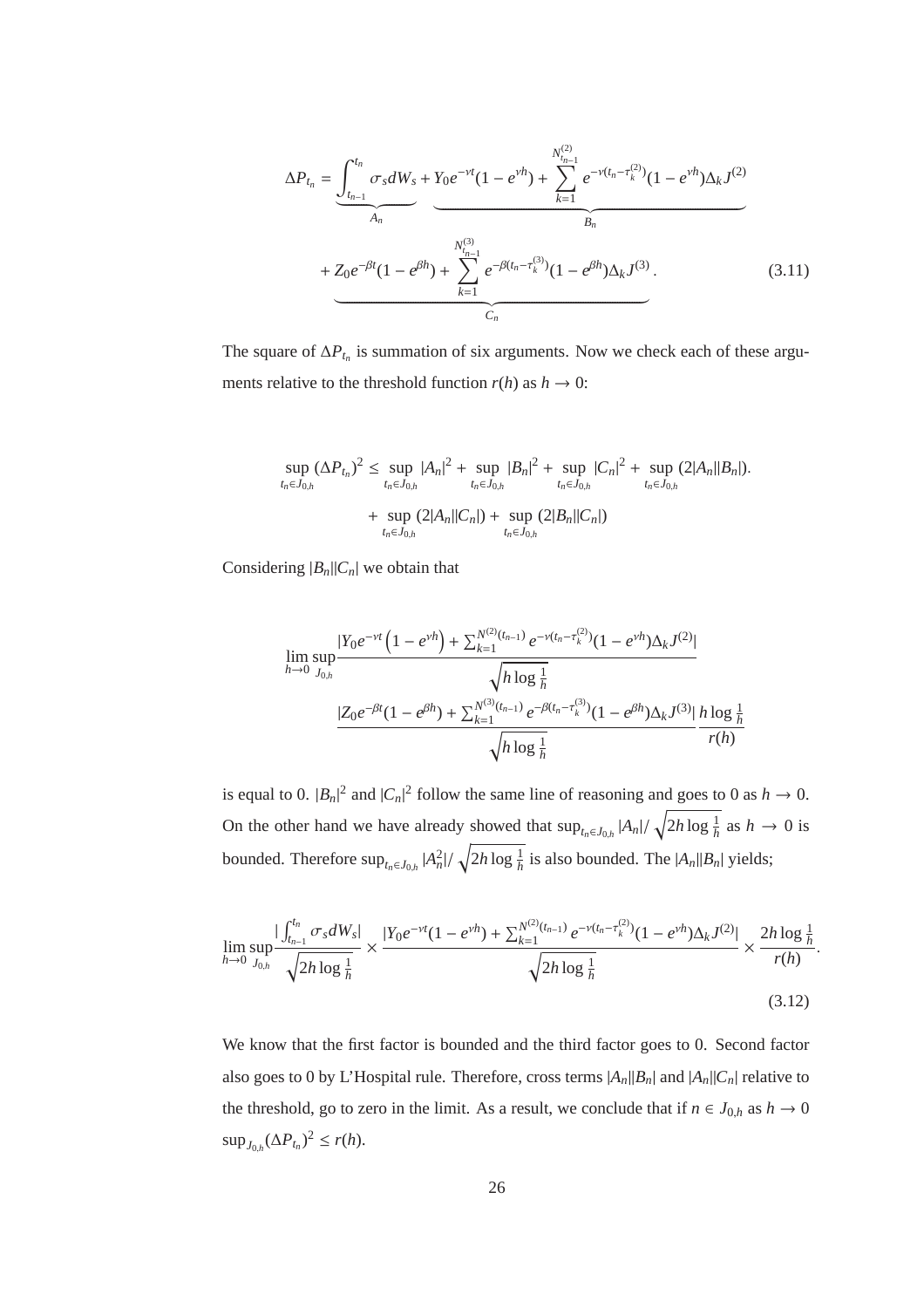2. In order to establish the second inequality, it is assumed that for any  $\omega$ ,  $J_{1,h} = \{n \in (1, ..., N)$ :  $\sum_{i=1}^{3} \Delta N_{t_n}^{(i)}$  $t_n^{(i)}$  ≠ 0. It is sufficient to show that for small *h*,  $\inf_{J_{1,h}} (\Delta P_{t_n})^2 \ge r(h)$  *a.s.* to prove that *for every n*,  $I_{\left\{\sum_{i=1}^{3} \Delta N_{t_n}^{(i)}=0\right\}}(\omega) \ge I_{\left\{\left(\Delta P_{t_n}\right)^2 \le r(h)\right\}}(\omega)$  holds almost surely.

Working in the subset  $J_{1,h}$  in addition to the terms in the previous step there are also jump terms;  $\Delta_{N^{(1)}(t_n)} J^{(1)} + e^{-\nu(t_n - \tau_{N^{(2)}(t_n)})} \Delta_{N^{(2)}(t_n)} J^{(2)} + e^{-\beta(t_n - \tau_{N^{(3)}(t_n)})} \Delta_{N^{(3)}(t_n)} J^{(3)}$ . Consider that  $\tau_{N(t_n)} \in (t_{n-1}, t_n]$  as  $h \to 0$ ,  $\tau_{N(t_n)} \to t_n$  and  $\tau_{N(t_n^-)} \to t_{n-1}$  therefore discounting terms for the mean reverting jump processes collapse to 1 as  $h \to 0$ . Moreover, with the assumption that there can only be one jump on each time interval, we get

$$
\lim_{h \to 0} \inf_{J_{1,h}} \frac{(|\Delta_{N^{(1)}(t_n)} J^{(1)} + e^{-\nu(t_n - \tau_{N^{(2)}(t_n)})} \Delta_{N^{(2)}(t_n)} J^{(2)}}{r(h)} \frac{+e^{-\beta(t_n - \tau_{N^{(3)}(t_n)})} \Delta_{N^{(3)}(t_n)} J^{(3)}|^2}{r(h)} = \infty, \tag{3.13}
$$

Since the jump processes we consider are finite processes, the numerator is a fixed amount while the denominator goes to 0 as  $h \to 0$ . Let us look to the cross terms

$$
\liminf_{h \to 0} \frac{(|\Delta J^{(1)}(\tau_{N^{(1)}(t_n)}) + e^{-\nu(t_n - \tau_{N^{(2)}(t_n)})} \Delta_{N^{(2)}(t_n)} J^{(2)}}{r(h)} \frac{+e^{-\beta(t_n - \tau_{N^{(3)}(t_n)})} \Delta_{N^{(3)}(t_n)} J^{(3)}|)}{r(h)} \left[ \frac{|A_n|}{\sqrt{r(h)}} + \frac{|B_n|}{\sqrt{r(h)}} + \frac{|C_n|}{\sqrt{r(h)}} \right].
$$
\n(3.14)

The summation in the brackets is bounded at the limit and the first term goes to 1 as  $h \rightarrow 0$ . As a result,

$$
\liminf_{h \to 0} \frac{(\Delta P_{t_n})^2}{r(h)} = \infty.
$$
\n(3.15)

this completes the proof.

 $\mathcal{L}_{\mathcal{A}}$ 

## **3.3 Determining The Threshold**

In Mancini et al. (2010) [55]  $h^{\alpha}$ ,  $\alpha \in (0, 1)$ , is used as the deterministic, constant threshold function. In their model for the interest rates Mancini and Reno stated that Theorem 3.2.1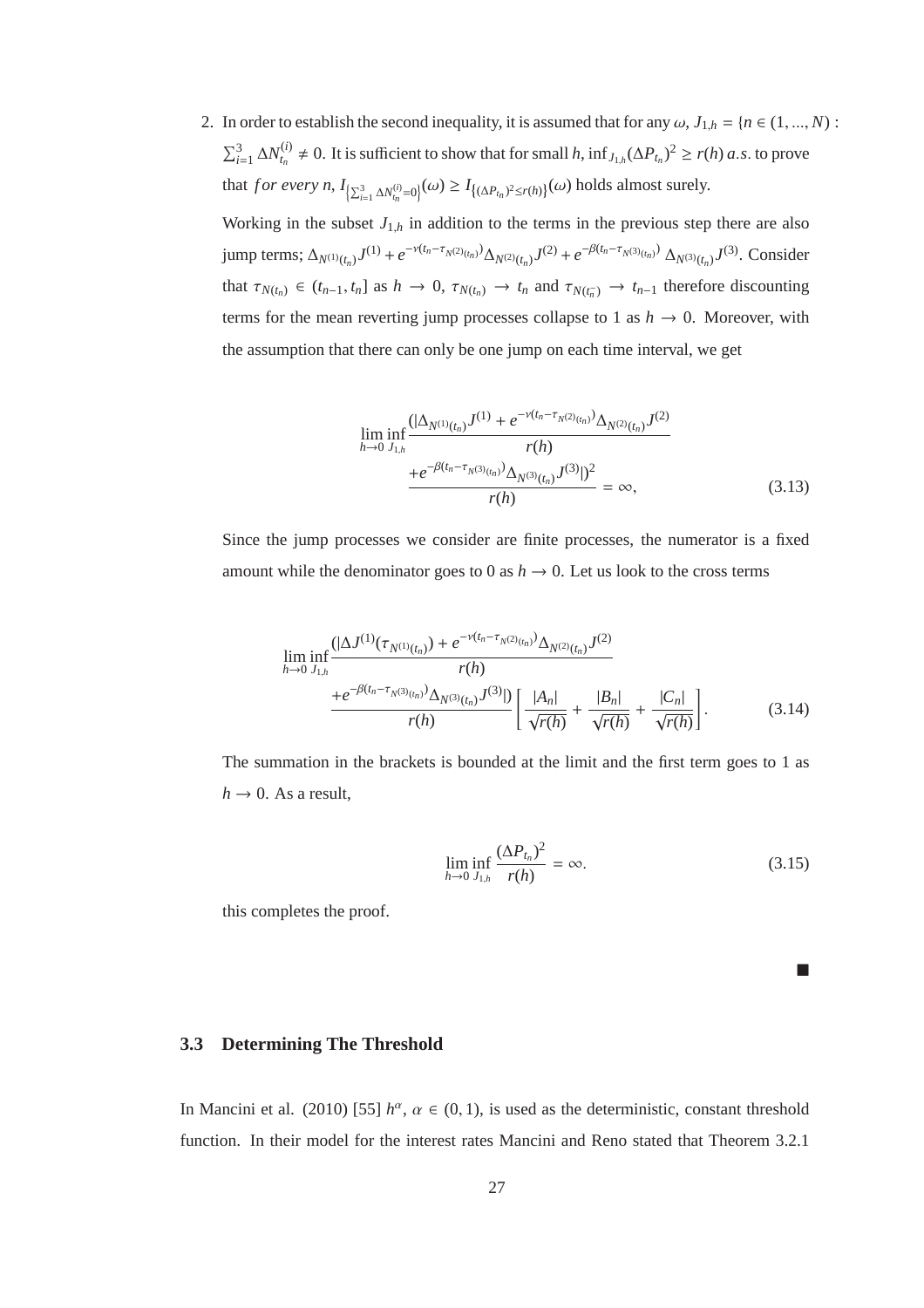holds even if the threshold function  $r(h)$  varies with time according to

$$
r_t(h) = c_t \tilde{r}(h),\tag{3.16}
$$

where  $\tilde{r}(h)$  satisfies the threshold conditions and  $c_t$  is an a.s. bounded stochastic process which is also bounded away from 0. Following Mancini and Reno; Pirino et al. (2010) [65] adapted the following threshold in their discrete time electricity model, iterated on the integer *Z*;

$$
\theta_{t_i}^Z = c_\nu^2 \frac{\sum_{j=-L, j\neq-1, 0, 1}^L K(\frac{i}{L}) \Delta_{i+j} P^2 I_{\left\{\Delta_{i+j} P^2 \leq \theta_{t_{i+j}}^{Z-1}\right\}}}{\sum_{j=-L, j\neq-1, 0, 1}^L K(\frac{i}{L}) \Delta_{i+j} I_{\left\{\Delta_{i+j} P^2 \leq \theta_{t_{i+j}}^{Z-1}\right\}}}
$$
(3.17)

where the parameter  $c<sub>v</sub>$  sets the number of the standard deviations after which an observation is considered to be above the threshold. The value of the  $c<sub>v</sub>$  potentially determines the number of detected jumps, however it is denoted that since in the case of electricity price, jumps are too large hence the choice of this value is mostly uninfluential.

Corsi et al. (2009) [31] state that, in applications, it is natural to scale threshold function with respect to local spot return variance  $r_t = c^2 \hat{\sigma}_t$ , where  $\hat{\sigma}_t$  is an auxiliary estimator of  $\sigma_t$  and *c* is a positive constant.

We use the multiple of estimated stochastic volatility as a threshold function. Although the proposed model for the electricity prices is in continuous time, since our price observations are discrete, we will use a discrete GARCH(1,1) process for the stochastic volatility modeling. This is not an arbitrary choice: in Nelson (1992) [62], it is stated that ARCH type models are remarkably robust to certain types of misspecification such that as long as the process is well approximated by a diffusion, broad classes of ARCH models provide consistent estimates of the conditional variance. Nelson (1992) [62] especially stresses that in this context the term *'estimate'* corresponds to its use in the filtering literature rather than the statistics literature, i.e., the GARCH(1,1) model with fixed parameters produces estimates of the true variance vector at each time point in the same sense that a Kalman filter produces estimate of unobserved state variables in a linear system. Let us assume that there are no jumps at time *t*, then our instantaneous deseasonalized logarithmic price process is sum of a deterministic mean reversion part of the previously observed jumps and initial values of process *Y<sup>t</sup>* and *Z<sup>t</sup>* described by  $\mu_t$  plus a diffusion component by standard Brownian motion  $B_t$ :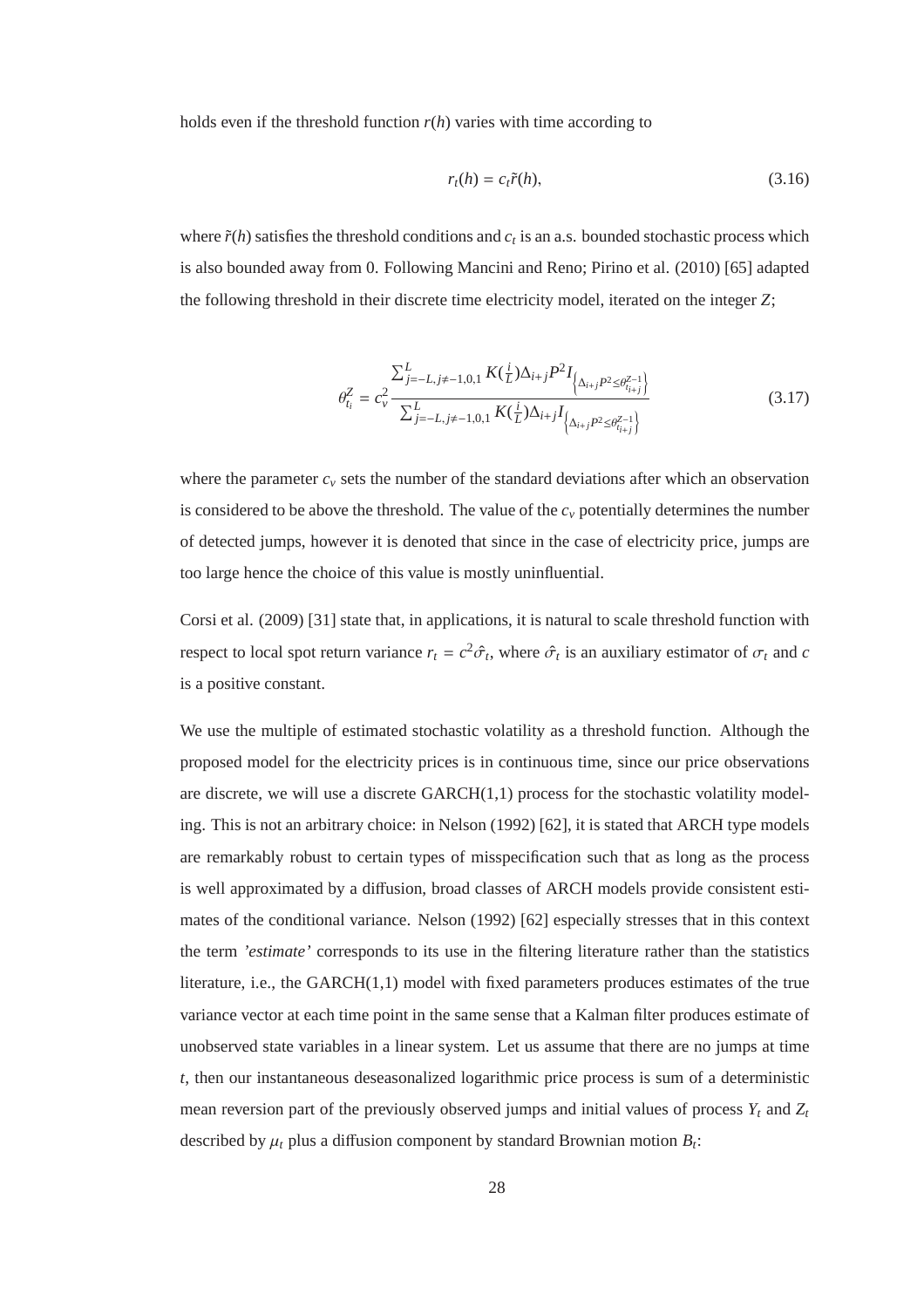$$
dP_t = d\mu_t + \sigma_t dB_t. \tag{3.18}
$$

Using a sequence of discrete time observations, with a fixed observation interval *h*, we approach to continuous time stochastic volatility process with a GARCH process. Let  $(\epsilon_{nh})_{n \in N_0}$ be an i.i.d. sequence of standard normal random variables, let  $\xi_h$ ,  $\delta_h \ge 0$  and  $\eta_h > 0$  and let  $(P_{0h}, \sigma_{0h}^2)$  be starting random variables independent of  $(\epsilon_{nh})_{n \in N_0}$ . Then  $(P_{nh}-P_{(n-1)h}, \sigma_{nh}^2)_{n \in N_0}$ defined recursively by

$$
P_{nh} = P_{(n-1)h} + \Delta_n \mu_h + h^{1/2} \sigma_{nh} \epsilon_{nh}, \quad (n \in N), \tag{3.19}
$$

$$
\sigma_{nh}^2 = \xi_h + (\eta_h \epsilon_{(n-1)h}^2 + \delta_h) \sigma_{(n-1)h}^2, \quad (n \in N).
$$
 (3.20)

Equations above define a GARCH(1,1) process. Here  $\Delta_n \mu_h = B_n + C_n$ , where  $B_n$  and  $C_n$ are given in (3.11). Note that,  $(P_{nh}, \sigma_{nh}^2)_{n \in \mathbb{N}_0}$  is embedded into a continuous time process  $(P_{t,h}, \sigma_{t,h}^2)_{t \geq 0}$  by defining

$$
P_{t,h} := P_{nh}, \quad \sigma_{t,h}^2 := \sigma_{nh}^2, \quad nh \le t < (n+1)h. \tag{3.21}
$$

Nelson (1990) [61] gives the conditions for  $(P_{t,h}, \sigma_{t,h}^2)_{t\geq0}$  to converge weakly to some process  $(P_t, \sigma_t^2)_{t\geq0}$  as  $h \to 0$ . Suppose that there are constants  $\xi \geq 0$ ,  $\theta \in \mathbb{R}$  and  $\eta > 0$  as well as the starting random variables  $(P_0, \sigma_0^2)$  such that  $(P_{0h}, \sigma_{0h}^2)$  converges weakly to  $(P_0, \sigma_0^2)$  as  $h \to 0$ ,  $\mathbb{P}(\sigma_0^2 > 0) = 1$ . Suppose further that

$$
\lim_{h \to 0} h^{-1} \xi_h = \xi, \quad \lim_{h \to 0} h^{-1} (1 - \delta_h - \eta_h) = 0, \quad \lim_{h \to 0} 2h^{-1} \eta_h^2 = \eta^2. \tag{3.22}
$$

hold, then  $(P_{t,h}, \sigma_{t,h}^2)_{t\geq 0}$  converges weakly as  $h \to 0$  to the unique solution  $(P_t, \sigma_t^2)_{t\geq 0}$  of the diffusion equation

$$
dP_t = d\mu_t + \sigma_t dW_t, \quad t > 0,
$$
\n(3.23)

$$
d\sigma_t^2 = (\xi - \theta \sigma_t^2)dt + \eta \sigma_t^2 dB_t, \quad t > 0,
$$
\n(3.24)

where  $B_t$  and  $W_t$  are independent Brownian motions.

An example of possible choices satisfying the necessary limit conditions (3.22);  $\xi_h = \xi h$ ,  $\delta_h = 1 - \eta \sqrt{h/2} - \theta h$  and  $\eta_h = \eta \sqrt{h/2}$ . Using these parameters if we rewrite the equation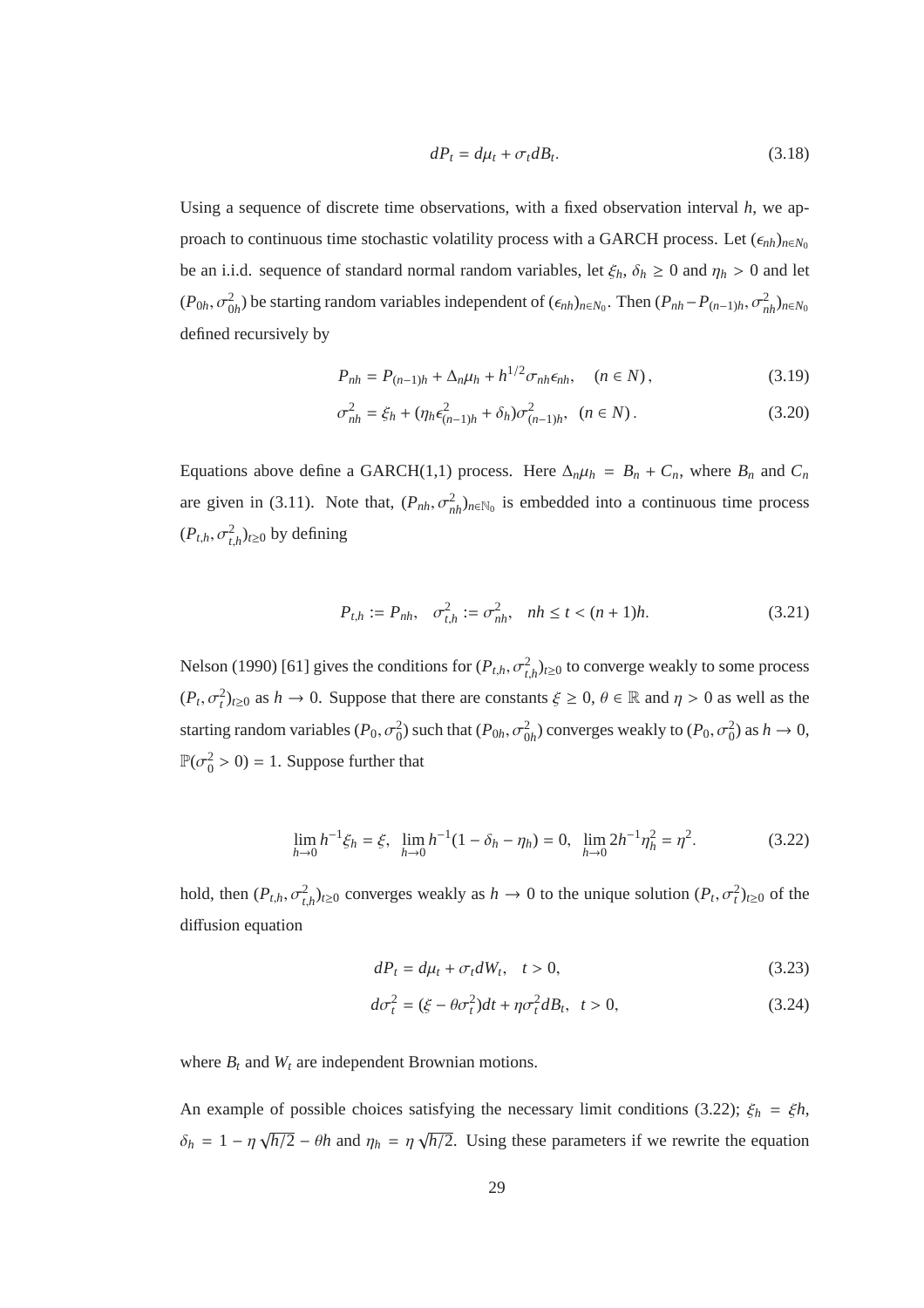(3.20):

$$
\sigma_{nh}^2 = \xi h + \eta \sqrt{h/2} \frac{(\Delta P_{t_n} - \Delta_n \mu_h)^2}{h} + (1 - \eta \sqrt{h/2} - \theta h) \sigma_{(n-1)h}^2.
$$
 (3.25)

When we rewrite the recursive relation for the term  $\sigma$ , we obtain

$$
\sigma_{nh}^{2} = \xi h + \frac{\eta}{\sqrt{2h}} (\Delta P_{t_{n-1}} - \Delta_{n-1} \mu_{h})^{2} + (1 - \eta \sqrt{h/2} - \theta h)(\xi h + \frac{\eta}{\sqrt{2h}} (\Delta P_{t_{n-2}} - \Delta_{n-2} \mu_{h})^{2}.
$$
  
+  $(1 - \eta \sqrt{h/2} - \theta h)(\xi h + \frac{\eta}{\sqrt{2h}} (\Delta P_{t_{n-3}} - \Delta_{n-3} \mu_{h})^{2} + (1 - \eta \sqrt{h/2} - \theta h) \sigma_{h}^{2}) \cdots)$  (3.26)

Rearranging the above equation yields

$$
\sigma_{nh}^2 = \xi h (1 + (1 - \eta \sqrt{h/2} + \theta h) + \dots + (1 - \eta \sqrt{h/2} + \theta h)^{i-2})
$$
  
+ 
$$
\frac{\eta}{\sqrt{2h}} \sum_{j=1}^{n-1} (1 - \eta \sqrt{h/2} + \theta h)^{i-1-j} (\Delta P_{t_j} - \Delta_j \mu_h)^2 + (1 - \eta \sqrt{h/2} + \theta h)^{n-1} \sigma_h^2.
$$
 (3.27)

Now we define the iterative threshold function

$$
r_n^I(h) := h^{\alpha} c^2 (\hat{\sigma}_{nh}^I)^2,
$$
\n(3.28)

where  $I \in N$  represents the number of iterations,  $c \in R^+$  and  $\alpha \in (\frac{1}{2})$  $\frac{1}{2}$ , 1). *c* can be regarded as a constant that determines after the number of standard deviations a price movement is classified as a jump. Mancini et al. (2010) [**?**] omit the dependence of threshold *r* on *h* in their implementation of a similar threshold estimator, since intervals between consecutive observations of spot market prices are fixed.

$$
(\hat{\sigma}_{nh}^{I})^{2} = \xi^{I} h (1 + (1 - \eta^{I} \sqrt{h/2} + \theta^{I} h) + \dots + (1 - \eta^{I} \sqrt{h/2} + \theta^{I} h)^{n-2})
$$
  
+ 
$$
\frac{\eta^{I}}{\sqrt{2h}} \sum_{j=1}^{n-1} (1 - \eta^{I} \sqrt{h/2} + \theta^{I} h)^{n-1-j} (\Delta P_{t_{j}} - \Delta \mu_{h}(t_{n}))^{2}
$$
  

$$
\mathbb{I}_{\{(\Delta P_{t_{j}} - \Delta \mu_{h}(t_{j}))^{2} \le r_{j}^{I-1}\}} + (1 - \eta^{I} \sqrt{h/2} + \theta^{I} h)^{n-1} (\hat{\sigma}_{h}^{I})^{2}.
$$
 (3.29)

By using this filter, we replace the observations with stochastic residual higher than the threshold with the expected value of the Brownian motion, 0. Threshold function satisfies two necessary asymptotic conditions: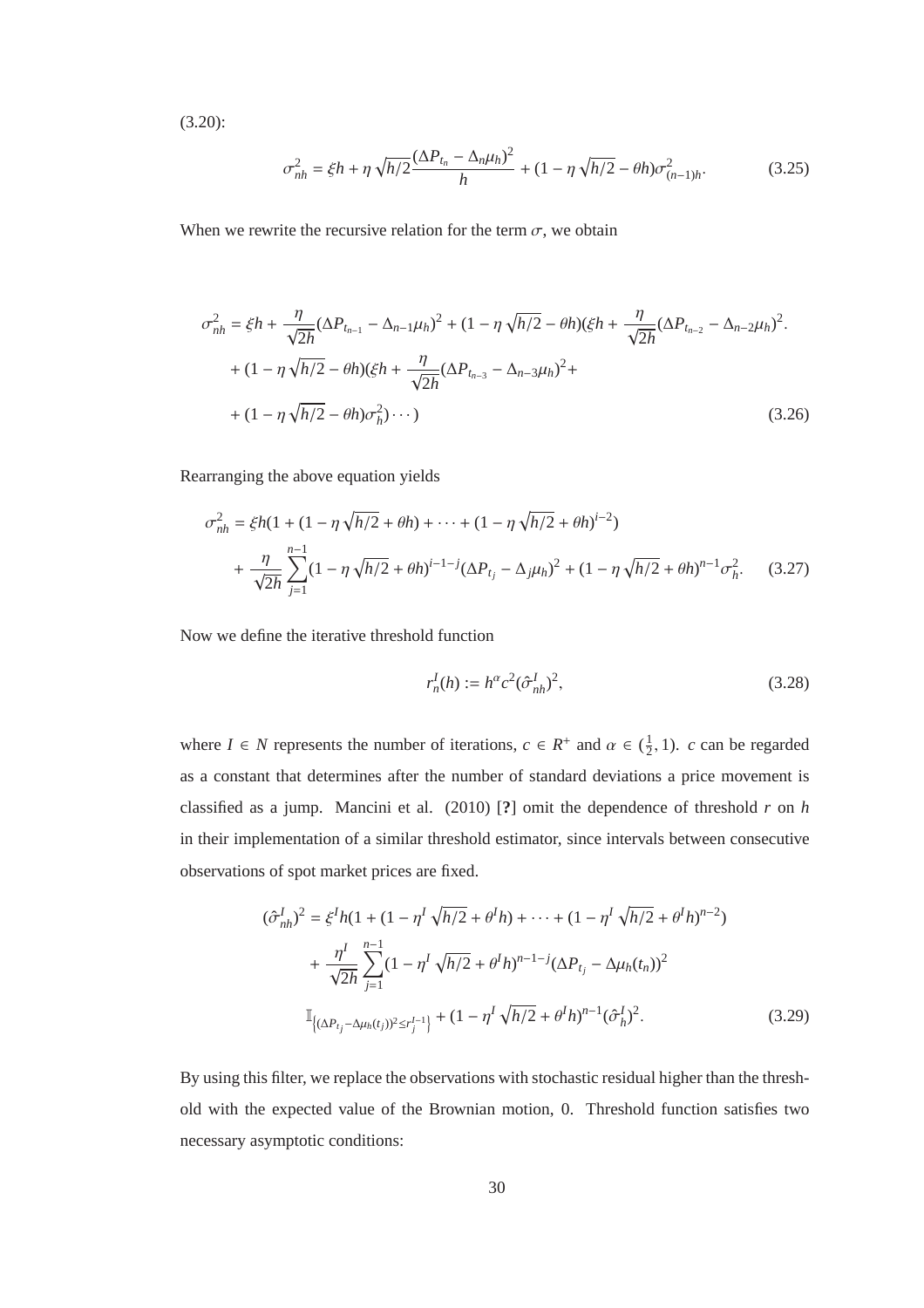1. As  $h \to 0$ , it is obvious that  $r^I(h)$  goes to 0 for all  $I \in N$ .

2. On the other hand,  $\lim_{h\to 0} \frac{h \log(1/h)}{r^l(h)}$  $\frac{\log(1/n)}{r^I(h)} = 0$  for all  $I \in N$  if

$$
\frac{h^{\alpha}\xi h(1 + (1 - \eta \sqrt{h/2} - \theta h)) + \dots + (1 - \eta \sqrt{h/2} - \theta h)^{n-2} + h^{\alpha} \frac{\eta}{\sqrt{2h}}}{h \log(1/h)} + \frac{(\Delta P_{t_n} - \Delta \mu_h(t_n))^2 + \dots + h^{\alpha} \frac{\eta}{\sqrt{2h}} (1 - \eta \sqrt{h/2} - \theta h)^{n-2} (\Delta P_{t_n} - \Delta \mu_h(t_n))^2}{h \log(1/h)} + \frac{h^{\alpha} (1 - \eta \sqrt{h/2} - \theta h)^{n-1} \sigma_1^2}{h \log(1/h)}
$$
(3.30)

as  $h \to 0$ . above equation goes to  $\infty$ . Therefore it can be stated that the threshold function satisfies the second limit assumption of Theorem 3.2.1.

#### **3.4 Decomposition of the Stochastic Processes**

After determining the structural form of the threshold function, the next step is to construct an algorithm to separate jumps from continuous part. Since the price observations and threshold function are discrete time processes, the algorithm will be defined on discrete observations. Moreover this algorithm must both detect the jumps and determine the type of jump process (whether the jump is a pure jump, spike or semi-spike). Volatility of the diffusion part, jump processes' frequency, jump size distributions and mean reversion rates will be estimated using the results of this separation.

First of all, definitions which are necessary for this separation process will be given. The following framework is taken from the continuous time autoregression (CAR) processes of Brockwell et al. (2007) [22].

**Definition 3.4.1** *A CAR(1) process*  $Y_t$ , driven by the Lévy process  $\left\{J_t^{(2)}\right\}$  $t^{(2)}$ ,  $t \geq 0$ , with parameter ν ∈ *R is defined to be a strictly stationary solution of the stochastic di*ff*erential equation*

$$
dY_t = -\nu Y_t dt + dJ_t^{(2)}.
$$
\n(3.31)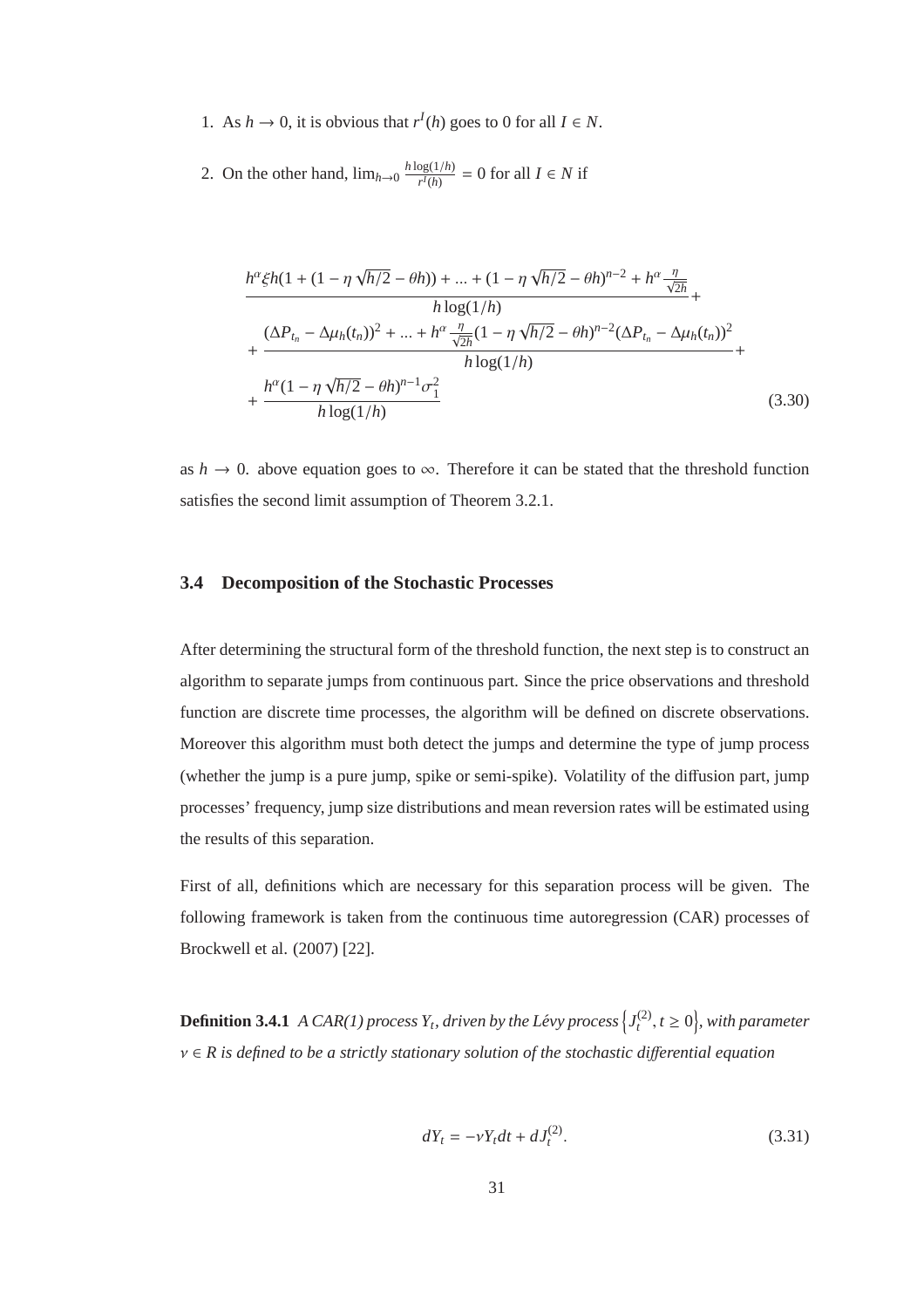Since  $J_t^{(2)}$  $t_t^{(2)}$  has bounded variation on compact intervals and process  $Y_t$  is Markov due to independent increment Lévy process, we have for all  $t > s \ge 0$  that:

$$
Y_t = e^{-\nu t} Y_0 + \int_s^t e^{-\nu(t-u)} dJ^{(2)}(u).
$$
 (3.32)

The necessary and sufficient conditions for the stationarity of the process  $Y_t$  are given in [21] and [22]. According to these papers, processes  $Y_t$  and  $Z_t$ , given in (3.5), are strictly stationary solutions of (3.3) and (3.4) if and only if  $\nu$  and  $\beta$  are greater than 0, and  $Y_0$  and *Z*<sub>0</sub> have distributions  $\int_0^\infty e^{-\gamma u} dJ^{(2)}(u)$ ,  $\int_0^\infty e^{-\beta u} dJ^{(3)}(u)$  respectively, given that *Y*<sub>0</sub> and *Z*<sub>0</sub> are independent of  $\left\{J^{(2)}_t\right\}$  $\{t^{(2)}, t \ge 0\}, \{J_t^{(3)}\}$  $t_t^{(3)}$ ,  $t \ge 0$  respectively and  $E((J_1^{(2)})$  $E((J_1^{(3)})^2) < \infty$ ,  $E((J_1^{(3)})^2$  $\binom{(3)}{1}^2$  <  $\infty$ . According to this statement, given that  $Y_t$  and  $Z_t$  are stationary processes, we conclude that  $\nu$ and  $\beta$  are greater than 0.

Discrete analogous of spike process  $\{Y_{nh}, n = 0, \ldots N\}$  is represented as the autoregressive process (AR(1) process) as follows

$$
Y_{nh} = \phi Y_{(n-1)h} + \Delta J_{t_n}^{(2)},
$$
\n(3.33)

where  $\phi = e^{-\nu h}$ . Since  $\nu > 0$ ,  $\phi \in (0, 1)$ . From (3.33), we can derive,

$$
\Delta Y_{hn} = (\phi - 1)Y_{(n-1)h} + \Delta J_{t_n}^{(2)}.
$$
\n(3.34)

The steps followed in parameter estimation are listed below. Also application of these steps are discussed in the following chapter.

- 1. **Initialization:** Using deseasonalized logarithmic price returns we estimate parameters of GARCH(1,1) process.
- 2. **Detection and Separation of Jump Processes:** For the given observation series, it is assumed that the initial values of processes  $Y_t$  and  $Z_t$  are 0, i.e.,  $Y_0 = 0$  and  $Z_0 = 0$ . With the estimated GARCH volatility we compute the threshold value. Since jumps are assumed to be rare events and mean reversion of both spike and semi-spike process are high, when the *n*th squared return is higher than threshold level, whole return  $\Delta P_{t_n}$  is attributed to a jump. Due to fast mean reversion of the jump processes, the cumulative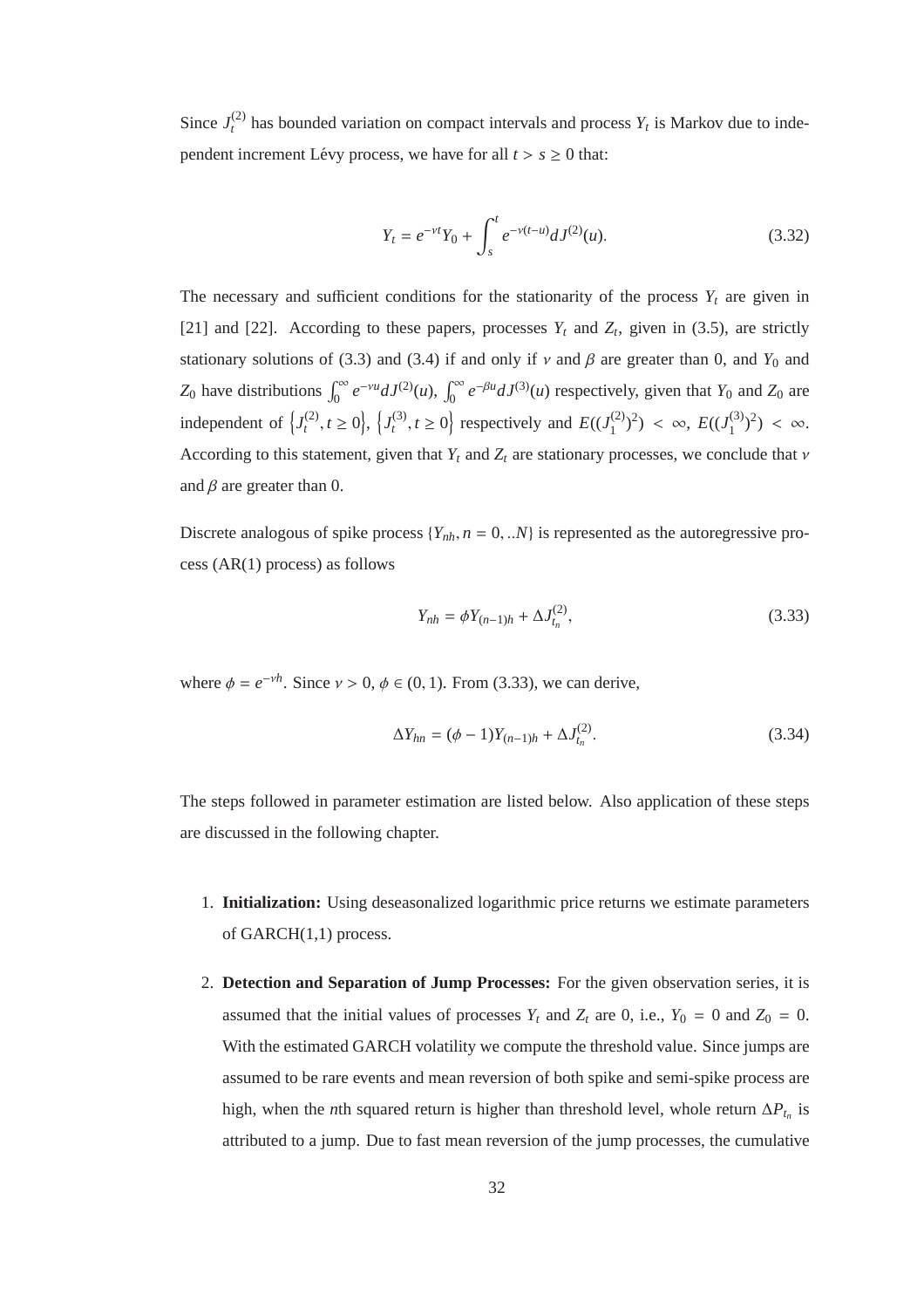effect of previous jumps are assumed to be contained in the boundaries formed by using Brownian motion. With a simple calculation for  $i = 1, 2, 3$ ;

$$
\Delta P_{t_n} = \Delta J_{t_n}^{(i)},
$$
  
\n
$$
\Delta P_{t_{n+1}} = (\rho^{(i)} - 1)\Delta P_{t_n} + \Delta W_{t_{n+1}},
$$
  
\n
$$
\vdots
$$
  
\n
$$
\Delta P_{t_{n+6}} = (\rho^{(i)})^5 (\rho^{(i)} - 1)\Delta P_{t_n} + \Delta W_{t_{n+6}},
$$
\n(3.35)

where  $\rho^{(i)}$  is the corresponding mean reversion rate which is 0 for  $J^{(1)}$ .

- (a) We take the return higher than the threshold as a jump and replace it with the expected value of the Brownian component, namely 0.
- (b) We form the boundary conditions in order to test whether this jump comes from a mean reverting process or not. For instance, if there is a positive jump  $\Delta J_t^{(i)}$  $t_n^{(l)}$  for  $i = \{1, 2, 3\}$  at *n*th time interval, and if we assume that  $\rho^{(i)} \in (0, 1)$ , for  $i = \{1, 2\}$ , boundary condition for the first successive return is defined as

$$
-1 \times \Delta_i P - c\hat{\sigma}_{i+1} < \Delta_{i+1} P < c\hat{\sigma}_{i+1}.\tag{3.36}
$$

where c is a positive constant. If this condition is satisfied we save this data point, replace with 0 and recalculate the estimated standard deviation for (*n*+1)st return. Implied interval for the mean reversion rate is then calculated as

$$
\left(\frac{\Delta P_{t_{n+1}} - c\hat{\sigma}_{n+1}}{\Delta P_{t_n}} + 1, \frac{\Delta P_{t_{n+1}} + c\hat{\sigma}_{n+1}}{\Delta P_{t_n}} + 1\right) \tag{3.37}
$$

Using this interval and (3.36), corresponding boundary conditions for each return is derived.

(c) We examine six returns following each jump point, since most of the jumps are found to fade away completely until the sixth time interval following the jump. Successive steps satisfying the boundary conditions are replaced with 0 and then the next return is tested. If the return fails to satisfy the boundary conditions, algorithm stops and returns to the first step. At every iteration, mean reversion components for all jumps are retested and reassigned due to changing volatility estimates. Separated returns are assumed to be the summation of jumps, mean reversion contributions of former jumps and Brownian increments.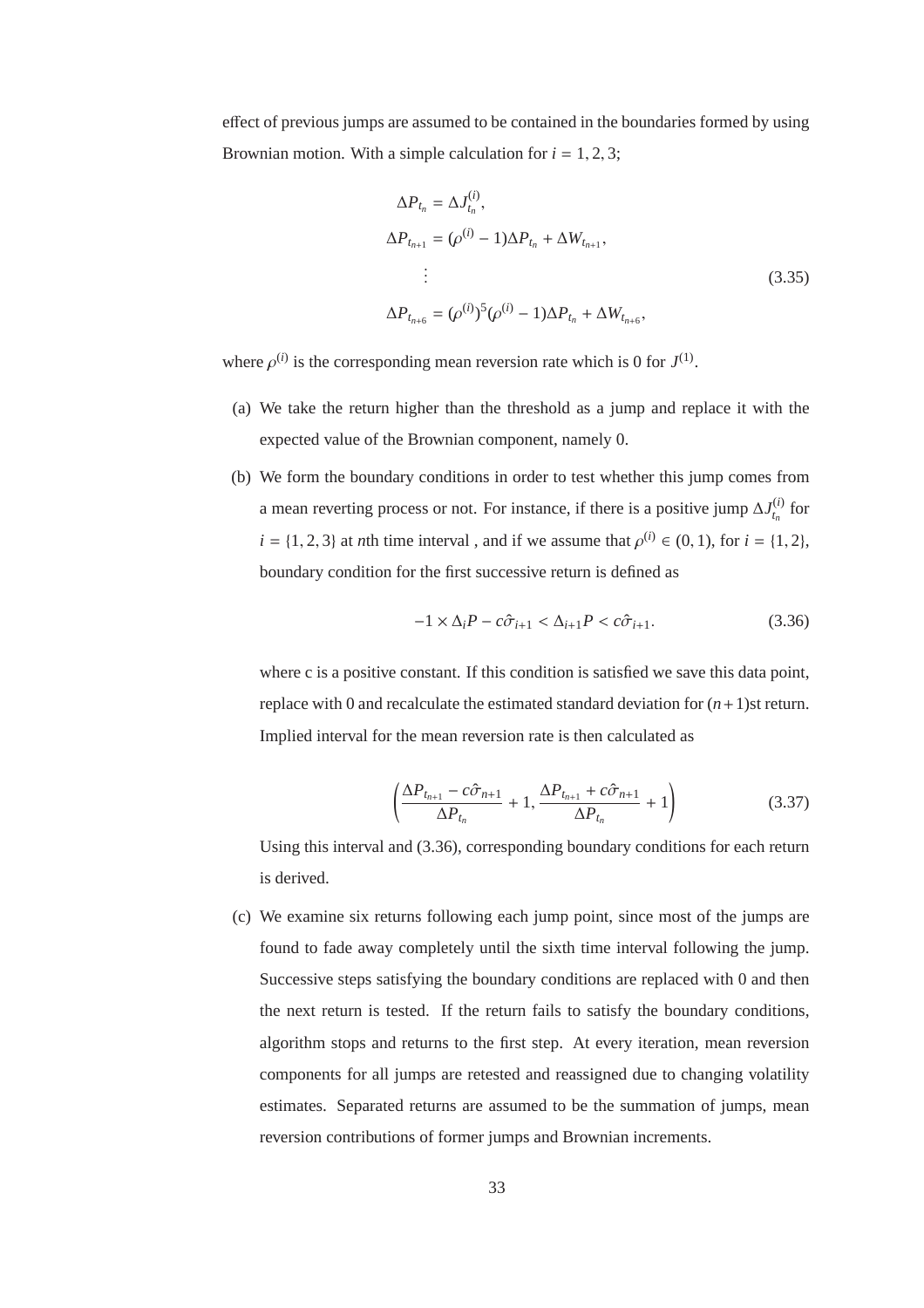- 3. **Classification of Jump Processes**The iteration procedure stops when GARCH filter detects no more jumps. Then, in order to estimate mean reversion rates we classify collected jump points as pure jumps, spikes and semi-spikes as follows:
	- If a jump point is not followed by mean reverting steps, it is classified as a pure jump.
	- If the points separated as mean reversion components jointly satisfies for  $k =$  $n, \ldots, n + 6$ ;  $\|\sum_{j=n}^{k} \Delta P_{t_j}\| - c\hat{\sigma}_{k+1} \le |\Delta_{k+1}P|$ , these points are classified as a realization of spike process. Then the others are classified as semi-spikes. By this separation, we take jumps with successive observations all of which are in *c* standard deviations neighborhood as spikes.

At end of this step, there will be four separate vectors: one vector of pure jumps including price steps classified as pure jumps and zeros for the other entries, one vector for spike process composed of jumps and successive mean reverting returns and zeros; one vector of semi-spike process observations and one vector of the filtered returns in which jumps and mean reverting observations are replaced with zeros while other entries are equal to returns of deseasonalized price series.

4. **Estimation of Mean Reversion Rates:** Since we do not have full spike and semi-spike processes, in order to estimate the mean reversion rates, artificial price series are created by summing seperated jumps and following mean reverting returns and leaving zeros unchanged. For illustration we take the spike process *Y*, assuming that  $\tau_{N^{(2)}(t_n)} = t_n$ .

$$
P_{\tau_{N(2)}_{(t_n)}}^Y = P_{t_n}^Y := \Delta P_{t_n} = \Delta_{N^{(2)}(t_n)} J^{(2)}
$$
  
\n
$$
P_{t_{n+1}}^Y := \Delta P_{t_n} + \Delta P_{t_{n+1}} = \phi P_{\tau_{N^{(2)}(t_n)}}^Y + \int_{t_n}^{t_{n+1}} \sigma_s dW_s
$$
  
\n
$$
P_{t_{n+2}}^Y := \Delta P_{t_n} + \Delta P_{t_{n+1}} + \Delta P_{t_{n+2}} = \phi^2 P_{\tau_{N^{(2)}(t_n)}}^Y + \int_{t_{n+1}}^{t_{n+2}} \sigma_s dW_s
$$
 (3.38)

$$
Corr(P_{\tau_{N^{(2)}(t_n)}}^Y, P_{\tau_{N^{(2)}(t_n)}+1}^Y) = \frac{E(P_{t_n}^Y P_{t_{n+1}}^Y) - E(P_{t_n}^Y) E(P_{t_{n+1}}^Y)}{\sqrt{Var(P_{t_n}^Y)} \sqrt{Var(P_{t_{n+1}}^Y)}}
$$

$$
= \frac{\phi \sqrt{Var(P_{t_n}^Y)}}{\sqrt{Var(P_{t_{n+1}}^Y)}}
$$

$$
Corr(P_{\tau_{N^{(2)}(t_n)}}^Y, P_{\tau_{N^{(2)}(t_n)}+2}^Y) = \frac{\phi^2 \sqrt{Var(P_{t_{n+2}}^Y)}}{\sqrt{Var(P_{t_{n+2}}^Y)}} \tag{3.39}
$$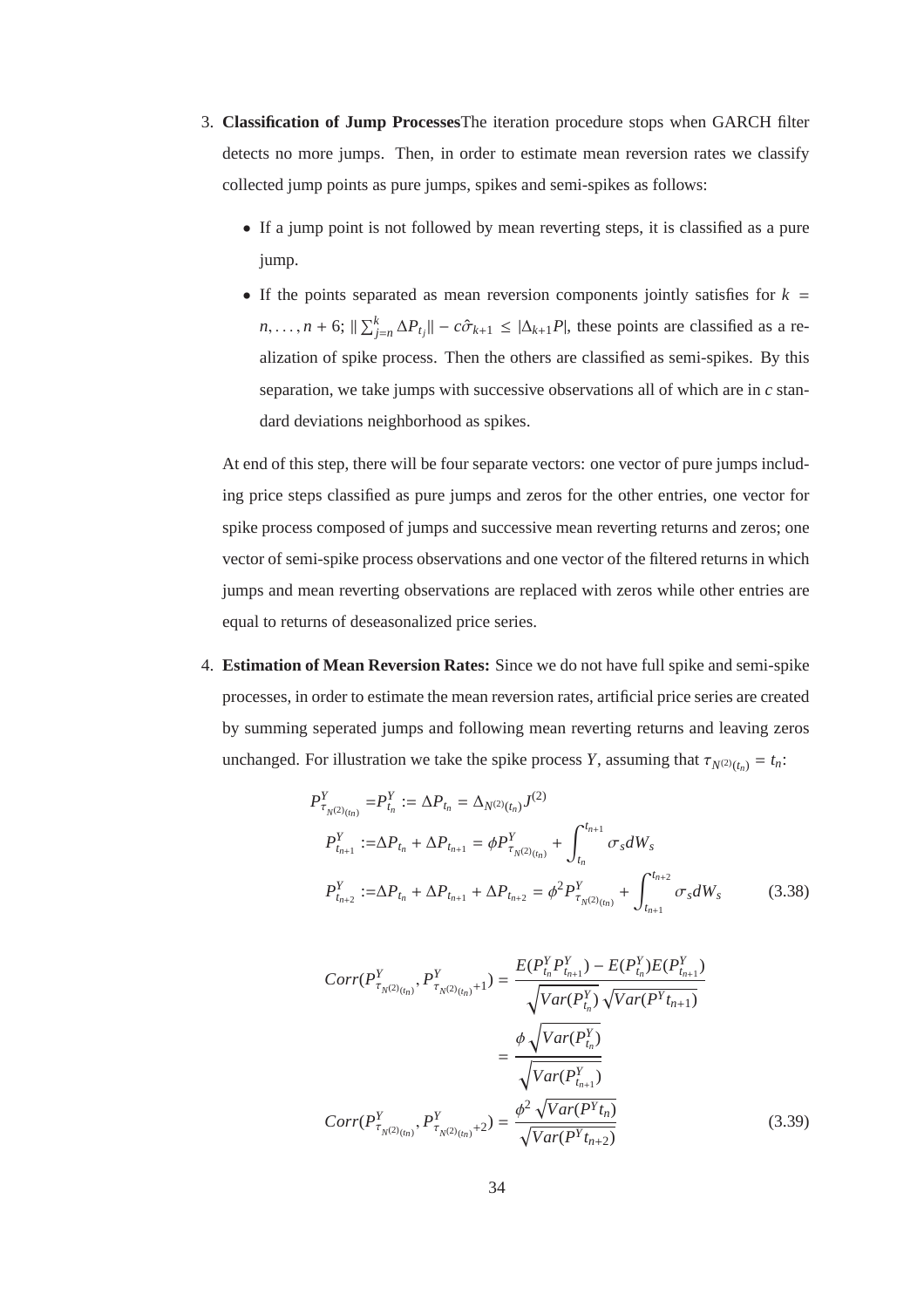In (3.39), conditional probability of observing another jump in the mean reverting part is taken to be 0. In addition, the effect of previous jumps are assumed to be indistinguishable from the Brownian component. Correlation coefficient estimator, in case of missing observations proposed by Takeuchi (1995) is

$$
\widehat{Corr}(l) = \frac{\sum_{n=1}^{N-1} P^{Y} t_n P^{Y} t_{n+l}}{\sqrt{\sum_{n=1}^{N-1} a(n+l)(P^{Y} t_n)^2} \sqrt{\sum_{n=1}^{N-1} a(n)(P^{Y} t_{n+l})^2}},
$$
(3.40)

where  $a(n) = 1$  if the *n*th observation exists, and 0 otherwise. Using (3.40), correlation of price jumps starting from the first to the sixth successive generated prices are estimated and putting sample variances in  $(3.39)$   $\phi$  is calculated. After determining mean reversion rates, we refine price process by subtracting each jumps mean reversion effect from the rest of the series.

5. **Determination and Estimation of Jump Size Distributions:** Separated jump observations in all three jump processes are settled at the tail of the empirical distribution with a gap around 0. In theory, each tail can be modeled separately. However, since jumps are rare events, with three different jump processes, it is difficult to find sufficient amount of observations to fit 6 tail distributions. Therefore, absolute value of the jump point observations are used in specification of the jump size distributions. Among the long list of jump distributions, the highlighted ones in literature are exponential, normal, lognormal and inverse Gaussian. Except normal distribution, all of the distributions have positive support. Like Ane et al. (2010), we also add Burr distribution to this list and its cumulative distribution function is

$$
F(x) = 1 - \left(1 + \left(\frac{x - \mu}{\beta}\right)^{\alpha} - \theta,\tag{3.41}
$$

where  $\alpha$  and  $\theta$  are positive shape parameters,  $\beta$  is positive scale parameter and  $\mu \in R$  is the location parameter. By taking the absolute value of negative jumps, it is assumed that both tails are of the same distribution. Empirical weight of each sign among all jumps is taken as the probability of jumps direction. For each of three jump processes we estimate the jump distributions. Anderson Darling, Kolmogorov-Smirnov and Chisquare statistics are used in determination of the jump size distribution. The jump frequencies are also approximated by the ratio of the number of jump observations of each process to the total number of observations.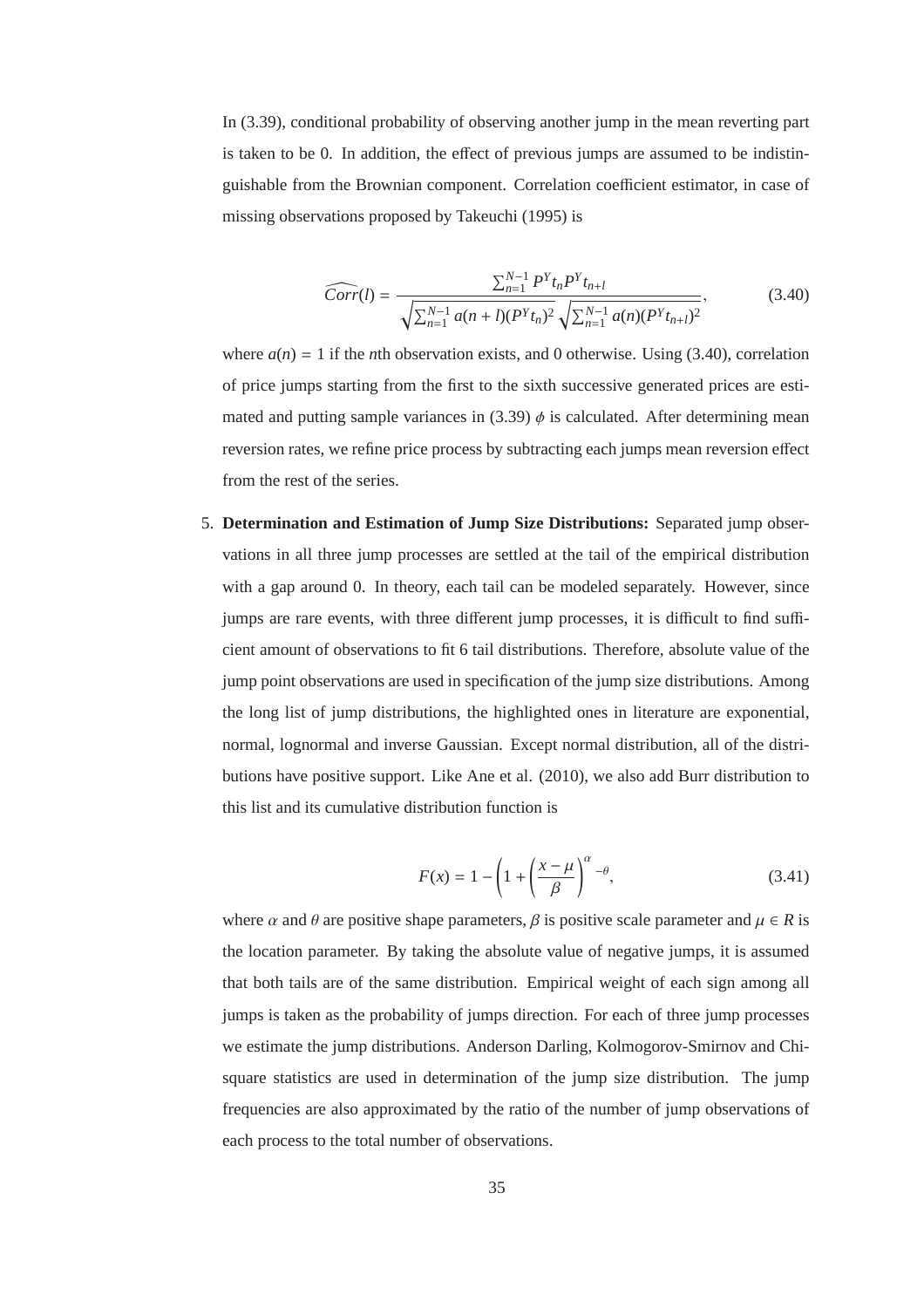6. **Estimation of Continuous Process' Volatility:** The last term is the stochastic volatility of Brownian motion. Although stochastic volatility models, or GARCH type models can be fitted to the volatility of the filtered price series acquired from Step 4, volatility is taken constant, not to over parametrize the model.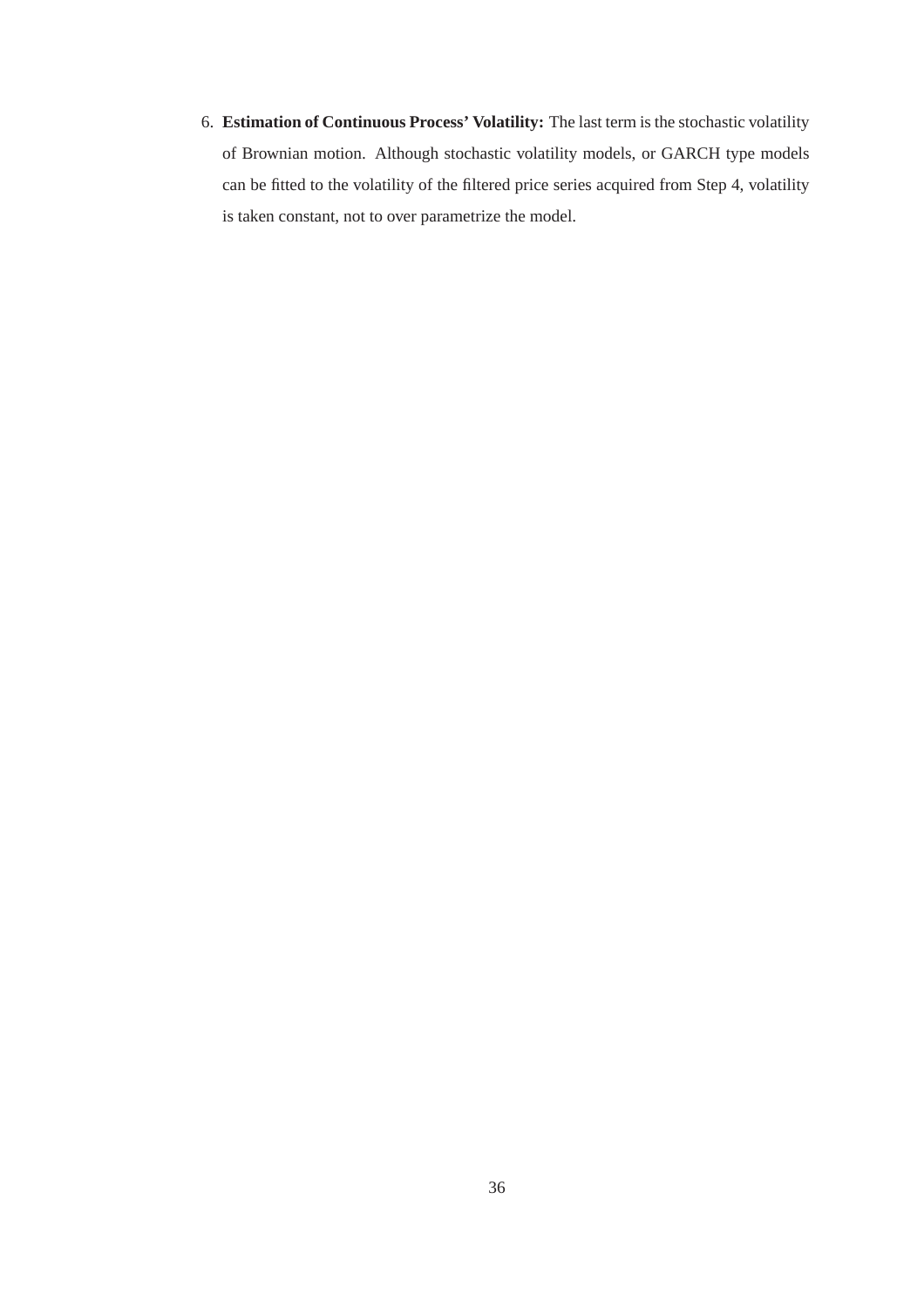# **CHAPTER 4**

# **ESTIMATION OF SPOT ELECTRICITY PRICE PROCESS AND FORECATING SPOT ELECTRICITY PRICES**

Parameter estimation of the multi-factor spot electricity price model developed in the previous chapter will now be carried out in this chapter. Moreover, by using the estimated parameters day ahead price forecasts are generated and the evaluation of the model is made. For this procedure we use four daily average spot price series from Austrian, Italian, Spanish and Turkish markets. First three countries have relatively mature spot electricity markets, while liberal Turkish spot electricity market was founded in August 2006 and taken into operation in December 2009. Austrian market data is taken from EXAA (Energy Exchange Austria), Austrian energy and environmental exchange founded on 8 June 2001 and started spot market trading in electric power on 21 March 2002. Italian market data is collected from GME, Italian Power Exchange has been functioning since April 2004. Spanish data is taken from OMEL's daily market. For the listed markets equally weighted average of 24 hourly equilibrium prices constitute the daily observations. Lengths of the observation series are 3399 (from March 2002 to July 2011) for Austria, 2617 (form April 2004 to May 2011) for Italy, 4139 (from January 2000 to April 2011) for Spain and 577 (from December 2009 to July 2011) for Turkey. In jump process modeling the importance of a long observation series is generally accepted. Since jumps are assumed to be rare events, probability of acquiring enough number of jump observations for parameter estimation increases with the length of the series. An infant market like Turkey may not provide enough data for estimation of our parameter intensive model. Therefore in order to test the applicability and the validity of our model we use not only the series in Turkey but also other three series shown in Figure 4.1.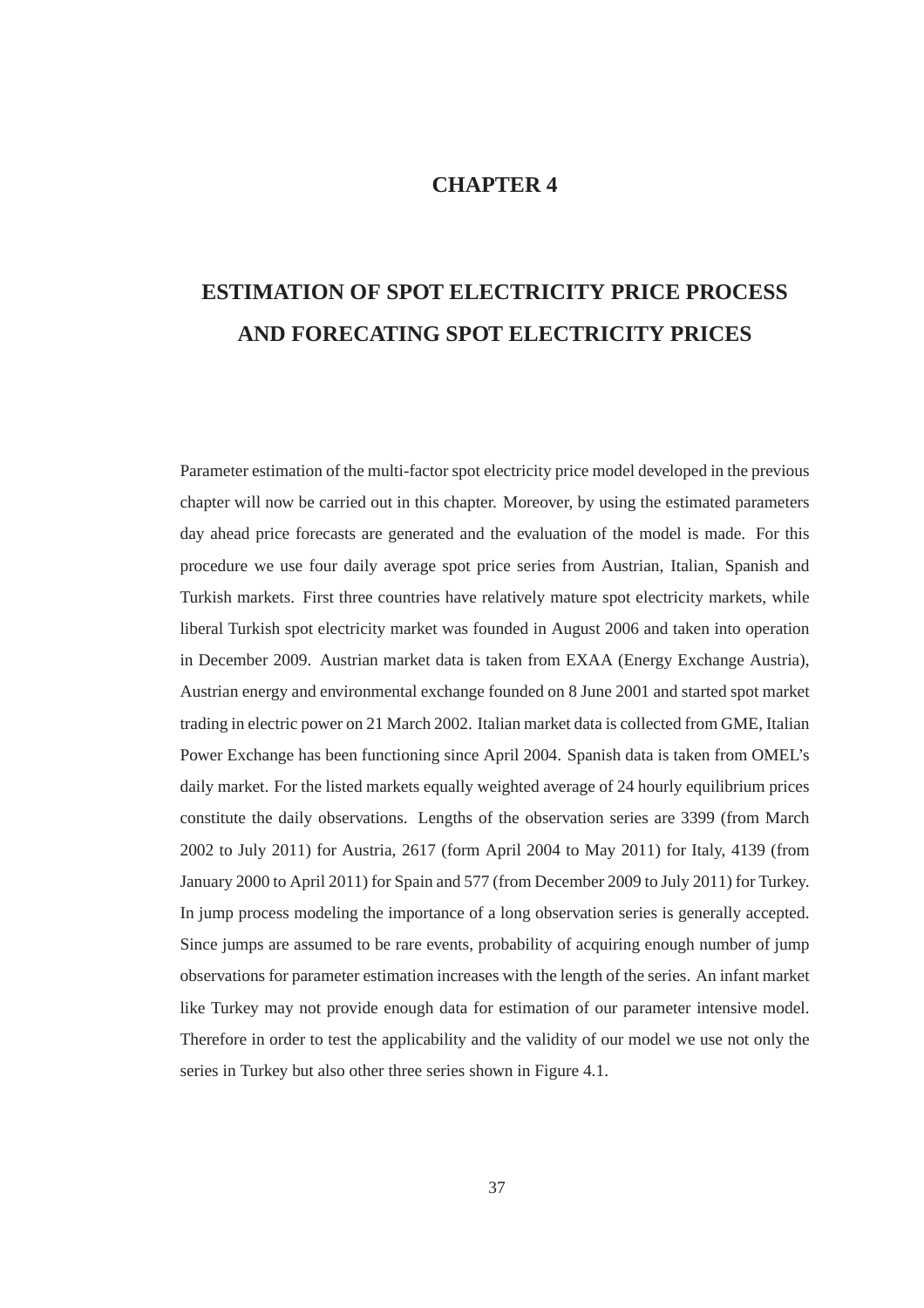

Figure 4.1: Daily average price series

## **4.1 Model Estimation**

Firstly, the weekly pattern in logarithmic prices is extracted according to the procedure described in Section 3.1. For all of the price series excluding Turkey, it is observed that this procedure achieves minor recovery in the weekly autocorrelation. Concluding that the main problem is due to the chancing magnitude of the weekly cycles through time, we approximate weekly pattern for each year separately, which helps us overcome the weekly autocorrelation problem. Due to the relative shortness of the Turkish data, we conclude that one weekly pattern is sufficient to reflect the overall weekly seasonality. Weekly pattern estimated for Italy is given below. In Figure 4.2 we can see the convergence between the average daily prices through time. This fact may be explained by developing technology smoothing production and consumption. After subtracting the weekly cycles, deterministic annual seasonality and trend function is fitted to the residual, using robust nonlinear fitting algorithm nlinfit, a built in function in optimization toolbox of MATLAB.

Contrary to some of the similar researches, eliminating jump points before fitting determinis-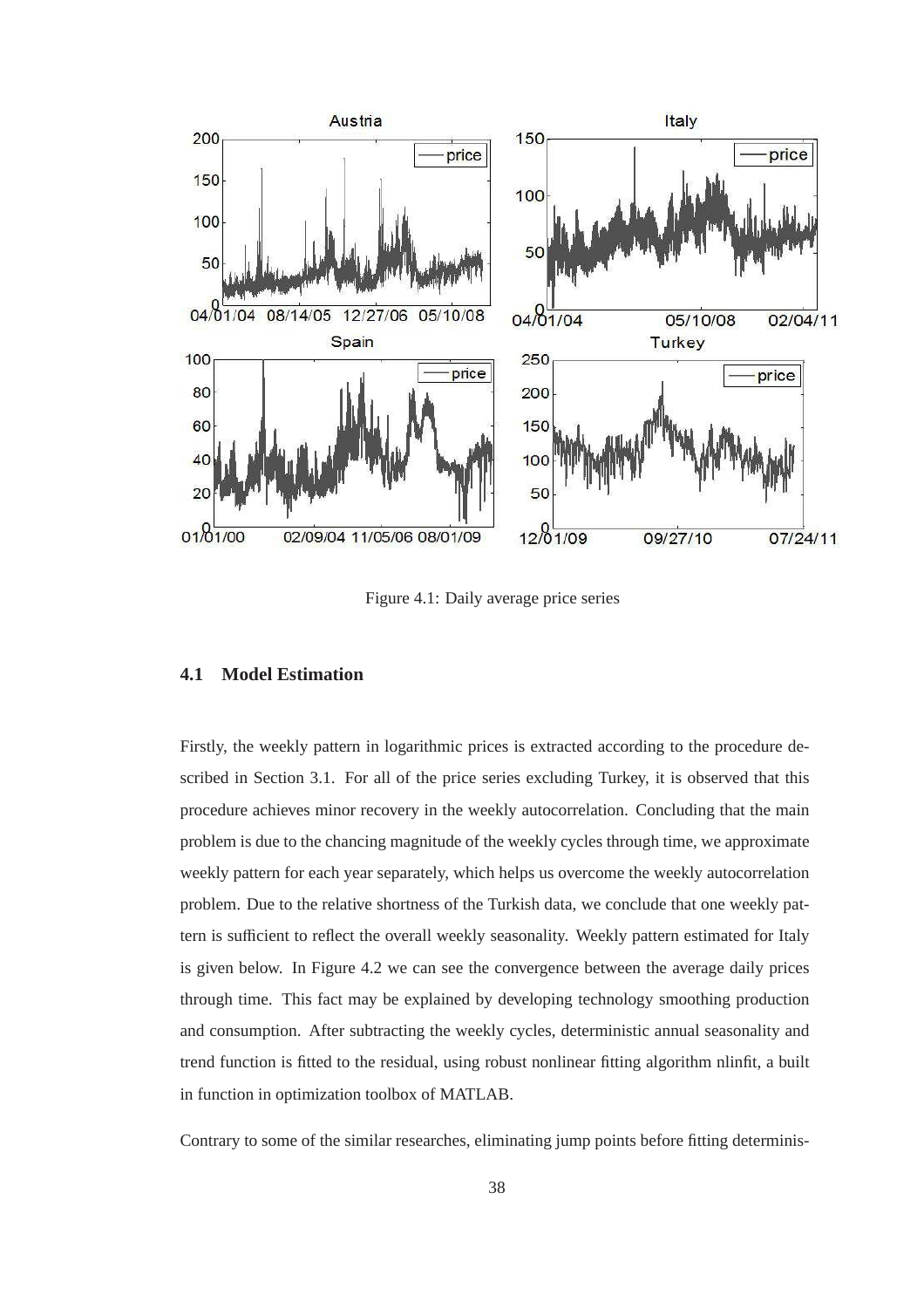

Figure 4.2: Estimated weekly cycle for Italian electricity market

tic function to avoid bias in estimated parameters, we conclude that results acquired by robust non linear fitting which uses iteratively reweighted least squares with a bisquare weighting function are as good as the former method. Coefficients of the deterministic function is given in Table 4.1 and Table 4.2. For Turkey, the coefficient of the trend parameter  $\alpha_1$  has a minus sign, contrary to an expected positive time effect on prices. Since the day-ahead spot electricity market started full functioning recently in Turkey, this negative trend may be caused by falling prices due to increasing efficiency and rising competition with increasing number of players in the market or falling input prices and demand because of the global financial crisis affecting the world since 2007.

Applying the threshold function on the residual returns, we acquire the jump points and consecutive mean reverting returns following the jumps. The parameter  $c$  in 3.28 is taken as 2.5 for Austria, 2.5 for Italy, 2.6 for Spain and 2.3 for Turkey and h is assumed to be 1. According to this filtration the number of jumps are given in Table 4.3. By dividing the number of jumps to the total number of observations, the jump intensities are calculated and presented in Table 4.4.

Using Takeschi formula in (3.40), correlation coefficients for 6 lags are computed. Then using (3.39) mean reversion rates of the filtered spike and semi-spike processes are computed. See Table 4.5.

Given these autocorrelation coefficients, approximated  $\nu$  and  $\beta$  values for Austrian, Italian, Spanish and Turkish price series are equal to 2.03, 2.41, 1.61, 1.78 ( $\hat{v}$  values), 0.40, 0.40,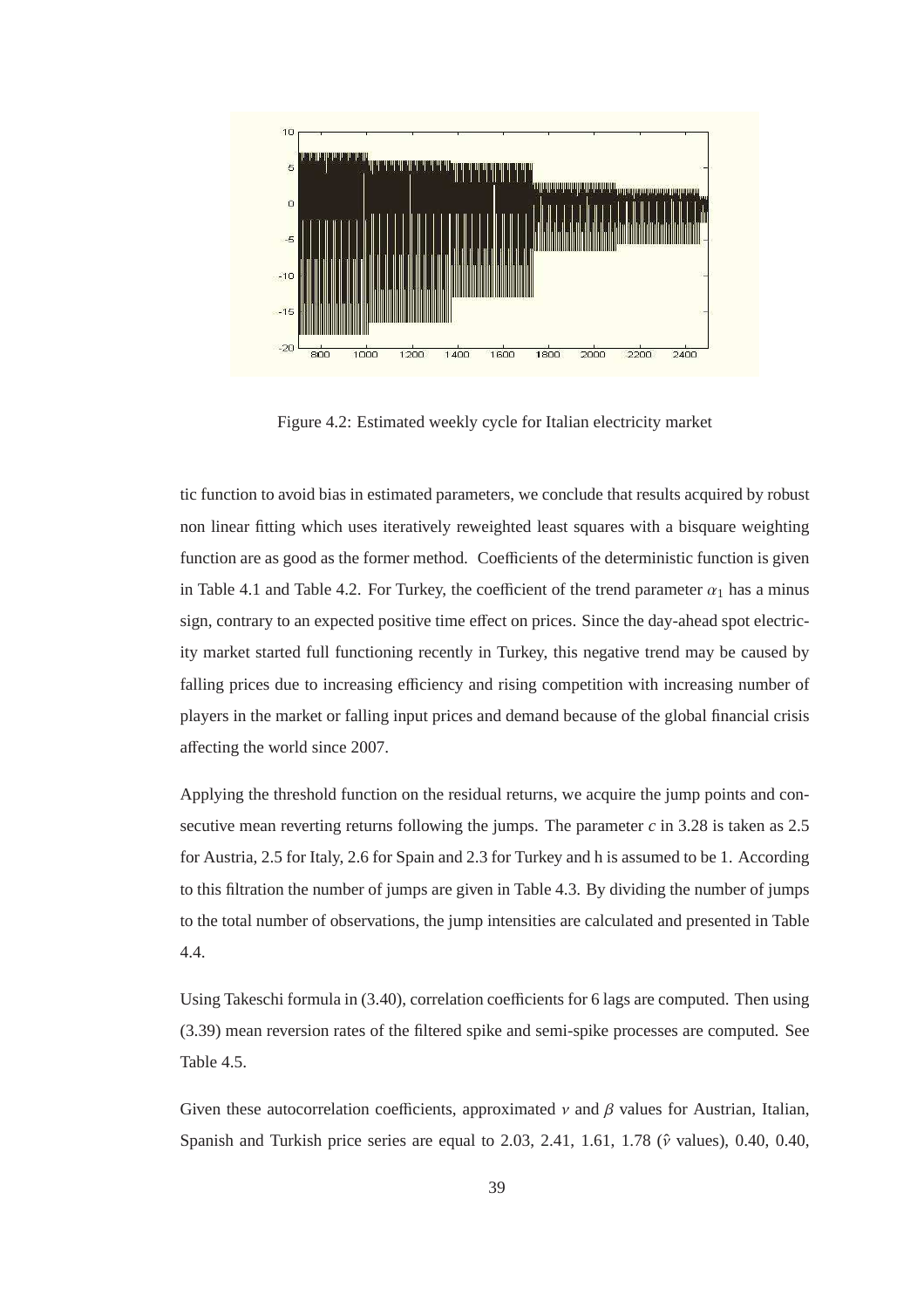| Austria |      |      |      |          |         |         | Sun.    |
|---------|------|------|------|----------|---------|---------|---------|
|         |      |      |      |          |         |         |         |
| 2002    | 0.11 | 0.18 | 0.18 | 0.14     | 0.11    | $-0.19$ | $-0.53$ |
| 2003    | 0.14 | 0.21 | 0.20 | 0.15     | 0.08    | $-0.23$ | $-0.54$ |
| 2004    | 0.08 | 0.16 | 0.13 | 0.10     | 0.07    | $-0.15$ | $-0.39$ |
| 2005    | 0.09 | 0.13 | 0.14 | 0.10     | 0.05    | $-0.16$ | $-0.34$ |
| 2006    | 0.09 | 0.16 | 0.17 | 0.15     | 0.08    | $-0.18$ | $-0.47$ |
| 2007    | 0.11 | 0.18 | 0.16 | 0.16     | 0.07    | $-0.21$ | $-0.47$ |
| 2008    | 0.07 | 0.14 | 0.13 | 0.10     | 0.07    | $-0.14$ | $-0.38$ |
| 2009    | 0.04 | 0.12 | 0.11 | 0.10     | 0.05    | $-0.10$ | $-0.32$ |
| 2010    | 0.06 | 0.11 | 0.07 | 0.07     | 0.04    | $-0.09$ | $-0.26$ |
| 2011    | 0.07 | 0.09 | 0.08 | 0.05     | 0.03    | $-0.11$ | $-0.21$ |
| Italy   |      |      |      |          |         |         |         |
| 2004    | 0.07 | 0.14 | 0.13 | 0.180    | 0.15    | $-0.17$ | $-0.52$ |
| 2005    | 0.05 | 0.12 | 0.13 | 0.11     | 0.11    | $-0.16$ | $-0.35$ |
| 2006    | 0.04 | 0.08 | 0.10 | 0.10     | 0.07    | $-0.12$ | $-0.27$ |
| 2007    | 0.04 | 0.09 | 0.08 | 0.07     | 0.07    | $-0.09$ | $-0.26$ |
| 2008    | 0.07 | 0.07 | 0.07 | 0.05     | 0.02    | $-0.04$ | $-0.16$ |
| 2009    | 0.02 | 0.02 | 0.05 | 0.03     | 0.02    | $-0.02$ | $-0.11$ |
| 2010    | 0.01 | 0.02 | 0.02 | 0.03     | 0.01    | 0.01    | $-0.08$ |
| 2011    | 0.01 | 0.02 | 0.01 | 0.01     | 0.01    | 0.01    | $-0.03$ |
| Spain   |      |      |      |          |         |         |         |
| 2000    | 0.05 | 0.08 | 0.10 | 0.09     | 0.11    | $-0.12$ | $-0.32$ |
| 2001    | 0.07 | 0.05 | 0.08 | 0.09     | 0.03    | $-0.06$ | $-0.25$ |
| 2002    | 0.07 | 0.08 | 0.06 | 0.10     | 0.08    | $-0.12$ | $-0.27$ |
| 2003    | 0.08 | 0.06 | 0.06 | 0.08     | 0.09    | $-0.08$ | $-0.29$ |
| 2004    | 0.04 | 0.04 | 0.06 | 0.050    | 0.05    | $-0.05$ | $-0.19$ |
| 2005    | 0.04 | 0.05 | 0.08 | 0.10     | 0.03    | $-0.08$ | $-0.22$ |
| 2006    | 0.04 | 0.05 | 0.04 | 0.05     | 0.02    | $-0.05$ | $-0.15$ |
| 2007    | 0.04 | 0.04 | 0.02 | 0.03     | 0.02    | $-0.03$ | $-0.11$ |
| 2008    | 0.02 | 0.02 | 0.01 | 0.003    | 0.003   | $-0.01$ | $-0.04$ |
| 2009    | 0.02 | 0.01 | 0.01 | 0.01     | 0.02    | $-0.01$ | $-0.05$ |
| 2010    | 0.04 | 0.04 | 0.04 | 0.04     | $-0.01$ | $-0.06$ | $-0.10$ |
| 2011    | 0.03 | 0.03 | 0.01 | $-0.001$ | $-0.03$ | 0.01    | $-0.05$ |
| Turkey  | 0.02 | 0.07 | 0.07 | 0.06     | 0.04    | $-0.04$ | $-0.21$ |

|  |  |  |  | Table 4.1: Day of the week parameters |
|--|--|--|--|---------------------------------------|
|--|--|--|--|---------------------------------------|

| $\frac{2\pi(t_n-\alpha_3)}{365}$<br>$\Lambda_{t_n} = w(t_n) + \alpha_0 + \alpha_1 t_n + \alpha_2 \cos$ |            |            |          |            |  |  |
|--------------------------------------------------------------------------------------------------------|------------|------------|----------|------------|--|--|
|                                                                                                        | $\alpha_0$ | $\alpha_1$ | $\alpha$ | $\alpha_3$ |  |  |
| Austria                                                                                                | 3.26       | 0.0002     | $-0.089$ | $-50.1$    |  |  |
| Italy                                                                                                  | 4.08       | 0.0001     | 0.046    | $-212.9$   |  |  |
| Spain                                                                                                  | 3.37       | 0.0001     | $-0.079$ | $-74.5$    |  |  |
| Turkey                                                                                                 | 4.86       | $-0.0004$  | $-0.17$  | 254.62     |  |  |
| Table 4.2: Deterministic function parameters                                                           |            |            |          |            |  |  |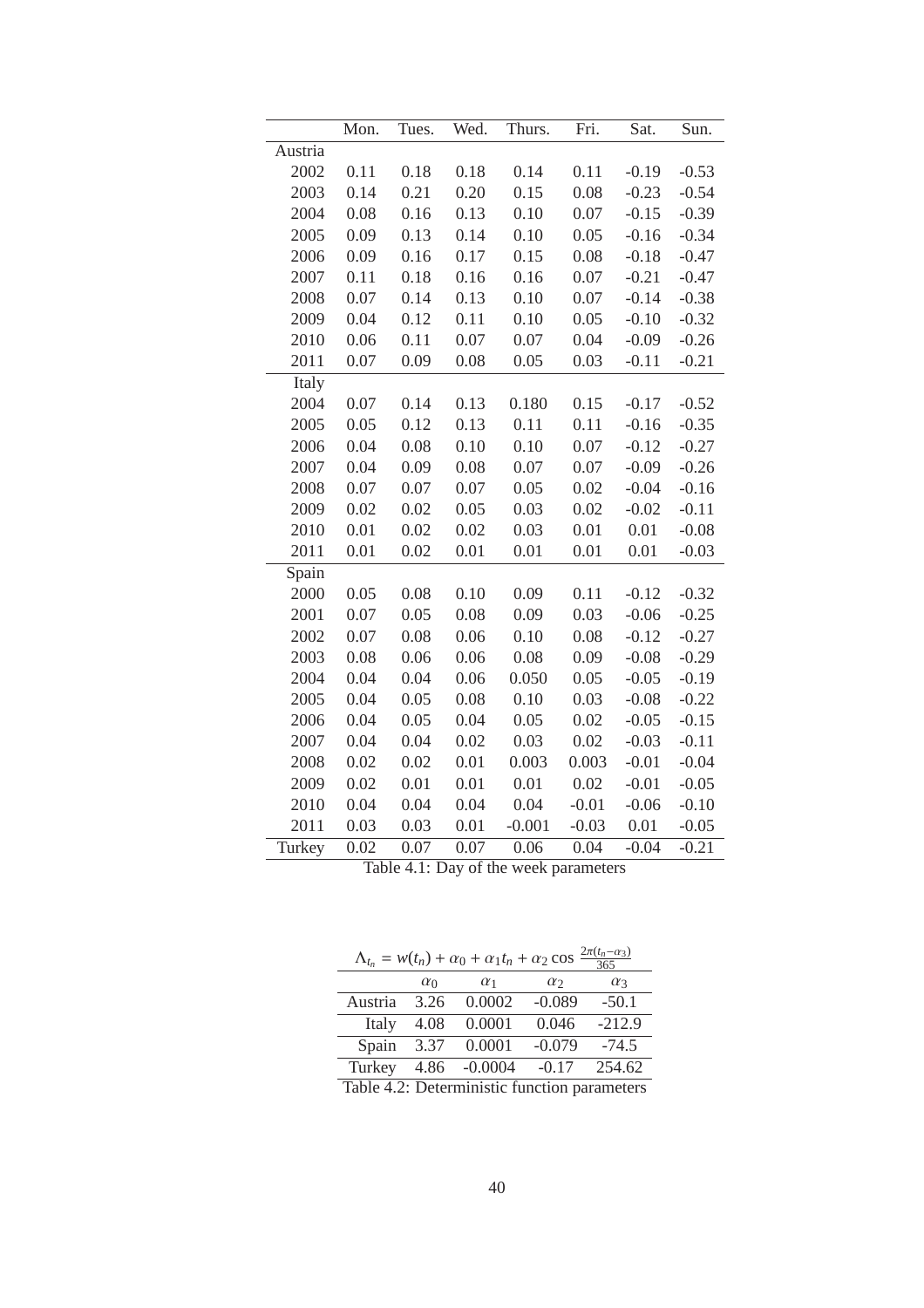

Figure 4.3: Decomposition of deterministic and stochastic components

|         | Pure Jumps | Spike Jumps | Semi-spike Jumps |
|---------|------------|-------------|------------------|
| Austria |            | 100         |                  |
| Italy   |            | 98          | 39               |
| Spain   |            |             | 53               |
| Turkey  |            |             |                  |

Table 4.3: Number of jumps filtered by the iterative  $GARCH(1,1)$  volatility threshold  $r(h)$ 

0.92, 0.43 ( $\hat{\beta}$  values) respectively. Finding the mean reversion rates for the spike and semispike process, whole series is refined by subtracting the lagged effects of the previous jumps from the following observations. And it is observed that this refinement cause minor changes in the jump sizes as expected. Since spike and semi-spike processes have high mean reversion rates and jumps are rare enough, effect of the price jumps almost fades away till the occurrence of the next jump.

After determination of the jump sizes, nognormal, inverse Gaussian, gamma, exponential, Levy and Burr distributions are fitted to the absolute jump sizes for each of the processes. Then, by dividing the number of observed positive jumps to the total number of jumps, the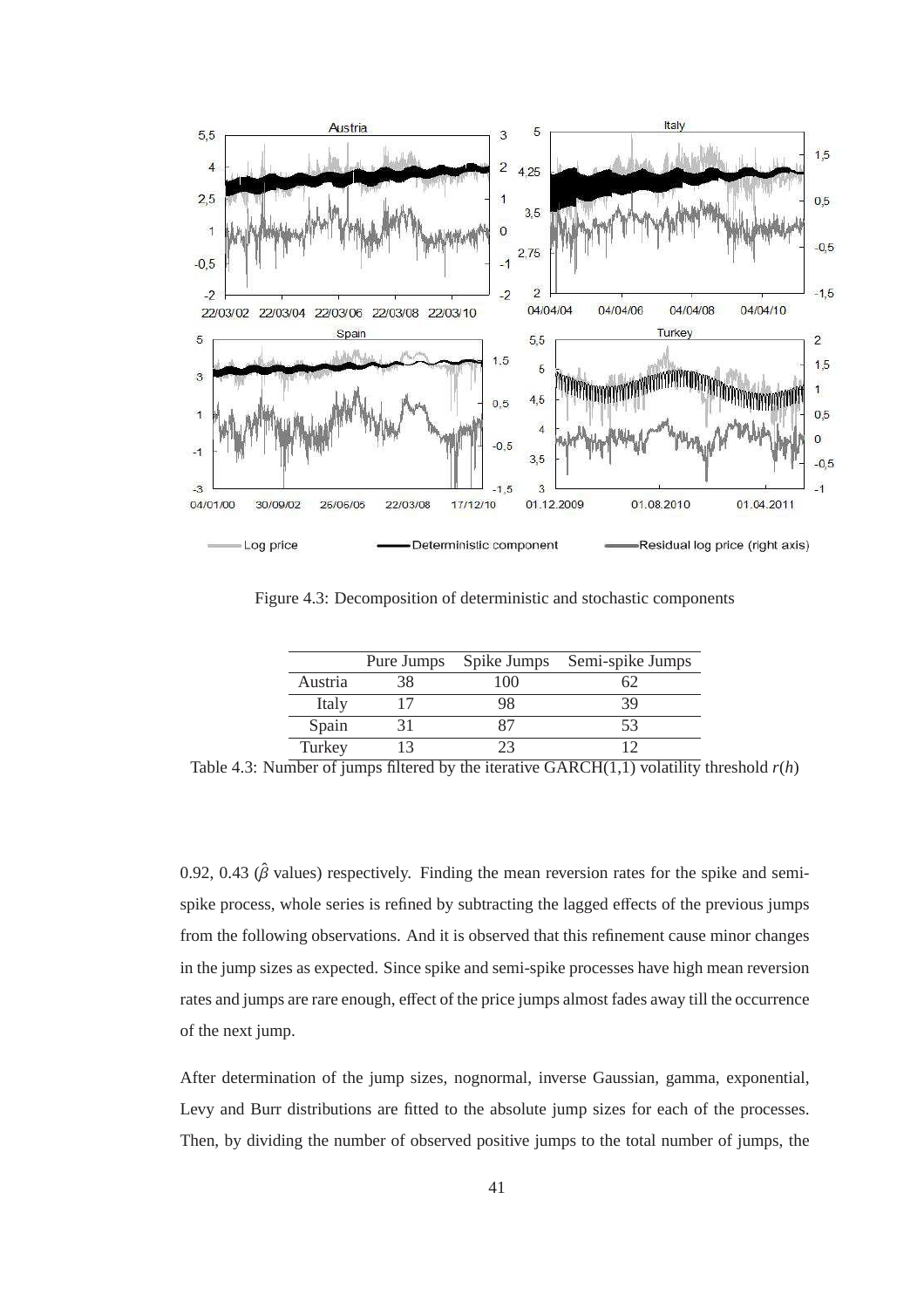

Figure 4.4: Separated jumps and mean reverting returns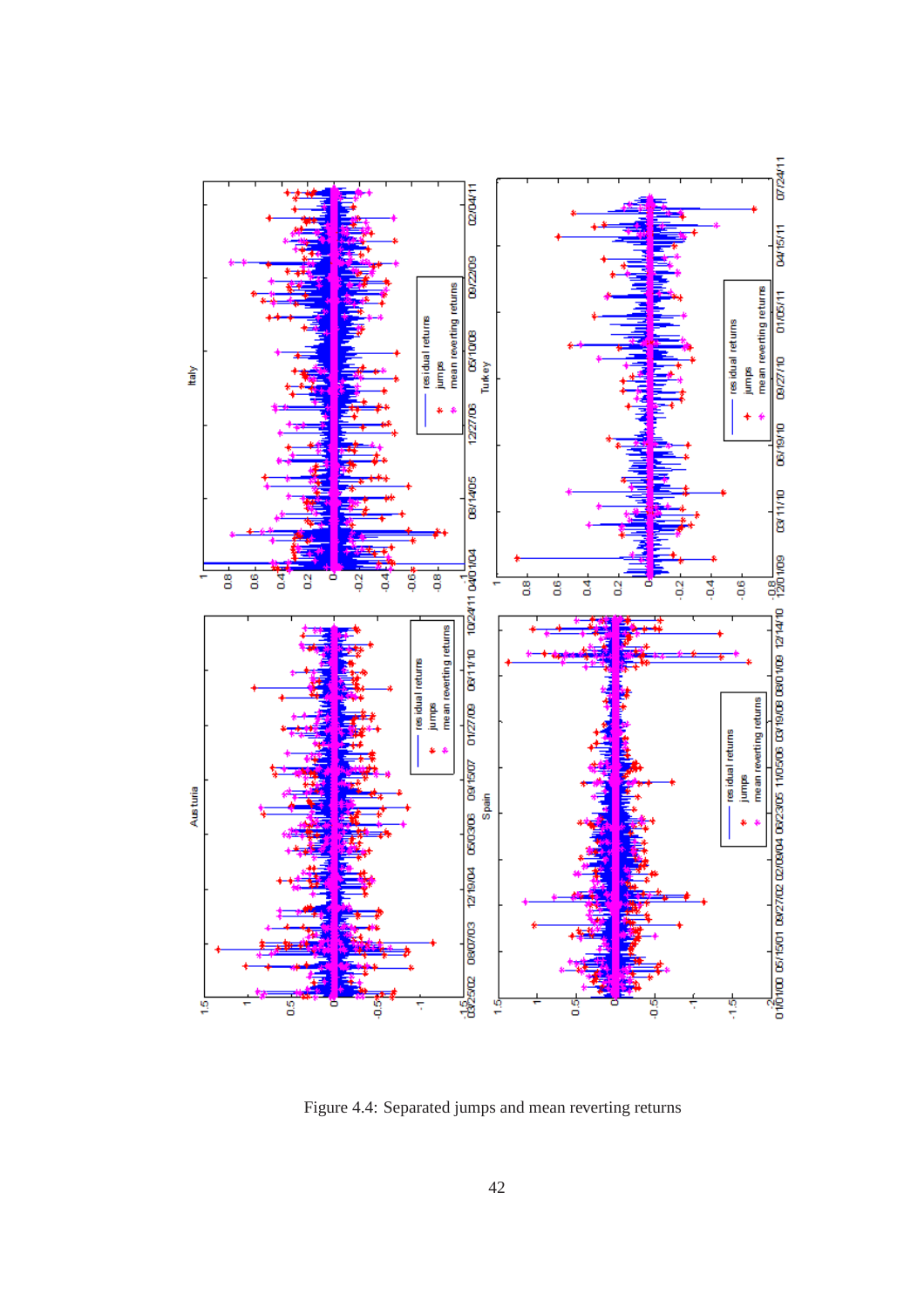|         | Pure Jumps | Spike Jumps | Semi-spike Jumps |
|---------|------------|-------------|------------------|
| Austria | 0.011      | 0.030       | 0.018            |
| Italy   | 0.007      | 0.038       | 0.015            |
| Spain   | 0.008      | 0.021       | 0.013            |
| Turkey  | 0.023      | 0.039       | 0.021            |

Table 4.4: Jump intensities=number of filtered jumps/total number of returns

|                                               | Austria | Italy | Spain | Turkey |  |
|-----------------------------------------------|---------|-------|-------|--------|--|
| Spike process                                 | 0.10    | 0.09  | 0.20  | 0.17   |  |
| Semi-spike process                            | 0.67    | 0.67  | 0.40  | 0.65   |  |
| Table 4.5: Discrete time mean reversion rates |         |       |       |        |  |

probability of observing a positive jump is derived. For each country we assume that all of the jumps are coming from the same type of distribution, but only parameters of the distribution and probability of the jump direction differs. Such a choice is made in order to decrease the complexity of the estimation and forecasting procedure.

In Table 4.6 estimated parameter values for lognormal and Burr distributions which fit best to the jumps are given where the lognormal distribution is

$$
F(x) = \Phi\left(\frac{\ln(x - \gamma) - \mu}{\sigma}\right)
$$

and the Burr distribution is

$$
F(x) = 1 - \left(1 + \left(\frac{x - \gamma}{\beta}\right)^{\alpha}\right)^{-k}.
$$

After finding the best fitting distributions to the jumps, we are left with the filtered price series, assumed to represent the Brownian motion part of the price process. Autocorrelation functions and the quantile plot of these filtered price returns are depicted in Figure 4.5 and 4.6. Original series is also presented in order to see the results of our procedure. Although some of the series like Austria suggest usage of stochastic volatility models in order not to increase the parametrization, volatility is assumed to be constant. Therefore estimated standard deviations for the filtered return series are 0.10 for Austria, 0.087 for Italy, 0.11 for Spain and 0.09 for Turkey.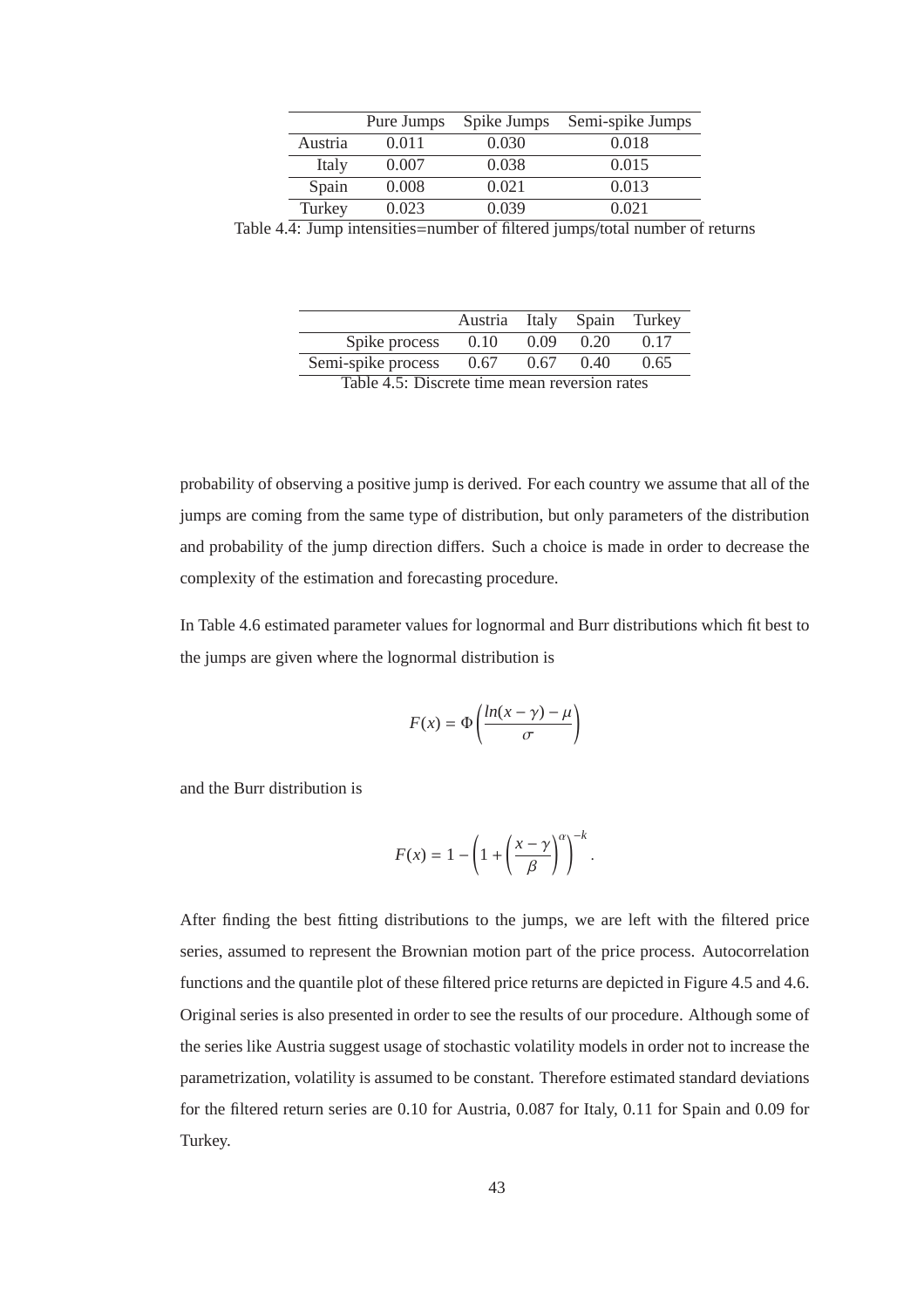|           | Dist        | P1        | P <sub>2</sub>         | P <sub>3</sub> | $prob(\Delta J > 0)$ |
|-----------|-------------|-----------|------------------------|----------------|----------------------|
| Austria   | Lognormal   | $\sigma$  | $\mu$                  | $\gamma$       |                      |
| PJ        |             | 1.17      | $-1.84$                | 0.19           | 0.47                 |
| <b>SP</b> |             | 0.67      | $-1.71$                | 0.14           | 0.29                 |
| SS        |             | 1.00      | $-2.07$                | 0.18           | 0.52                 |
| Italy     | Burr        | $\bf k$   | $\alpha$               | $\beta$        |                      |
| PJ        |             | 0.61      | 4.09                   | 0.22           | 0.53                 |
| <b>SP</b> |             | 0.52      | 4.63                   | 0.22           | 0.41                 |
| SS        |             | 0.45      | 6.02                   | 0.20           | 0.59                 |
| Spain     | Burr        | $\bf k$   | $\alpha$               | β              |                      |
| PJ        |             | 0.52      | 3.85                   | 0.27           | 0.39                 |
| <b>SP</b> |             | 0.84      | 4.21                   | 0.25           | 0.24                 |
| SS        |             | 0.36      | 5.36                   | 0.20           | 0.42                 |
| Turkey    | <b>Burr</b> | $\bf k$   | $\alpha$               | β              |                      |
| PJ        |             | 0.35      | 7.18                   | 0.18           | 0.31                 |
| <b>SP</b> |             | 0.58      | 7.75                   | 0.18           | 0.35                 |
| SS        | $T = 1.1$   | 0.29<br>т | 7.59<br>$\cdot$<br>1.1 | 0.22           | 0.67                 |

Table 4.6: Jump distributions



Figure 4.5: Autocorrelation functions of the original return series and the filtered returns after the jump series are extracted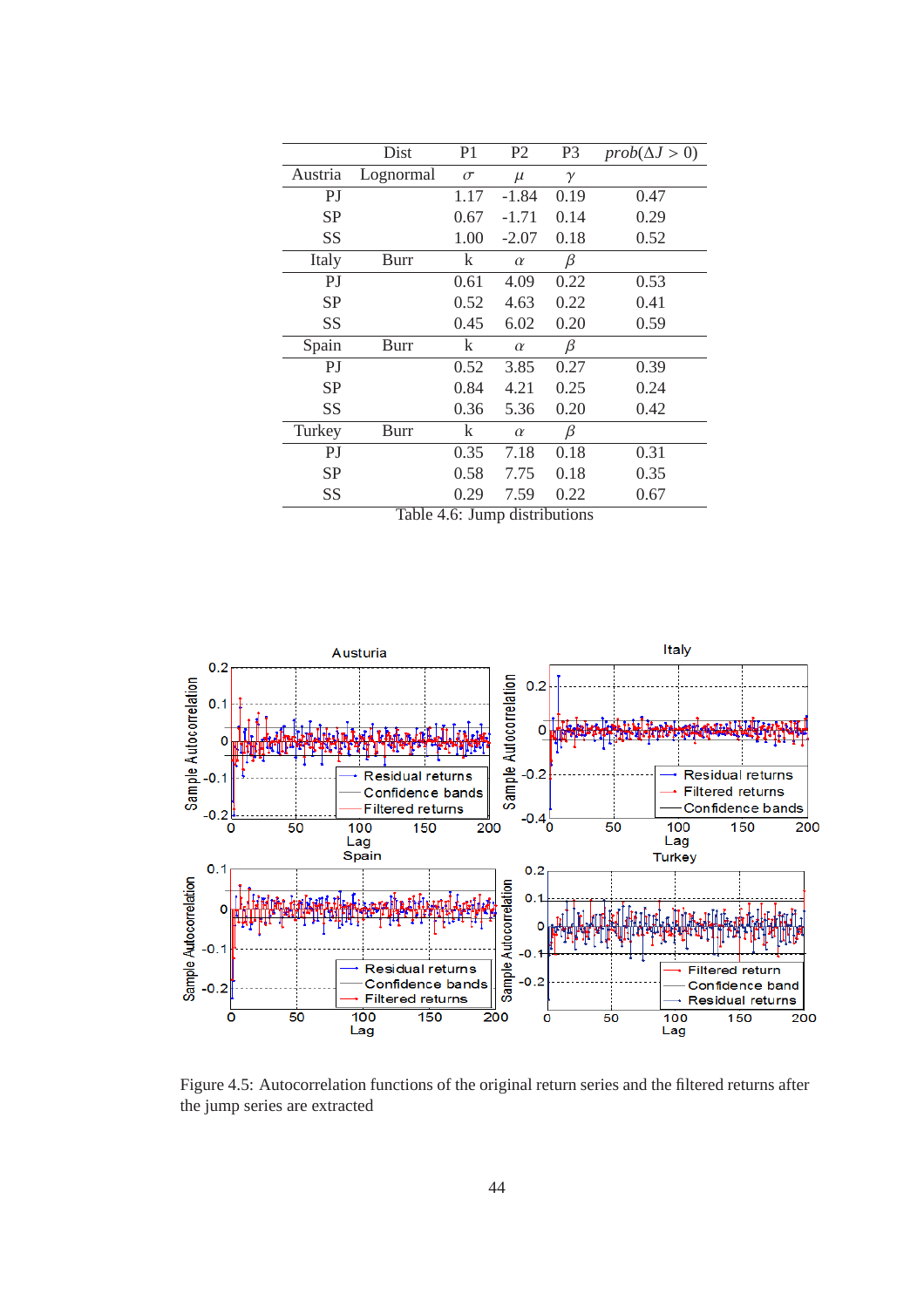

Figure 4.6: QQ-plots of the original return series and the filtered returns

## **4.2 Forecasting**

For each of the price series, using the estimated model parameters given in the previous section, daily average spot prices are forecasted for the following days. Forecasts are based on the paths created by Monte Carlo simulation. Forecast periods are 91 days for Austria (from July 11 to October 9), 119 days for Italy (from May 29 to September 24), 154 days for Spain (from April 26 to September 26) and 91 days for Turkey (from July 1 to September 29). The forecasts are made weekly using the available data and model parameters, 100000 paths are generated for the following seven days. Mean value of the generated daily values are taken as forecasted price of the corresponding day. Then the realized price for that week is added to the observation series and the whole procedure is repeated beginning from the jump detection step. By using the newly created jump series, forecasts for the following week are generated. Original price series starting from January 1st, 2011 to the end of the forecasting period and zoomed the realizations and forecasted prices in the corresponding forecast period are given in Figure 4.7 and Figure 4.8.

In order to check forecast accuracy, daily analougus of linear Mean Weekly Error (MWE)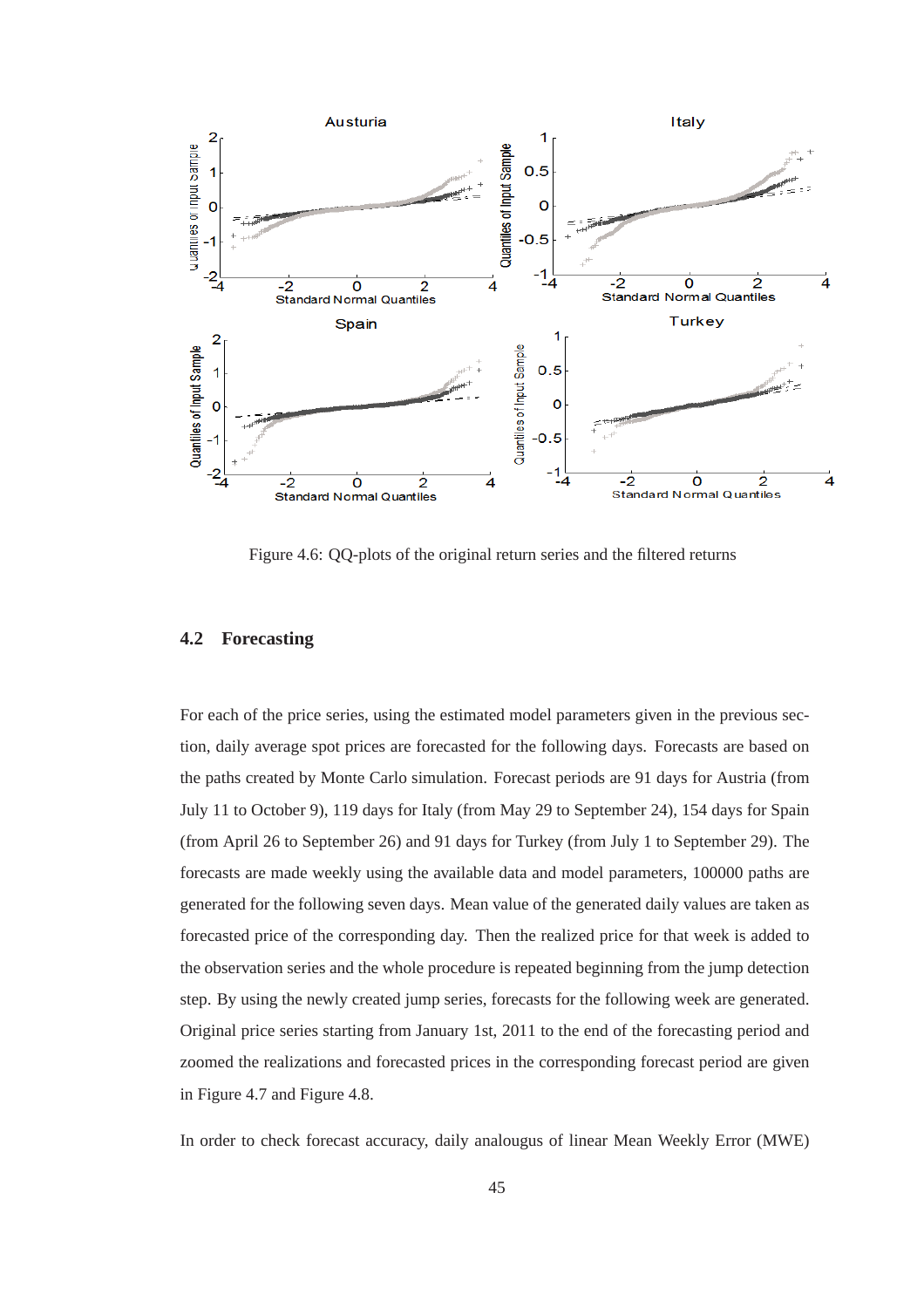

Figure 4.7: Observed and forecasted price series starting from 2011



Figure 4.8: Observed and forecasted price series through the forecast period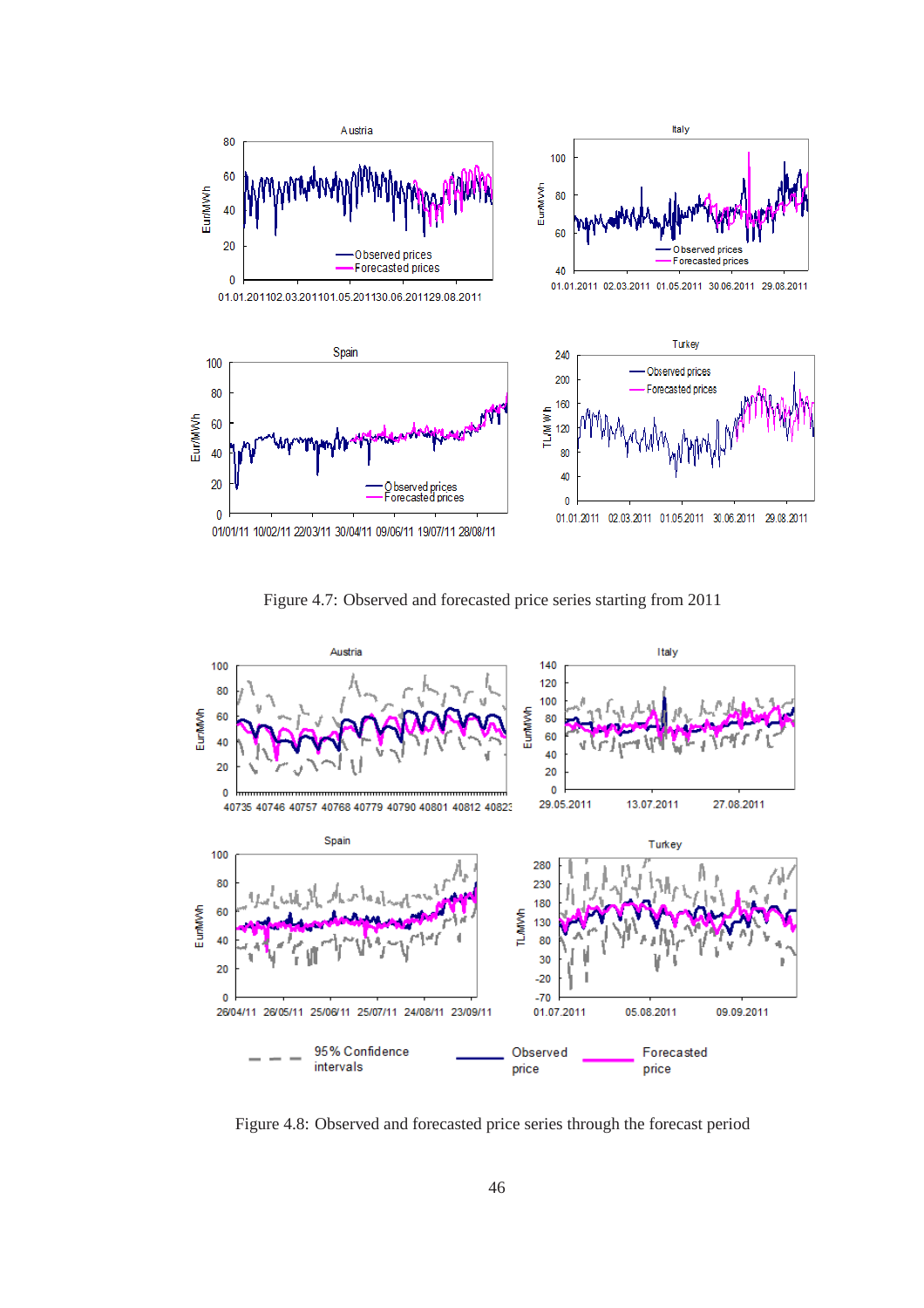given in [78] for hourly data is computed for each week:

$$
MWE = \frac{1}{7} \sum_{d=1}^{7} \frac{|S_d - \hat{S}_d|}{\bar{S}_7},
$$

where  $\bar{S}_7$  is the mean observed price for the given week. MWE values for each week and their mean value are given in Figure 4.9.



Figure 4.9: MWE of each week in the forecast period and their average

According to MWE's of each week and their corresponding mean levels, it can be concluded that estimated model shows the best performance for the Spanish data then Italy, Turkey and Austria follow in order.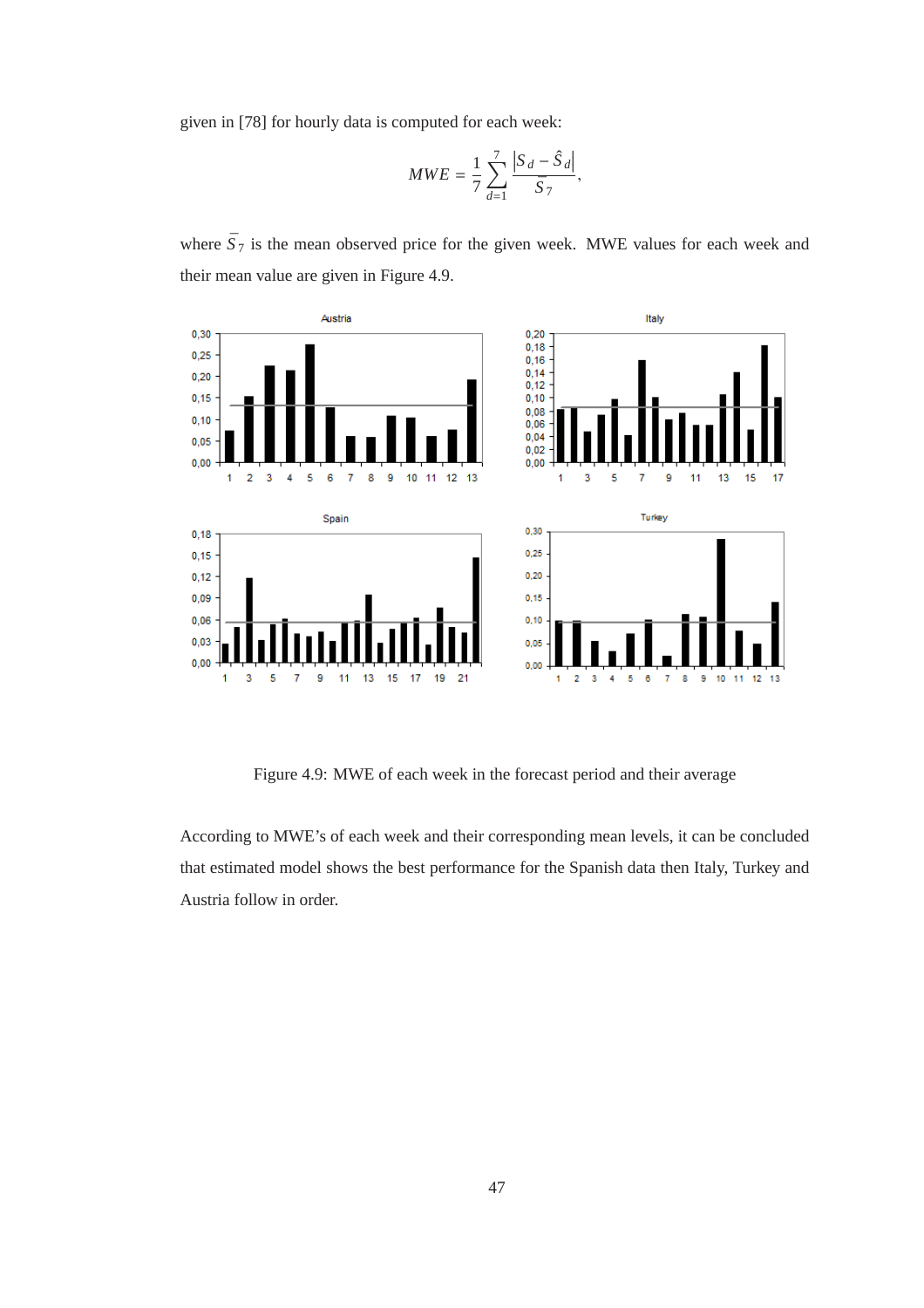# **CHAPTER 5**

# **ELECTRICITY FUTURES MARKETS**

In deregulated electricity markets, it is generally observed that increasing competition in retail electricity markets results in greater price volatility as the industry encourages market driven prices by moving away from administratively determined, cost-based rates and encourages market-driven prices. Price volatility introduces new risks for generators, consumers, and marketers. In a competitive environment, some generators will sell their power in potentially volatile spot markets and will be at risk if spot prices are insufficient to cover generation costs. Consumers will face greater seasonal, daily, and hourly price variability and, for commercial businesses, this uncertainty could make it more difficult to assess their long-term financial position. Finally, power marketers sell electricity to both wholesale and retail consumers, often at fixed prices. Marketers who buy on the spot market will face the risk that the spot market price can substantially exceed fixed prices specified in contracts.

Electricity futures and other derivatives can help each of these market participants to manage, or hedge, price risks in a competitive electricity market. Futures contracts are legally binding and negotiable contracts that call for the future delivery of a commodity. In most cases, physical delivery does not take place, and the futures contract is closed by buying or selling a futures contract on or near the delivery date, or by design, the contracts are subject to financial settlement. While the futures contracts are traded in organized exchanges, forwards and various types of options are traded over the counter (OTC). The first exchange to introduce electricity futures was the Scandinavian power exchange Nordpool, where monthly, quarterly and annual futures contracts are traded. Besides the New York Mercantile Exchange, London International Petroleum Exchange, UK Power Exchange, European Power Exchange, Powernext, APX UK are all well known exchanges where electricity futures are traded. Most of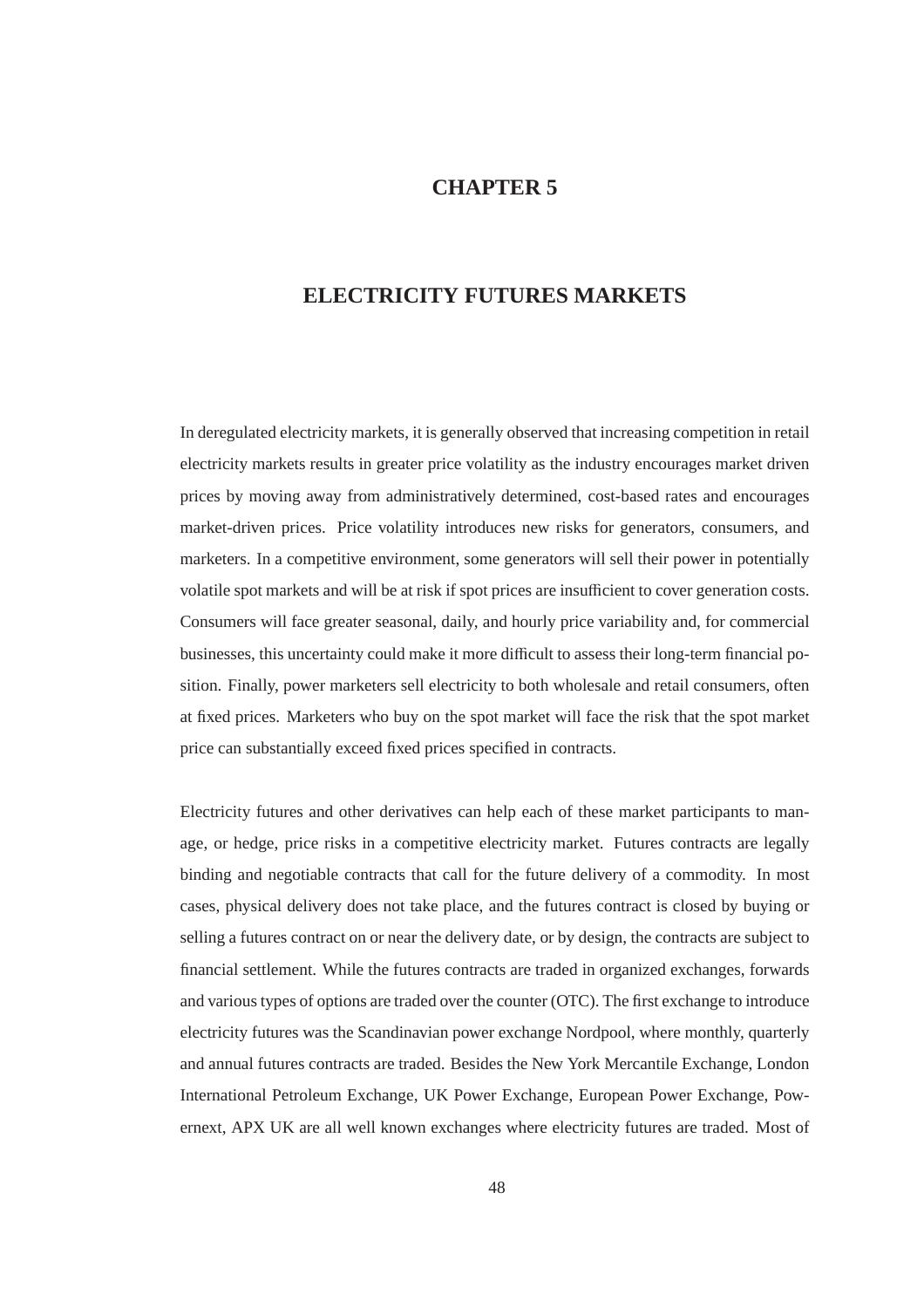the national deregulated spot electricity markets around the world are completed with derivative exchanges where trading of standardized electricity contracts trading take place.

On the other hand, a large variety of electricity derivatives are traded among market participants in the OTC markets, including forward contracts, swaps, plain vanilla options and exotic options like spark spread options, swing options, swaptions and so on. In this chapter, only the standardized futures contracts will be discussed. A detailed discussion of other instruments can be found in [33]. The main reason of concentration on the futures markets is to gain an insight about the monthly electricity futures contracts which have been traded since September 2011 in the Turkish Derivatives Exchange (TurkDEX). Moreover, it is widely accepted that futures being traded on organized exchanges reflect a higher market consensus and transparency than other OTC traded products. In addition, credit risk and monitoring costs constitute a lower part of the futures prices than the other products since exchanges implement strict margin requirements to ensure financial performance of all trading parties.

A typical futures contract is a standardized, transferable and obligatory contract to buy or sell a specified quantity of the underlying asset at a particular future point in time (maturity) for a specified price contracted today (futures price). The seller of the contract is also obliged to sell the underlying asset, in our case the electricity. The maturity, quality and quantity of the underlying asset are all standardized. The only negotiable aspect of the contract is the fixed price paid for the underlying asset at maturity; the futures price. There are no initial costs of entering a futures contract. Due to changing market conditions and price expectations, the value of a particular futures contract, however, does change over time. The value of each futures contract is marked to market according to the calculated market value for that trading day. This means that financial positions are valued based on the current fair market price. Differences between previous day's value and the current market price are settled immediately and the gain/loss of a position is added/withdrawn from the margin account of the position holder. Since the risk for both parties is unlimited theoretically, exchanges use these margin accounts to guarantee that the contract obligations would be fulfilled.

Different from other future contracts, electricity futures have a delivery period instead of a fixed delivery time. Generally contracts with weekly, monthly, quarterly and annual delivery periods are traded. The regulations, number of traded contracts or trading and delivery peri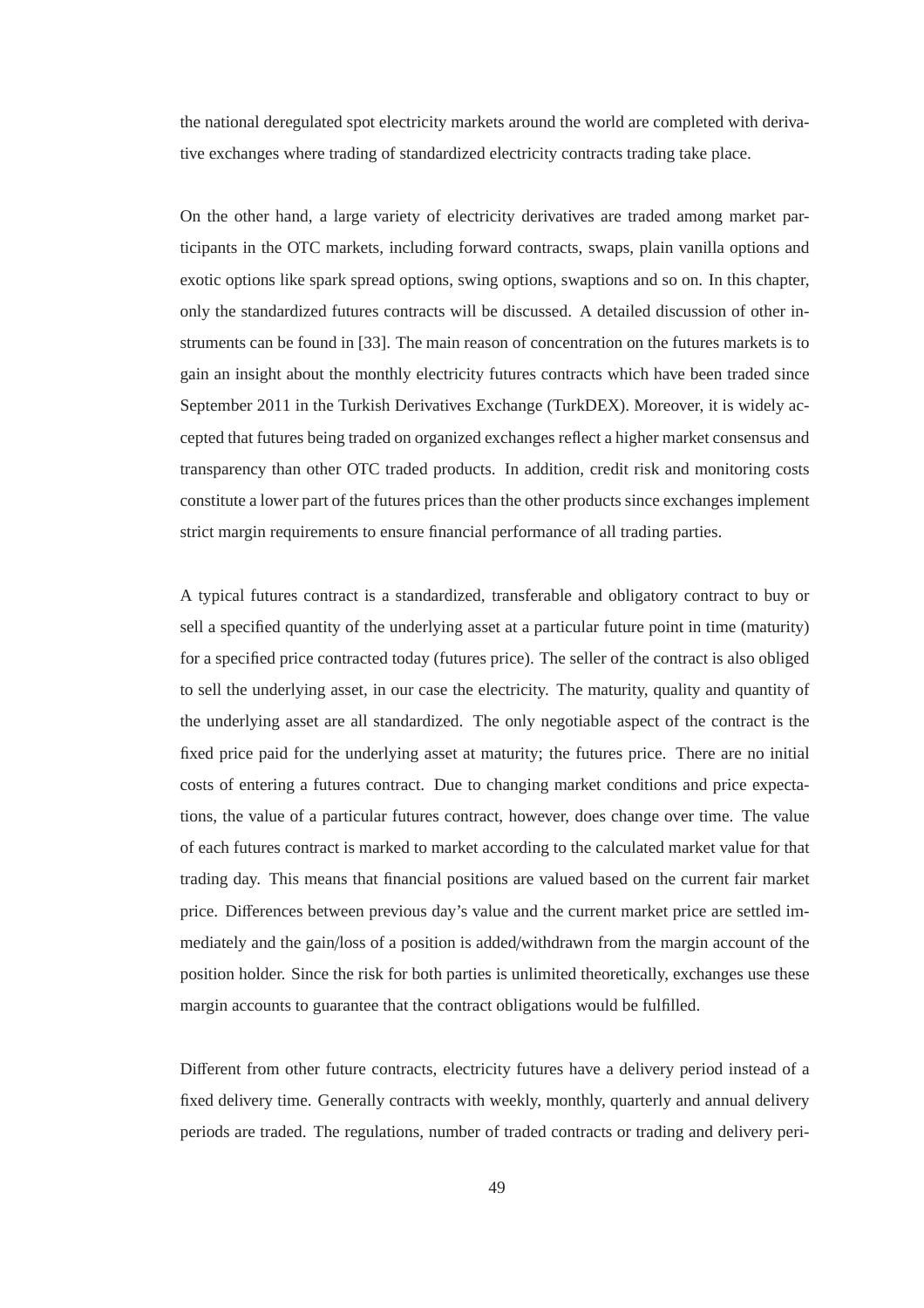ods varies across the countries. For instance, in Turkey only the monthly base load contracts are traded at the moment. The reference price for TurkDEX base load electricity futures contracts are the average of the day-ahead hourly prices of the corresponding delivery month. Contract size is equal to the number of hours in the contract month times 0,01 MWh. The quoted futures price is the price of 1 MWh. Contracts for the current month and the following three months are traded simultaneously. Contracts are traded until the last trading day of the delivery month. Daily settlement price is the weighted average price of all transactions performed within the last 10 minutes before the closing of the trading session.

There is a growing literature on pricing of electricity derivatives. In the following section, future contract pricing models proposed in literature will be examined. However, since almost all of these models need a long stream of observations for parameter estimation, in Section 5.2 an alternative methodology which can be used in an infant derivative market like Turkey's is discussed. Although most of the models described in this chapter are inapplicable for the market in Turkey due to the lack of historical data, they are discussed in detail since the development and calibration of such a stochastic model will be one of the further research topics.

## **5.1 Stochastic Futures Pricing Models in Literature**

Parallel to the increasing importance of derivative contracts in the power markets, researches aiming to model these contracts have also been increasing. However, since the electricity is not a tradable asset in the classical sense due to its non-storability, models used in financial markets need some modifications. In the literature, electricity futures price process modeling has been done by following either the spot price approach or the futures price approach. In the spot price approach, firstly electricity spot price process is accurately modeled and then by using additional conditions which are related to spot and futures prices, futures price process is derived. In the futures price approach, instead of modeling the spot price and deriving futures prices, the futures prices are directly modeled. This approach is based on Heath-Jarrow-Merton (HJM) framework which is developed for fixed income markets. Moreover, there exists two types of applications for the HJM framework in electricity futures pricing. The first approach initially models the futures contracts with fixed delivery and then corre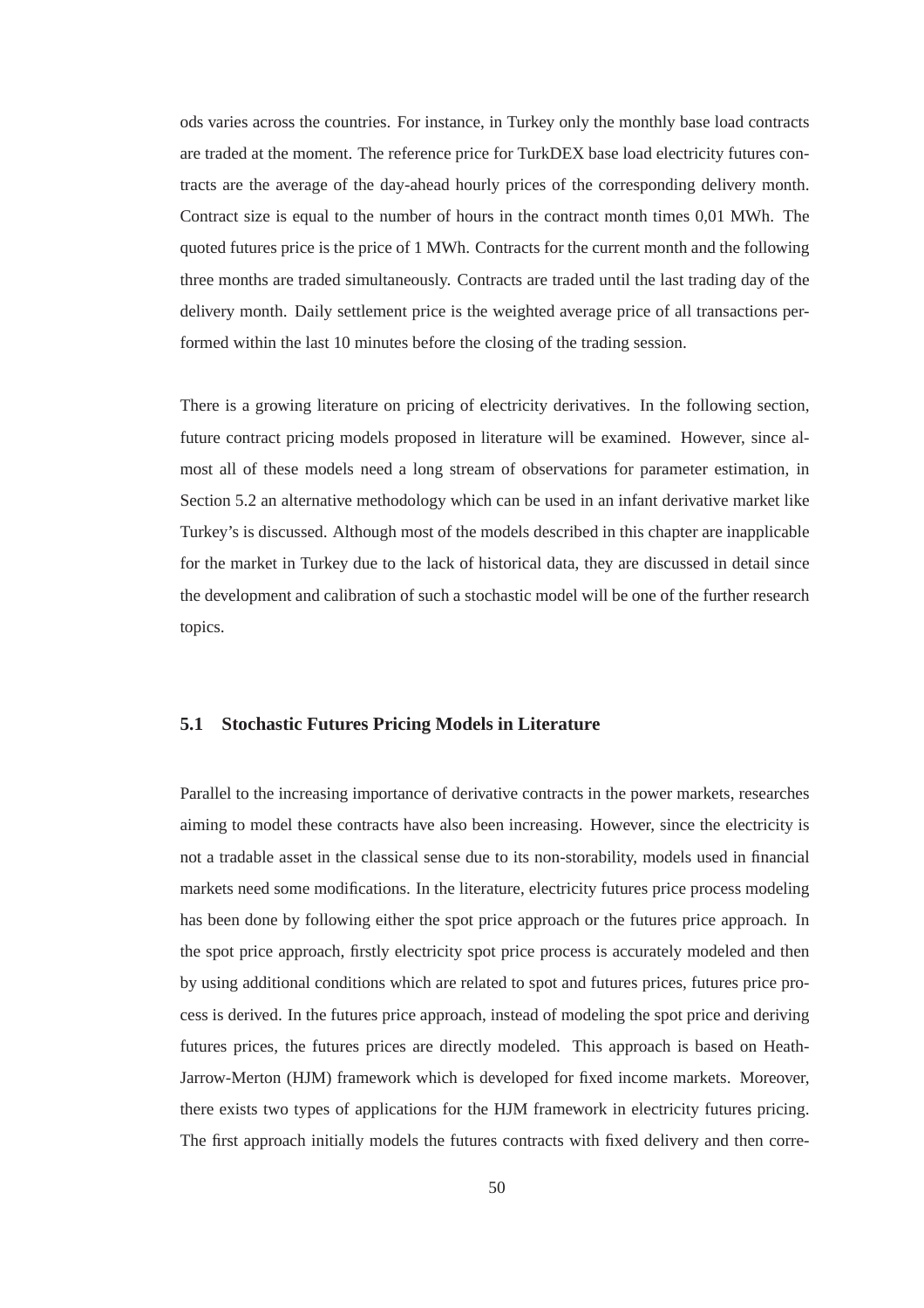sponding dynamics for futures, delivering electricity during a period are derived. The second approach is directly modeling the futures price with a delivery period (For a summary of HJM framework Appendix A.2). These three approaches (spot price approach, futures price approach based on fixed delivery contracts, futures price approach based on futures contracts with delivery periods) and related literature are summarized in the following sub-sections.

In this context, as a result of a general literature review, widely accepted features of the future contract prices are listed below. Any futures contract model is expected to contain below mentioned features:

- Future contracts show lower price volatility than the spot asset. Short term changes or price shocks have less effect on the futures prices, since futures prices depend on the average spot price observed during the delivery period and most of the spot price shocks are not persistent as it is shown in the previous chapter.
- Length of the delivery period affects the futures price volatility. The longer the delivery period, the lower the futures price volatility.
- Time left to delivery is also proved to be effective on the futures price volatility. This effect is known as the Samuelson effect, as the maturity approaches volatility observed in the futures price also rises.
- Futures prices are also found to exhibit a seasonal pattern like the spot electricity prices. For instance, if the spot electricity prices are higher in the winter months, futures contracts with winter delivery are also expected to have higher prices.

## **5.1.1 Spot price approach**

Main stream spot electricity price models used in the literature have already been discussed in the previous chapter. In this context, Lucia et al. (2002) calibrate their one and two factor spot price models to derivative contracts. Pilipovic (1998) uses a two factor spot electricity model, which leads to a complicated closed form expression for fixed delivery futures. Benth et al. (2008b) calculate the fixed delivery forward contract prices by using their multi-factor exponential spot electricity price models. However, as it is stated in Benth et al. (2009a) all of these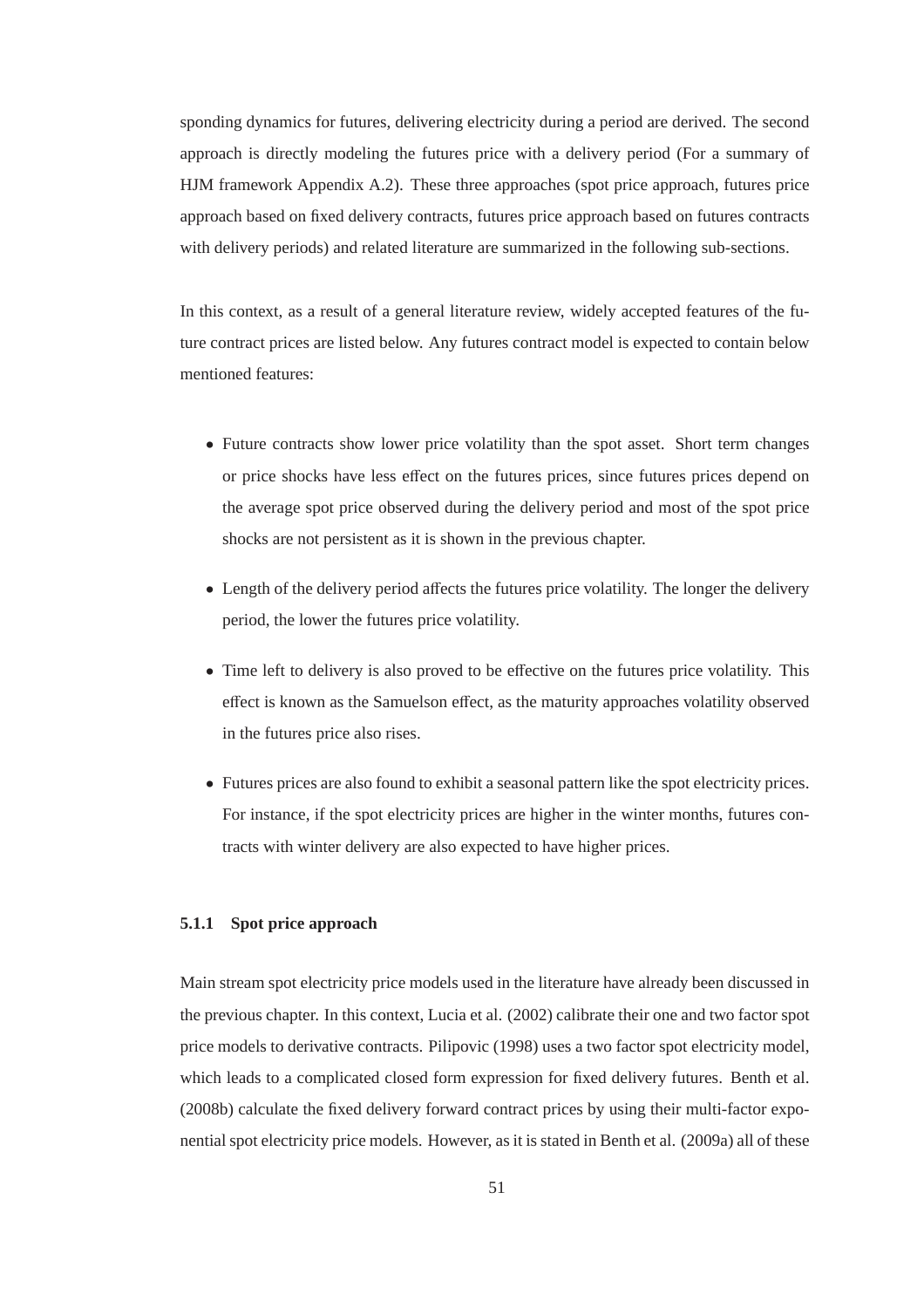models exhibit market incompleteness due to jump processes in the models and/or mutlidimesional Brownian motions driving the spot price dynamics. Moreover, the non-storability of the underlying commodity rules out the possibility to hedge the derivatives by trading the underlying. In this context any probability measure *Q* equivalent to the objective probability measure *P* is risk neutral and due to the absence of perfect hedge, market price of risk has to be estimated.

For a given spot price which is represented with semimartingale  $S_t$  and constant risk free interest rate *r*, under the risk neutral probability measure *Q* discounted expected payoff of the futures contact must be equal to its price today. Since it is costless to enter these contracts

$$
e^{-r(T-t)}E_Q(S_T - f(t,T)|F_t) = 0,
$$
\n(5.1)

where  $f(t, T)$  is the price of futures contracted started on day *t* with delivery on day  $T, t \leq T$ . Assuming that  $S_T \in L^1(Q)$ , the space of integrable random variables with respect to *Q* and  $f(\cdot, T)$  is an adapted process

$$
f(t,T) = E_Q(S_T|F_t). \tag{5.2}
$$

With the same line of reasoning and the assumption that the settlement takes place continuously on the delivery period, for the futures contract with delivery period  $[T_1, T_2]$ , we obtain

$$
E_Q\left(\int_{T_1}^{T_2} e^{-r(u-t)} (S_u - F(t, T_1, T_2)) du |F_t\right) = 0,
$$
\n(5.3)

$$
F(t, T_1, T_2) = E_Q \left( \int_{T_1}^{T_2} \frac{re^{-ru}}{e^{-rT_1} - e^{-rT_2}} S_u du | F_t \right). \tag{5.4}
$$

Using the Fubini theorem, we get

$$
F(t, T_1, T_2) = \int_{T_1}^{T_2} \frac{re^{-ru}}{e^{-rT_1} - e^{-rT_2}} f(t, u) du.
$$
 (5.5)

If the settlement takes place at the end of the delivery period,  $T_2$ ,

$$
F(t, T_1, T_2) = \int_{T_1}^{T_2} \frac{1}{T_2 - T_1} f(t, u) du.
$$
 (5.6)

As it is said at the beginning, determination of the risk free probability measure is the crucial step in futures contract pricing, using the spot price approach. For instance in Benth et al. (2008a) the Esscher transform is used in order to restrict the possible set of equivalent martingale measures. However, in most cases it is not possible to find an analytic solution for  $F(t, T_1, T_2)$  processes. In general, multi-factor spot electricity models aiming a detailed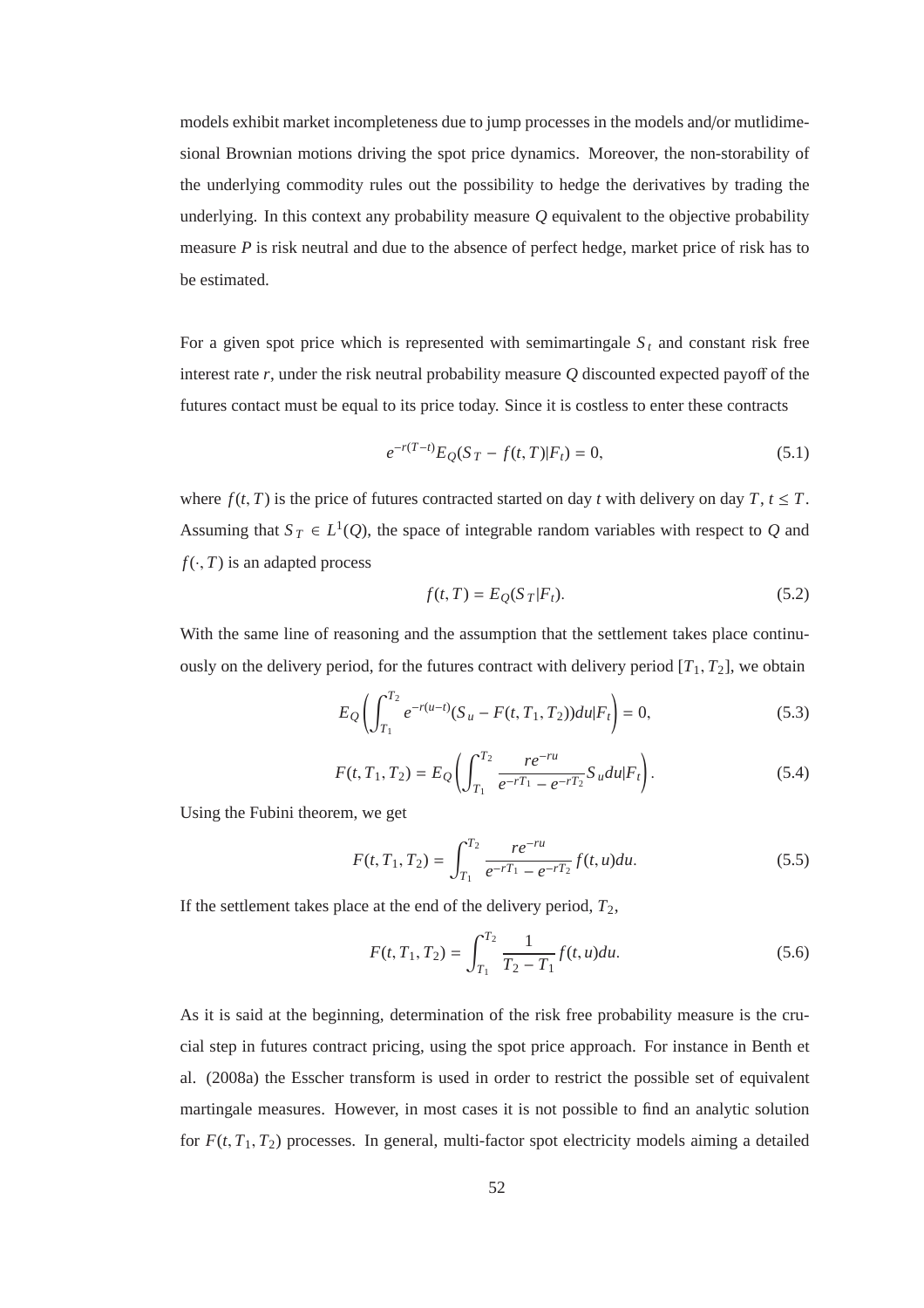description of the spot prices lead to complicated future price dynamics. As a result, not only the calibration of the pricing measure on the market data becomes a very challenging task in the electricity markets, but also the flexibility of the spot models are rarely sufficient to generate future curves that are consistent with the observed curves.

#### **5.1.2 Instantaneous delivery models**

In fixed income markets, instead of modeling the prices, the forward rates are directly modeled using the HJM approach. In analogy to HJM approach for the forward interest rates, many authors have proposed a HJM type model for electricity forward and future curves. For instance, Koekebakker et al. (2005), construct a financial market where the uncertainty is described by a *K* dimensional Brownian motion  $(W_1, ..., W_k)$ , which is defined on the probability space  $(\Omega, F, Q)$  with the filtration *F* satisfying the usual conditions. The probability measure *Q* represents the equivalent martingale measure and risk free rate, *r*, which is assumed to be constant. Assuming that the futures market is represented by a continuous futures price function  $f(t, T)$ , where the futures price processes are martingales under *Q* by construction. Two types of models are proposed in Koekebakker et al. (2005);

• *Futures price process which is independent of the futures price level:* The dynamics are given by

$$
df(t,T) = \sum_{i=1}^{K} \sigma_i^A(t,T)dW_i(t),
$$
\n(5.7)

where  $(W_1, ..., W_k)$  are independent Brownian motions and  $\sigma_i^A(t, T)$  are time dependent deterministic volatility functions. The solution of the (5.7) and the distribution of the futures prices are

$$
f(t,T) = f(0,T) + \sum_{i=1}^{K} \int_0^t \sigma_i^A(s,T)dW_i(s),
$$
\n(5.8)

$$
f(t,T) \sim N\bigg(f(0,T), \sum_{i=1}^{K} \int_0^t (\sigma_i^A(s,T))^2 ds\bigg). \tag{5.9}
$$

• *Futures price process which is proportional to the futures price level:* The dynamics of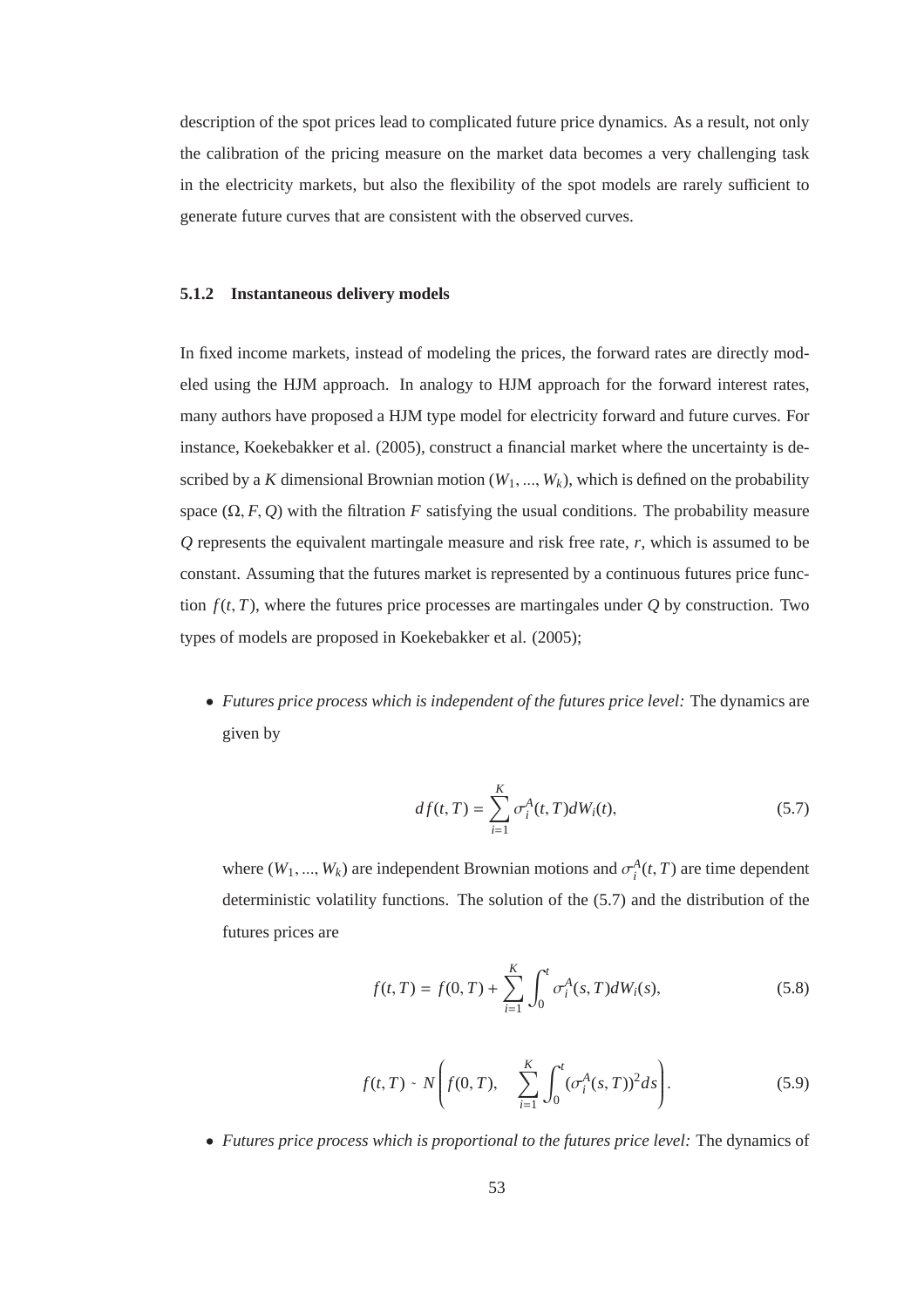the futures price are given by

$$
\frac{df(t,T)}{f(t,T)} = \sum_{i=1}^{K} \sigma_i^B(t,T)dW_i(t),
$$
\n(5.10)

the solution of (5.10) and the distribution of the futures prices are

$$
f(t,T) = f(0,T)exp\left(-\frac{1}{2}\sum_{i=1}^{K} \int_{0}^{t} (\sigma_i^{B}(s,T))^{2} ds + \sum_{i=1}^{K} \int_{0}^{t} \sigma_i^{B}(s,T) dW_i(s)\right), \quad (5.11)
$$

$$
\ln f(t,T) \sim N(f(0,T) - \frac{1}{2} \sum_{i=1}^{K} \int_{0}^{t} (\sigma_i^B(s,T))^2 ds, \sum_{i=1}^{K} \int_{0}^{t} .(\sigma_i^B(s,T))^2 ds \tag{5.12}
$$

Since the HJM framework does not imply a specific model for the spot electricity prices and the volatility functions used in the above equations are flexible enough, a wide variety of future price dynamics can be constructed from the above models. For instance, one factor spot electricity price model proposed by Luica et al. (2002) is consistent with the futures price model in (5.8) taking  $\sigma^A(t, T) = \sigma e^{-\kappa (T-t)}$  where  $\sigma$  and  $\kappa$  are positive constants. Bjerksund et al. (2000) propose two different models for fixed delivery futures price modeling. Their one factor model has the volatility function  $\sigma^B(t, T) = \frac{a}{T-t+b} + c$ , where *a*, *b* and *c* are positive constants. For both of the Lucia et al. (2002) and Bjerksund et al. (2000) volatility functions decrease with maturity and approach to 0 as  $T \to \infty$ . Moreover Bjerksund et al. (2000) propose a three factor model with volatilities  $\sigma_1^B(t, T) = \frac{a}{T-t+b}$ ,  $\sigma_2^B(t, T) = (\frac{2ac}{T-t+b})^{\frac{1}{2}}$  and  $\sigma_2^B(t, T) = c$  where all parameters are assumed to be positive. In their paper authors argue that the one factor model is adequate for contingent claim pricing, while three factor model has better performance in risk management. Then  $F(t, T_1, T_2)$  being today's contract price with delivery period  $[T_1, T_2]$  where  $t \leq T_1 < T_2$ , and assuming that the contract price is paid as a constant cash flow during the delivery period; the price of this contract is given as

$$
F(t, T_1, T_2) = \int_{T_1}^{T_2} w(r, u) f(t, u) du,
$$
\n(5.13)

where

$$
w(r, u) = \frac{e^{-r(u-t)}}{\int_{T_1}^{T_2} e^{-r(u-t)} du}.
$$
\n(5.14)

Although by using (5.13) and (5.14), dynamics of the actually traded futures can be captured, as Benth et al. (2008b) argue that with this method, the implied dynamics of the futures contract price with delivery period  $[T_1, T_2]$  can become very complicated. In their referenced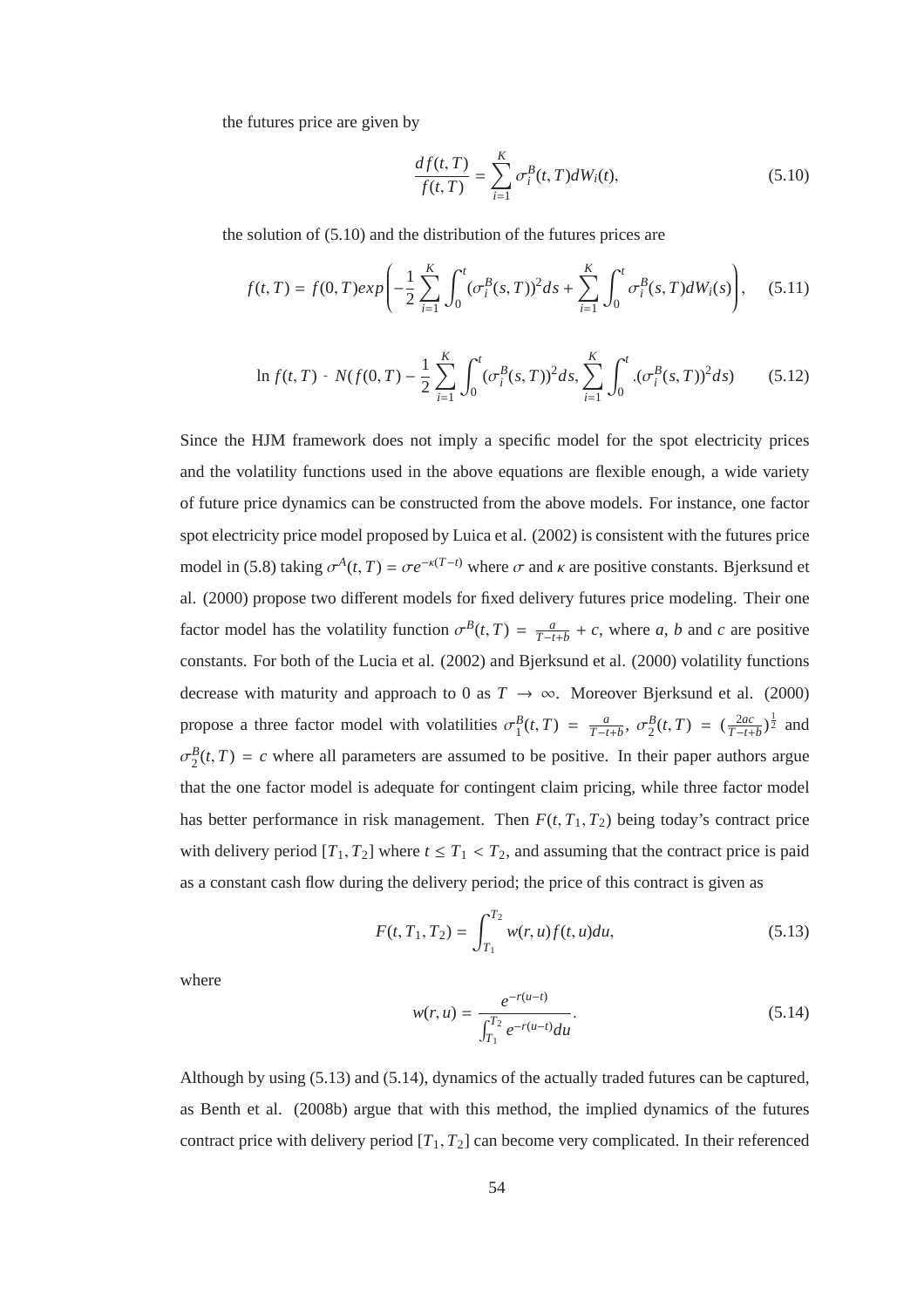paper, dynamics are examined by using the fixed time delivery futures contract following the stochastic differential equation presented in (5.15):

$$
df(t,T) = \sigma(t,T)f(t,T)dW(t).
$$
\n(5.15)

Then the implied dynamics for the futures contract with delivery period  $[T_1, T_2]$  is given as;

$$
dF(t, T_1, T_2) = \Sigma(t, T_1, T_2)dW(t),
$$
\n(5.16)

where the volatility dynamics of the futures contract with delivery period  $[T_1, T_2]$  is

$$
\Sigma(t, T_1, T_2) = \int_{T_1}^{T_2} \hat{w}(u, T_1, T_2) \sigma(t, u) f(t, u) du \qquad (5.17)
$$

and

$$
\hat{w}(t, T_1, T_2) := \frac{e^{(-rt)}}{\int_{T_1}^{T_2} e^{(-ru)} du}
$$
\n(5.18)

for the given constant risk free interest rate *r*. After integration by parts we see

$$
\Sigma(t, T_1, T_2) = \sigma(t, T_2) F(t, T_1, T_2) - \int_{T_1}^{T_2} \delta_2 \sigma(t, u) \int_{T_1}^{u} \hat{w}(\tau, T_1, T_2) f(t, \tau) d\tau du.
$$
 (5.19)

In (5.19)  $\delta_2$  denotes partial differentiation with respect to the second variable of the respective function. Since  $\hat{w}(\tau, T_1, T_2)/\hat{w}(\tau, T_1, u)$  is independent of  $\tau$ ,

$$
\Sigma(t, T_1, T_2) = \sigma(t, T_2)F(t, T_1, T_2) - \int_{T_1}^{T_2} \delta_2 \sigma(t, u) \frac{\hat{w}(\tau, T_1, T_2)}{\hat{w}(\tau, T_1, u)} F(t, T_1, u) du \tag{5.20}
$$

Then using (5.16) and (5.20) yield

$$
dF(t, T_1, T_2) = \sigma(t, T_2)F(t, T_1, T_2)dW(t) - \int_{T_2}^{T_1} \delta_2 \sigma(t, u) \frac{\hat{w}(\tau, T_1, T_2)}{\hat{w}(\tau, T_1, u)} F(t, T_1, u) du dW(t).
$$
\n(5.21)

In Benth et al. (2008b) it is shown that when the volatility function  $\sigma$  is not a function of the expiration date of the contract, i.e.,  $\delta_2 \sigma(t, u) = 0$ ,  $F(t, T_1, T_2)$  has lognormal dynamics. However, it is emphasized that in realistic models the volatility depends strongly on the time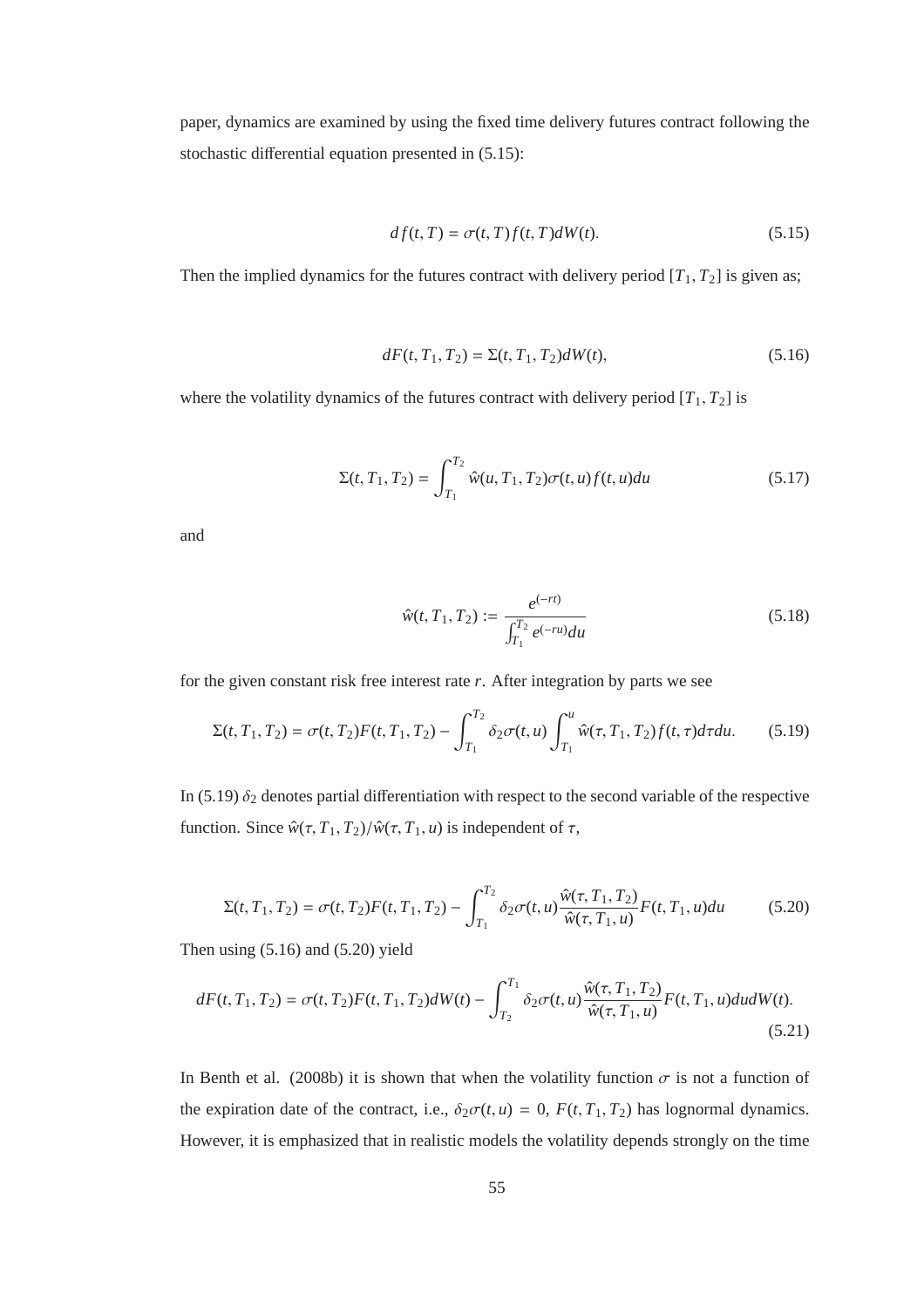of delivery of the contract. Moreover, if we start with a model for future contracts with fixed delivery, we need to estimate the parameters using the market traded future contracts with delivery over a period. Due to the possibility of ending with complicated dynamics for the futures price process, it may not always be possible to integrate  $F(\cdot, T_1, T_2)$  in order to estimate the model parameters.

Alternatively, instead of fitting the parameters of the observed futures price process  $F(\cdot, T_1, T_2)$ ,  $f(\cdot, T)$  prices can be extracted from the observed futures contract prices. This can be done by using the smoothing technique proposed by Benth et al. (2007b). Then, the theoretical  $f(\cdot, T)$ processes constructed under the risk neutral probability *Q* are transformed according to the objective probability measure *P* and the parameters are estimated.

### **5.1.3 Direct modeling of the observed future contracts**

Since the instantaneous delivery future contracts are not actually traded in the electricity markets, in order to avoid additional data formation problem mentioned in the previous subsection and model complications that may arise, Benth et al. (2008b) propose direct modeling of the future contracts with the delivery period  $[T_1, T_2]$ , which are the contracts traded in organized exchanges. In this context, authors adapted the HJM framework and they specify arbitrage free dynamics for the process  $F(\cdot, T_1, T_2)$ , which are valid for all delivery periods within a predetermined time horizon. However, the authors concluded that this goal is hard to achieve while preserving the flexibility of the models which can be easily adapted to option pricing and risk management models. Moreover, it is shown that a lognormal model for  $F(\cdot, T_1, T_2)$ dynamics cannot satisfy the no arbitrage condition and also has a volatility process depending on the delivery period of the contract at the same time. The solution to this problem is given as modeling not all of the available contracts simultaneously but modeling the building blocks of the futures market. This means modeling the contracts that cannot be decomposed into other traded contracts. For instance, if 1 year contract and 12 months contracts for each month of the following year are traded in the market simultaneously,  $F(\cdot, T_1, T_2)$  process only models the monthly contracts and ignores the yearly contract. In this framework, a lognormal one factor future price dynamics under the equivalent risk neutral martingale measure *Q* is given by

$$
dF(t, T_1, T_2) = \Sigma(t, T_1, T_2)F(t, T_1, T_2)dW(t),
$$
\n(5.22)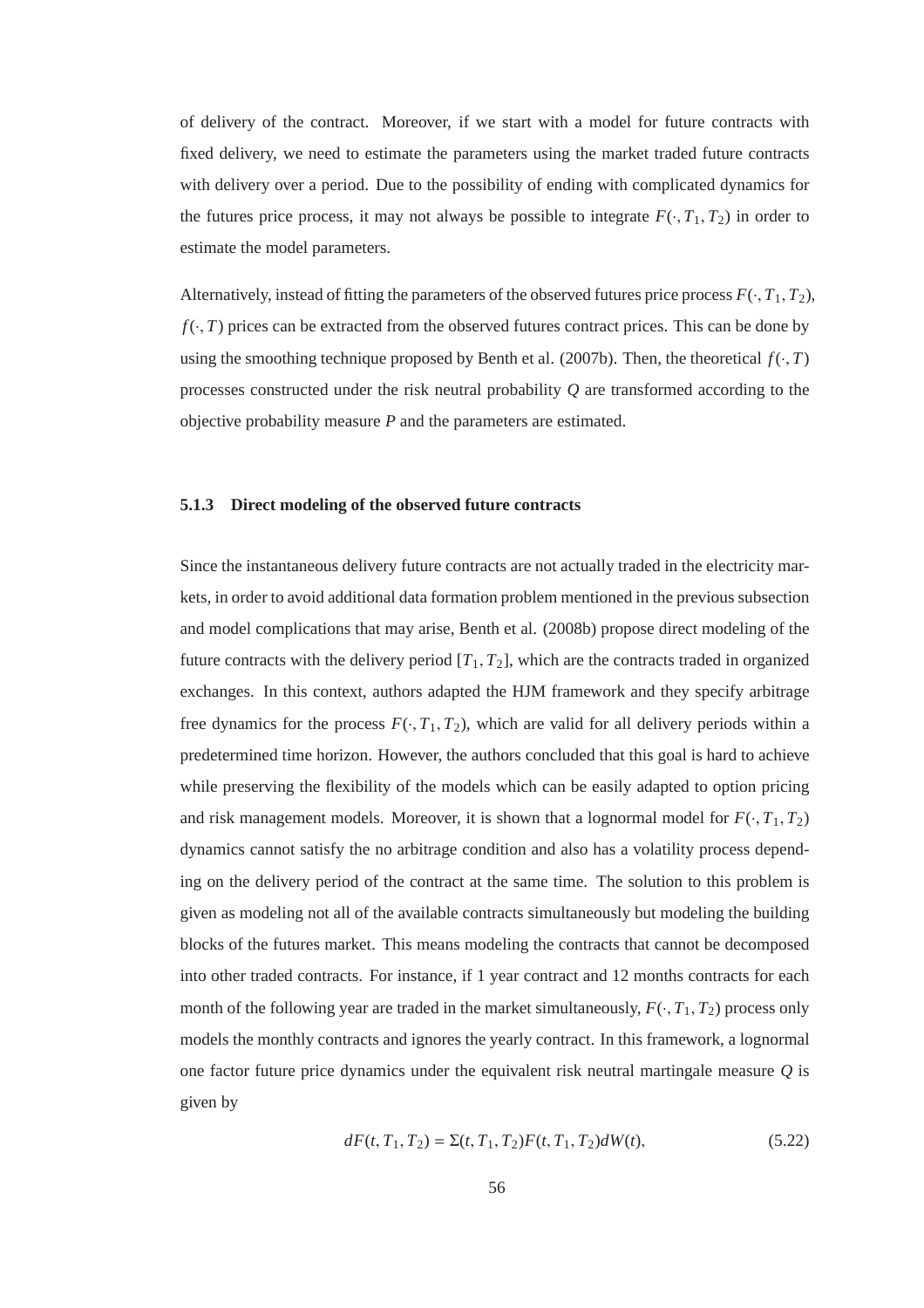where  $\Sigma(t, T_1, T_2)$  is a continuously differentiable and positive function representing the volatility and W(t) is a Wiener process under the risk neutral measure. When it is assumed that the settlement of the contract takes place at the maturity  $T_2$ , market futures volatility  $\Sigma(t, T_1, T_2)$ can be associated to the instantenous delivery futures volatility  $\sigma(t, T)$  as follows:

$$
\Sigma(t, T_1, T_2) = \frac{1}{T_2 - T_1} \int_{T_1}^{T_2} \sigma(t, u) du.
$$
 (5.23)

Considering the (5.23), Benth et al. (2008b) examine six different volatility functions, which are suggested and used in the commodity market researches. And they test their performances in modeling futures price process,  $F(\cdot, T_1, T_2)$ . First of the examined volatility function belongs to the Schwartz's (1997) one factor oil price model;  $\sigma(t, u) = ae^{-b(t-u)}$ , where a,b  $\geq$  0. By the (5.23) corresponding volatility is found as  $\Sigma(t, T_1, T_2) = a\phi(T_1, T_2)$ , where  $\phi(T_1, T_2) = \frac{e^{-b(T_1 - t)} - e^{-b(T_2 - t)}}{b(T_1 - T_2)}$  $\frac{1^{-1/2} - e^{-\omega(2)} - 1}{b(T_1 - T_2)}$ . The basic constant volatility model appears if *b* = 0. While the Schwartz model reflects only the maturity effect and ignores the seasonality, the instantenous delivery futures volatility  $\sigma(t, u) = a(t)e^{-b(u-t)}$  picks up also the seasonality effect with the term *a*(*t*), where  $a(t) = a + \sum_{j=1}^{J} (d_j \sin(2\pi j t) - f_j \cos(2\pi j t))$ . In this model t is given in years,  $d_j$  and  $f_j$  are real constants and  $a, b \ge 0$ . Then  $\Sigma(t, T_1, T_2) = a\phi(T_1, T_2)$ . The fourth instantenous volatility is  $\sigma(t, u) = a((1 - c)e^{-b(t - u)} + c)$ , where  $a, b \ge 0$  and  $0 \le c \le 1$ . The associated volatility for  $F(t, T_1, T_2)$  is  $\Sigma(t, T_1, T_2) = a((1 - c)\phi(T_1, T_2) + c)$ , where  $\phi(T_1, T_2) = \frac{e^{-b(T_1 - t)} - e^{-b(T_2 - t)}}{b(T_1 - T_2)}$  $\frac{f^{(1)}(T)-f^{(2)}(T)-f^{(1)}(T)-f^{(2)}(T)-f^{(1)}(T)-f^{(2)}(T)-f^{(1)}(T)-f^{(2)}(T)-f^{(1)}(T)-f^{(1)}(T)-f^{(1)}(T)-f^{(1)}(T)-f^{(1)}(T)-f^{(1)}(T)-f^{(1)}(T)-f^{(1)}(T)-f^{(1)}(T)-f^{(1)}(T)-f^{(1)}(T)-f^{(1)}(T)-f^{(1)}(T)-f^{(1)}(T)-f^{(1)}(T)-f^{(1)}(T)-f^{(1)}(T)-f^{(1)}(T)-f^{(1)}(T)-f$  $\sigma(t, u) = a(t)((1-c)e^{-b(t-u)} + c)$  then futures volatility is  $\Sigma(t, T_1, T_2) = a(t)((1-c)\phi(T_1, T_2) + c)$ , where  $a, b \geq 0, 0 \leq c \leq 1$  *d<sub>j</sub>* and  $f_j$  are constants. The last model is  $\Sigma(t, T_1, T_2)$  =  $a(t) + c\phi(T_1, T_2)$  with  $\sigma(t, u) = ce^{-b(t-u)} + a(t)$ , where  $a(t)$  modeling the seasonality as it is given before. According to this model the spot price volatility  $(\sigma(t, t))$  is  $a(t) + c$  and longrun volatility ( $u \rightarrow \infty$ ) is governed by the seasonality term  $a(t)$ . Authors note that with these properties, last model has a clear separation of maturity and seasonal effects.

It is assumed that under the physical probability measure *P*, dynamics of financial electricity contracts traded at exchanges can be described as

$$
dF(t, T_1, T_2) = \lambda \Theta(t, T_1, T_2) F(t, T_1, T_2) dt + \Theta(t, T_1, T_2) F(t, T_1, T_2) dW(t),
$$
(5.24)

where  $B(t)$  is a Brownian motion under *P*,  $\lambda$  represents the market price of risk (which is assumed to be constant) and the function  $\Theta(t, T_1, T_2)$  is deterministic. Then the logarithmic returns of the futures contract  $(r(t, T_1, T_2))$  is equal to;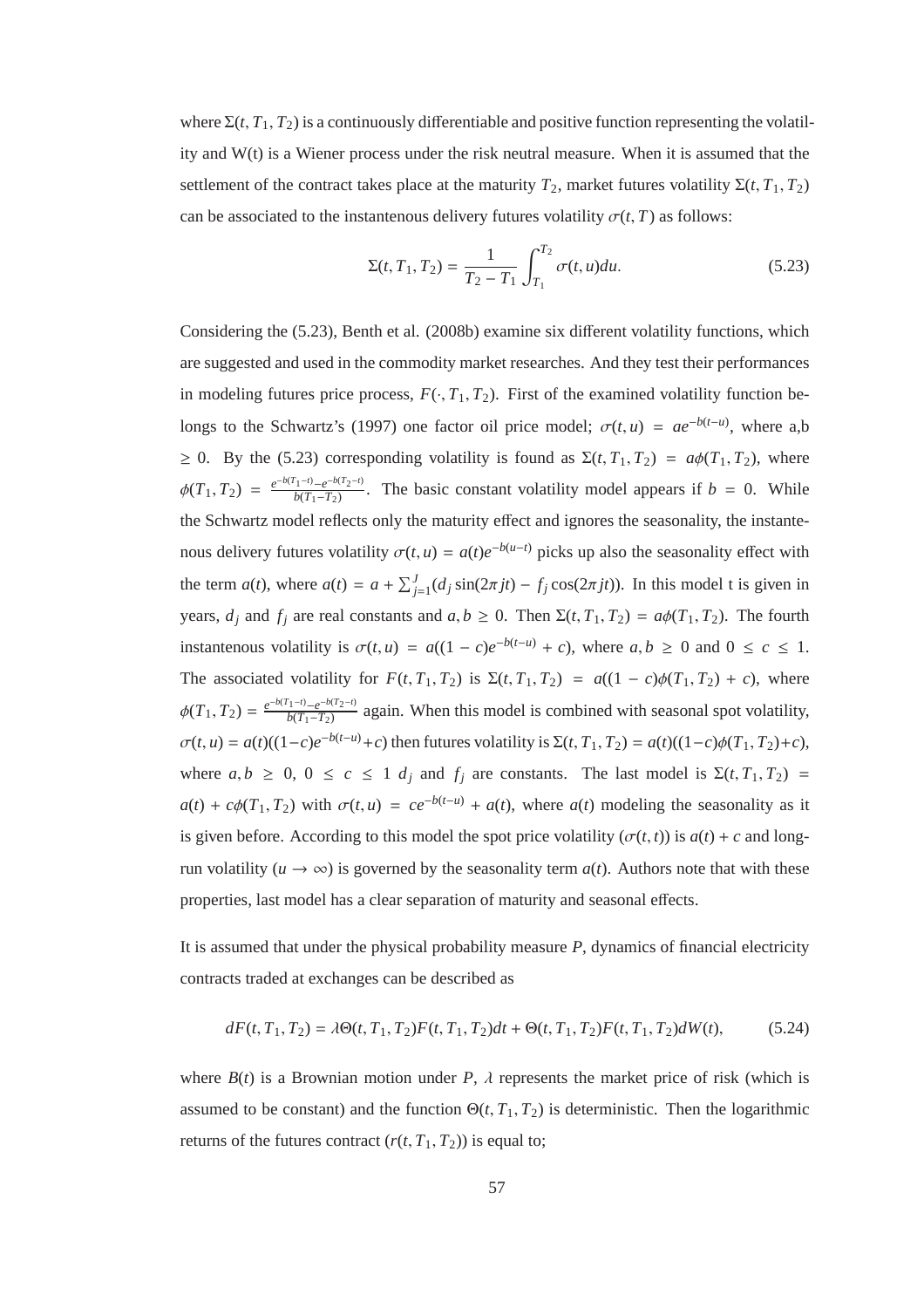$$
\ln(\frac{F(t + \Delta t, T_1, T_2)}{F(t, T_1, T_2)}) = \int_{t}^{t + \Delta t} (\lambda \Theta(s, T_1, T_2) - \frac{1}{2} \Theta^2(s, T_1, T_2)) ds
$$
  

$$
\int_{t}^{t + \Delta t} \Theta(s, T_1, T_2) dB(s).
$$
 (5.25)

Therefore logarithmic returns  $r(t, T_1, T_2)$  are normally distributed with mean  $m(t, T_1, T_2)$  =  $\int_{t}^{t+\Delta t} (\lambda \Theta(s, T_1, T_2) - \frac{1}{2} \Theta^2(s, T_1, T_2)) ds$  and variance  $v(t, T_1, T_2) = \int_{t}^{t+\Delta t} \Theta^2(s, T_1, T_2) ds$ . Then the return of the ith contract is

$$
r^{i}(t, T_{1}, T_{2}) = m^{i}(t, T_{1}, T_{2}) + v^{i}(t, T_{1}, T_{2})\epsilon^{i}(t),
$$
\n(5.26)

where  $\epsilon(t) \sim N(0, 1)$ . In Benth et al. (2008b) parameters are estimated using log-likelihood functions and it is concluded that maturity effect is very significant and modeling this effect with a simple exponential function is insufficient. Estimation results also verify the existence of seasonal volatility, and an additive specification is able capture the maturity and seasonality effects in the volatility.

#### **5.2 Risk Premium Approach**

Direct modeling of futures price processes approach, discussed in the previous section, uses future contracts price observations for the parameter estimation. However, in Turkish electricity markets, due to the lack of historical futures market price data, we have to build our own methodology on the spot electricity prices. In Subsection 5.1.1, we see that modeling the electricity futures price process by using the spot price process requires identification of risk neutral probability measure *Q*. Researchers usually connect the risk neutral probability to the concept of market price of risk. The market price of risk is the difference between the drift in the original probability measure *P* and the drift in the risk neutral measure *Q* in the stochastic differential equation governing the spot price dynamics and it is assumed to reflect how investors are compensated for bearing risk by holding the asset.

Another important and widely referred quantity relating futures and expected spot prices is the market risk premium  $\pi(t, (T_2 - T_1))$ . This premium is defined as the difference of the electricity futures price  $F(t, T_1, T_2)$  and the conditional expectation of the average day-ahead price of electricity during the future delivery period  $[T_1, T_2]$ , with respect to the objective probability measure *P*. It is assumed to depend on time to maturity and length of the delivery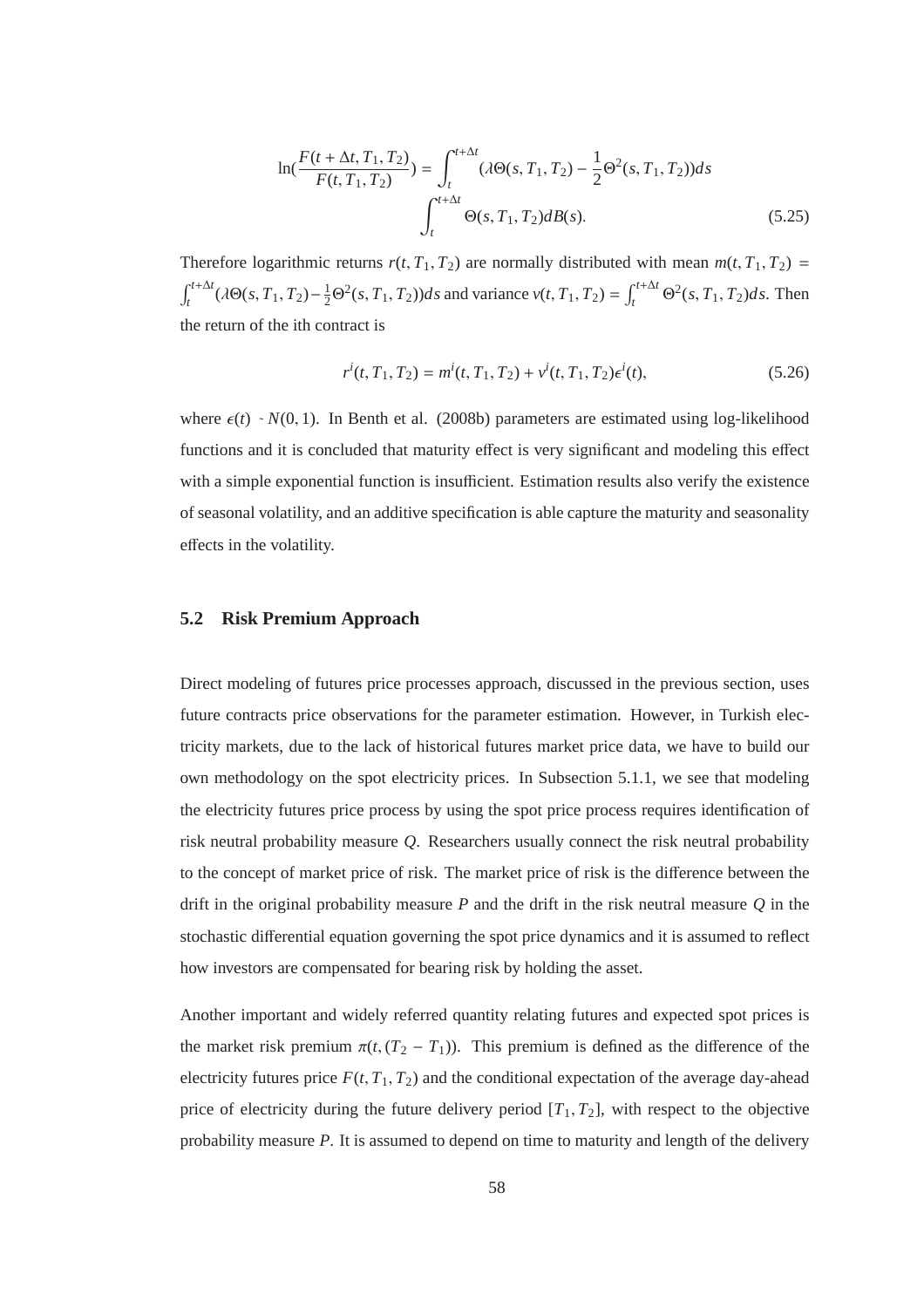period:

$$
F(t, T_1, T_2) = E_P \left[ \frac{1}{T_2 - T_1} \int_{T_1}^{T_2} S_u du | F_t \right] + \pi(t, (T_2 - T_1)).
$$
 (5.27)

According to the Keynesian theory, market risk premium depends on the risk preference of the hedgers and speculators. Therefore, the future curves observed in the market reflect not only the forecasts of the commodity spot price in the future but also the dominant hedging tendency in the market. Assuming that the main motivation for the agents to engage in the future contracts is risk diversification, producers, who have made substantial investments, have incentive to reduce variability in their profits by trading these instruments. Similarly, consumers (can be either intermediaries or use electricity in their production process) also have incentive to hedge their positions in the market and to diversify the market price risk.

The hedging and risk diversification preferences of producers and consumers generally cover different time horizons. For instance, while a producer is exposed to market uncertainty for a longer period of time, determined by the remaining life of its assets, a consumer has to make decisions for shorter periods. In other words, gains in terms of risk diversification for consumers and producers vary across time. These differences in the hedging preferences and imbalances between buyers and sellers of the future contracts are assumed to create the market risk premium. In Benth et al. (2006) it is stated that the further out one looks, consumers will have less incentives to buy future contracts where producers' desire to hedge does not diminish as quickly as consumers'. Situations where  $\pi(t, (T_2 - T_1) > 0$  (positive market risk premium) are associated with higher consumer demand to cover their positions than producers. Conversely, when the producers' desire to hedge outweighs consumers',  $\pi(t, (T_2 - T_1))$  < 0 (negative market risk premium).

After calibration of the spot electricity model, according to (5.27), risk premium must be added in order to price the derivative instrument. In estimation of the risk premium, ex-ante and ex-post estimation methods are used in the literature. Ex-ante or expected risk premium method uses the original definition of the risk premium given in (5.27). In this methodology the choice of an appropriate spot price model is essential for the derivation of a consistent risk premium. Claiming that by using ex-ante method it is difficult to reach consistent and robust results, some of the researchers propose an ex-post approach. The ex-post risk premium is given as

$$
F(t, T_1, T_2) = \int_{T_1}^{T_2} S_u du + \breve{\pi}(t, (T_2 - T_1)).
$$
\n(5.28)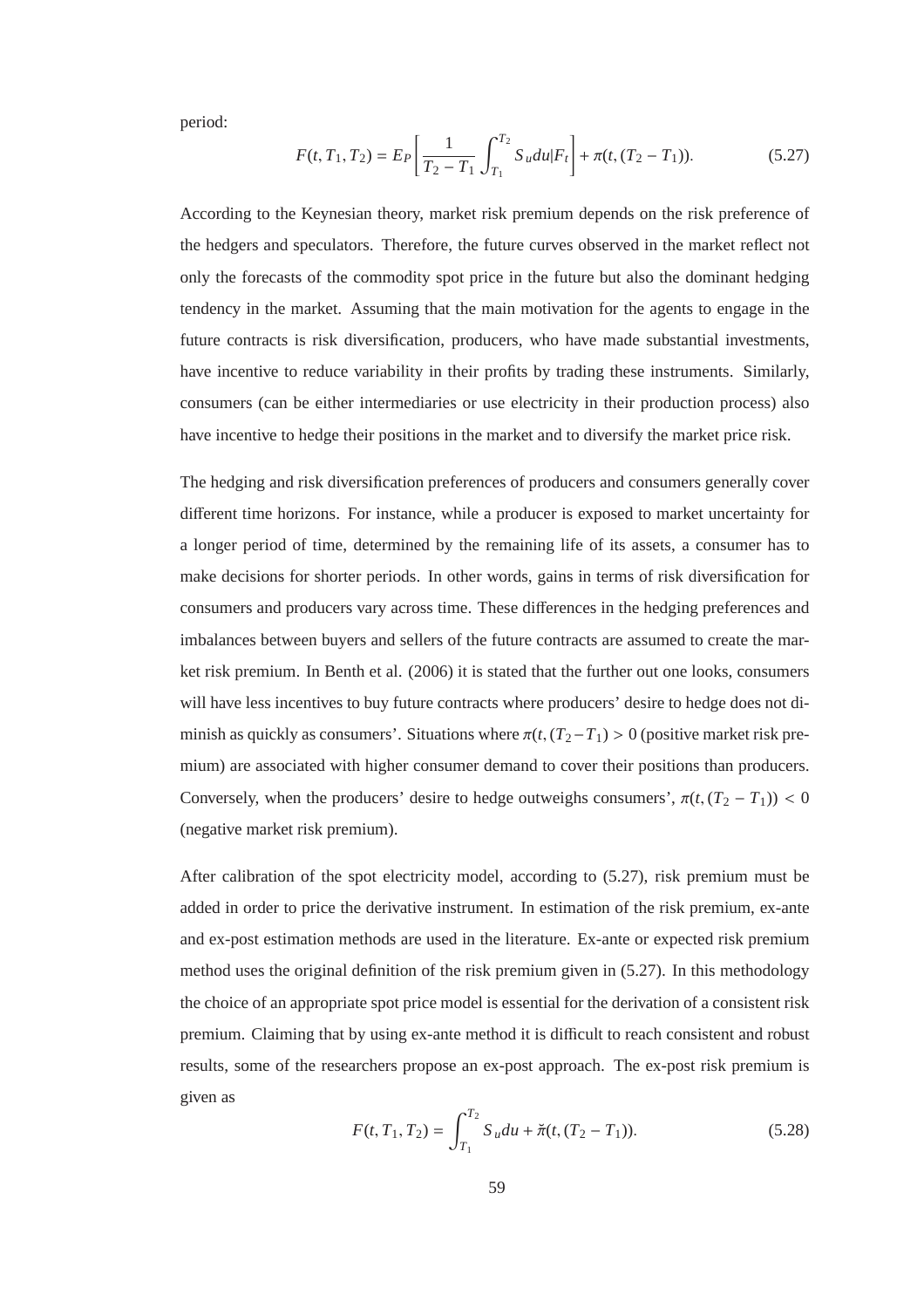In this approach, instead of the expected average day ahead prices, the average of the observed market prices through the delivery period  $[T_1, T_2]$  are used. Moreover, subtracting  $\int_{T_1}^{T_2} S_u du$ from both sides of (5.27) gives

$$
F(t, T_1, T_2) - \int_{T_1}^{T_2} S_u du = E_P \left[ \frac{1}{T_2 - T_1} \int_{T_1}^{T_2} S_u du | F_t \right] - \int_{T_1}^{T_2} S_u du + \pi(t, (T_2 - T_1)),
$$
\n(5.29)

$$
F(t, T_1, T_2) - \int_{T_1}^{T_2} S_u du = \pi(t, (T_2 - T_1)) + \epsilon_t.
$$
\n(5.30)

Therefore, under the assumption that market participants form their forecasts based on rational expectations the ex-post risk premium equals the ex-ante risk premium plus a noise term with a mean equals to 0. By subtracting average realized spot prices during the delivery periods from historically observed futures prices and assuming that trader expectations are unbiased in the long run, risk premiums are studied empirically. This approach is applied by Wilkens et al. (2007) who examine futures prices on the German EEX market. They find positive but highly volatile risk premiums for futures contracts with times to maturity up to six months. In the Nordic electricity markets, Botterud et al. (2002) identify positive risk premiums for futures contracts with a time to maturity up to one year. On the other hand, many researchers have modeled the extracted risk premium series. Bessembinder et al. (2002) study the electricity forwards and concluded that the forward risk premium is negatively related to the variance and positively related to the skewness of expected electricity spot prices. Douglas et al. (2008) relate observed risk premiums to indirect storability by showing that higher natural gas inventory levels reduce the forward risk premium in the PJM market, especially during extremely warm and cold periods.

As it is already mentioned, for now it is not possible to discover the appropriate dynamics governing neither for the futures price nor for the related risk premium in Turkish electricity futures market. Although it is possible to determine the necessary building blocks, without calibration and testing the significance of the theoretical factors, applicability of any model will be limited. However, we can still propose an elementary approach, in order to decide whether or not to buy/sell a given futures contact as long as we have a sound model for the spot electricity model by using (5.27). For a given future contract's price,  $F(t, T_1, T_2)$ , first of all the expected average spot price for period  $[T_1, T_2]$ ,  $E_P\left[\frac{1}{T_2 - 1}\right]$ *T*2−*T*<sup>1</sup>  $\int_0$ <sup>T<sub>2</sub></sup>  $T_1^{T_2} S_u du |F_t$  is found using a Monte Carlo simulation. Future contract prices higher than the expected average spot price  $(F(t, T_1, T_2) > E_P \left[ \frac{1}{T_2 - 1} \right]$ *T*2−*T*<sup>1</sup>  $\int_0$ <sup>T<sub>2</sub></sup>  $T_1^{T_2} S_u du |F_t|$ ), offers a positive risk premium and can be used by the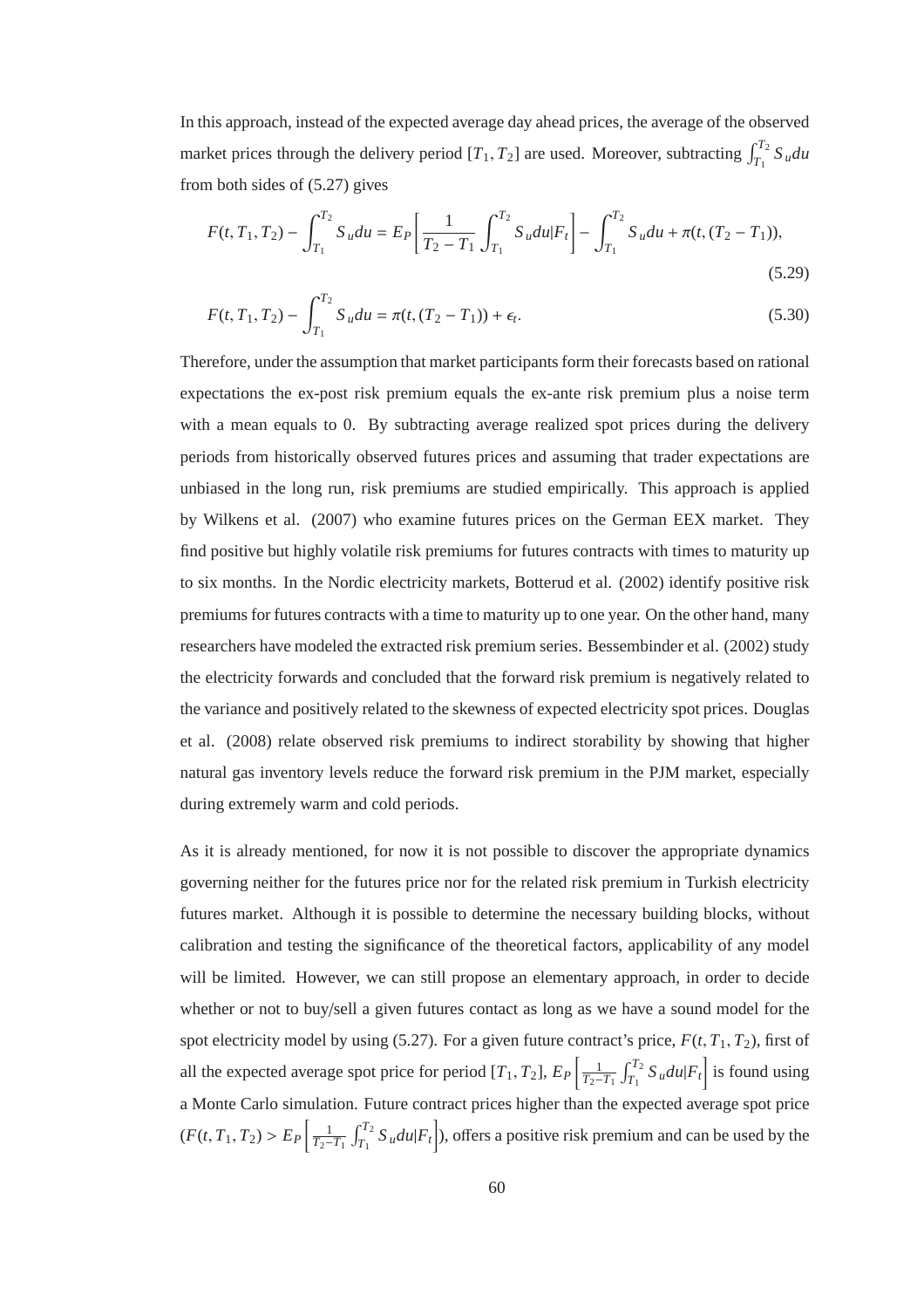

Figure 5.1: TURDEX-December 2011 contract

producers or any investor who wants to take a short position on these contracts. Contrarily, when  $F(t, T_1, T_2) < E_P \left[ \frac{1}{T_2 - 1} \right]$ *T*2−*T*<sup>1</sup>  $\int_0$ <sup>T<sub>2</sub></sup>  $T_1^{T_2} S_u du |F_t|$ , future contract has a negative risk premium and is appropriate for taking a long position. As a result, 0 risk premium appears as a natural boundary for a risk neutral investor.

In order to test our simple approach, we will use the only contract that has been traded in TUR-DEX since 26 September 2011. This contract is a base load contract with delivery through December 2011. It is obvious that only one contract is not sufficient to reach robust conclusions. However, considering that this illiquid and thin market conditions will continue for a while, we can still see whether our approach leads to positive pay off or not. Development of the daily settlement price and number of transactions for December 2011 base load contract is shown in Figure 5.1.

Starting with the first trading day of the futures contract (26 September 2011), for every Monday from 26 September to 26 December we form monthly average expected spot electricity price for December, by using our model given in chapter 3 (5000 Monte Carlo simulations). Taking the future contract price at that day as given, we calculate the risk premium for the contract as equal to  $F(\cdot, T_1, T_2) - E_P[\frac{1}{T_2-1}]$ *T*2−*T*<sup>1</sup>  $\int_0$ <sup>T<sub>2</sub></sup>  $T_1^{12} S_u du$  *F*.]. Theoretically if this premium is different than zero, either long or short position holders are expected to gain a positive risk premium. Therefore, if the mean value of the simulated risk premium is higher than zero,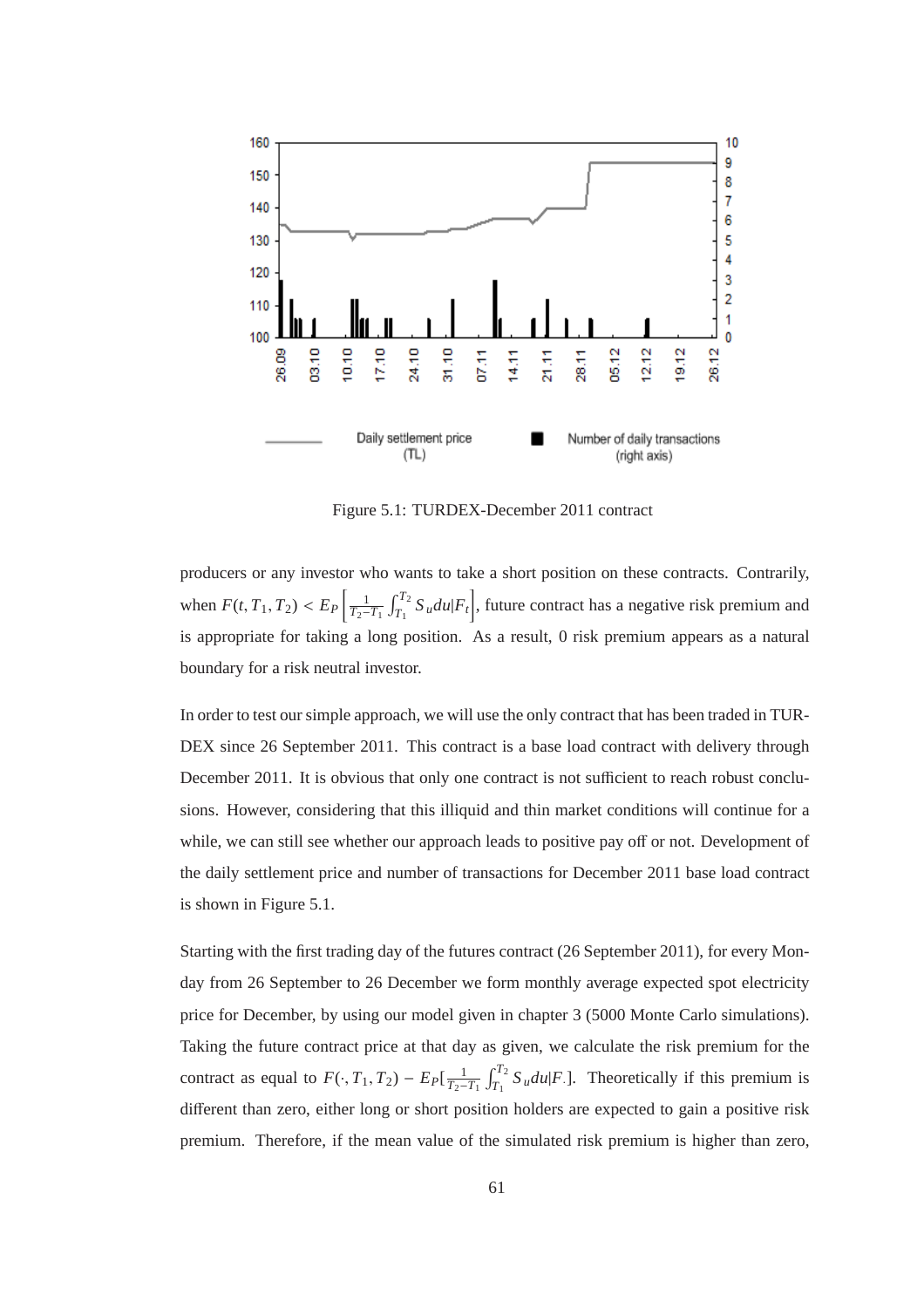we conclude that taking a short position can yield a positive return. If the risk premium is negative, we conclude that taking a long position is appropriate. And we compute the revenue of holding the suggested position in the futures contact, due to the daily mark to market. First of all, simulated risk premium distributions for four days of each month are given in Figure 5.2.



Figure 5.2: Spot electricity prices

From the risk premiums in the Figure 5.2, except 26 December, our naive approach leads us to long positions. The dates, direction of the estimated risk premium and the suggested positions are given in Table 5.1).

Lastly as of January 1st, 2012, calculated daily pay offs of the suggested positions for the given dates which are shown in Figure 5.3. Considering each December contract is written on 744 MWh electricity, 11 out of 13 positions taken according to our approach ended the contract with a positive payoff. It is far out of reach to conclude that, suggested elementary approach is an alternative for the market agents. However, as a promising method, we continue to analyze and test this method.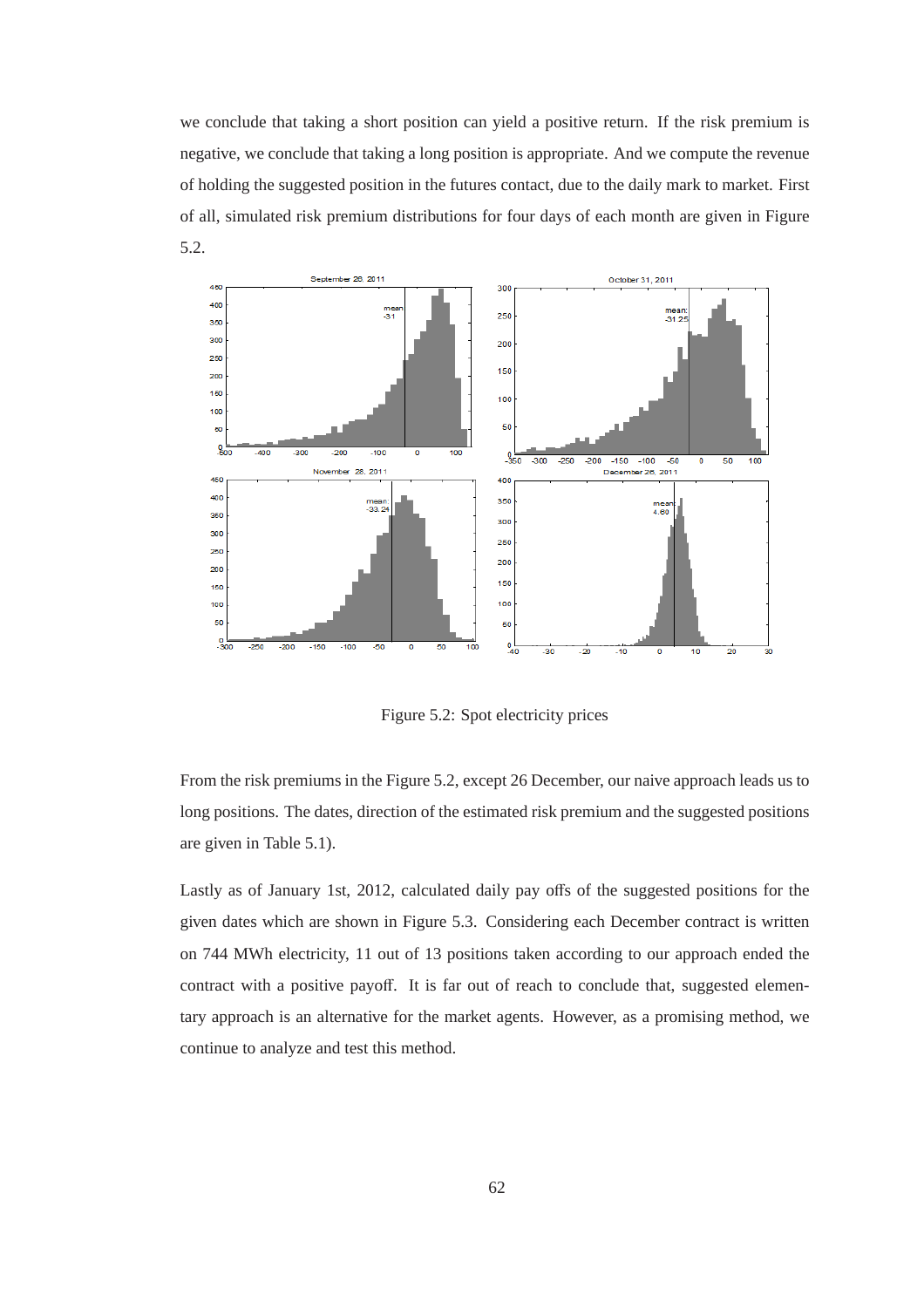| Date         | Risk Premium Sign | <b>Suggested Position</b> |
|--------------|-------------------|---------------------------|
| 26 September |                   | long                      |
| 3 October    |                   | long                      |
| 10 October   |                   | long                      |
| 17 October   | $^+$              | short                     |
| 24 October   |                   | long                      |
| 31 October   |                   | long                      |
| 14 November  |                   | long                      |
| 21 November  |                   | long                      |
| 28 November  |                   | long                      |
| 5 December   |                   | long                      |
| 12 December  | $^+$              | short                     |
| 19 December  | $^+$              | short                     |
| 26 December  | $^+$              | short                     |

Table 5.1: Suggested future contract position according to the risk premium



Figure 5.3: Suggested future positions' pay offs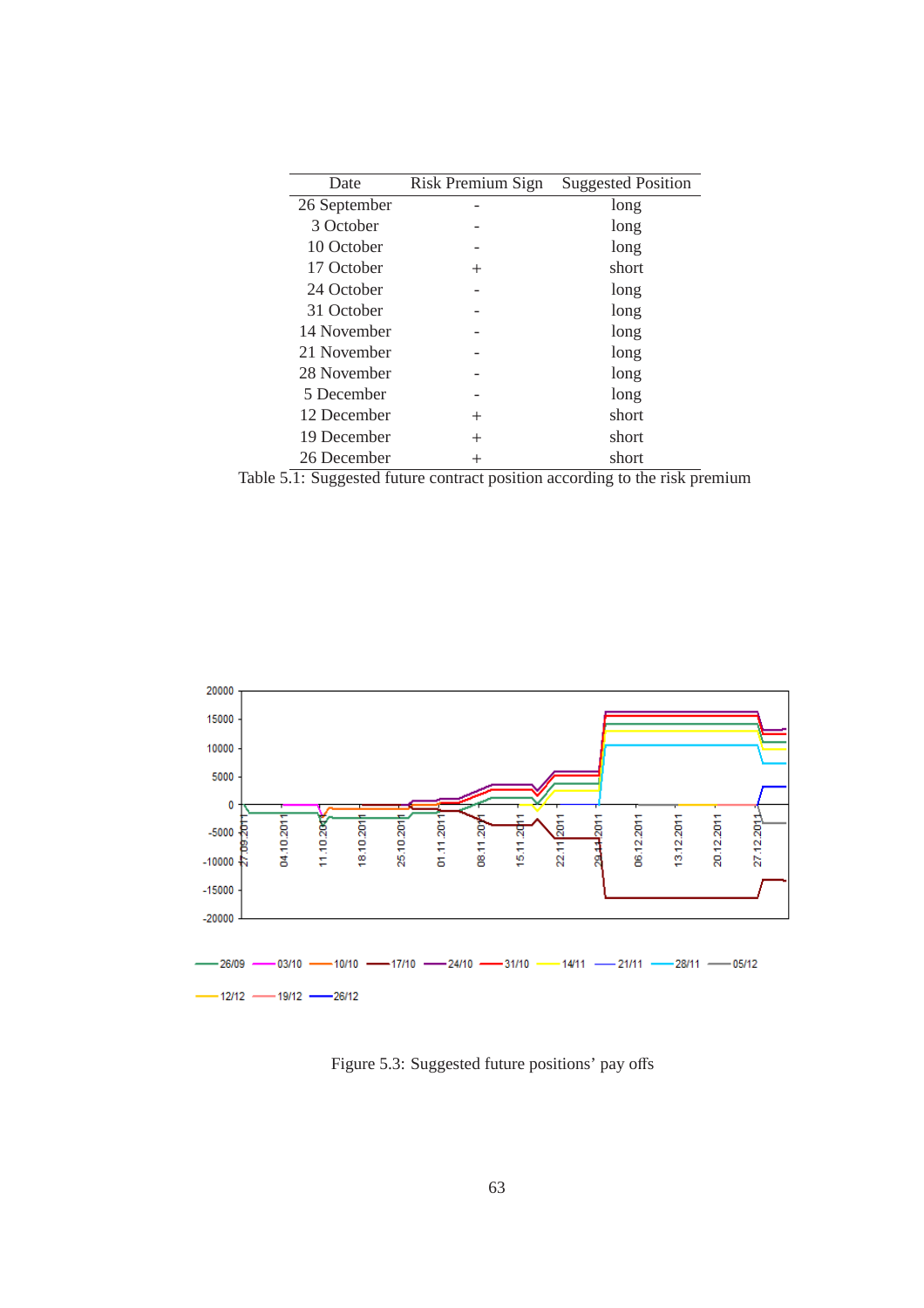## **CHAPTER 6**

## **CONCLUSION AND OUTLOOK**

In the past two decades, electricity industries in many countries which were initially designed as vertically integrated national or state dominated monopolies have been experiencing a deregulation process. The increase in the number of market players together with the competition and development of relatively more liberal electricity markets caused electricity to become a commodity whose price is determined by supply and demand. Day-ahead spot electricity markets, are the most transparent spot markets where one can find integrated supply and demand curves of the market players for each settlement period. We model spot electricity prices, since it is an indicator for the market players and regulators. Logarithmic daily average spot electricity prices are modeled as a summation of a deterministic function and multi-factor stochastic process. Randomness in the spot prices is assumed to be governed by pure jumps and mean reverting jump processes additional to a Brownian motion.

In order to estimate the model parameters, following Mancini's (2009) [54] approach, jump processes are seperated by using a parametric threshold function which is composed of a multiple of stochastic volatility estimate generated by  $GARCH(1,1)$  model. Although the idea of using a threshold function for the separation of jumps is not original, using a GARCH type threshold in electricity price modeling is uncommon. By including two mean reverting processes instead of one, we can separate price jumps being effective only for one day which are mostly due to hourly jumps in any given day from the jumps that affect the price level for more than a day. One of the main goals of this thesis is to propose spot and future contract price models which can be used in recently established liberal Turkish electricity spot market and electricity future contracts that are traded in the national derivatives exchange. However, since we do not prefer to be restrained by the small sample size, we test our model with relatively more mature markets' spot electricity data. For all of the examined countries, the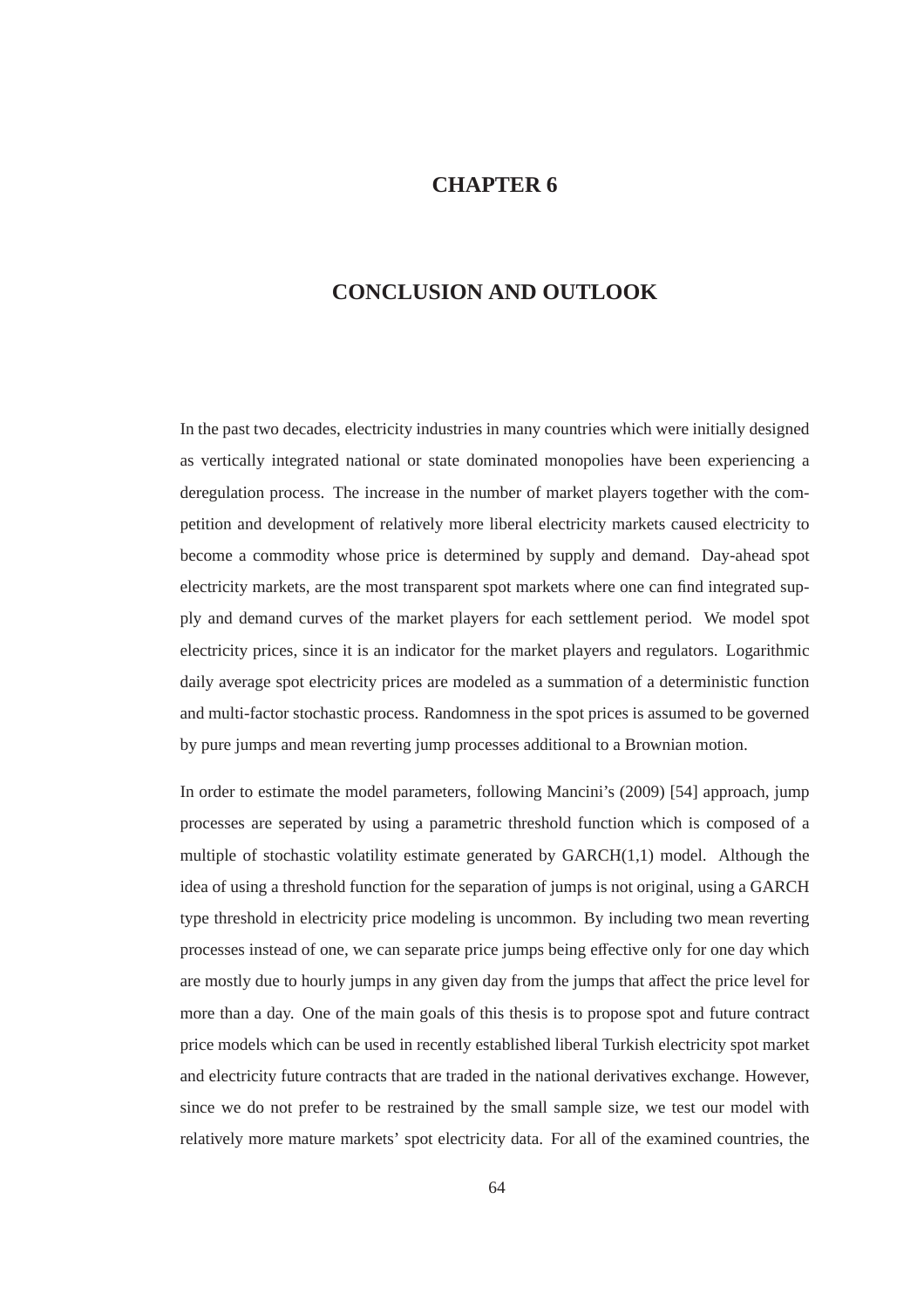separation results are found to be in accordance with our initial expectations. The occurrence of pure jumps and semi-spikes are less than price spikes as expected, and jumps are rare events as it is confirmed by their low jump intensity estimations. Burr distribution is also found to be good at capturing the distributional properties of the electricity price jumps besides the widely excepted jump distributions. Moreover, the week ahead forecast performance of the model shows that GARCH threshold multi-factor jump model can also be a useful alternative for the market practitioners.

In the derivatives front, although we summarize three main approaches used for electricity forward and future contracts modeling in the literature, we cannot propose a contract price model due to data shoratge. Instead of proposing a future contracts price model, we offer a decision technique where the given contract prices are used. With this technique which is built on the risk premium theory, derivative market players can decide whether to take a long or a short position. After testing our technique, we conclude that the decision rule is promising but needs more empirical research.

By taking this thesis as a starting point in electricity market modeling, further research can develop hourly spot electricity model and use this model in pricing future contract valuation by defining a new risk measure which can be applied to electricity portfolios. Since hourly day-ahead prices are more likely to be 24 different series than a single hourly price series, panal data techniques are assumed to be employed.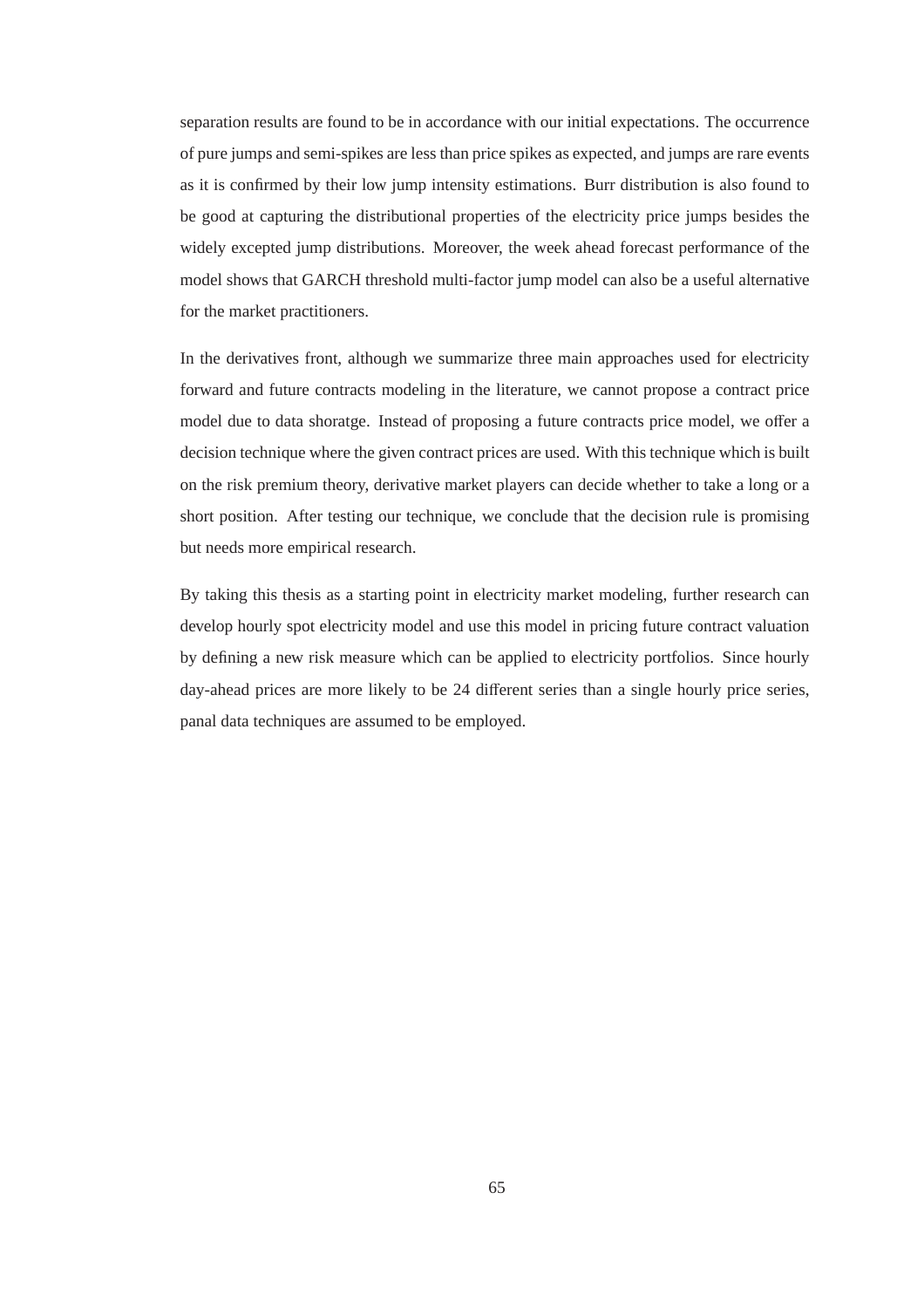## **APPENDIX A**

## **Preliminaries**

#### **A.1 Definitions**

**Definition A.1.1** *A cadlag, adapted, real valued stochastic process*  $L = (L_t)_{0 \le t \le T}$  *with*  $L_0 = 0$ *a.s. is called a Levy process if the following conditions are satisfied:*

- *1. L* has independent increments, i.e.,  $L_t L_s$  is independent of  $F_s$  for any  $0 \le s < t \le T$ .
- *2. L has stationary increments, i.e., for any*  $0 \leq s < t \leq T$  *the distribution of*  $L_{t+s} L_t$  *does not depend on t.*
- *3. L is stochastically continuous, i.e., for every*  $0 \le t \le T$  and  $\epsilon > 0$ ,  $\lim_{s \to t} P(|L_t L_s| >$  $\epsilon$ ) = 0.

A Lévy process  $X_t$  which has a characteristic triplet  $(\gamma, A, \nu)$  and therefore a characteristic function

$$
E[e_{iuX_t}] = \exp\left(i\nu u - \frac{1}{2}u^2 A + \int_{-\infty}^{\infty} (e^{iux} - 1 - iuI_{|x| \le 1})\nu(dx)\right)
$$
(A.1)

is a finite activity jump process if  $v(R) < \infty$ , i.e., almost all paths of  $X_t$  have finite number of jumps on every compact interval.

# **A.2 Heath Jarrow Merton Framework for the Stochastic Modeling of Interest Rate Dynamics**

Related concepts are listed below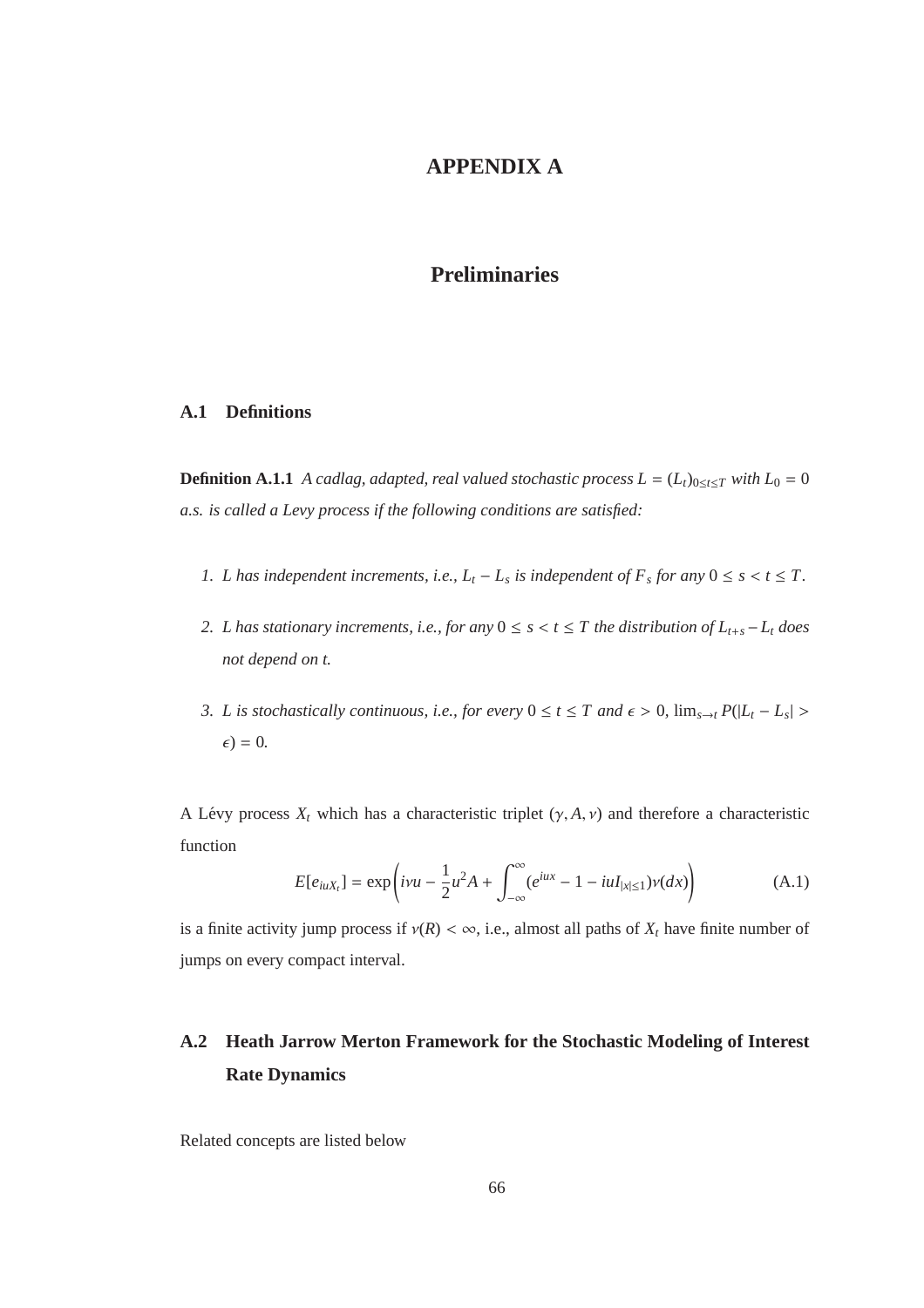- The short rate,  $r(t)$ , is the annualized interest rate at which an entity can borrow money for an infinitesimally short period of time from time .
- Instantaneous forward rate,  $f(t, T)$  is the annualized interest rate, contracted at *t*, over the infinitesimal small interval  $(T, T + \Delta t)$ .
- A zero-coupon bond with maturity date  $T$  is a contract that guarantees 1 unit of payment on the date T. The price at time *t* of a zero-coupon bond with maturity *T* is denoted by *P*(*t*, *T*).

Then

$$
f(t,T) := -\frac{d \log P(t,T)}{dt},\tag{A.2}
$$

$$
r(t) = f(t, t), \tag{A.3}
$$

and

$$
P(t,T) = \exp\left(-\int_{t}^{T} f(t,s)ds\right).
$$
 (A.4)

In the HJM framework, it is assumed that under the equivalent martingale measure *Q*

$$
df(t, T) = \alpha(t, T)dt + \sigma(t, T)dW(t),
$$
\n
$$
f(0, T) = f^*(0, T),
$$
\n(A.5)

where *W* is a d-dimensional Brownian motion under  $Q$ ,  $\alpha$  represents the drift of the forward rates,  $\sigma$  represents the volatility of the forward rates and  $f * (0, T)$  is the observed initial forward curve.

Since the forward rate dynamics are modeled directly under the martingale measure *Q*, prices are arbitrage free. Then market satisfies the following equations:

$$
P(0,T) = \exp\left(-\int_0^T f(0,s)ds\right),\tag{A.6}
$$

$$
P(0,T) = E^{\mathcal{Q}} \left[ \exp \left( - \int_0^T r(s) ds \right) \right], \tag{A.7}
$$

if the HJM drift condition holds.

**HJM drift condition:** Assume that the family of forward rates is given by Eq. (A.5) and that the induced bond market is arbitrage free. Then there exists a *d*-dimensional vector process  $\lambda(t) = [\lambda_1(t), ..., \lambda_d(t)]$  with the property that for all  $T \ge 0$  and for all  $t \le T$ , we have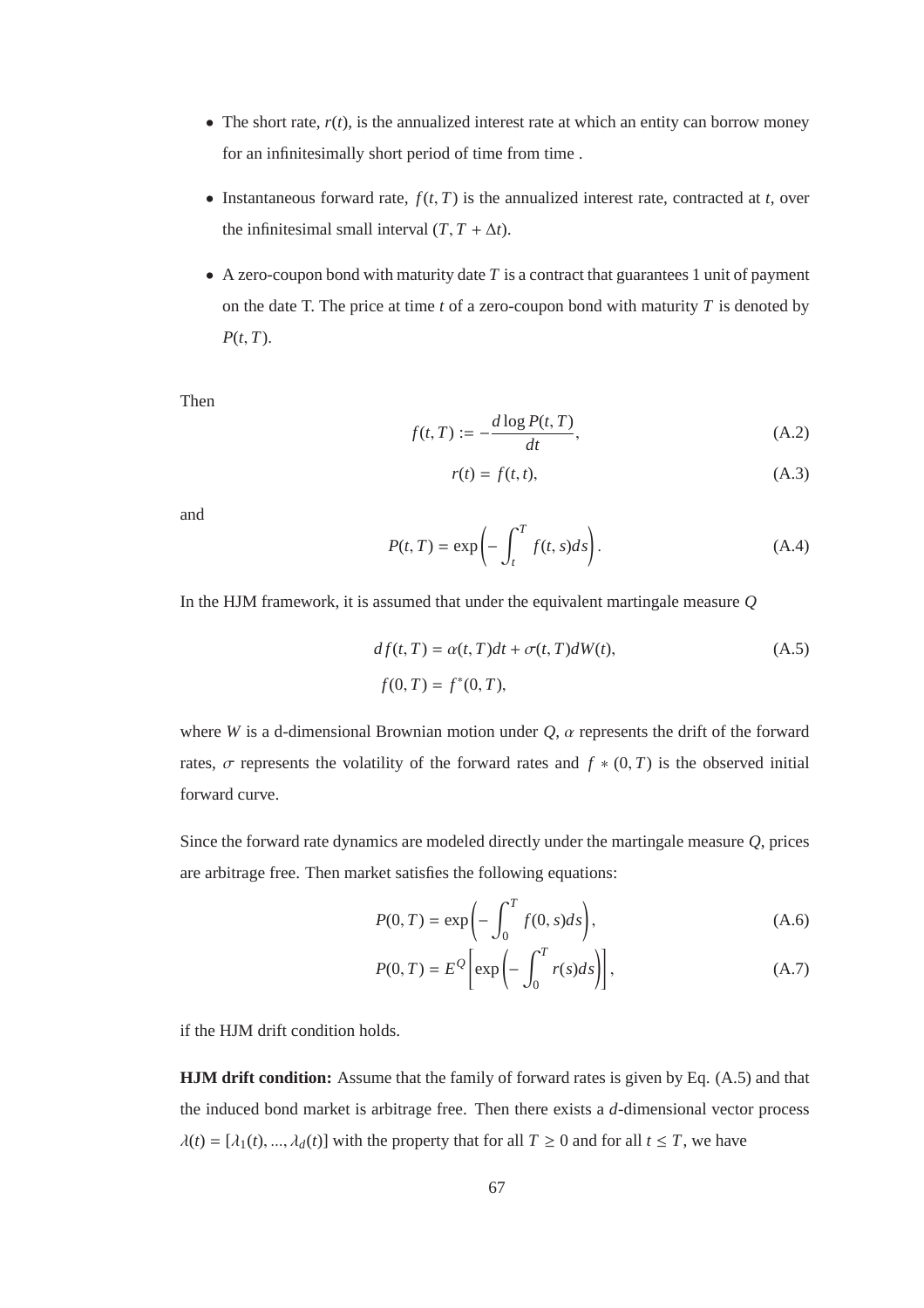$$
\alpha(t,T) = \sigma(t,T) \int_{t}^{T} \sigma'(t,s)ds - \sigma(t,T)\lambda(t), \qquad (A.8)
$$

where ' denotes transpose.

Schematically, the use of the HJM model can now be written as follows:

- 1. Specification of the volatilities  $\sigma(t, T)$
- 2. The drift parameters of the forward rates are then uniquely determined by Eq. (A.8).
- 3. Integrate the forward rate dynamics to get the forward rates as

$$
f(t,T) = f^*(t,T) + \int_0^t \alpha(s,T)ds + \int_0^t \sigma(s,T)dW(s).
$$
 (A.9)

#### **A.3 Risk Premium**

Lets assume that  $\theta(t)$  is a 4 dimesional vector of real valued constants;  $\theta(t) = (\hat{\theta}, \tilde{\theta}^{(1)}, \tilde{\theta}^{(2)}, \tilde{\theta}^{(3)})$ 

$$
\hat{Z}^{\theta}(t) = \exp\left(\int_0^t \hat{\theta} dB(u) - \frac{1}{2} \int_0^t \hat{\theta}^2 du\right)
$$
 (A.10)

and for  $i=1,2,3$ 

$$
\tilde{Z}^{\theta}(t) = \exp\left(\int_0^t \tilde{\theta} dJ^{(i)}(u) - \phi^{(i)}(t, s, -i\tilde{\theta})\right),\tag{A.11}
$$

where  $\phi^{(i)}$  is the corresponding log-moment generating function.

Lets define an equivalent probability measure  $Q^{\theta}$  such that  $Z^{\theta}(t)$  is the density process of the Radon-Nikodym derivative  $dQ^{\theta}/dP$ . Then with respect to probability measure  $Q^{\theta}$  the processes

$$
B^{\theta}(t) = B(t) - \hat{\theta}t \tag{A.12}
$$

are Brownian motions. And the characteristic function of  $J^{(i)}$  for  $i = 1, 2, 3$ , is

$$
E^{\theta}[e^{iuJ^{(i)}}|F_t] = \exp(iu \int_0^t \int_{|z| < 1} z(e^{\tilde{\theta}z} - 1)l(du, dz) + \int_0^t \int_R (e^{iuz} - 1 - iuzI_{|z| < 1})e^{\tilde{\theta}z}l(dz, du))
$$
\n(A.13)

Therefore, according to the definition of the forward risk premium,

$$
R(t,\tau) := E^{\mathcal{Q}^{\theta}}[S(\tau)|F_t] - E[S(\tau)|F_t],
$$
\n(A.14)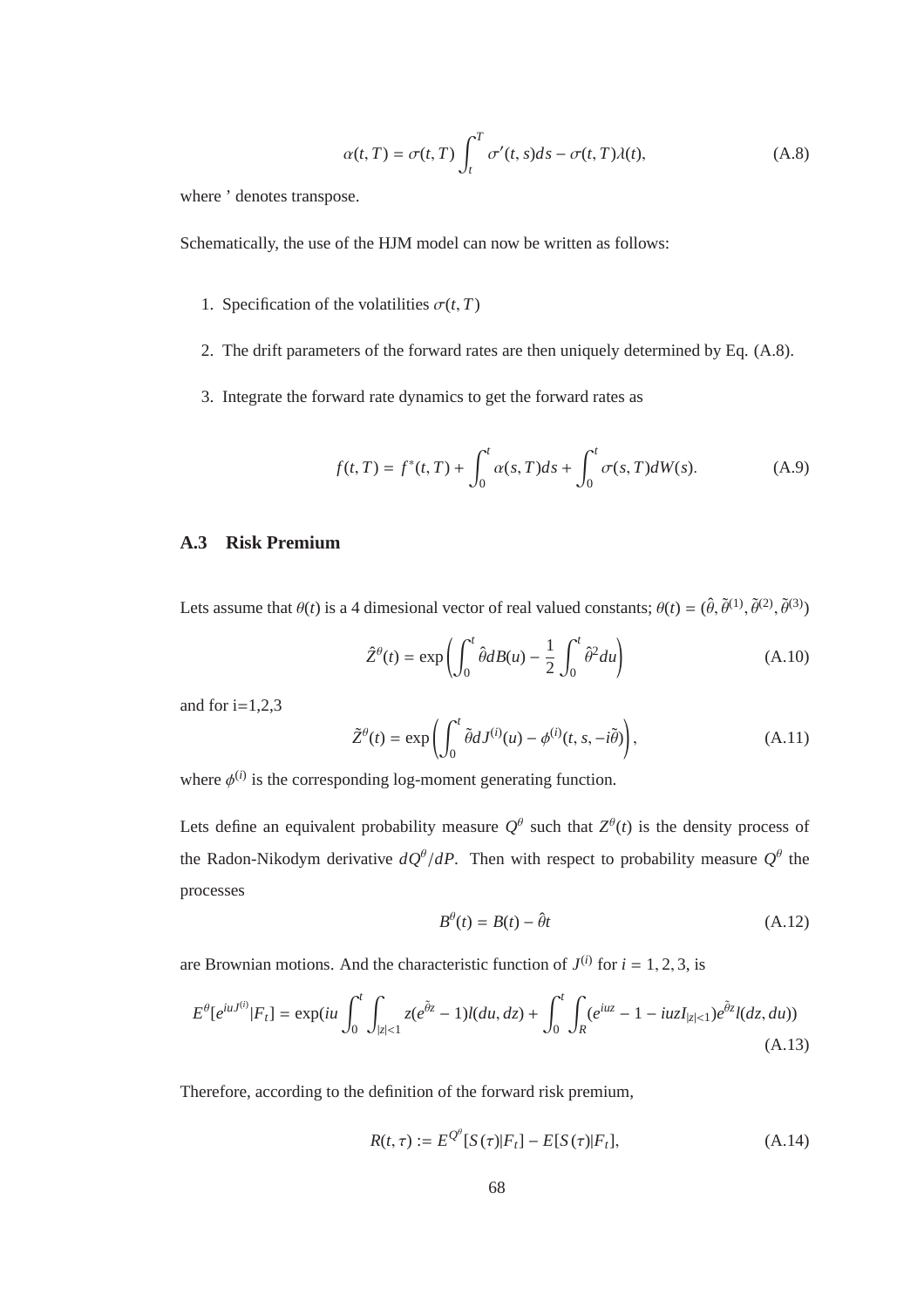$$
R(t,\tau) = \Lambda(t) \left( \Theta(t,\tau,\theta) - \Theta(t,\tau,0) \right) \exp\left(\frac{1}{2} \int_t^\tau \sigma^2(u) du\right) \exp\left(\int_t^\tau \sigma(u) dB(u)\right)
$$

$$
exp\left(\int_t^\tau dJ^{(1)}(u)\right) \exp(e^{-\nu t} Y(t)) \exp(e^{-\beta t} Z(t)), \tag{A.15}
$$

where

$$
ln\Theta(t,\tau,\theta) = \sum_{i=1}^{3} \phi^{(i)}(t,\tau,e^{-df(i)t}+\tilde{\theta}) - \phi^{(i)}(t,\tau,\tilde{\theta}) + \int_{t}^{\tau} \sigma(u)\theta du, \tag{A.16}
$$

*df(i)* representing the corresponding discount factor, 0 for  $i = 1$ ,  $\nu$  for  $i = 2$  and  $\beta$  for  $i = 3$ .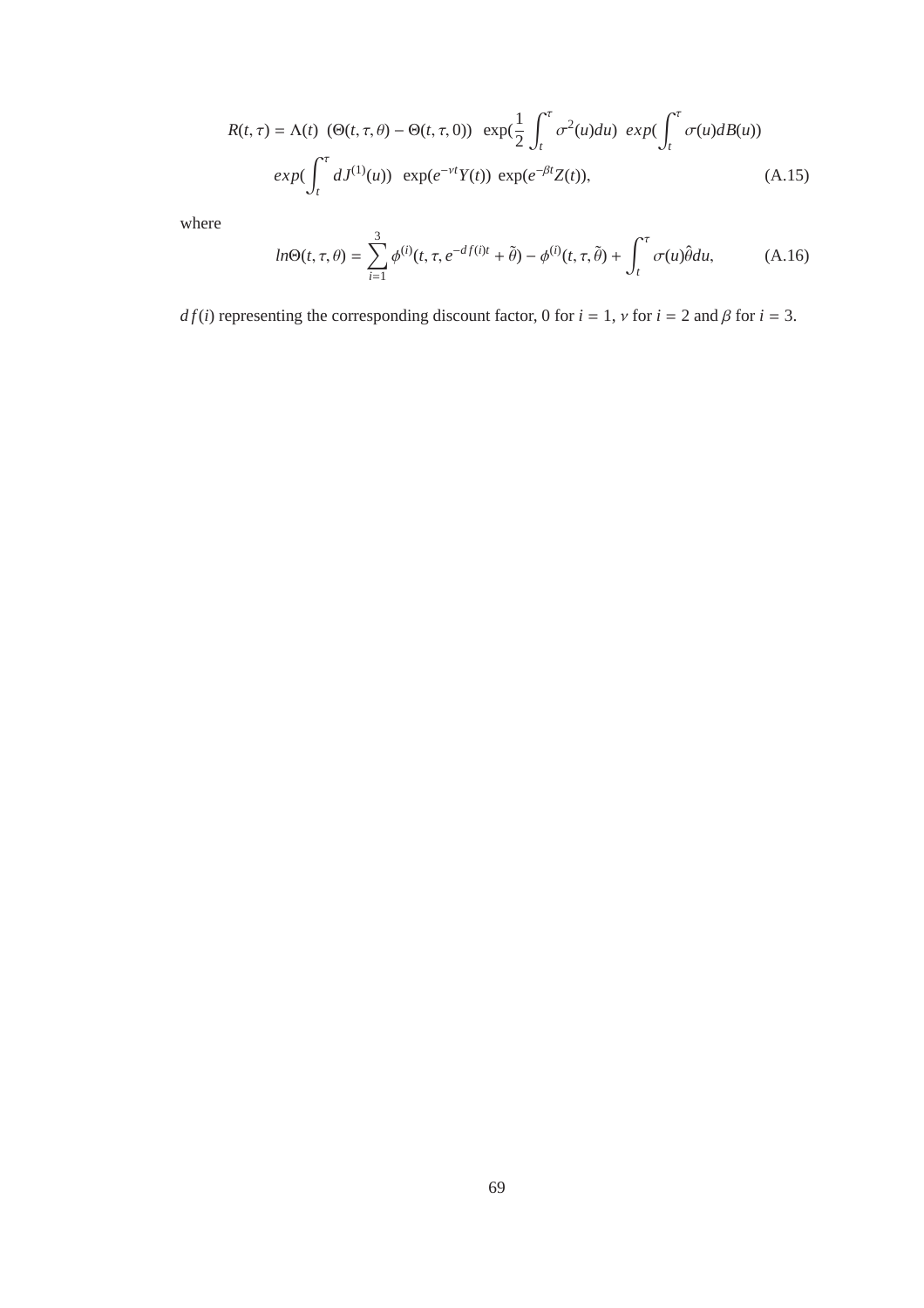## **APPENDIX B**

## **Matlab Codes**

In this appendix, Matlab codes used for jump detection and separation of jump processes from Brownian motion observations and classification of jumps are given. These three procedures are original contributions of this research. Therefore leaving commonly used seasonality function fitting or Monte Carlo simulation procedures to the reader only these jump process detection and classification codes are given here.

First of all as it is alraedy stated deterministic seasonality function is fitted to logarithmic price series. Then residual series is separated to its stochastic components. This separation procedure starts with iterative filterin of mean reverting jump processes. Corresponding matlab codes used in this filterin is as follows.

function [Jumpsmr, Jumps, Filteredretf, Volf, GARCHP]=jumpfilter1(diffRes,cons) %diffRes: first difference of deseasonalized logarithmic prices %cons: mutiplier of estimated stochastic volatility, generally in the neighborhood of 3 Filteredret=zeros(length(diffRes),601); Filteredret(:,1)=diffRes; Vol=zeros(length(diffRes),600); Retfiltered=zeros(length(diffRes),600); for  $k=1.600$ Jumps(:,k) Retfiltered(:,k) Vol(:,k) GARCHP(:,k)  $=$ jump(Filteredret $(:,k)$ ,cons);  $Jumpsmr(:,1:k)$  Filteredret $(:,k+1)$  Vol $(:,k)$  $=$ jumpsmeanrev(Jumps(:,1:k),cons,diffRes,Vol(:,k),Retfiltered(:,k),GARCHP(:,k)); if Filteredret(:,k+1)-Filteredret(:,k)==zeros(length(Filteredret(:,k)),1);

Filteredretf=Filteredret(:,k+1);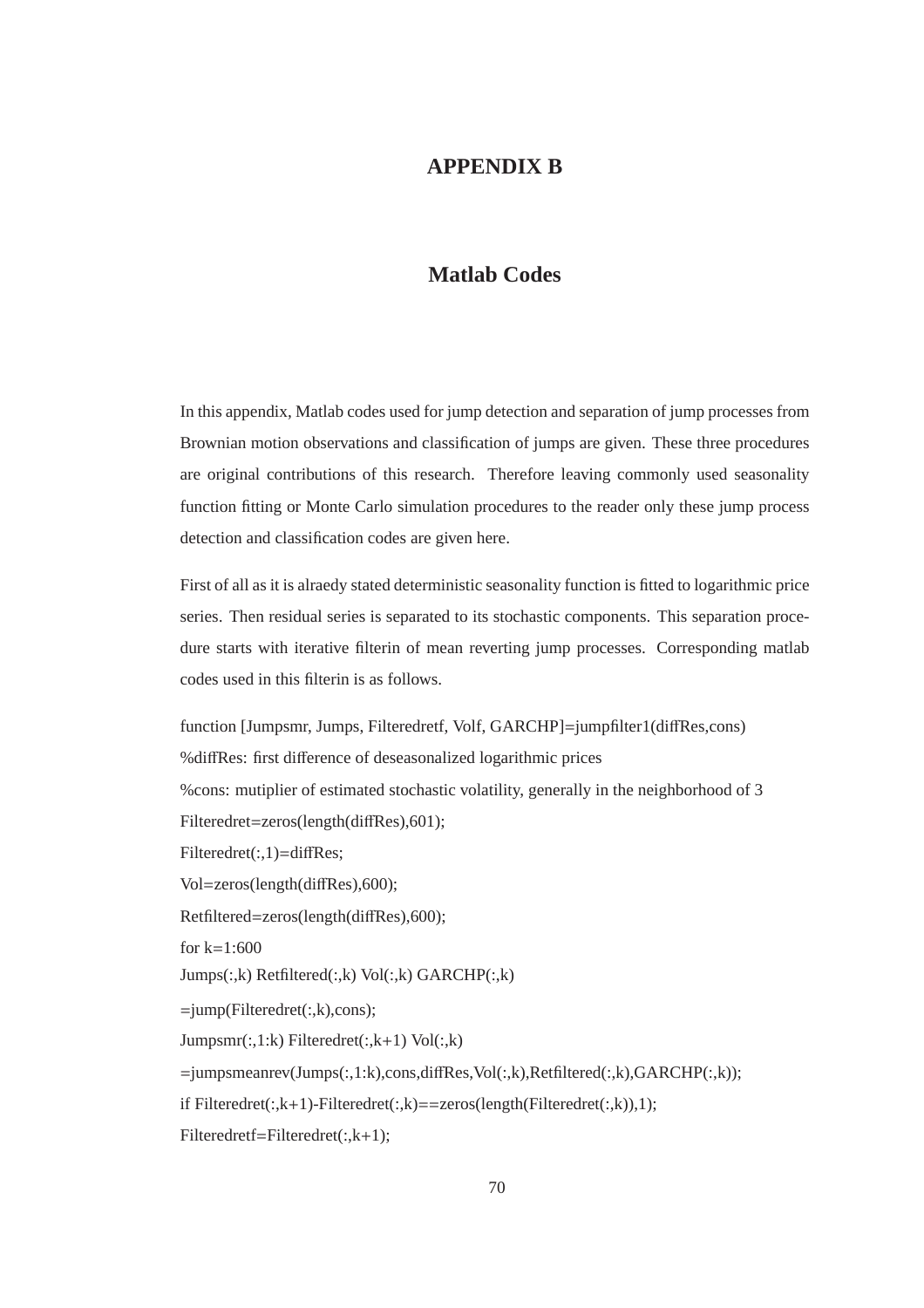$Volf=Vol(:,k);$ GARCHP=GARCHP(:,k); break end end %%%%%%%%%%%%%%%%%%%%%%%%%%%%%%%%%%%%%%%%%%%%% function [Jumps, Retfiltered, Vol,GARCHP]=jump(diffRes,cons) **Coeff**  $=$ garchfit(diffRes); Retfiltered=diffRes; Jumps=zeros(length(diffRes),1); c=Coeff.K; a=Coeff.ARCH; b=Coeff.GARCH; Vol=zeros(length(diffRes),1); Vol(1)=c+a\*(mean(diffRes))<sup>2</sup> + *b* \* ( $std(diffRes)$ )<sup>2</sup>;  $for i = 2 : length(di f Res)$  $Vol(i) = c + a * (Retfiltered(i-1))^{2} + b * Vol(i-1);$  $if$ ( $diffRes(i)$ )<sup>2</sup> > =  $cons^2 * Vol(i)$ ;  $Retfiltered(i) = 0;$  $Jumps(i) = diffRes(i);$ *break end end* **Coeff** = *garch f it*(*Ret f iltered*);  $cf = Coeff.K;$  $af = Coeff, ARCH;$  $bf = Coeff.GARCH;$  $GARCHP = [cf, af, bf]';$ %%%%%%%%%%%%%%%%%%%%%%%%%%%%%%%%%%%%%%%%%%%%% *f unction*[*Jumpsmr*, *Filteredret f*, *Vol*] = *jumpsmeanrev*2(*Jumps f*, *cons*, *di f f Res*, *Vol*,

*Filteredret f*,*GARCHP*)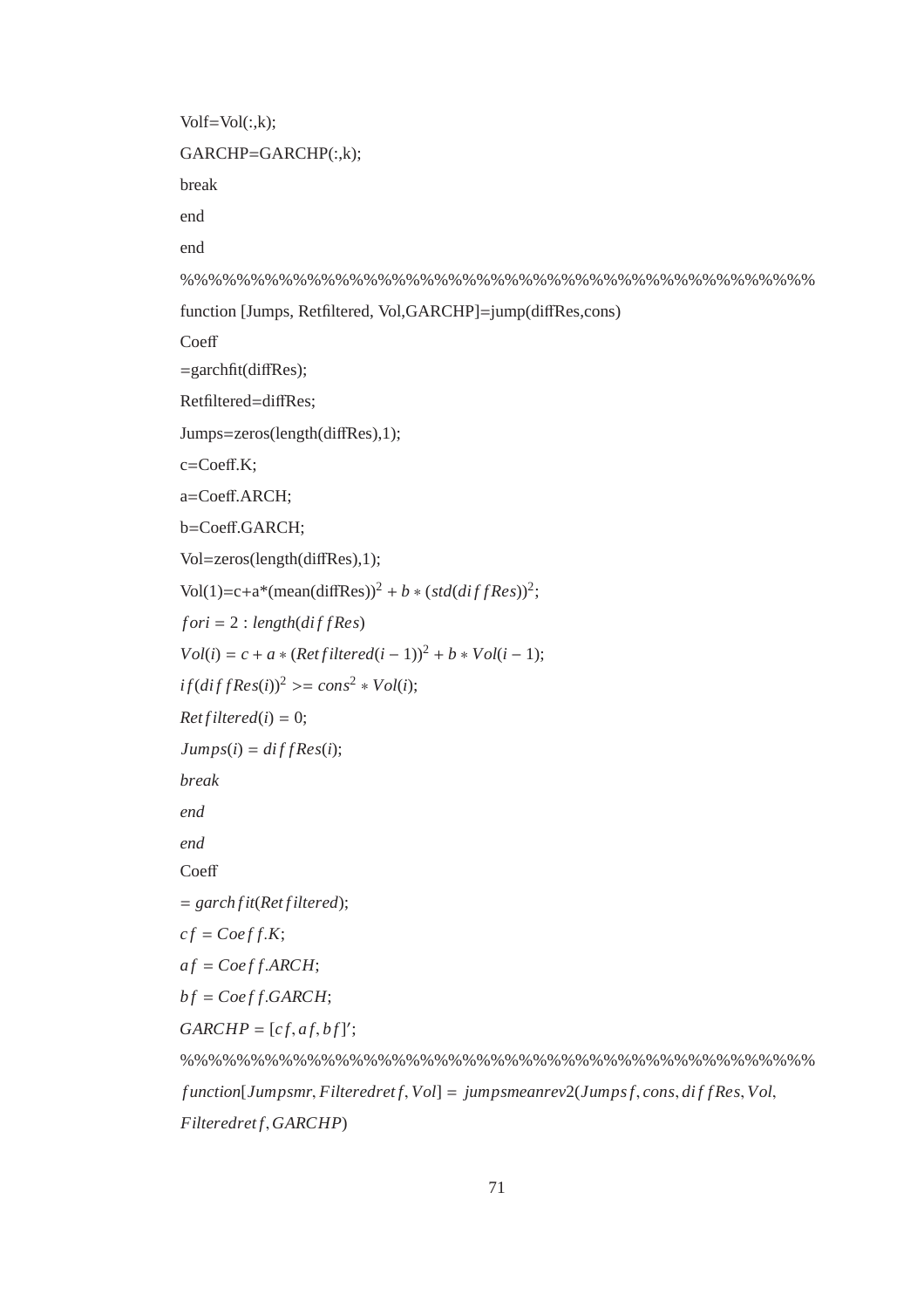```
x = \text{size}(Jumpsf);row = x(1);col = x(2);cf = GARCHP(1);af = GARCHP(2);bf = GARCHP(3);all jumps = sum(Jumps f, 2);Jumps f1 = zeros(row,col);rank1 = zeros(row, 1);for j = 1 : colf ori = 1 : row
if \, \textit{Jumpsf}(i, j) = 0rank1(i) = j;break
end
end
end
nr = 0;
rank2 = zeros(row, 1);for i = 1 : row;if all jumps(i) = 0;nr = nr + 1;rank2(i) = nr;end
end
f ori = 1 : row
if all jumps (i) = 0;Jumps f1(:,rank2(i)) = Jumps f(:,rank1(i));end
end
Jumpsmr = zeros(row, col);
for j = 1 : col;f ori = 1 : row − 7;
```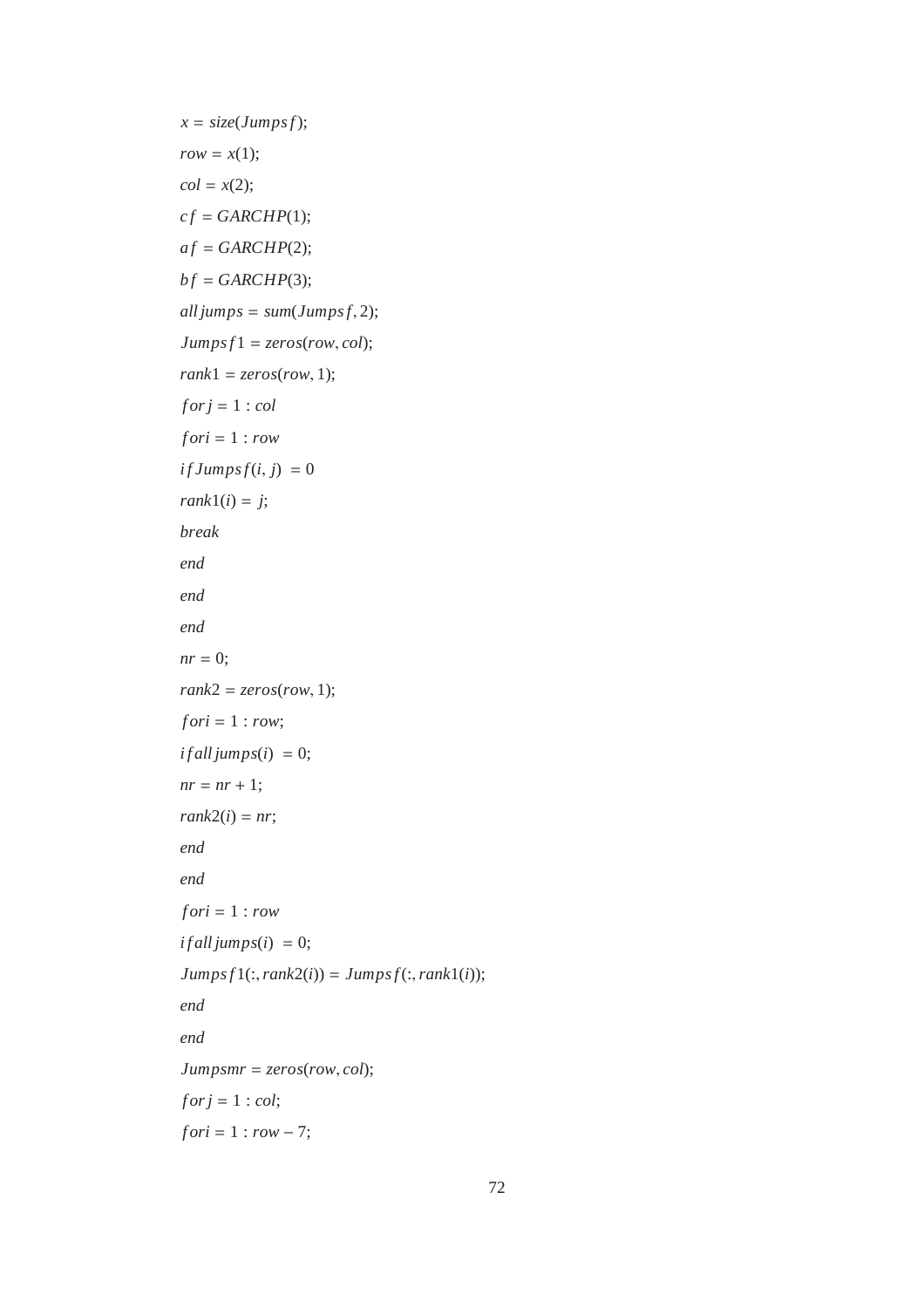$if \, \lim_{t \to \infty} f(1(i, i)) = 0 \, \lim_{t \to \infty} \lim_{t \to \infty} f(i, i) = 0;$  $Jumpsmr(i, j) = diffRes(i);$ *i f min*(−*di f f Res*(*i*)−*cons*∗*sqrt*(*Vol*(*i*+1)), −*cons*∗*sqrt*(*Vol*(*i*+1))) < *di f f Res*(*i*+1)*di f f Res*(*i*+ 1) < *max*(−*di f f Res*(*i*) + *cons* ∗ *sqrt*(*Vol*(*i* + 1)), *cons* ∗ *sqrt*(*Vol*(*i* + 1)));  $Jumpsmr(i+1, j) = diffRes(i+1);$  $F{\textit{lteredret}} f(i+1) = 0;$  $Vol(i + 2) = cf + af * (Filteredref(i + 1))^{2} + bf * Vol(i + 1);$  $if diffRes(i) > 0$ *sum* $(dffRes(i : i + 1)) < 0 + const * sqrt(Vol(i + 2))$ *break*  $e$ *lsei*  $f$ *di*  $f$   $f$ *Res*( $i$ ) < 0*sum*( $diff$   $Res$ ( $i$  :  $i + 1$ )) > 0 –  $cons$   $*$   $sqrt{Vol(i + 2)}$ *break elsei f*  $min([(diffRes(i + 1) - cons * sqrt(Vol(i + 1)))/diffRes(i)) * (((diffRes(i + 1) - cons *$  $sqrt{Vol(i+1))}/diffRes(i) + 1) * diffRes(i), ((diffRes(i+1) + const * sqrt(Vol(i+1)))/$ *di f f Res*(*i*))∗(((*di f f Res*(*i*+1)+*cons*∗*sqrt*(*Vol*(*i*+1)))/*di f f Res*(*i*))+1)∗*di f f Res*(*i*), ((*di f f Res*  $(i + 1) - const * sqrt(Vol(i + 1))$ / $diffRes(i) * (((diffRes(i + 1) + cons * sqrt(Vol(i + 1)))$  $1$ )))/ $diffRes(i) + 1$ ) \*  $diffRes(i)$ ,  $((diffRes(i + 1) + const * sqrt(Vol(i + 1)))/diffRes(i)$  \* (((*di f f Res*(*i*+1)−*cons*∗ *sqrt*(*Vol*(*i*+1)))/*di f f Res*(*i*))+1)∗*di f f Res*(*i*)])−*cons*∗ *sqrt*(*Vol*(*i*+  $2)$ ) <  $diffRes(i+2)diffRes(i+2)$  <  $max([(diffRes(i+1)-cons*sqrt(Vol(i+1)))/diffRes(i))]$  $(((diffRes(i+1) - cons * sqrt(Vol(i+1)))/diffRes(i)) + 1) * diffRes(i), ((diffRes(i+1) +$  $cons*sqrt{Vol(i+1))}/diffRes(i)$  \*  $((diffRes(i+1)+cons*sqrt{Vol(i+1))})/diffRes(i)$  +  $1) * diffRes(i), ((diffRes(i+1) - cons * sqrt(Vol(i+1)))/diffRes(i)) * (((diffRes(i+1) +$  $cons * sqrt(Vol(i+1))$ / $diffRes(i)$  + 1)  $* diffRes(i)$ ,  $((diffRes(i+1) + cons * sqrt(Vol(i+1)))$ 1)))/*di f f Res*(*i*))∗(((*di f f Res*(*i*+1)−*cons*∗ *sqrt*(*Vol*(*i*+1)))/*di f f Res*(*i*))+1)∗*di f f Res*(*i*)])+  $cons * sqrt(Vol(i + 2))$ ;  $Jumpsmr(i + 2, j) = diffRes(i + 2);$  $F{\textit{l}}\textit{t}$  *Filteredret*  $f(i+2) = 0$ ;  $Vol(i + 3) = cf + af * (Filteredref(i + 2))^2 + bf * Vol(i + 2);$  $if diffRes(i) > 0$ *sum* $(dffRes(i : i + 2)) < 0 + const * sqrt(Vol(i + 3))$ *break*  $e$ *lsei*  $f$ *di*  $f$ *fRes*( $i$ ) < 0*sum*( $diff$ *Res*( $i$  :  $i$  + 2)) > 0 –  $cons$  \*  $sqrt{Vol(i + 3)}$ 

*break*

*elsei f*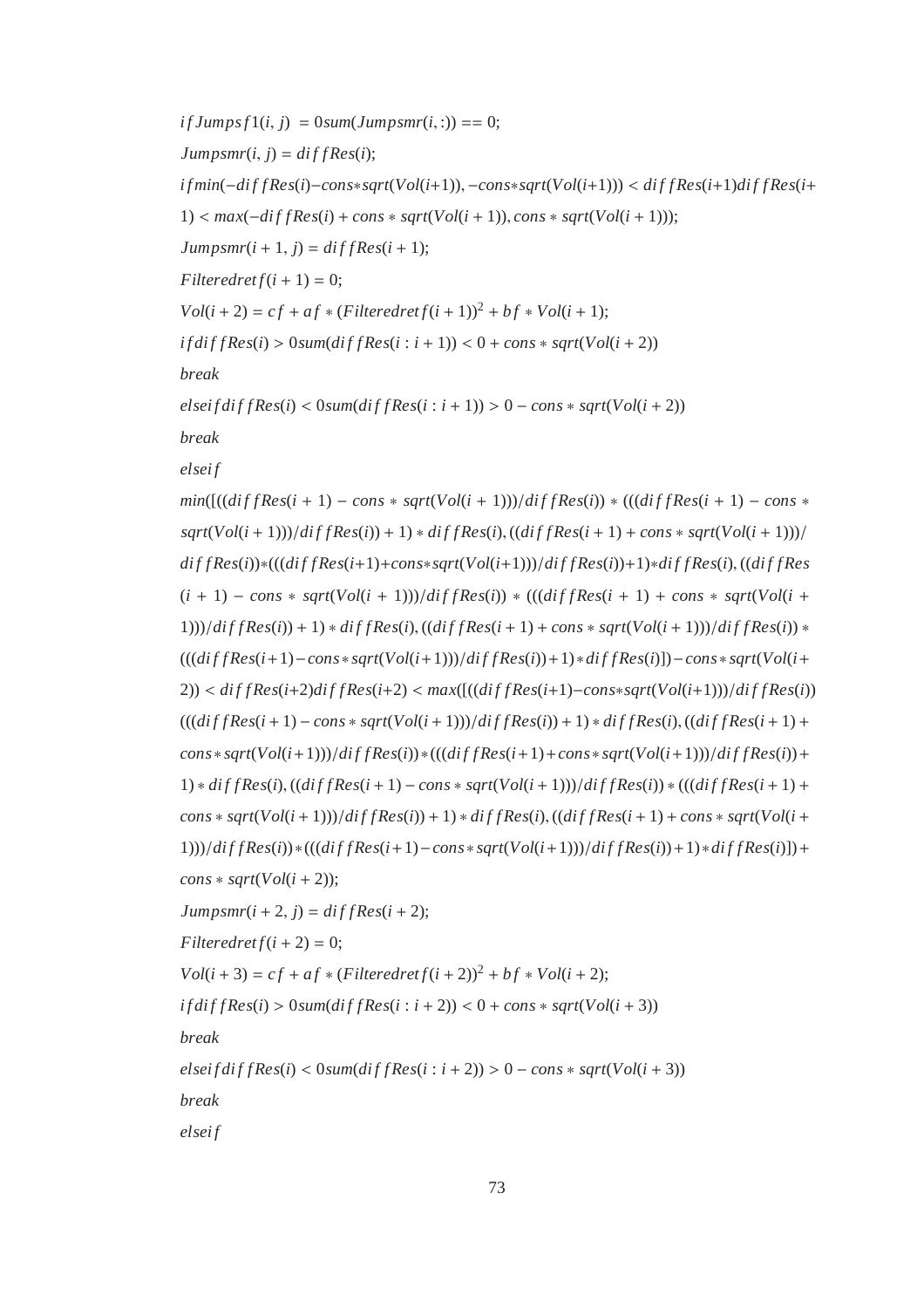$min([(diffRes(i + 1) - cons * sqrt(Vol(i + 1)))/diffRes(i)) * (((diffRes(i + 1) - cons *$  $sqrt{Vol(i+1))}/diffRes(i) + 1)^2 * diffRes(i)$ ,  $((diffRes(i+1) + const * sqrtVol(i+1)))/$ *di f f Res*(*i*))∗(((*di f f Res*(*i*+1)+*cons*∗*sqrt*(*Vol*(*i*+1)))/*di f f Res*(*i*))+1)<sup>2</sup> ∗*di f f Res*(*i*), ((*di f f Res*  $(i + 1) - const * sqrt(Vol(i + 1))$ / $diffRes(i)$  \*  $(((diffRes(i + 1) + cons * sqrt(Vol(i + 1)))$  $(1)$ ))/ $diffRes(i) + 1)^2 * diffRes(i)$ ,  $((diffRes(i + 1) + const * sqrt(Vol(i + 1)))/diffRes(i) *$ (((*di f f Res*(*i*+1)−*cons*<sup>∗</sup> *sqrt*(*Vol*(*i*+1)))/*di f f Res*(*i*))+1)<sup>2</sup> ∗*di f f Res*(*i*)])−*cons*∗ *sqrt*(*Vol*(*i*+  $3)$ ) <  $diffRes(i+3)diffRes(i+3)$  <  $max([(diffRes(i+1)-cons*sqrt(Vol(i+1)))/diffRes(i))]$  $(((diffRes(i + 1) - cons * sqrt(Vol(i + 1)))/diffRes(i)) + 1)^2 * diffRes(i), ((diffRes(i + 1) +$  $\frac{1}{\sqrt{2}}$  *cons*∗ *sqrt*( $Vol(i+1)$ ))/*di f f Res*(*i*))∗(((*di f f Res*(*i*+1)+*cons*∗ *sqrt*( $Vol(i+1)$ ))/*di f f Res*(*i*))+  $1)^2 * diffRes(i), ((diffRes(i + 1) - cons * sqrt(Vol(i + 1)))/diffRes(i)) * (((diffRes(i + 1) +$  $\frac{1}{2}$  *cons* \*  $sqrt{Vol(i+1))}/diffRes(i) + 1)^2 * diffRes(i), ((diffRes(i+1) + const * sqrt(Vol(i+1)))$ 1)))/*dif fRes*(*i*))∗(((*dif fRes*(*i*+1)−*cons*∗ *sqrt*( $Vol(i+1)$ ))/*dif fRes*(*i*))+1)<sup>2</sup> ∗*dif fRes*(*i*)])+  $cons * sqrt(Vol(i + 3));$  $Jumpsmr(i+3, j) = diffRes(i+3);$  $F{\textit{l}}\textit{t}$  *Filteredret*  $f(i+3) = 0$ ;  $Vol(i + 4) = cf + af * (Filteredref(i + 3))^{2} + bf * Vol(i + 3);$  $if diffRes(i) > 0$ *sum* $(dffRes(i : i + 3)) < 0 + const * sqrt(Vol(i + 4))$ *break*  $e$ *lsei*  $f$ *di*  $f$ *fRes*( $i$ ) < 0*sum*( $diff$ *Res*( $i$  :  $i$  + 3)) > 0 –  $cons$  \*  $sqrt{Vol(i + 4)}$ *break elsei f*  $min([(diffRes(i + 1) - cons * sqrt(Vol(i + 1)))/diffRes(i)) * (((diffRes(i + 1) - cons *$ 

 $sqrt{Vol(i+1))}/diffRes(i) + 1)^3 * diffRes(i)$ ,  $((diffRes(i+1) + const * sqrtVol(i+1)))/$ *di f f Res*(*i*))∗(((*di f f Res*(*i*+1)+*cons*∗*sqrt*(*Vol*(*i*+1)))/*di f f Res*(*i*))+1)<sup>3</sup> ∗*di f f Res*(*i*), ((*di f f Res*  $(i + 1) - const * sqrt(Vol(i + 1))$ / $diffRes(i)$  \*  $(((diffRes(i + 1) + cons * sqrt(Vol(i + 1)))$  $(1)$ ))/ $diffRes(i) + 1$ <sup>3</sup> \*  $diffRes(i)$ ,  $((diffRes(i + 1) + const * sqrt(Vol(i + 1)))/diffRes(i)$  \* (((*di f f Res*(*i*+1)−*cons*<sup>∗</sup> *sqrt*(*Vol*(*i*+1)))/*di f f Res*(*i*))+1)<sup>3</sup> ∗*di f f Res*(*i*)])−*cons*∗ *sqrt*(*Vol*(*i*+ 4)) < *di f f Res*(*i*+4)...*di f f Res*(*i*+4) < *max*([((*di f f Res*(*i*+1)−*cons*∗*sqrt*(*Vol*(*i*+1)))/*di f f Res*(*i*))  $(((diffRes(i + 1) - cons * sqrt(Vol(i + 1)))/diffRes(i)) + 1)<sup>3</sup> * diffRes(i), ((diffRes(i + 1) +$  $\frac{1}{\sqrt{2}}$  *cons*∗ *sqrt*( $Vol(i+1)$ ))/ $diffRes(i)$  \*((( $diffRes(i+1)$ + $cons$ \*  $sqrt{Vol(i+1)}$ ))/ $diffRes(i)$  +  $1)^3 * diffRes(i), ((diffRes(i + 1) - cons * sqrt(Vol(i + 1)))/diffRes(i)) * (((diffRes(i + 1) +$  $\frac{1}{2}$  *cons* \*  $sqrt{Vol(i+1)})/diffRes(i) + 1)^3 * diffRes(i)$ ,  $((diffRes(i+1) + const * sqrtVol(i+1))$ 1)))/*dif fRes*(*i*))∗(((*dif fRes*(*i*+1)−*cons*∗ *sqrt*( $Vol(i+1)$ ))/*dif fRes*(*i*))+1)<sup>3</sup> ∗*dif fRes*(*i*)])+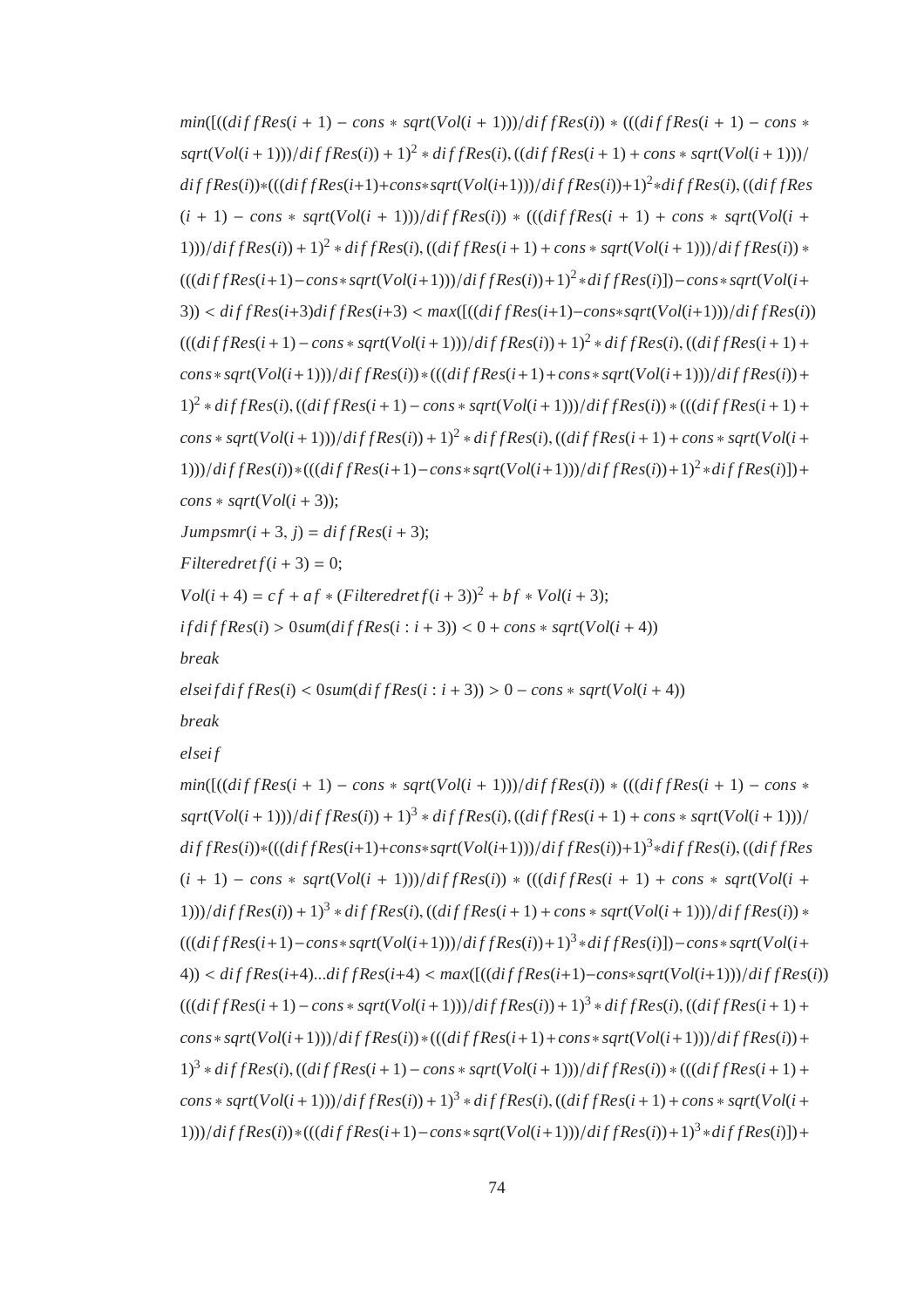$const * sqrt(Vol(i + 4));$  $Jumpsmr(i+4, j) = diffRes(i+4);$  $F{\textit{l}}\textit{t}$  *Filteredret*  $f(i+4) = 0$ ;  $Vol(i + 5) = cf + af * (Filteredref(i + 4))^2 + bf * Vol(i + 4);$  $if diffRes(i) > 0$ *sum*( $diffRes(i : i + 4)$ ) < 0 +  $cons * sqrt(Vol(i + 5))$ *break*  $e$ *lsei*  $f$ *di*  $f$   $f$ *Res*( $i$ ) < 0*sum*( $diff$ *Res*( $i$  :  $i + 4$ )) > 0 –  $cons * sqrt(Vol(i + 5))$ *break elsei f*  $min([(diffRes(i + 1) - cons * sqrt(Vol(i + 1)))/diffRes(i)) * (((diffRes(i + 1) - cons *$  $sqrt{Vol(i+1))}/diffRes(i) + 1)^{4}*diffRes(i), ((diffRes(i+1) + cons * sqrt(Vol(i+1)))/$ *di f f Res*(*i*))∗(((*di f f Res*(*i*+1)+*cons*∗*sqrt*(*Vol*(*i*+1)))/*di f f Res*(*i*))+1)<sup>4</sup> ∗*di f f Res*(*i*), ((*di f f Res*  $(i + 1) - \cos * \sqrt{\frac{sqrt{U}}{i + 1}}$ ))/ $diffRes(i)$  \*  $(((diffRes(i + 1) + \cos * \sqrt{\frac{sqrt{U}}{i + 1}}))$  $(1)$ ))/ $diffRes(i) + 1)^{4} * diffRes(i)$ ,  $((diffRes(i + 1) + const * sqrt(Vol(i + 1)))/diffRes(i) *$ (((*di f f Res*(*i*+1)−*cons*<sup>∗</sup> *sqrt*(*Vol*(*i*+1)))/*di f f Res*(*i*))+1)<sup>4</sup> ∗*di f f Res*(*i*)])−*cons*∗ *sqrt*(*Vol*(*i*+  $(5)$ ) <  $diffRes(i+5)...diffRes(i+5)$  <  $max([(diffRes(i+1)-cons*sqrt(Vol(i+1)))/diffRes(i))]$  $(((diffRes(i + 1) - cons * sqrt(Vol(i + 1)))/diffRes(i)) + 1)^{4} * diffRes(i), ((diffRes(i + 1) +$  $\frac{1}{\sqrt{2}}$  *cons*∗ *sqrt*( $Vol(i+1)$ ))/ $diffRes(i)$  \*((( $diffRes(i+1)$ + $cons$ \*  $sqrt{Vol(i+1)}$ ))/ $diffRes(i)$  +  $1)^4 * diffRes(i), ((diffRes(i + 1) - cons * sqrt(Vol(i + 1)))/diffRes(i)) * (((diffRes(i + 1) +$  $\frac{1}{2}$  *cons* \*  $sqrt{Vol(i+1))}/diffRes(i) + 1)^{4} * diffRes(i)$ ,  $((diffRes(i+1) + const * sqrt(Vol(i+1)))$ 1)))/*dif fRes*(*i*))∗(((*dif fRes*(*i*+1)−*cons*∗ *sqrt*( $Vol(i+1)$ ))/*dif fRes*(*i*))+1)<sup>4</sup> ∗*dif fRes*(*i*)])+  $const * sqrt(Vol(i + 5));$  $Jumpsmr(i+5, j) = diffRes(i+5);$  $F{\textit{ltered}ref(i+5)} = 0;$  $Vol(i + 6) = cf + af * (Filteredref(i + 5))^2 + bf * Vol(i + 5);$  $if diffRes(i) > 0$ *sum* $(dffRes(i : i + 5)) < 0 + const * sqrt(Vol(i + 6))$ *break*  $e$ *lsei*  $f$ *di*  $f$ *fRes*( $i$ ) < 0*sum*( $diff$ *Res*( $i$  :  $i$  + 5)) > 0 –  $cons$  \*  $sqrt{Vol(i + 6)}$ *break elsei f*  $min([(diffRes(i + 1) - cons * sqrt(Vol(i + 1)))/diffRes(i)) * (((diffRes(i + 1) - cons *$  $sqrt{Vol(i+1))}/diffRes(i) + 1)^5 * diffRes(i)$ ,  $((diffRes(i+1) + const * sqrtVol(i+1)))/$ *di f f Res*(*i*))∗(((*di f f Res*(*i*+1)+*cons*∗*sqrt*(*Vol*(*i*+1)))/*di f f Res*(*i*))+1)<sup>5</sup> ∗*di f f Res*(*i*), ((*di f f Res*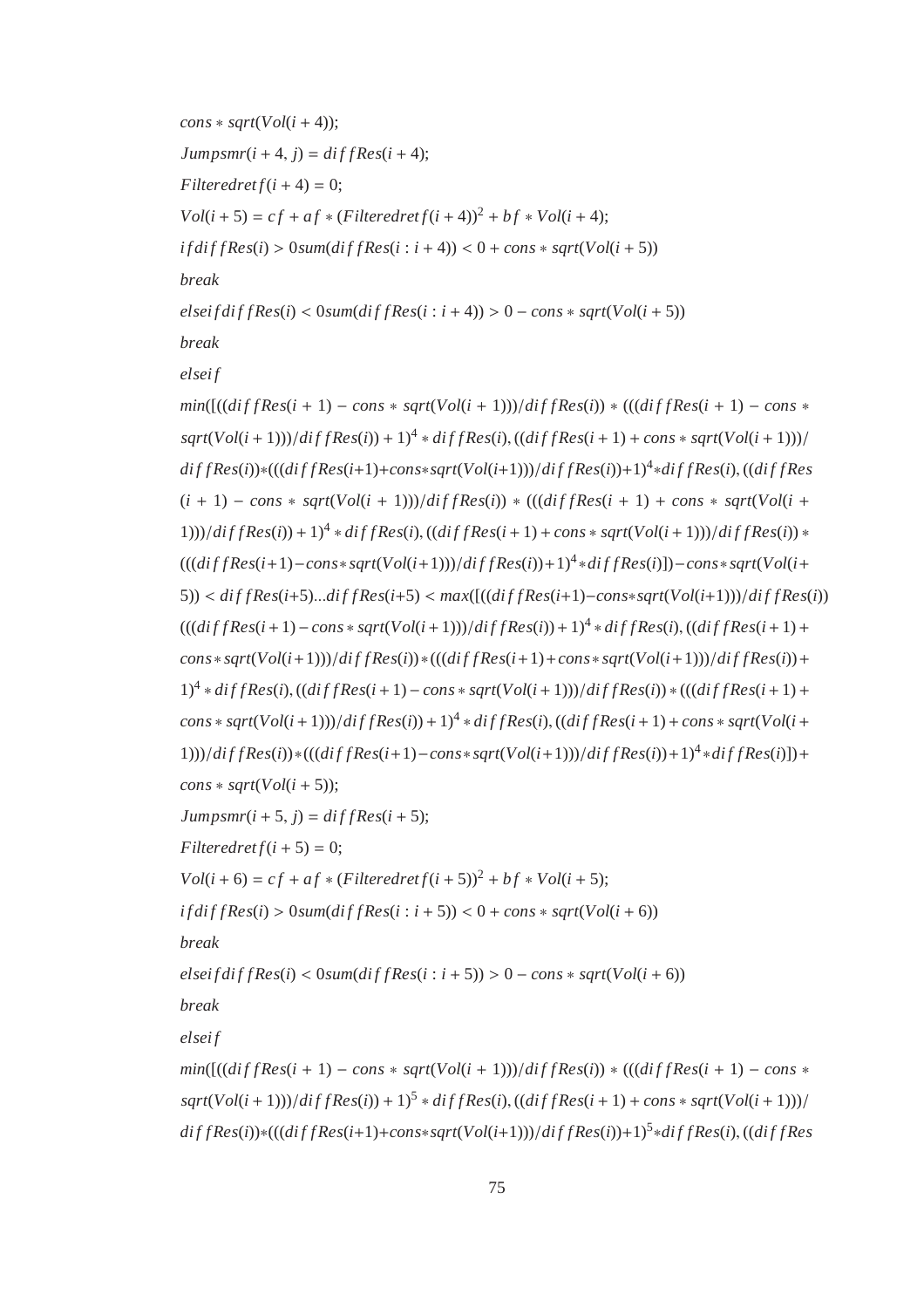$(i + 1) - \cos * \sqrt{\frac{Vol(i + 1)}{d}t}$  *f*  $fRes(i)$  \*  $(((diffRes(i + 1) + \cos * \sqrt{\frac{Vol(i + 1)}{d}t})$  $(1)$ ))/ $diffRes(i) + 1$ <sup>5</sup> \*  $diffRes(i)$ ,  $((diffRes(i + 1) + const * sqrt(Vol(i + 1)))/diffRes(i)$  \* (((*di f f Res*(*i*+1)−*cons*<sup>∗</sup> *sqrt*(*Vol*(*i*+1)))/*di f f Res*(*i*))+1)<sup>5</sup> ∗*di f f Res*(*i*)])−*cons*∗ *sqrt*(*Vol*(*i*+  $(6)$ ) <  $diffRes(i+6)...diffRes(i+6)$  <  $max([(diffRes(i+1)-cons*sqrt(Vol(i+1)))/diffRes(i))]$  $(((diffRes(i + 1) − cons * sqrt(Vol(i + 1)))/diffRes(i)) + 1)<sup>5</sup> * diffRes(i), ((diffRes(i + 1) +$  $cons*sqrt{Vol(i+1))}/di\ f\ f\ Res(i)) * (((dif\ f\ Res(i+1)+cons*sqrt{Vol(i+1)}))/di\ f\ Res(i)) +$  $1)^5 * diffRes(i), ((diffRes(i + 1) - cons * sqrt(Vol(i + 1)))/diffRes(i)) * (((diffRes(i + 1) +$  $\frac{1}{2}$  *cons* \*  $sqrt{Vol(i + 1)})/diffRes(i) + 1)^5 * diffRes(i)$ ,  $((diffRes(i + 1) + const * sqrt(Vol(i + 1)))$ 1)))/*di f f Res*(*i*))∗(((*di f f Res*(*i*+1)−*cons*<sup>∗</sup> *sqrt*(*Vol*(*i*+1)))/*di f f Res*(*i*))+1)<sup>5</sup> ∗*di f f Res*(*i*)])+  $const * sqrt(Vol(i + 6));$  $Jumpsmr(i + 6, i) = diffRes(i + 6);$  $Filteredret f(i+6) = 0$ ;  $Vol(i + 7) = cf + af * (Filteredref(i + 6))^2 + bf * Vol(i + 6);$ *break else break end else break end else break end else break end else break end else break end end*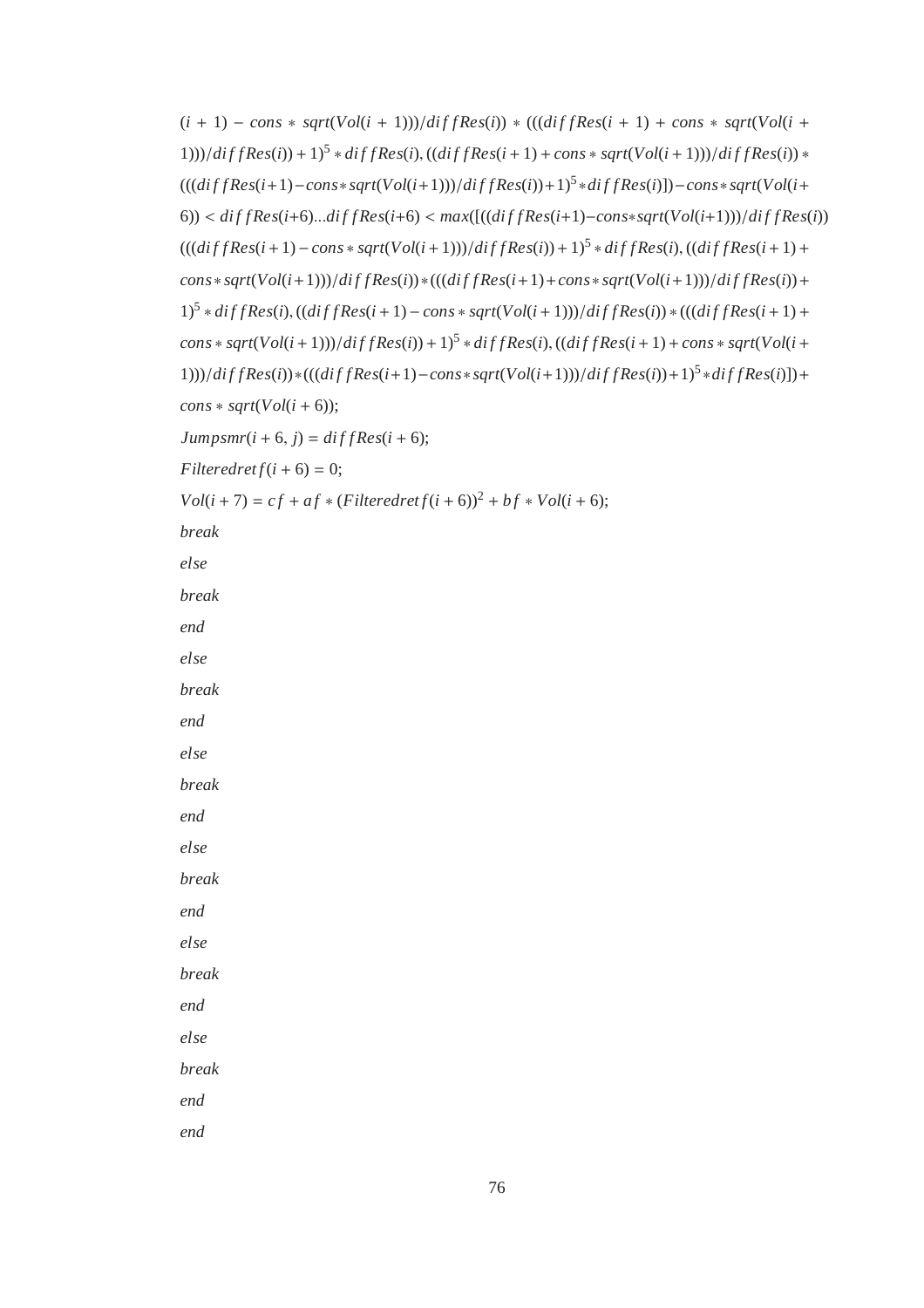```
end
fori = 2 : row - 7if \, \textit{Jumpsmr}(i, j) = 0 \, \textit{Jumpsmr}(i - 1, j) = 0;if abs(diffRes(i)) < abs(sum(Jumpsmr(i : i + 6, j)))Jumpsmr(i + 6, j) = 0;F{\text{}}\hat{f}(i+6) = \text{d}\hat{f}f\hat{f}Res(i + 6);
if abs(diffRes(i)) < abs(sum(Jumpsmr(i : i + 5, j)))Jumpsmr(i + 5, j) = 0;F{\text{}}l{\text{}}t{\text{}} Filteredret f(i+5) = \text{d}{\text{}}f{\text{}}{\text{}}f{\text{}}{R}\text{ }e{\text{}}s(i+5);
if abs(diffRes(i)) < abs(sum(Jumpsmr(i : i + 4, j)))Jumpsmr(i+4, j) = 0;F{\text{}}l{\text{}}t{\text{}} Filteredret f(i+4) = \text{d}{\text{}}f{\text{}}{\text{}}f{\text{}}{R}e{\text{}}s(i+4);if abs(diffRes(i)) < abs(sum(Jumpsmr(i : i + 3, j)))Jumpsmr(i+3, j) = 0;F{\textit{l}}\textit{t} Filteredret f(i+3) = \textit{diff} Res(i + 3);
if abs(diffRes(i)) < abs(sum(Jumpsmr(i : i + 2, j)))Jumpsmr(i + 2, j) = 0;F{\text{}}\hat{f}(i+2) = \text{d}\hat{f}f\hat{f}\hat{f}if abs(diffRes(i)) < abs(sum(Jumpsmr(i : i + 1, j)))Jumpsmr(i + 1, j) = 0;F{\text{}}\hat{f}(i+1) = \text{d}\hat{f}f\hat{f}Res(i+1);
end
end
end
end
end
end
end
end
f ori = 2 : row − 7
if \, \textit{Jumpsmr}(i, j) = 0 \, \textit{Jumpsmr}(i - 1, j) = 0;if 0.06 * abs(diffRes(i)) > abs(sum(Jumpsmr(i + 1 : i + 6, j)))Jumpsmr(i + 1, j) = 0;
```

```
77
```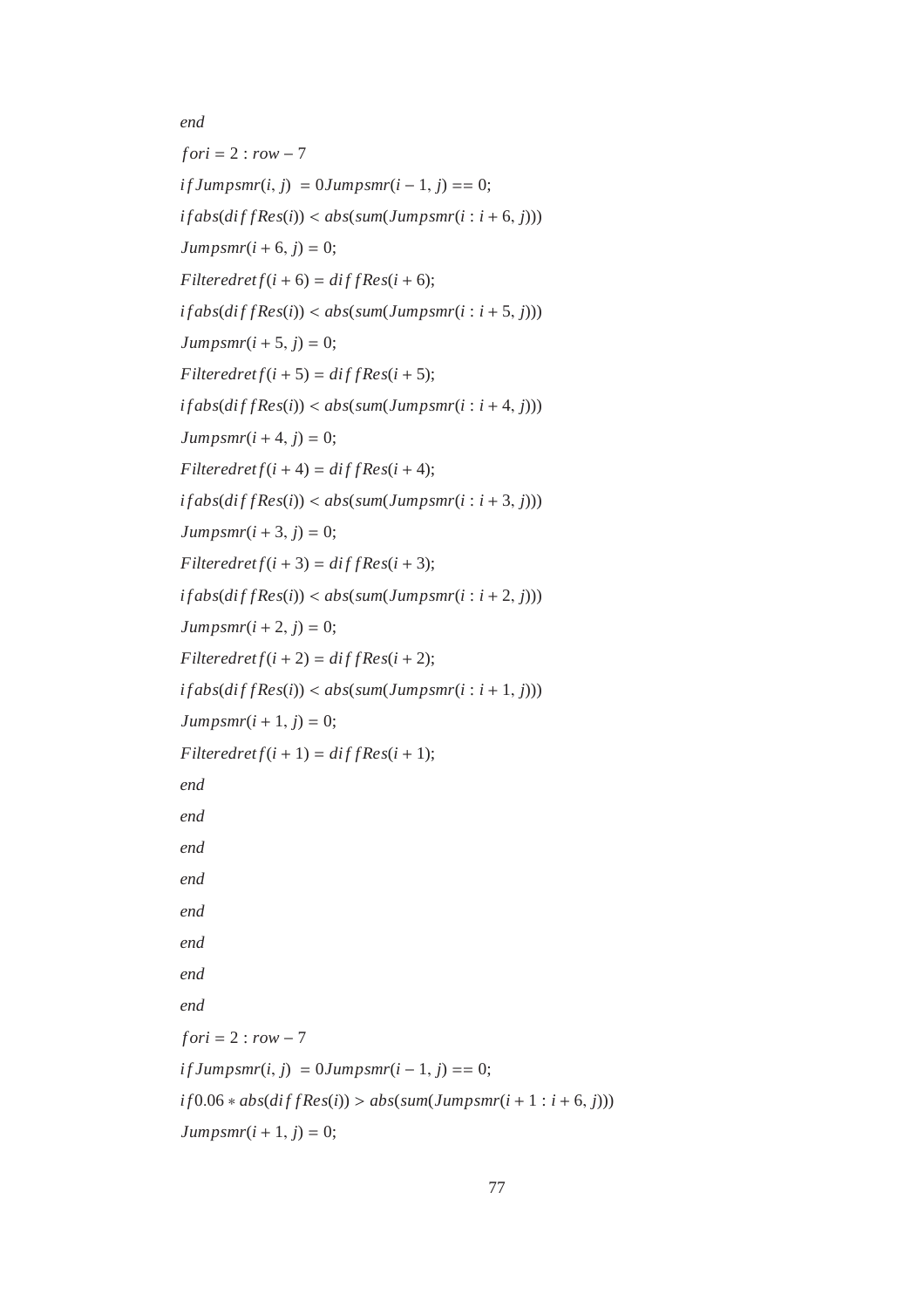```
F{\textit{l}}t Filteredret f(i + 1) = \textit{diff} Res(i + 1);
Jumpsmr(i + 2, i) = 0;
F{\text{}}\hat{f}(i+2) = \text{d}\hat{f}f\hat{f}Res(i + 2);
Jumpsmr(i+3, j) = 0;Finteredret f(i + 3) = diffRes(i + 3);Jumpsmr(i+4, j) = 0;F{\text{}}l{\text{}}t{\text{}} Filteredret f(i+4) = \text{d}{\text{}}f{\text{}}{\text{}}f{\text{}}{R}{\text{}}e{\text{}}s(i+4);Jumpsmr(i + 5, j) = 0;F{\textit{ltered}ret}(i+5) = \textit{diffRes}(i+5);Jumpsmr(i + 6, i) = 0;
F{\textit{l}}t Filteredret f(i+6) = \textit{diff} Res(i+6);
end
end
end
Vol(i + 2) = cf + af * (Filteredref(i + 1))^{2} + bf * Vol(i + 1);Vol(i + 3) = cf + af * (Filteredref(i + 2))^2 + bf * Vol(i + 2);Vol(i + 4) = cf + af * (Filteredref(i + 3))^2 + bf * Vol(i + 3);Vol(i + 5) = cf + af * (Filteredref(i + 4))^2 + bf * Vol(i + 4);Vol(i + 6) = cf + af * (Filteredref(i + 5))^2 + bf * Vol(i + 5);Vol(i + 7) = cf + af * (Filteredref(i + 6))^2 + bf * Vol(i + 6);end
```

```
Filteredref = diffRes - sum(Jumpsmr, 2);%%%%%%%%%%%%%%%%%%%%%%%%%%%%%%%%%%%%%%%%%%%%%
Classification of the detected jump points.
```
function [pj,sp,ss, noj, sp0, ss0]=jumpclass(diffRes, Jumpsmr, Vol,cons)

%pj: vector of pure jump points

%sp: vector of detected spike processes

%ss: vector of detected semi spike processes

%noj: number of jumps

%sp0: only the spike jump points

%ss0: only the semi-spike jump points

x=size(Jumpsmr);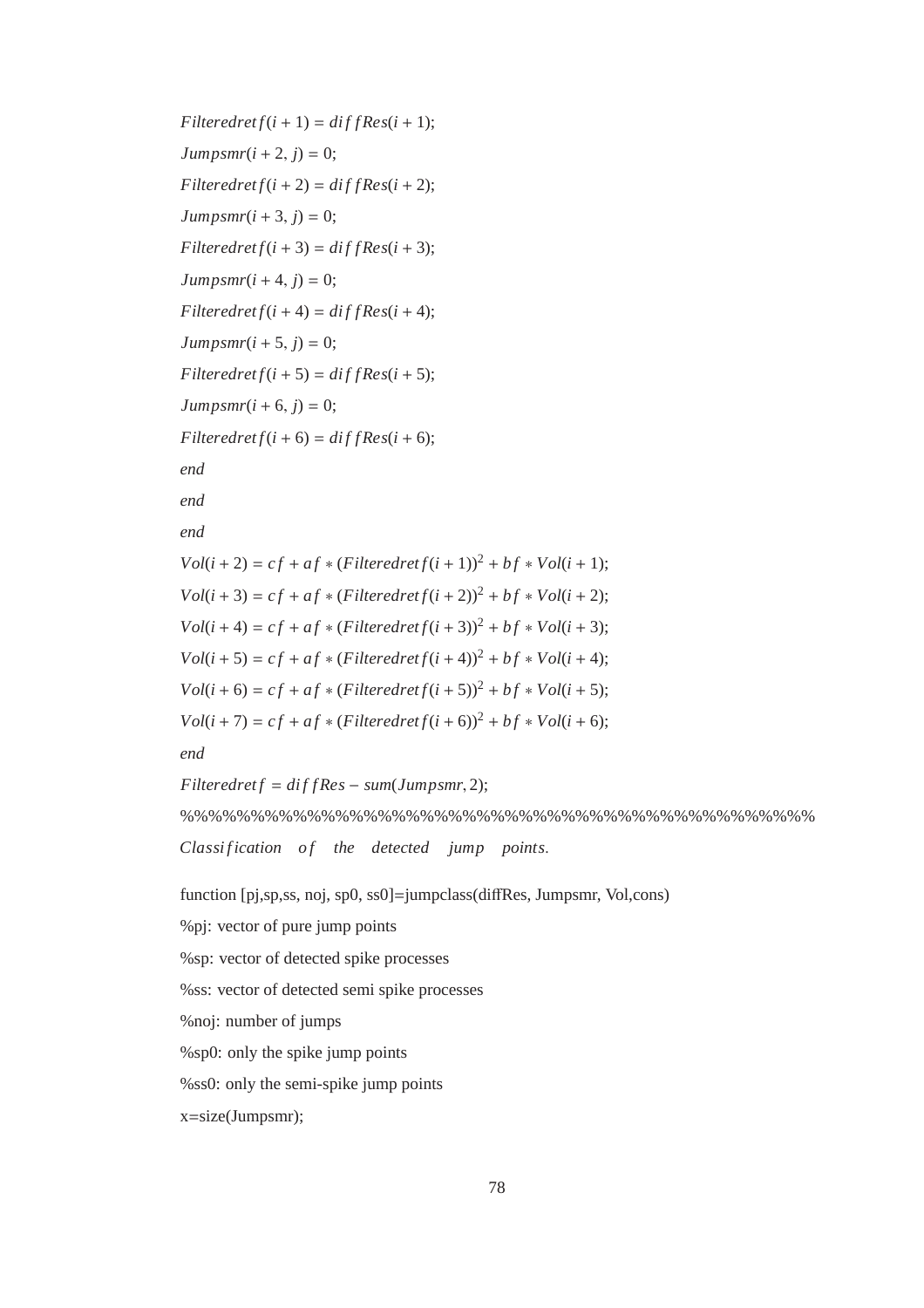```
row=x(1);
col=x(2);
pj=zeros(row,1);
sp=zeros(row,1);
ss=zeros(row,1);
sp0=zeros(row,1);
ss0=zeros(row,1);
noj=zeros(1,5);for j=1:col
for i=2:row
if Jumpsmr(i,j) =0 Jumpsmr(i+1,j)==0 Jumpsmr(i-1,j)==0;
pi(i)=diffRes(i);break
elseif Jumpsmr(i,j) =0 Jumpsmr(i+1,j) =0 sign(Jumpsmr(i,j)) = = -sign(Jumpsmr(i+1,j)) sign(Jumpsmr(i-
(1,i)) == 0;if abs(Jumpsmr(i,j))-cons*sqrt(Vol(i+1))j=abs(Jumpsmr(i+1,j));if Jumpsmr(i+2,j)==0
sp(i)=diffRes(i);
sp0(i)=diffRes(i);
sp(i+1)=diffRes(i+1);break
elseif sign(Jumpsmr(i,j))==-sign(Jumpsmr(i+2,j)) Jumpsmr(i+2,j) =0 abs(sum(Jumpsmr(i:i+1,j)))-
cons*sqrt(Vol(i+2)); =abs(Jumpsmr(i+2,j));
if Jumpsmr(i+3,j)==0
sp(i)=diffRes(i);sp0(i)=diffRes(i);sp(i+1)=diffRes(i+1);sp(i+2)=diffRes(i+2);break
elseif sign(Jumpsmr(i,j))==-sign(Jumpsmr(i+3,j)) Jumpsmr(i+3,j) =0 abs(sum(Jumpsmr(i:i+2,j)))-
cons*sqrt(Vol(i+3)); =abs(Jumpsmr(i+3,j));
if Jumpsmr(i+4,j)==0
sp(i)=diffRes(i);
```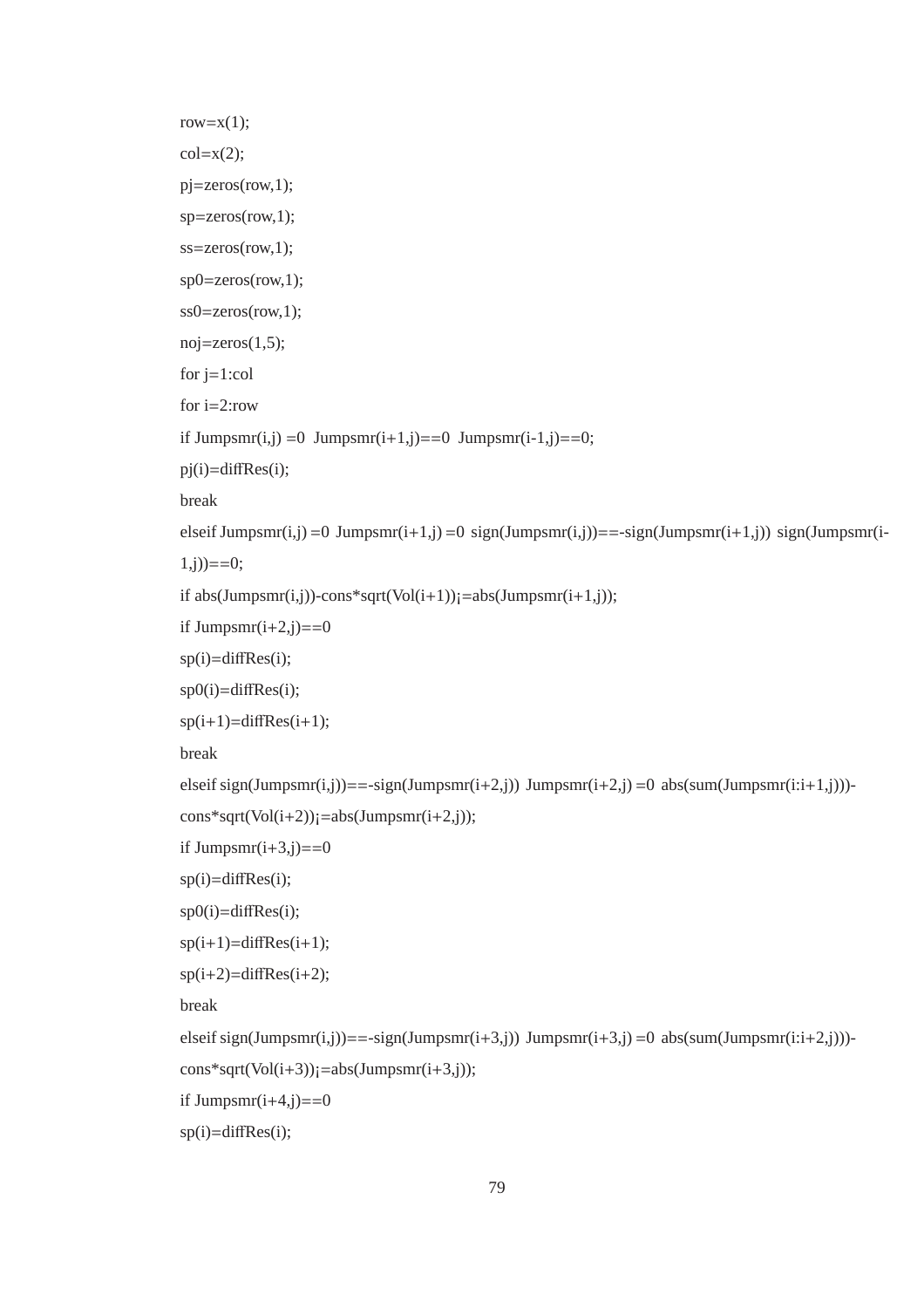```
sp0(i)=diffRes(i);sp(i+1)=diffRes(i+1);sp(i+2)=diffRes(i+2);sp(i+3)=diffRes(i+3);break
elseif sign(Jumpsmr(i,j))==-sign(Jumpsmr(i+4,j)) Jumpsmr(i+4,j) =0
abs(sum(Jumpsmr(i:i+3,j)))-cons*sqrt(Vol(i+4))j=abs(Jumpsmr(i+4,j));if Jumpsmr(i+5,j)==0
sp(i)=diffRes(i);sp0(i)=diffRes(i);sp(i+1)=diffRes(i+1);sp(i+2)=diffRes(i+2);sp(i+3)=diffRes(i+3);sp(i+4)=diffRes(i+4);break
elseif sign(Jumpsmr(i,j))==-sign(Jumpsmr(i+5,j)) Jumpsmr(i+5,j) =0 abs(sum(Jumpsmr(i:i+4,j)))-
cons*sqrt(Vol(i+5)); =abs(Jumpsmr(i+5,j));
if Jumpsmr(i+6,j)==0
sp(i)=diffRes(i);
sp0(i)=diffRes(i);sp(i+1)=diffRes(i+1);sp(i+2)=diffRes(i+2);sp(i+3)=diffRes(i+3);sp(i+4)=diffRes(i+4);sp(i+5)=diffRes(i+5);break
elseif sign(Jumpsmr(i,j))==-sign(Jumpsmr(i+6,j)) Jumpsmr(i+6,j) =0 abs(sum(Jumpsmr(i:i+5,j)))-
cons*sqrt(Vol(i+6)); =abs(Jumpsmr(i+6,j));
sp(i)=diffRes(i);
sp0(i)=diffRes(i);sp(i+1)=diffRes(i+1);sp(i+2)=diffRes(i+2);
```
 $sp(i+3)=diffRes(i+3);$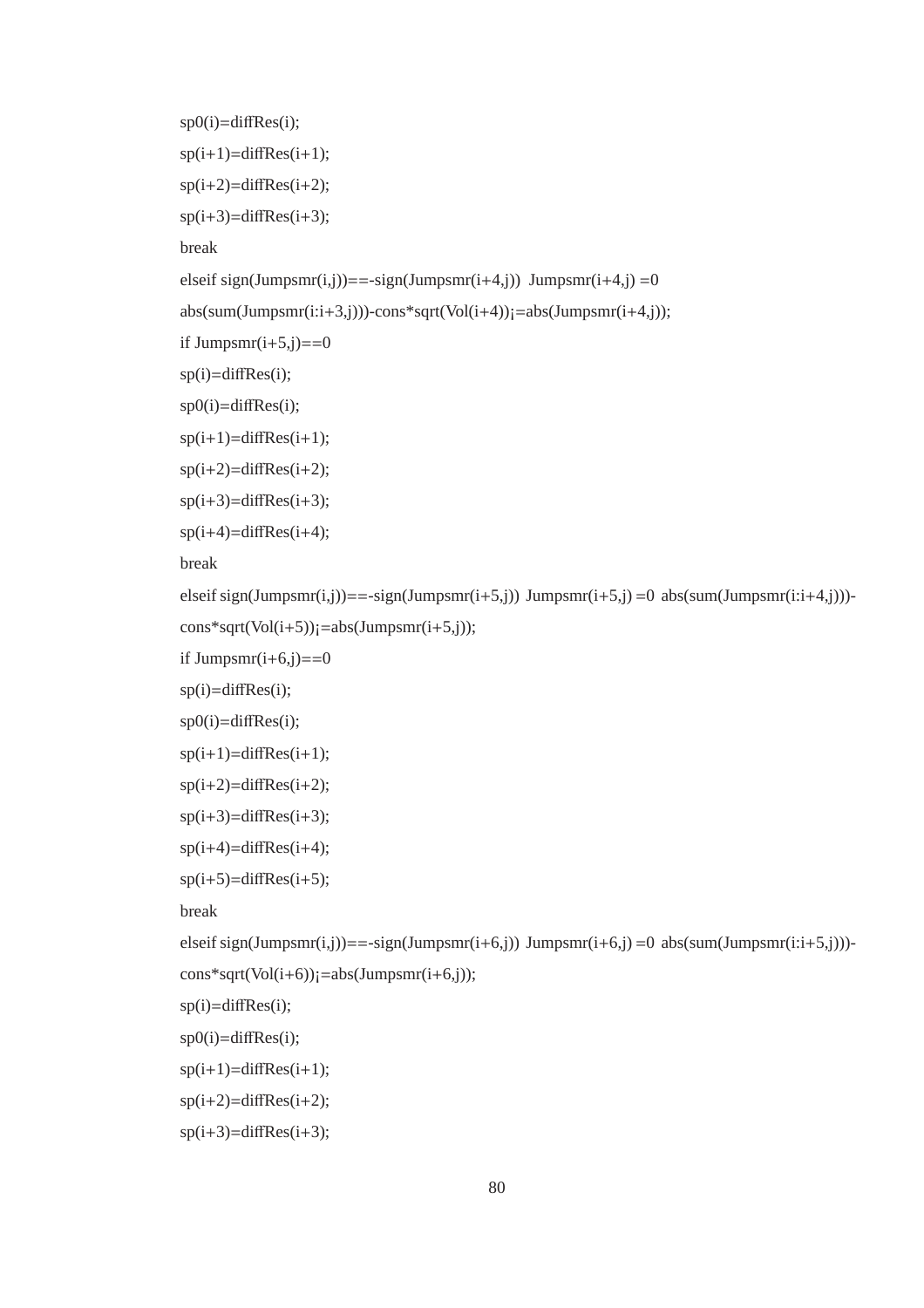```
sp(i+4)=diffRes(i+4);sp(i+5)=diffRes(i+5);sp(i+6)=diffRes(i+6);break
end
end
end
end
end
end
end
end
end
ss=sum(Jumpsmr,2)-pj-sp;
for i=1:row
if ss(i) = 0 ss(i-1) = 0ss0(i)=diffRes(i);
end
end
for i=1:row
if pj(i) = 0noj(1)=noj(1)+1;end
end
for i=1:rowif sp0(i) = 0noj(2)=noj(2)+1;end
end
for i=1:rowif ss0(i) = 0noj(3)=noj(3)+1;end
```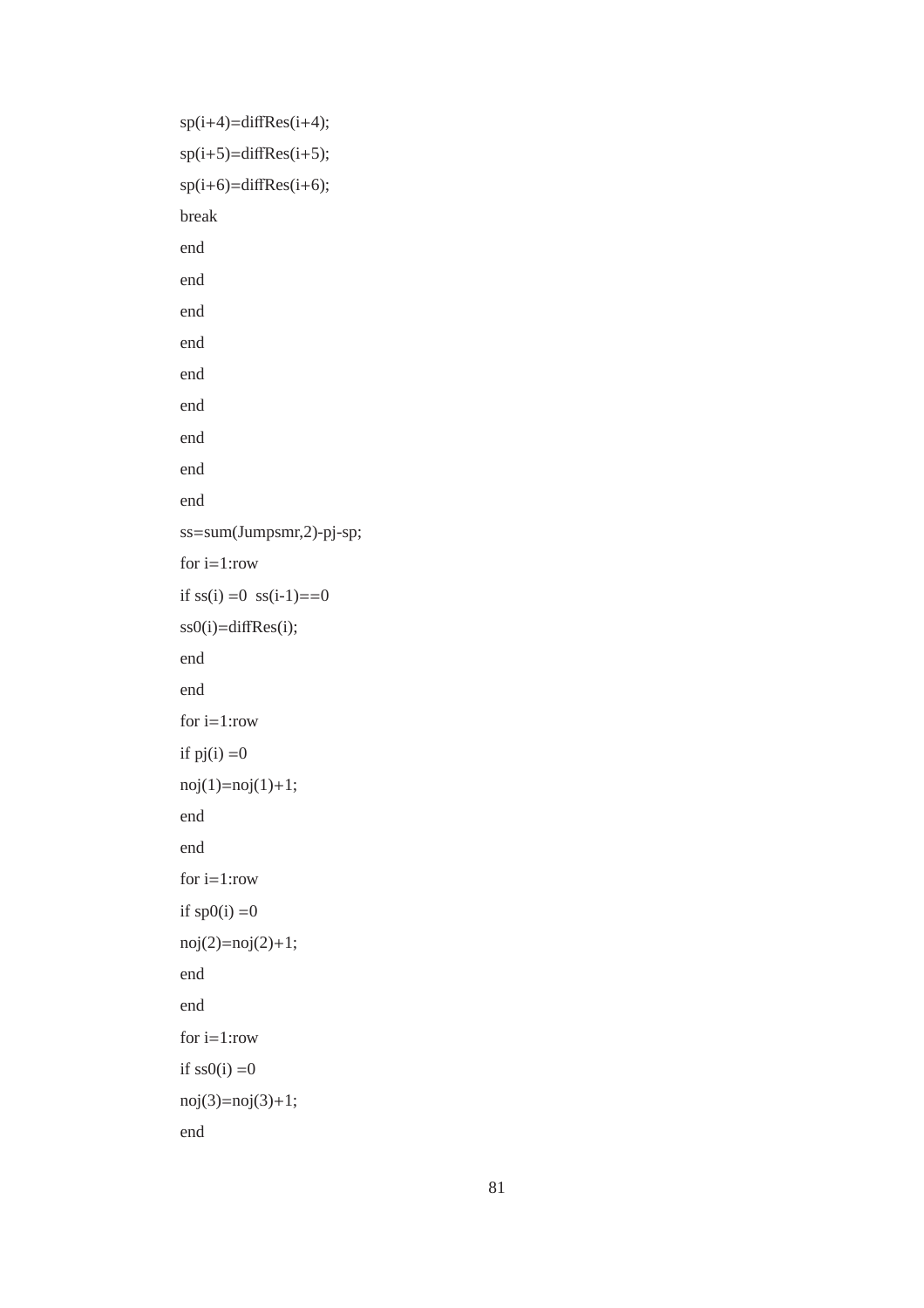```
end
for i=1:row
if sp(i) = 0noj(4)=noj(4)+1;end
end
for i=1:row
if ss(i) = 0noj(5)=noj(5)+1;end
end
```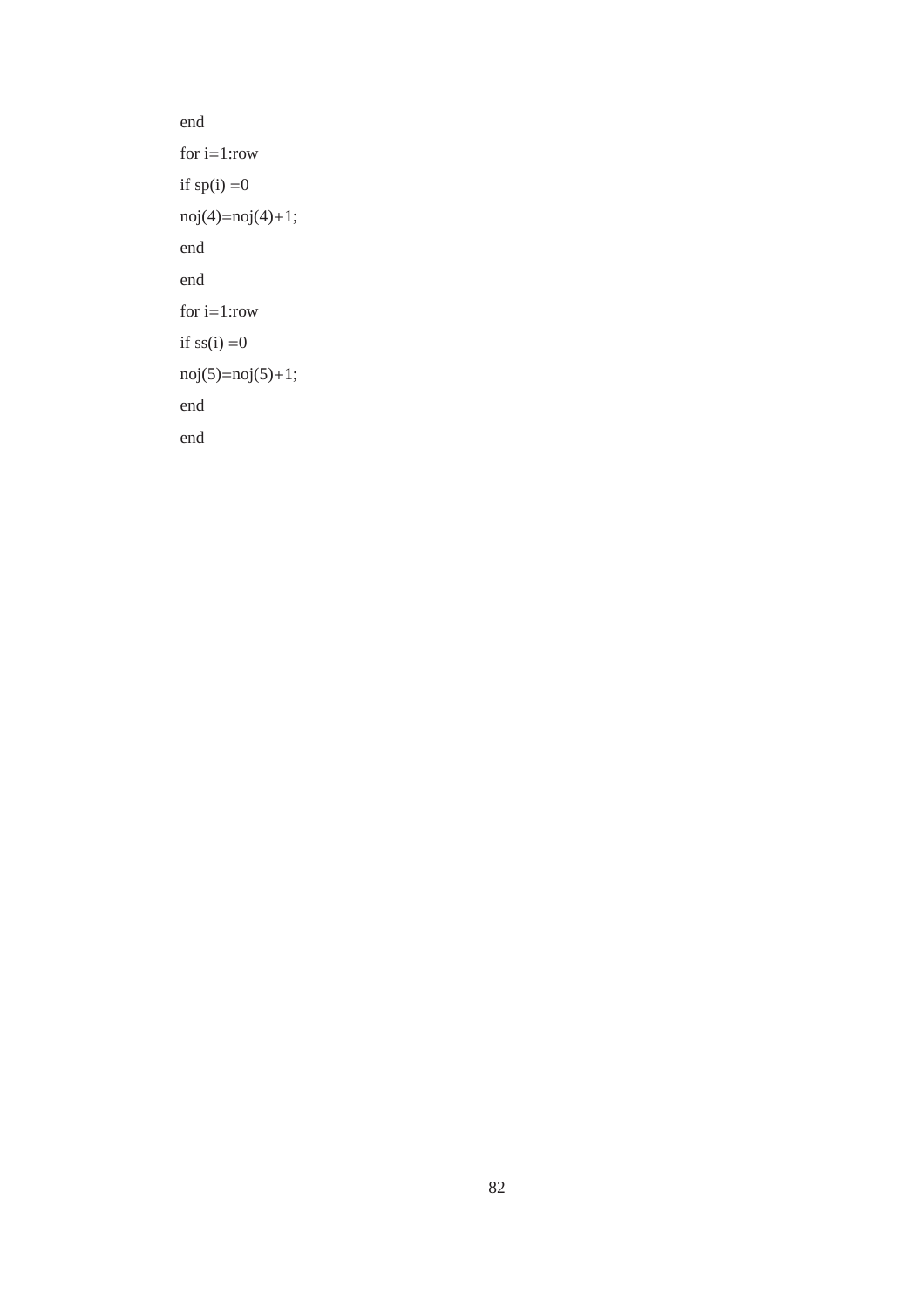#### **REFERENCES**

- [1] Ane, T., Ureche-Rangau, L., Gambet, J.B., Bouverot, J., 2008. Robust outlier detection for Asia- Pacific stock index returns. Journal of International Financial Institutions Money 18, 326-343.
- [2] Ane, T., Métais, C., 2010. Jump distribution characteristics: evidence from European stock markets. International Journal of Business and Economics 9, 1-22.
- [3] Audet, N., Heiskanen, P., Keppo, J., Vehvilainen, I.,2004. Modeling electricity forward price dynamics in Nordic market. Modeling Prices in Competitive Electricity Markets, chapter 12, Wiley.
- [4] Barlow, M.T., 2002. A diffusion model for electricity prices. Mathematical Finance 12, 287-298.
- [5] Bagdadioglu, N., Odyakmaz, N., 2008. Turkish electricity reform. Utilities Policy xxx, 1-9. doi:10.1016/j.jup.2008.02.001.
- [6] Benth, F.E., Cartea, A., Kiesel, R., 2006. Pricing forward contracts in power markets by the certainty equivalence principle: explaining the sign of the market risk premium. http://ssrn.com/abstract=941117.
- [7] Benth, F.E., Saltyté-Benth, J., 2005. Stochastic temperature modeling and weather derivatives. Applied Mathematical Finance 12, 53-85.
- [8] Benth, F.E., Kallsen, J., Meyer-Brandis, T., 2007a. A non-Gaussian Ornstein-Uhlenbeck process for electricity spot price modeling and derivatives pricing. Applied Mathematical Finance 14(2), 153-169.
- [9] Benth, F.E., Koekebakker, S., Ollmar, F., 2007b. Extracting and applying smooth forward curves from average-based commodity contracts with seasonal variation. Journal of Derivatives, Fall 15(1), 52-66.
- [10] Benth, F.E., Saltyté-Benth, J., Koekebakker, S., 2008a. Stochastic Modeling of Electricity and Related Markets. World Scientific, Singapore.
- [11] Benth, F.E., Koekebakker, S., 2008b. Stochastic modeling of financial electricity contracts. Energy Economics 30, 1116-1157.
- [12] Benth, F.E., Sgarra, C., 2009a. The risk premium and Esscher transform in power markets. Working paper, http://ssrn.com/abstract=1507627.
- [13] Benth, F.E., Saltyté-Benth, J., 2009b. Dynamic pricing of wind futures. Energy Economics 31, 16-24.
- [14] Bjerksund, P., Rasmussen, H., Stensland, G., 2000. Valuation and risk management in the Nordic electricity market. Working paper, Institute of Finance and Management Science, Norwegian School of Economics and Business Administration.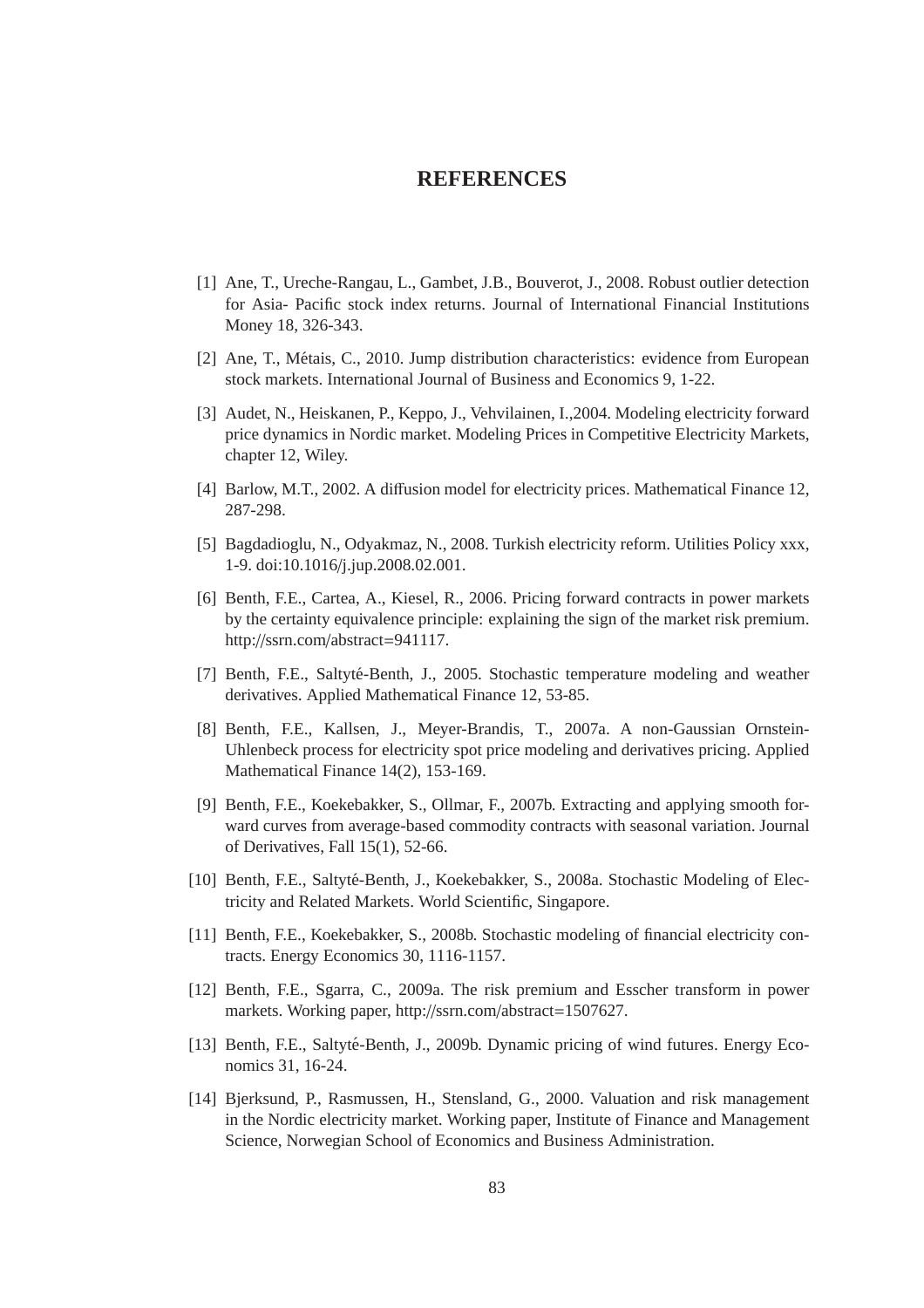- [15] Bessembinder, H., Lemmon, M.L., 2002. Equilibrium pricing and optimal hedging in electricity forward markets. Journal of Finance, 57(3), 13471382.
- [16] Borovkova, S., Permana, F., 2004. Modeling electricity prices by the potential jump diffusion. Proceedings of the Stochastic Finance 2004 Conference, Lisbon, Portugal.
- [17] Borovkova, S., Geman, H., 2006. Analysis and modeling of electricity futures prices. Studies in Nonlinear Dynamics Econometrics, 10 (3), article 6.
- [18] Botterud, A., Bhattacharyya, A.K., Ilic M.D., 2002. Futures and spot prices- an analysis of the Scandinavian electricity market. Proceedings of the 34th Annual North American Power Symposium.
- [19] Brennan, M. J., Schwartz, E. S., 1985. Evaluating natural resource investments. Journal of Business, 58(2), 135-157.
- [20] Brockwell, P.J., 2001. Lévy-driven CARMA processes. Ann. Inst. Statist. Math. 53(1), 113-124.
- [21] Brockwell, P.J., Davis, R.A., 2007. Continuous-time Gaussian autoregression. Statistica Sinica 17, 63-80.
- [22] Brockwell, P.J., Davis, R.A., Yang, Y., 2007. Estimation for non-negative Lévy-driven Ornstein-Uhlenbeck processes. Journal of Applied Probability 44, 977-989.
- [23] Bunn, D.W., Karakatsani, N., 2003. Forecasting electricity prices. London Business School, London.
- [24] Burger, M., Klar, B., Müller, A., Schindlmayr, G., 2004. A spot market model for pricing derivatives in electricity markets. Quantitative Finance 4, 109-122.
- [25] Camadan, E., Erten, I.E., 2010. An evaluation of the transitional Turkish electricity balancing and settlement market: lessons for the future. Renewable and Sustainable Energy Reviews 15, 1325-1334.
- [26] Cartea, A., Figueroa, M.G., 2005. Pricing in electricity markets: a mean reverting jump diffusion model with seasonality. Applied Mathematical Finance 12, 313-335.
- [27] Clewlow, L., Strickland, C., 2000. Energy Derivatives: Pricing and Risk Management. Lacima Publications.
- [28] Cont, R., Mancini, C., 2007. Nonparametric tests for analyzing the fine structure of price fluctuations. Financial Engineering Report No 2007-13, Center for Financial Engineering, Columbia University.
- [29] Cont, R., Tankov, P., 2004. Financial Modeling with Jump Processes. Chapman Hall/CRC, Florida.
- [30] Contreras, J., Espinola, R., Nogales, F.J., Conejo, A.J., 2003. ARIMA models to predict next-day electricity prices. Power Systems, IEEE Transactions on, 18(3), 1014-1020.
- [31] Corsi, F., Pirino, D., Reno, R., 2009. Threshold bipower variation and the impact of jumps on volatility forecasting. Laboratory of Economics and Management (LEM) Papers Series 2010/11, Sant'Anna School of Advanced Studies, Pisa.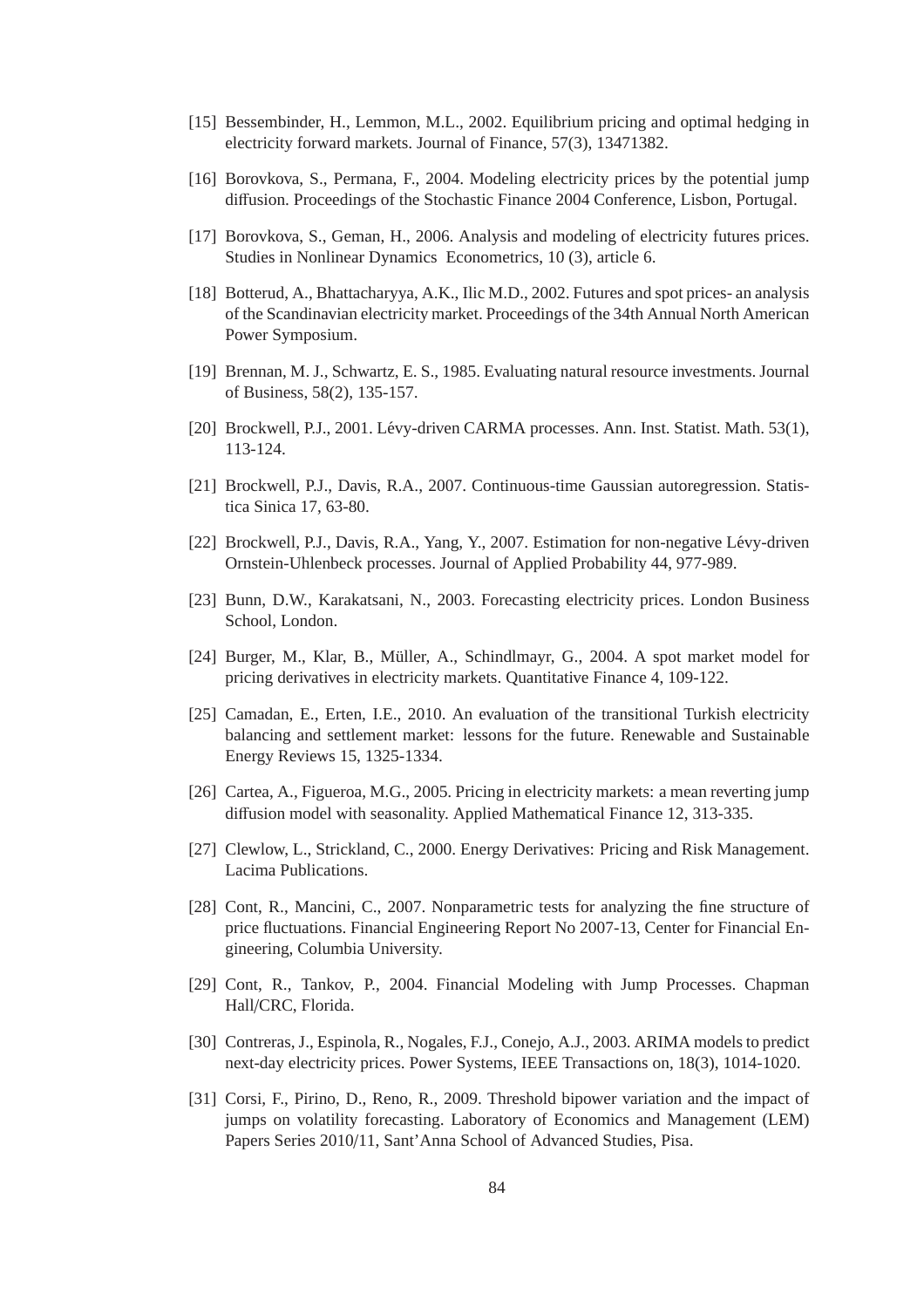- [32] Dambis, K.E., 1965. On the decomposition of continuous martingales. Theory of Probability and Its Application 10, 410-410.
- [33] Deng, S., 2000. Stochastic Models of Energy Commodity Prices and Their Applications: Mean-reversion with Jumps and Spikes. University of California Energy Institute.
- [34] Doornik, J.A., Ooms, M., 2005. Outlier Detection in GARCH Models. Tinbergen Institute Discussion Paper, TI 2005-092/4.
- [35] Douglas, S., Popova, J., 2008. Storage and the electricity forward premium. Energy Economics, 30(4), 17121727.
- [36] Dubins, L., Schwarz, G., 1965. On continuous martingales. Proceedings of the National Academy of Sciences USA 53,913-916.
- [37] Duffie, D., Pan, J., Singleton, K., 2000. Transform analysis and asset pricing for affine jump-diffusions. Econometrica, 68(6), 13431376.
- [38] Erlwein, C., Benth, F.E., Mamon, R., 2010. HMM filtering and parameter estimation of an electricity spot price model. Energy Economics 32, 1034-1043.
- [39] Escribano, A., Pena, J.I., Villaplana, P., 2002. Modeling electricity prices: International evidence. Working paper, Universidad Carlos III de Madrid.
- [40] Frikha, N., Lemaire, V., 2009. Joint Modeling of Gas and Electricity Prices. hal-00421289.
- [41] Garcia, R.C., Contreras, J., van Akkeren, M., Garcia, J.B.C., 2005. A GARCH forecasting model to predict day-ahead electricity prices. IEEE Transaction on Power Systems, 20(2), 867-874.
- [42] Geman, H., 2005. Commodities and Commodity Derivatives. Wiley-Finance, John Wiley and Sons, Chichester.
- [43] Geman, H., Roncoroni, A., 2006. Understanding the fine structure of electricity prices. Journal of Business 79(3), 1225-1261.
- [44] Gibson, R., Schwartz, E.S., 1990. Stochastic convenience yield and the pricing of oil contingent claims. The Journal of Finance, 45(3), 959-976.
- [45] Glasserman, P., 2002. Monte Carlo Methods in Financial Engineering. Springer, New York.
- [46] GME official web site, http://www.mercatoelettrico.org/En/Default.aspx.
- [47] Hamada, M., 2004. Fair pricing of energy derivatives: A comparative study. Proceeding: World Energy Congress, Sdney, Australia.
- [48] Hambly, B., Howison S., Kluge, T., 2009. Modeling spikes and pricing swing options in electricity markets. Quantitative Finance 9, 937949.
- [49] Kara cor, Z., Guvenek, B., 2010. Enerji Piyasası Reformlarının Elektrik Enerjisi ¨ Piyasasına Etkisi. Yönetim ve Ekonomi 17(1), 147-166. Y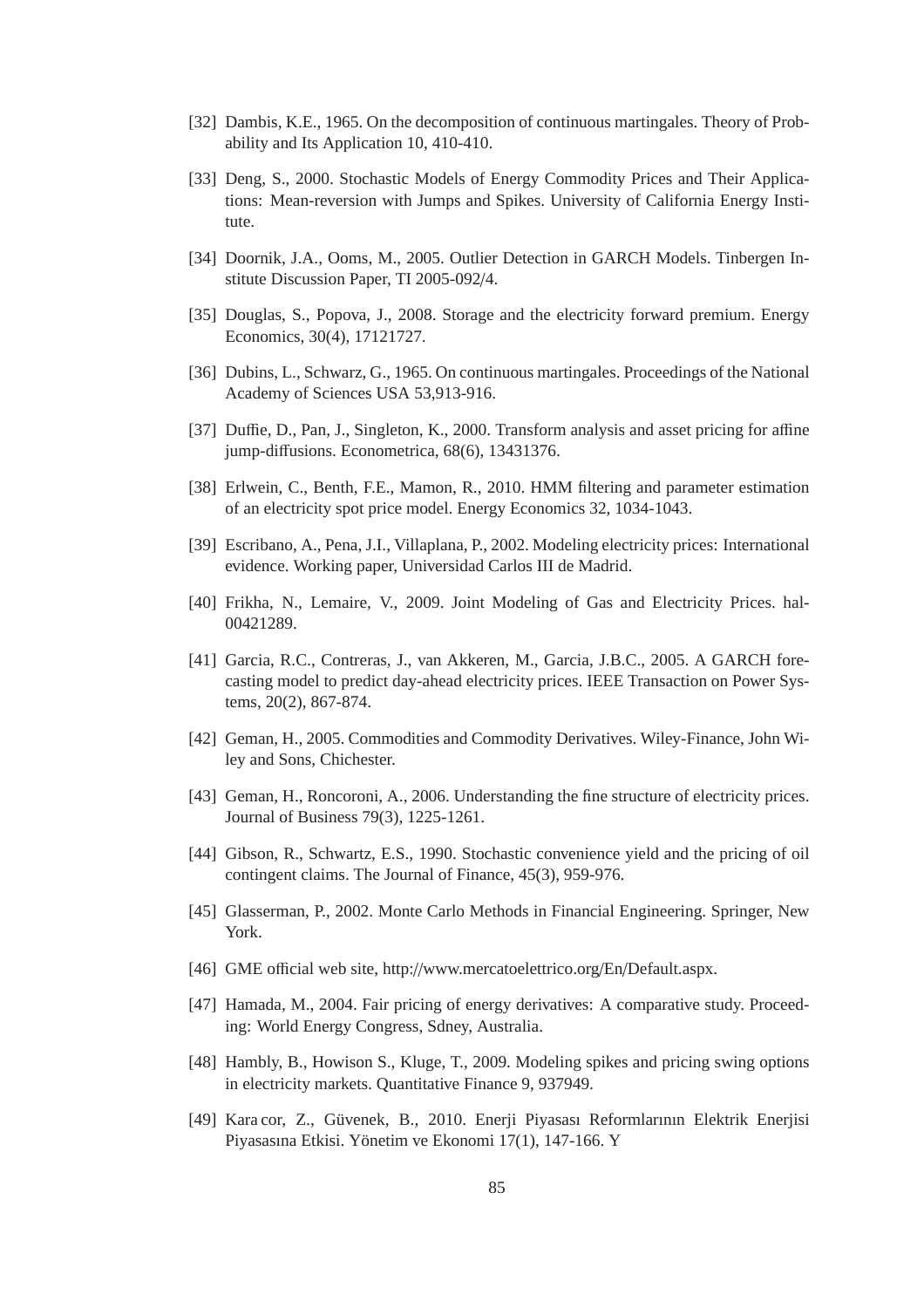- [50] Knittel, C.R., Roberts, M.R., 2005. An emprical examination of restructured electricity prices. Energy Economics, 27(5), 791-817.
- [51] Koekebakker, S., Ollmar, F., 2005. Forward curve dynamics in the Nordic electricity market. Managerial Finance 31(6), 74-95.
- [52] Kluge, T. Pricing swing options and other electricity derivatives. PhD thesis, University of Oxford; 2006.
- [53] Lucia, J.J., Schwartz, E.S., 2002. Electricity prices and power derivatives: Evidence from the Nordic Power Exchange. Review of Derivatives Research 5(1), 5-50.
- [54] Mancini, C., 2009. Non-parametric threshold estimation for models with stochastic diffusion coefficient and jumps. Scandinavian Journal of Statistics 36, 270-296.
- [55] Mancini, C., Reno, R., 2010. Threshold estimation of Markov models with jumps and interest rate modeling. Journal of Econometrics, doi:10.1016/j.jeconom.2010.03.019.
- [56] Mayer, K., Schmid, T., Weber, F., 2011. Modeling electricity spot prices- Combining mean reversion, spikes and stochastic volatility. Working paper, Technische Universitat München.
- [57] Meyer-Brandis, T., Tankov, P., 2007. Multi factor jump-diffusion models of electricity prices. Working paper, Universite Paris VII, France. ´
- [58] Misiorek, A., Trueck, S., Weron, R., 2006. Point and interval forecasting of spot electricity prices: Linear vs. non-linear time series models. Studies in Nonlinear Dynamics Econometrics 10(3), article 2.
- [59] Monroe, I., 1978. Processes that can be imbedded in Brownian motion. Annals of Probability, 6(1), 42-56.
- [60] Morters, P., Peres, Y., 2010. Brownian Motion. Cambridge University Press, Cambridge.
- [61] Nelson, D.B., 1990. ARCH models as diffusion approximations. Journal of Econometrics 45, 7-39.
- [62] Nelson, D.B., 1992. Filtering and forecasting with misspecified ARCH models I. Journal of Econometrics 52, 61-90.
- [63] Nelson, D.B., Foster, D.P., 1994. Asymptotic filtering theory for univariate Arch models. Econometrica 62(1), 1-41.
- [64] Pilipovic, D., 1998. Energy Risk: Valuing and Managing Energy Derivatives. Mc Graw-Hill, New York.
- [65] Pirino, D., Reno, R., 2010. Electricity prices: A nonparametric approach. International Journal of Theoretical and Applied Finance 13(2), 285-299.
- [66] Protter, P.E., 2004. Stochastic Integration and Differential Equations. Springer-Verlag Berlin, Heidelberg.
- [67] Ralph, D., 2006. Complementarity models and the architecture of energy markets. International Symposium on Mathematical Programming (ISMP), 19th, 30 July - 4 Aug 2006, Rio de Janeiro, Brazil.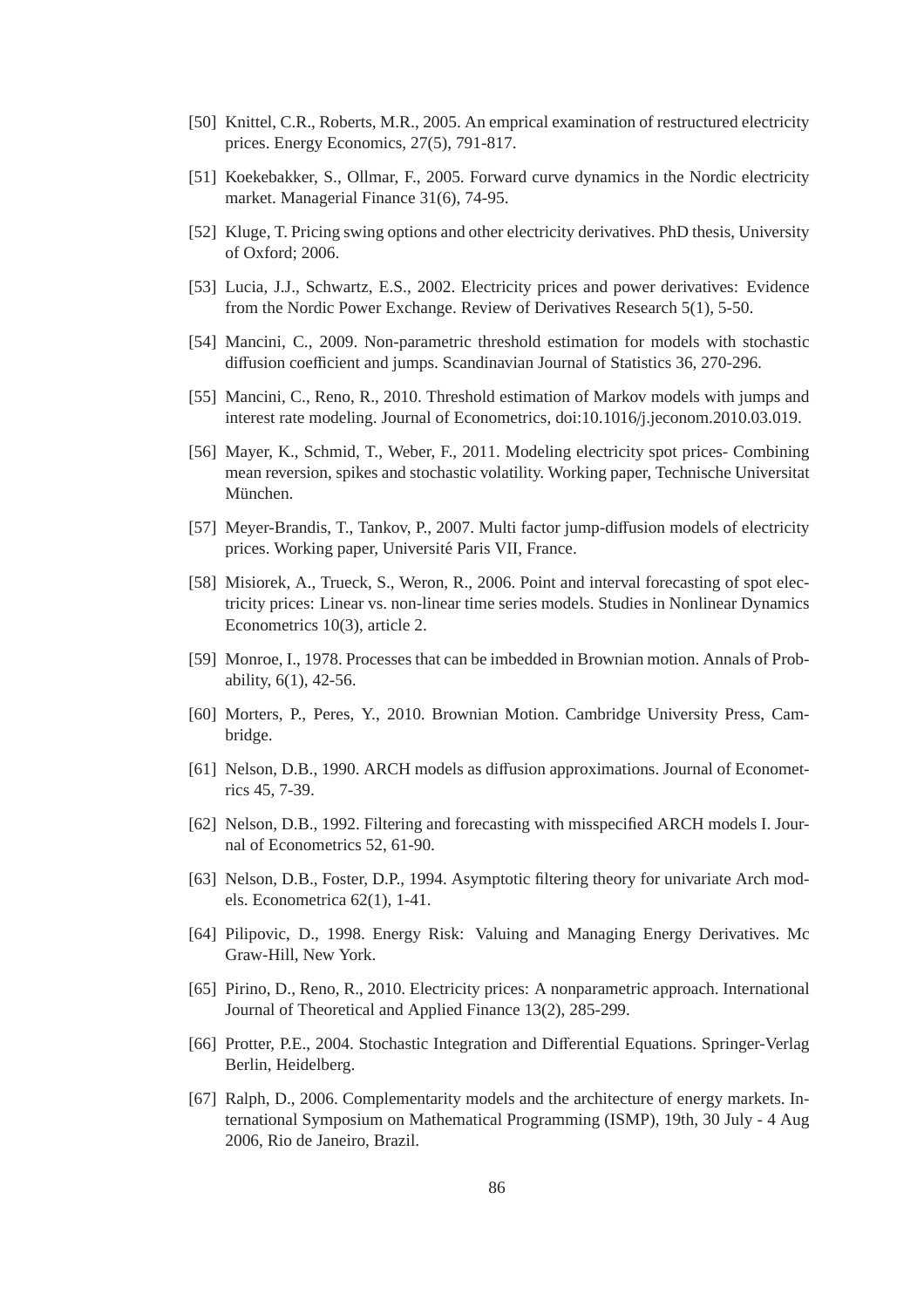- [68] Reno, R., 2006. Nonparametric estimation of stochastic volatility models. Economic Letters 90(3), 390-395.
- [69] Revuz, D., Yor, M. 1991. Continuous Martingales and Brownian Motion. Springer-Verlag Berlin, Heidelberg.
- [70] Schwartz, E.S., 1997. The stochastic behaviour of commodity prices: Implications for valuation and hedging. Journal of Finance LII(3), 923-973.
- [71] Stevenson, M., 2001. Filtering and forecasting spot electricity prices in the increasingly deregulated Australian electricity market. QFRC Research Paper 63, University of Technology, Sydney.
- [72] Takeuchi, K., 1995. A comment on Recent Development of Economic Data Analysisat the 63rd Annual Meeting of Japan Statistical Society.
- [73] Tashpulatov, S.N., 2011. Estimating the volatility of electricity prices: The case of the England and Wales wholesale electricity market. Working paper CERGE-EI No 439.
- [74] Vazquez, M., Barquín, J., Batlle, C., 2006. Electricity forward and volatility curves computation based on Monte Carlo simulation. Proceeding: 9th International Conference on Probabilistic Methods Applied to Power Systems KTH, Stockholm, Sweden
- [75] Verhoeven, P., McAleer, M., 2000. Modelling outliers and extreme observations for ARMA-GARCH processes. Econometric Society World Congress 2000 Contributed Papers, no:1922.
- [76] Villaplana, P., 2004. A two-state variables model for electricity prices. Presentation: Third World Congress of the Bachelier Finance Society, Chicago.
- [77] Weron, R., 2005. Heavy tails and electricity prices. The Deutsche Bundesbank's 2005 Annual Fall Conference, Eltville.
- [78] Weron, R., 2006. Modeling and Forecasting Electricity Loads and Prices: A Statistical Approach. Wiley, Chichester.
- [79] Wilkens, S., Wimschulte, J., 2007. The pricing of electricity futures: evidence from the European energy exchange. Journal of Futures Markets, 27(4), 387410.
- [80] Zhou, M., Yan, Z., Ni, Y., Li, 2004. An ARIMA aproach to forecasting electricity price with accuracy improvement by predicted errors. Proceedings of the IEEE Power Engineering Society General Meeting, 233-238.